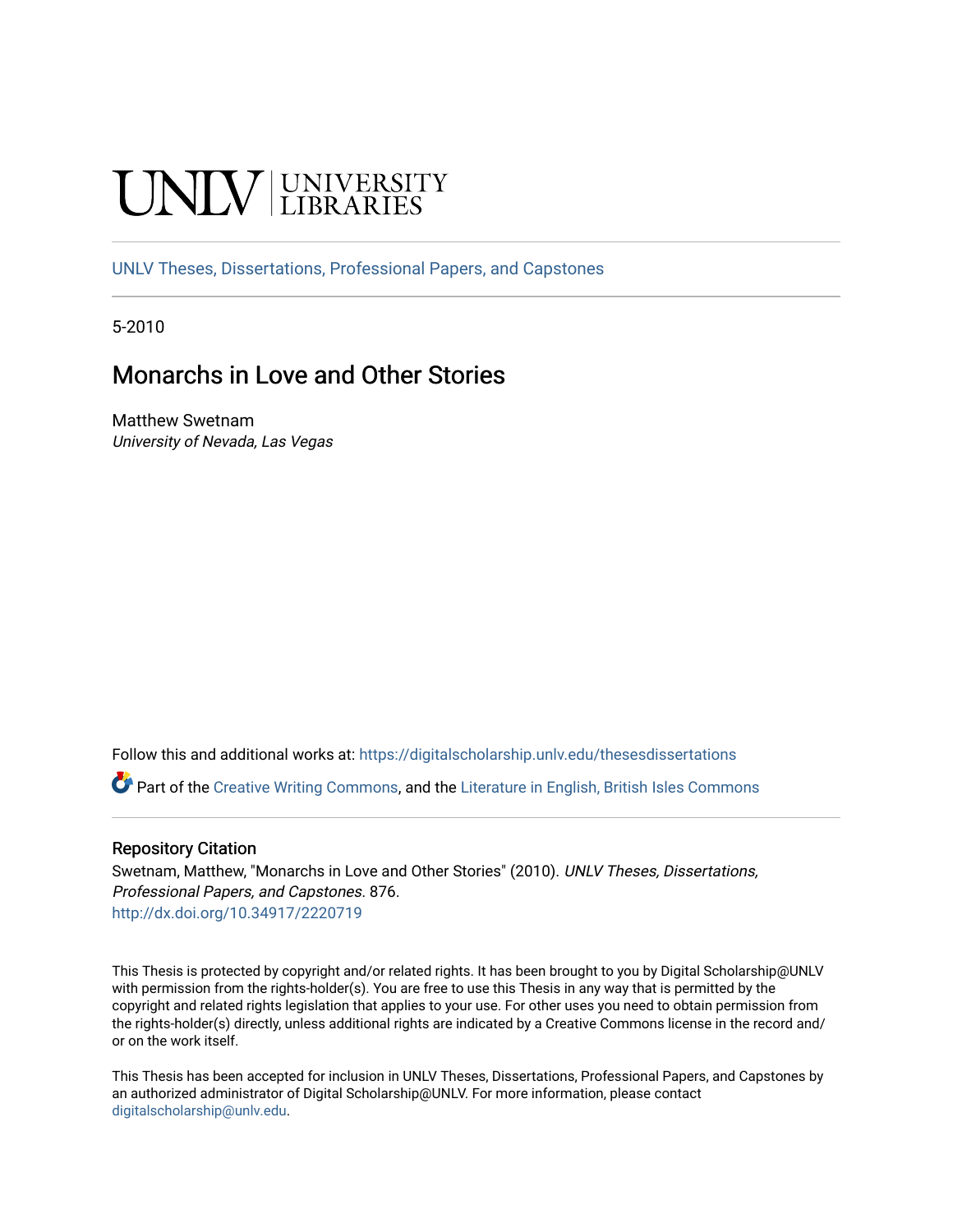### MONARCHS IN LOVE AND OTHER STORIES

by

Matthew Swetnam

Bachelor of Arts Brown University 2006

A thesis submitted in partial fulfillment of the requirements for the

**Master of Fine Arts in Creative Writing Department of English College of Liberal Arts**

**Graduate College University of Nevada, Las Vegas May 2010**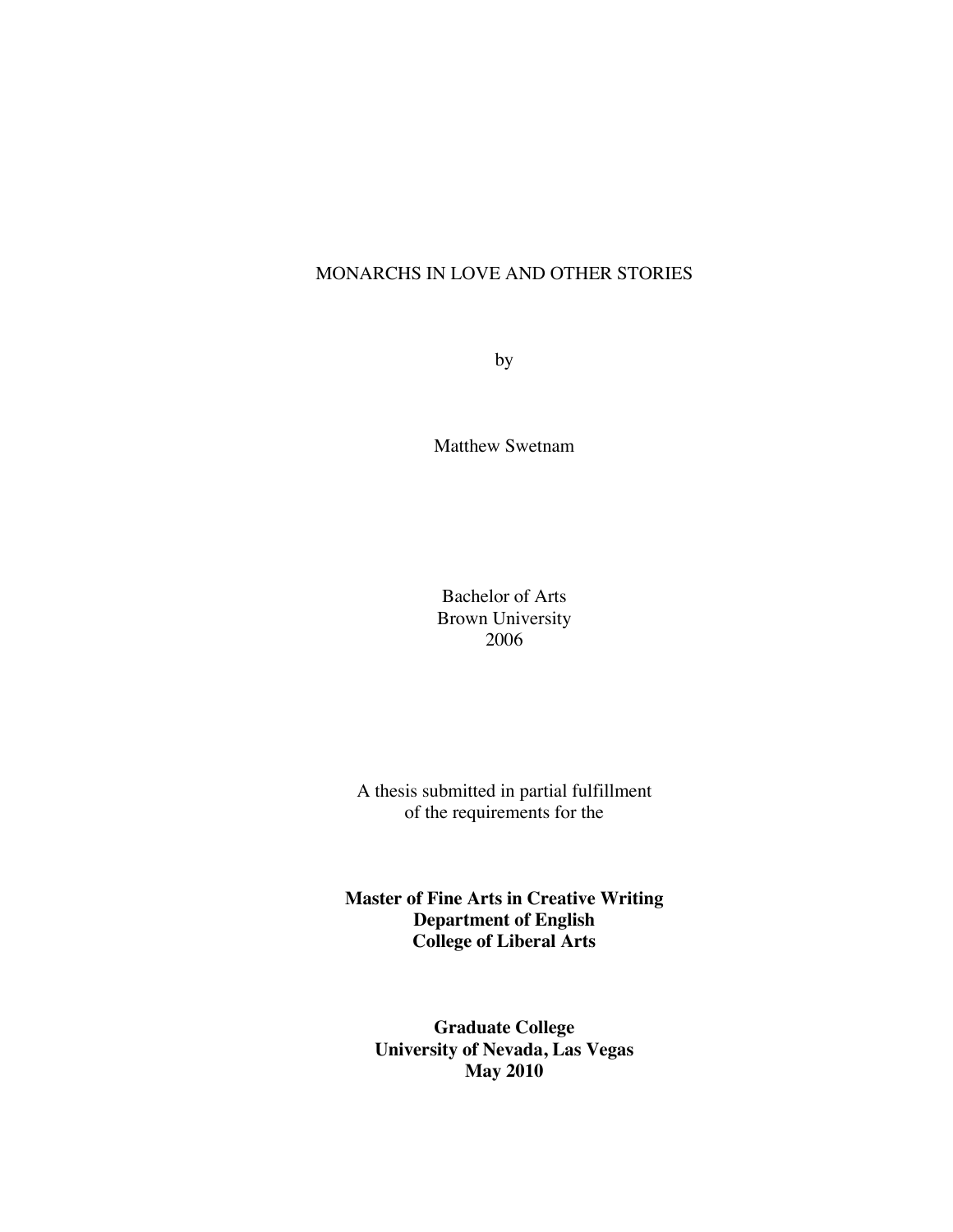Copyright by Matthew Swetnam 2010 All Rights Reserved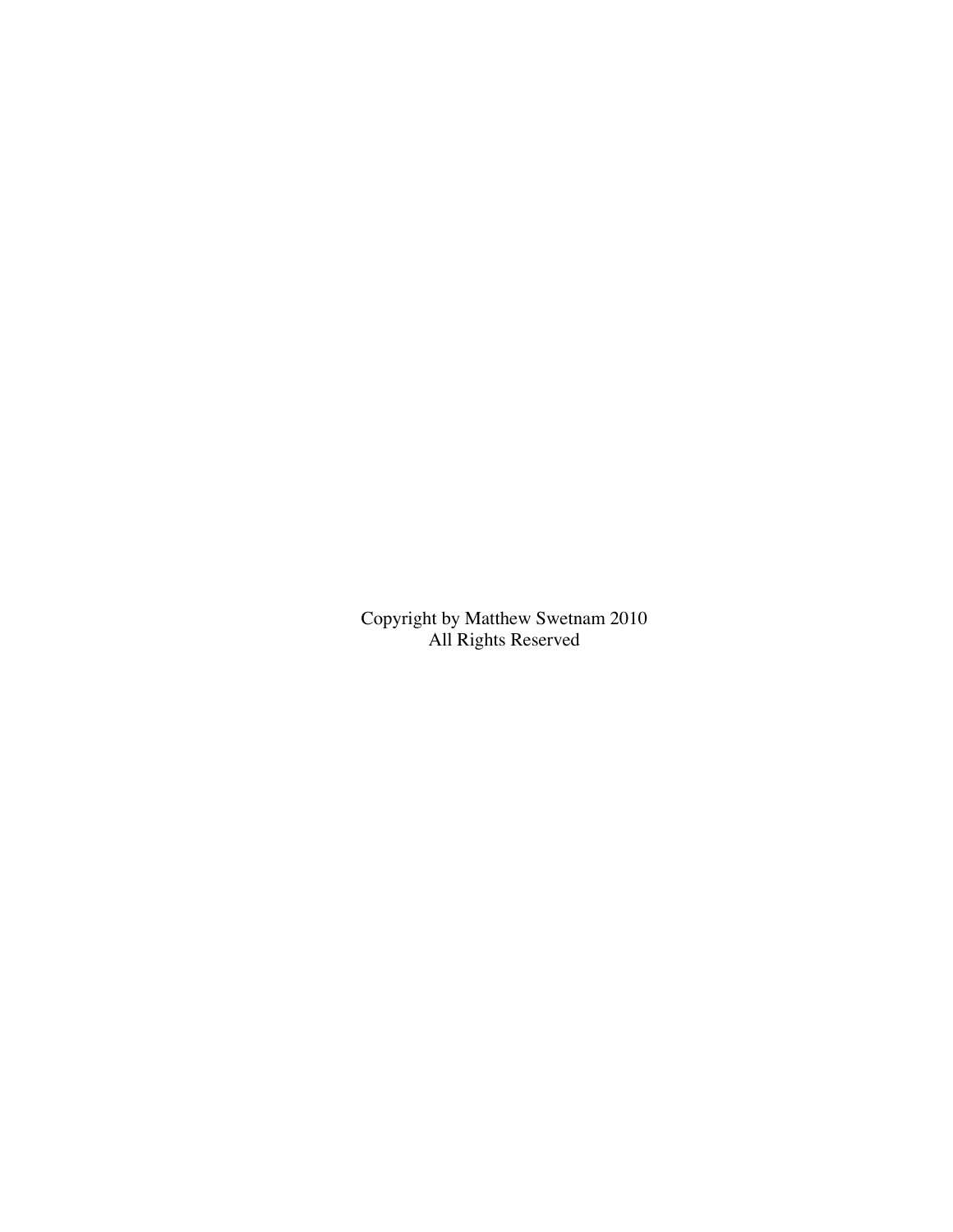

## THE GRADUATE COLLEGE

We recommend the thesis prepared under our supervision by

## **Matthew Swetman**

entitled

## **Monarchs in Love and Other Stories**

be accepted in partial fulfillment of the requirements for the degree of

## **Master of Fine Arts in Creative Writing** English

Douglas Unger, Committee Chair

Dave Hickey, Committee Member

Timothy Erwin, Committee Member

Joseph A. Fry, Graduate Faculty Representative

Ronald Smith, Ph. D., Vice President for Research and Graduate Studies and Dean of the Graduate College

**May 2010**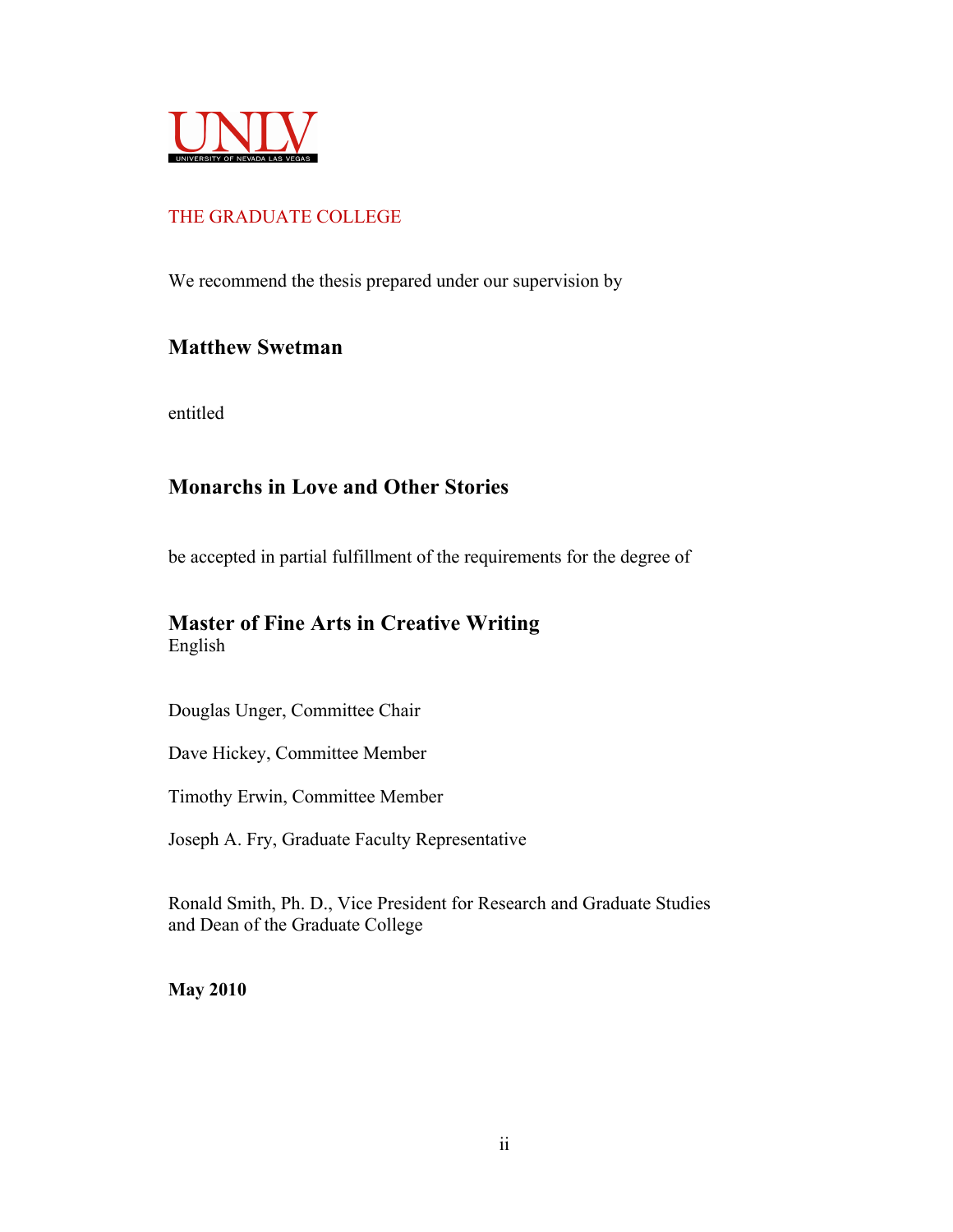#### ABSTRACT

#### **Monarchs in Love and Other Stories**

by

Matthew Swetnam

Douglas Unger, Examination Committee Chair Professor of English University of Nevada, Las Vegas

*Monarchs in Love and Other Stories* is a collection of nine short stories. These stories are structurally and tonally heterogeneous, and it is this heterogeneity of form that emerges as the collection's central concern. Present are stories which borrow other forms' organizational conceits (the almanac entries of "Excerpts from the Dwarf-Monger's Handbook"), stories which arrange themselves around arbitrary organizational conceits (the order of the letters of the alphabet in "26 Characters"), and stories which employ radically traditional formal models ("Blind Boy and Mammoth.") Present are stories narrated in the first-person point-of-view ("For a Walk," "Harem Girls"), stories narrated in the second-person point-of-view ("Excerpts from the Dwarf-Monger's Handbook,"), stories narrated in the third-person point of view ("Air, Elegy"), and stories which develop forms that utilize more than one style of point-of-view narration (secondperson-singular and third-person-plural perspectives in "Monarchs in Love.") Present are works of magical realism ("In the Walrus Colony"), historical fantasy ("Excerpts from the Dwarf-Monger's Handbook"), historical realism ("Air, Elegy"), and contemporary realism ("In the Palace of the Moon Sultan," "For a Walk"). In short, *Monarchs in Love and Other Stories* attempts to explore as fully as possible the short story's spectrum of form. As a collection, it hopes to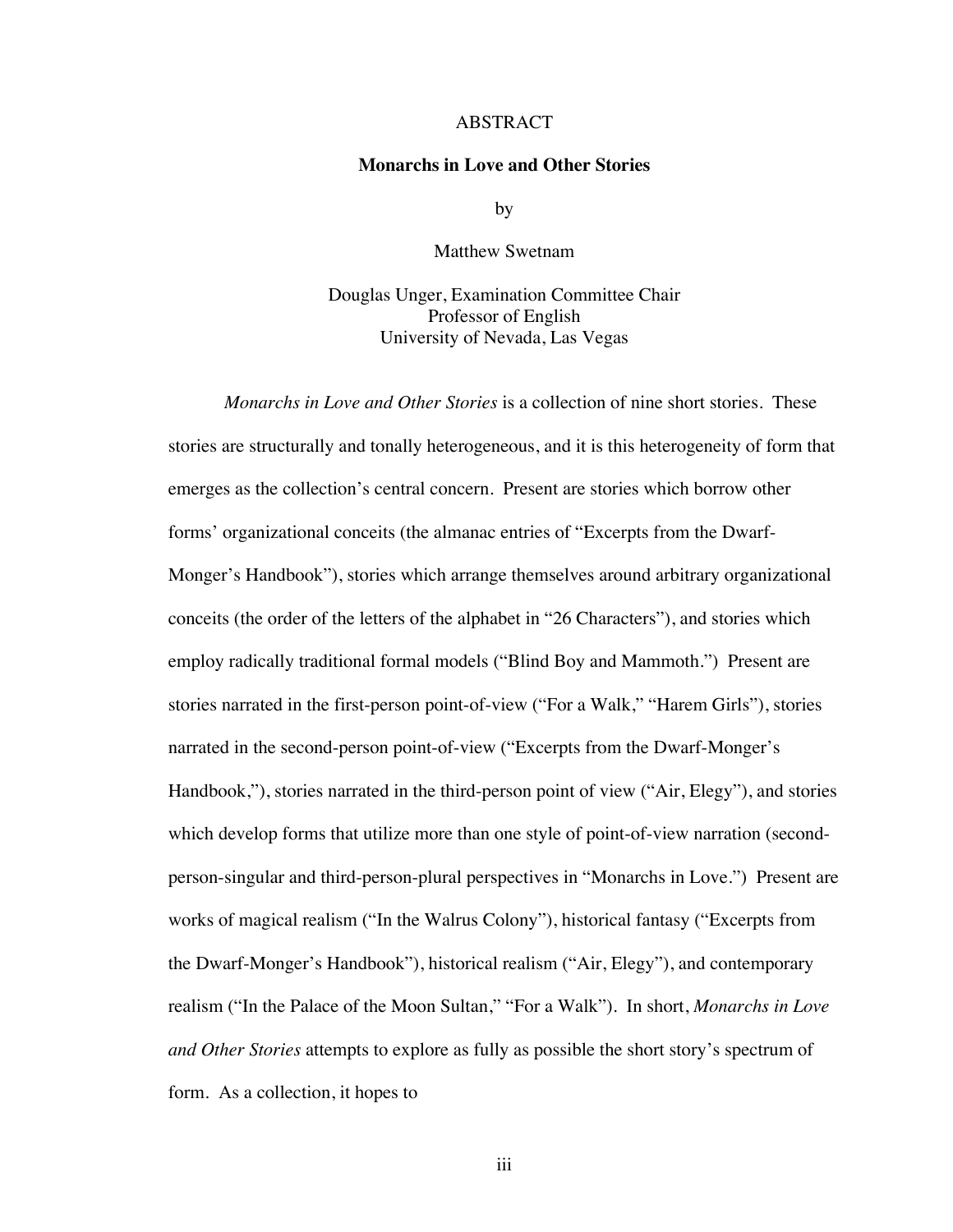## TABLE OF CONTENTS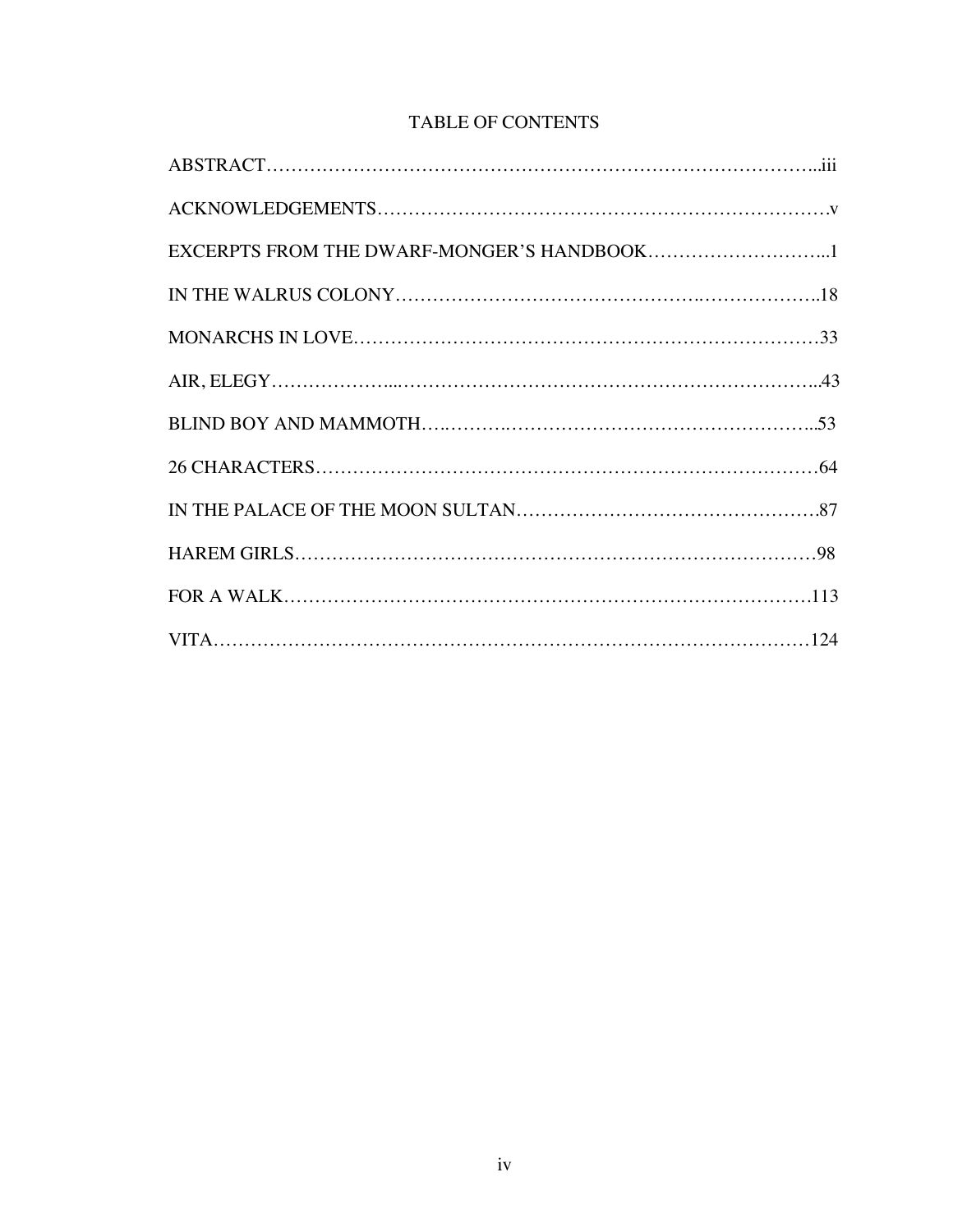#### ACKNOWLEDGEMENTS

So many thanks are due, and to so many people.

To Doug Unger, whose patience and encouragement have been invaluable, whose deep concern for literature and for the literary life has taught me so much about what it means to be a man of letters, whose reminders that *flashy* doesn't always mean *good* have been intensely and sometimes painfully necessary. To Pablo Medina, whose early support helped me find my place in this program and at this university. To Cristina Garcia, whose willingness to engage with my stories – though she knew we would have only a short time to work together – has proved profoundly useful. To Dave Hickey, whose descriptions of what fiction *can be* have changed forever my understanding of what fiction *should be*, whose passion for the *fucking great* things of this world and whose intolerance of the world's merely mediocre things have served and will always serve as inspiration. To the other members of my graduate committee, Tim Erwin and Andy Fry, for their helpfulness and good cheer.

To Leah Bailly, trusted friend, first and best reader for so many of the stories presented here.

And to my parents and sisters, as much for things that have not yet happened as for things that have already happened, for being the closest to always, to forever I'll ever know.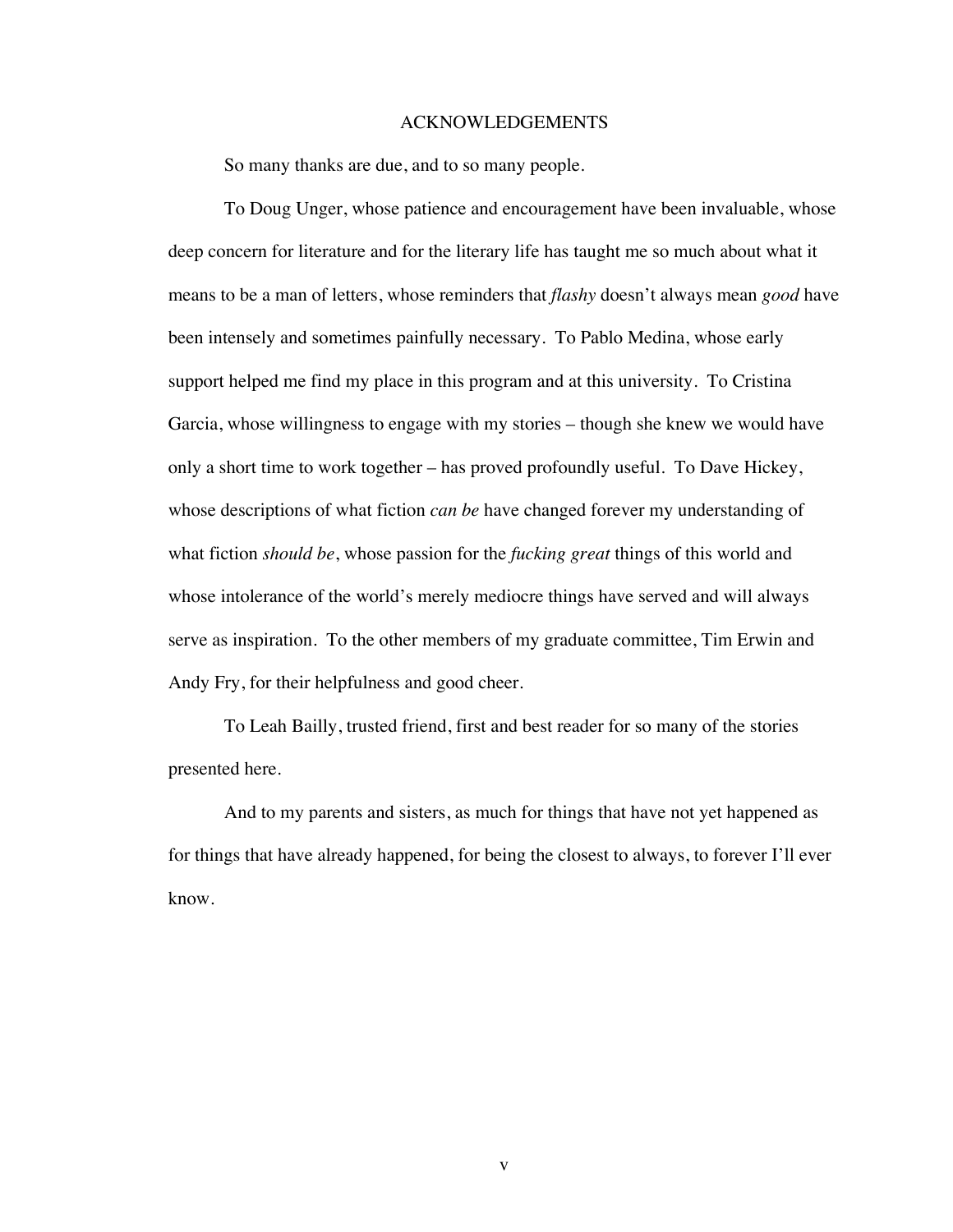#### EXCERPTS FROM THE DWARF-MONGER'S HANDBOOK

#### *Sales Pitches:*

Put down the arquebus, the lance: I am merely a dwarf-monger, and though the goods I sell may peep and squeak now, imagine how finely they will sing after even a meager dinner. They do not require much. They know how to clean a carcass and drink a dreg, and these costs – food, wine, three feet of cot in a basement room – will better than justify themselves when guests arrive and see that these monstrous things are under your dominion. "Oh lord, oh savior!" they will say. "If he owns *this*, then what will he not stoop to?"

I thank you for the meat and for the dregs. I have already passed them through the cage-bars of my cart, and I assure you that they found a rapturous reception there. The cargo I bring with me now does tend to experience everyday rapture— little saints, every one, and do you know that learned men say that religion strikes this sort of creature doubly, because the heavens are even more immense above their heads? Still, enormity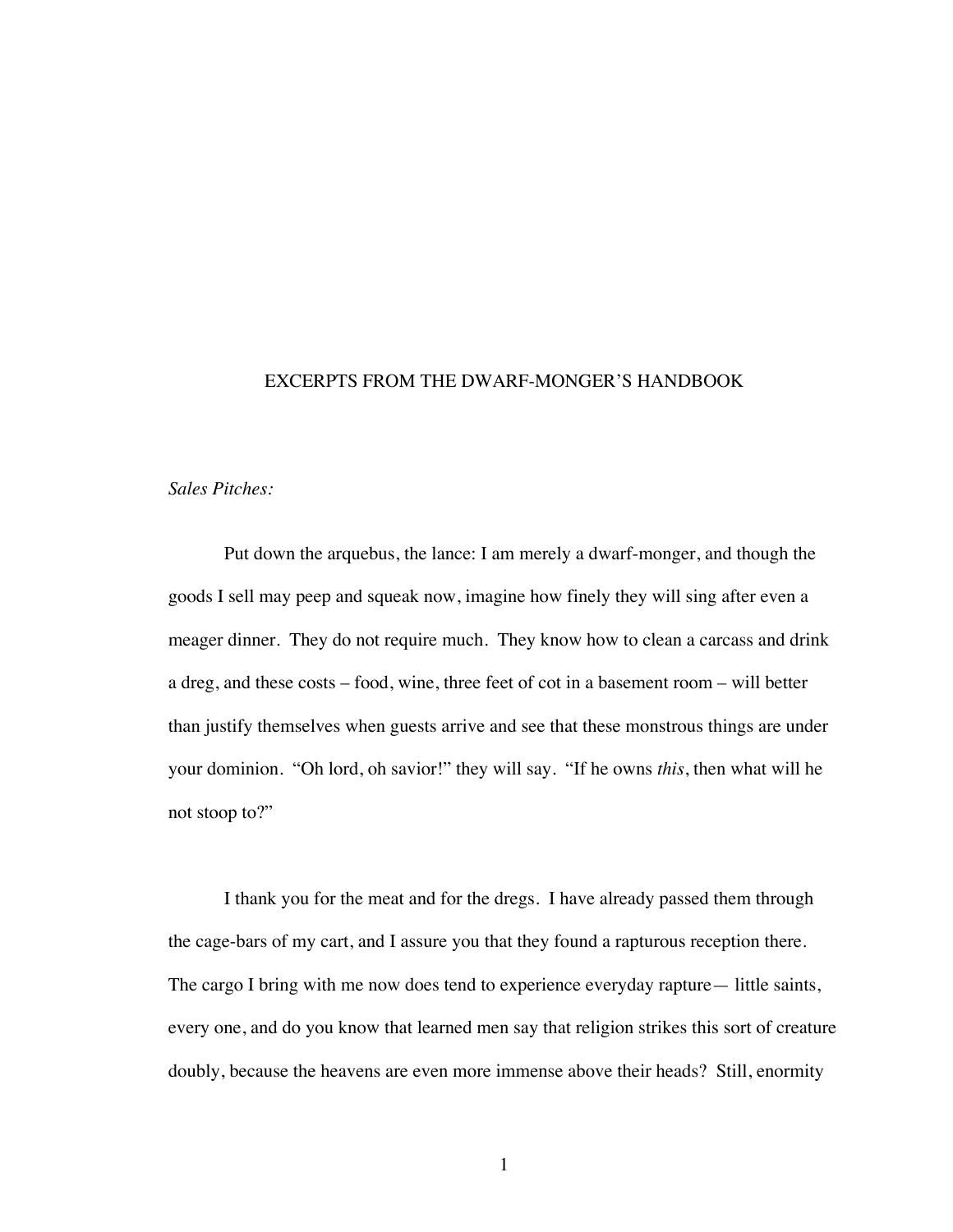of heaven makes for paucity of brain, and because these little birds do not know savior from dominion-master, a whispered word from any sort of man in a cassock – such things are not so difficult to borrow for a day, from a drunk minister, from a priest on his deathbed – will convince these tiny sets of ears to settle down on tiny knees and worship you with tiny hands.

Yes, these hands are tiny, and these ears are small. Though one of these precious things could not hold a gun, she could hold a doll, and though another could not understand a harsh word spoken by a first man to a second over a third's body, he could grasp the meanings of the fables that grace spring mornings in a schoolroom. Remember that you have seen your own children, once so innocent, grow up into drunkards, adulterers, sinners, and recognize that my creatures cannot grow up themselves, can never quite reach the bottle or the seducer's phrasebook or the devil's hands. You have watched your children change, and they have failed you. Do not forgo the chance to begin again. Do not forgo the chance to never again experience failure.

Another dwarf-monger has passed by not two months ago, and you have looked through his wares and purchased one of his offerings? This is no reason to refuse at least a turn around my bazaar. Like the offerings of artists, every dwarf is given by its creator a treasured and precious mark of distinction, and you never know what sort of innovation will stare back at you through the bars of *my* cart. Here is one whose body has the look of a corpse picked clean by buzzards, here is one with three fingers to a hand and twicecloven feet, here is one whose skin is patterned green and gray up the backs of the calves,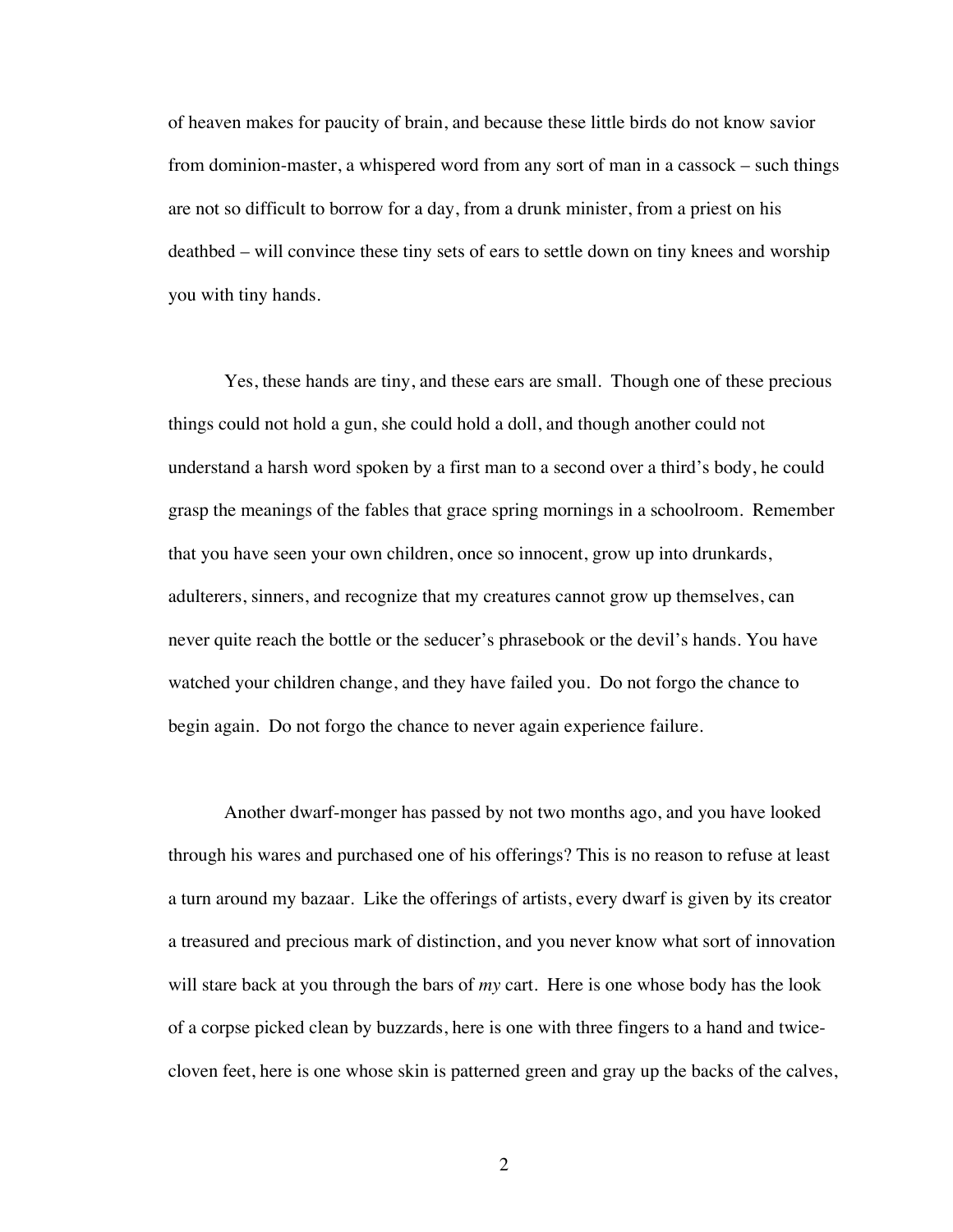here is one who never stops weeping... Collect dwarves, and make a show of the world's imperfections. As you do, you will put on display your own wondrous endowments, obvious in their absence from the things that surround you.

Will you tire of a dwarf? Will its singing grow too shrill, its prayer grow too meek, its laughter grow too knowing? Will the specialty you once valued in it vanish? These are not questions I can answer, but I can tell you this. There is worth even in a dwarf that no longer brings you joy. Magic will be yours, from the women of the woods who collect these erstwhile angels, these cast-off fragments of heaven, from the women who grind the little birds' fingernails into ointments that are lesser blessings, that heal wounds and stop the tongues of gossipers… Money will be yours, from the jugglers who shuttle back and forth between cities, who know the delight in little things tossed high by stretched blankets, who know, too, that sometimes the savior takes his chance to snatch these creatures' souls when they find themselves so high, that sometimes the savior leaves behind only bodies shattered by cobblestones… Comfort will be yours, from the tip of the rapier that encounters – after so much sparring with leather and straw – the soft sink of metal into flesh…

#### *A First Itinerary for the Novice Dwarf-Monger:*

Begin in the mountains, in the heights. Understand the meaning of pinnacle. On your journey, you will need such understanding. When your cargo peeps and squeaks, you will need to remember the power of towering above, the strength that comes from mastery, the glory of staring down at death, which inches its way up the faces of the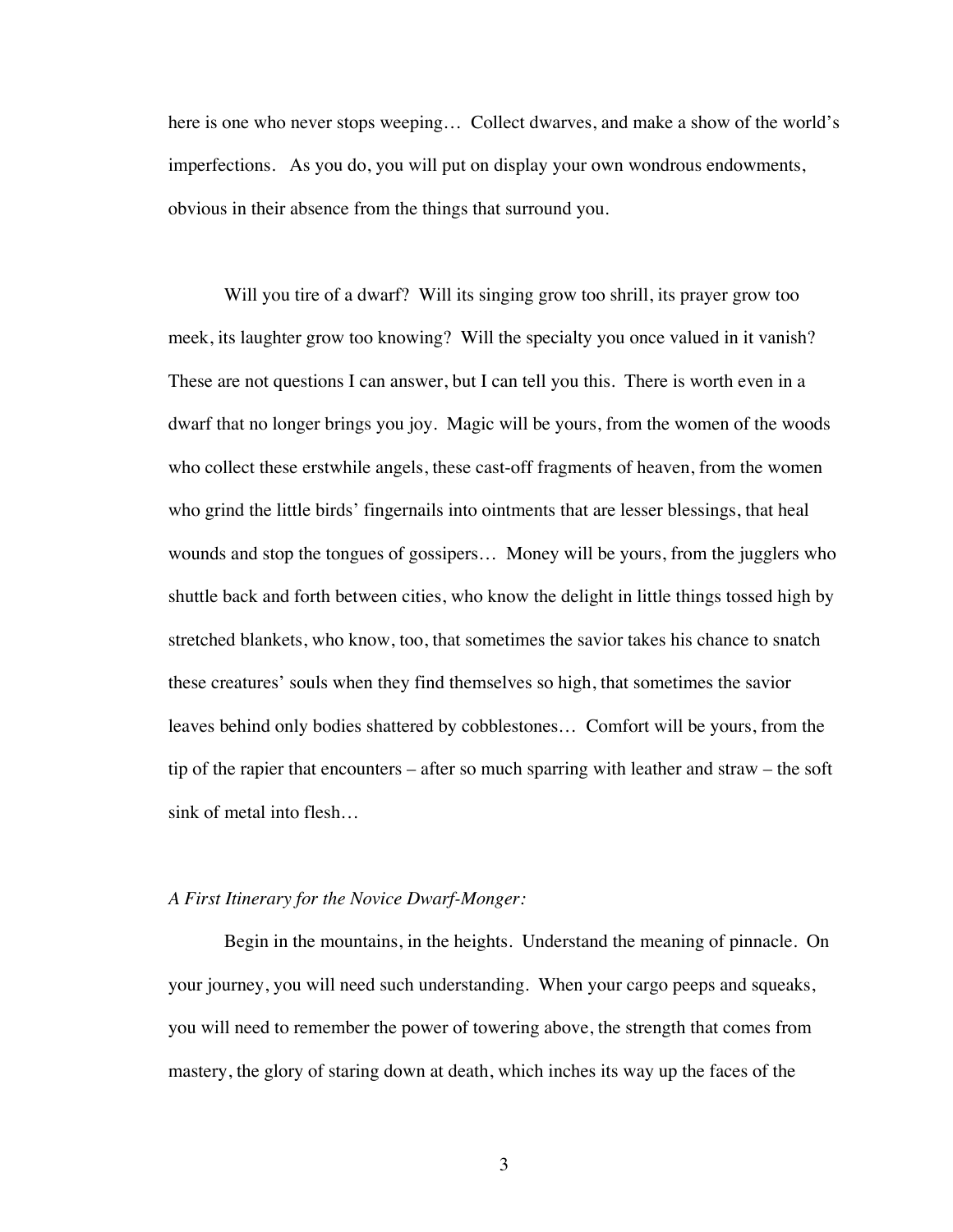precipices of the world from the chasm where it lives. Revel in this, but realize that there is distance indeed between pinnacles and customers, and you must cover this distance quickly. Begin your descent by following the steepest paths, and whip your donkeys when their feet stutter – they are trying to pause so that they can chew on sweetgrass or lick up the errant honey that drips from the mouths of mountain bees. Do not pay attention when one of the members of your cargo gasps at the sight of lilies in a slopeside pasture. Remember that, for everyone, beauty is nothing more than novelty.

In mountain valleys, sell beauty. Choose the fairest of your offerings, the blondest, the ones with the bluest eyes, the softest skin, the saddest countenances. Coarse-faced countryfolk will shove each other aside with calloused hands to glimpse your wares. Among these people are the wealthy, but know that they operate in an economy different from yours. Short summers and long winters choke them with the common. Snow, firewood, potatoes, wool. They do not care for the money given to them by the merchants who travel upriver to purchase common goods for sale on hungry coasts. All they care for is rarity – these mountain men treasure stories that will spare them from the crush of summer boredom, from the flood of time and darkness that washes down from the sky every winter. So whisper to them, show them a mandolin, quote from plays written in foreign tongues, flirt with their wives, sleep with their sons, sell them a dwarf and let them name her. Imagine how long they will delight their neighbors with tales of Little Griseldina. Smile at them when you ride away.

In lowland hills, sell horror. If you have something to show that has no nose, show it, and if you have something to show that is short because it is legless, show it. The foothills are the places where folktales spring from the earth, where heroes with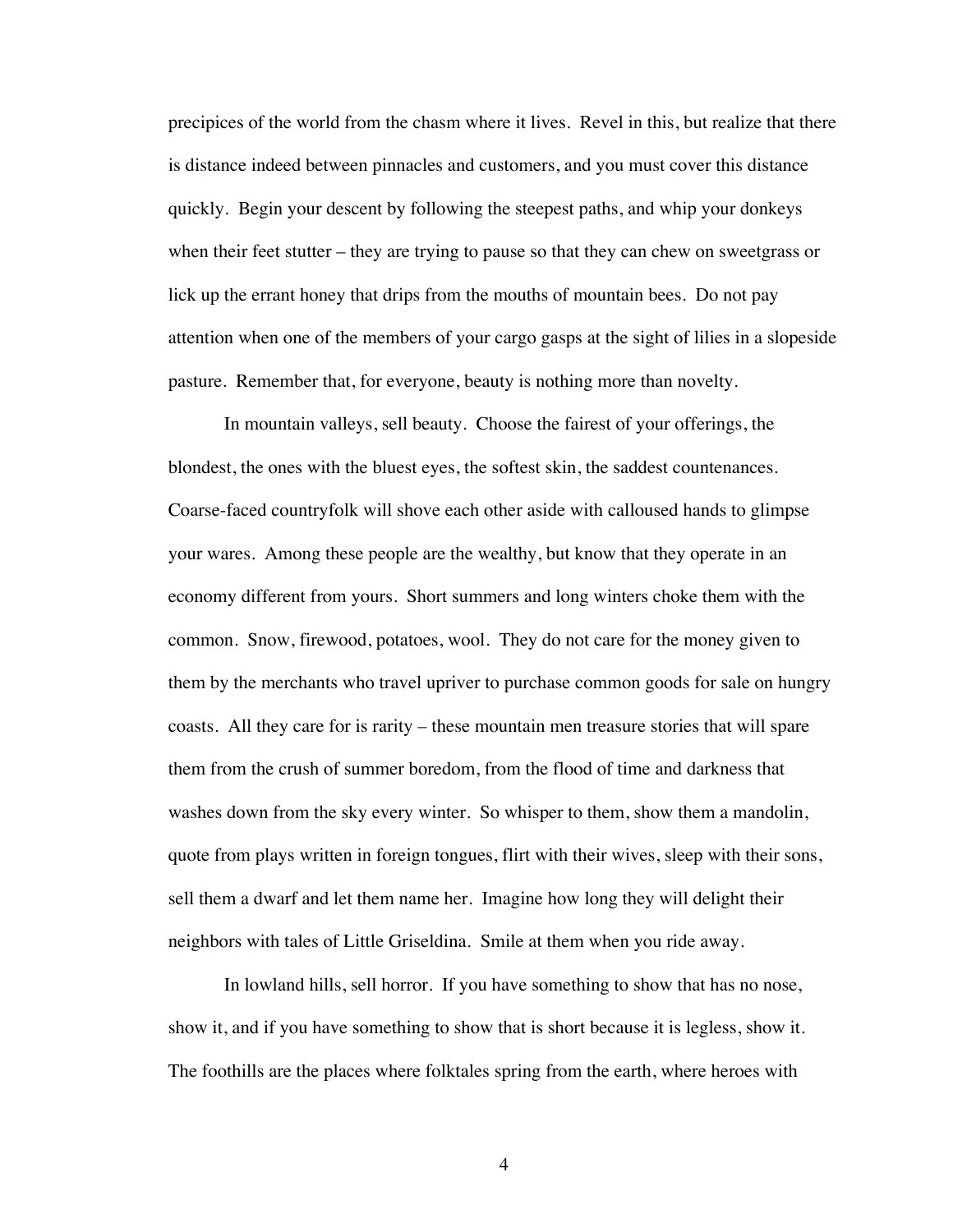singing swords and truffling pigs sniff out evil and make a carcass of it, where tongueless princesses learn to sing from the chirping bluebirds of the dells. The people here, rich after selling truffles and feathers, are sick of their legends, and they crave things that will disgust them, that would have disgusted their ancestors, that would not have burdened them with such weight of national purity. Bite your tongue and fuck a goat: the men of the hills will applaud. They will buy from you, a whole cart's-worth if you let them.

On the coast, sell freedom. Even the rich, here, are ashamed by the stench of subjugation that chokes the wharfs and clouds the workshops. Everywhere, there is dependence: the beggars need their donors' dirty coins, the donors need their bosses' grimy jobs, the bosses need their bankers' dirty coins, and the bankers need their beggars' awe. Put on display the most otherworldly of the creatures in your cart. If one of yours speaks only in a tongue never heard in any land, declare that he is a relic of the past, a straggler from some lost paradise. If another of yours has eyes that focus only on that spot between earth and sky where visions emerge, claim that her mind has already been carried up, and she stares away waiting for her heavenly dominion-master to take the rest of her. Proclaim that yours are the savior's children, who need nothing more than a drop of nectar and a crumb of bread to survive. Pretend that, in monstrosity of stature, there is escape from the hell of need.

#### *A Second Itinerary for the Novice Dwarf-Monger:*

Begin on a coast, in a city. La Rochelle, Bari, Rotterdam. Parade your cart up and down the avenues. Buy chickens, slaughter them, roast them, and distribute them until all that remain are trampled bones. Bark to the crowds and bring the members of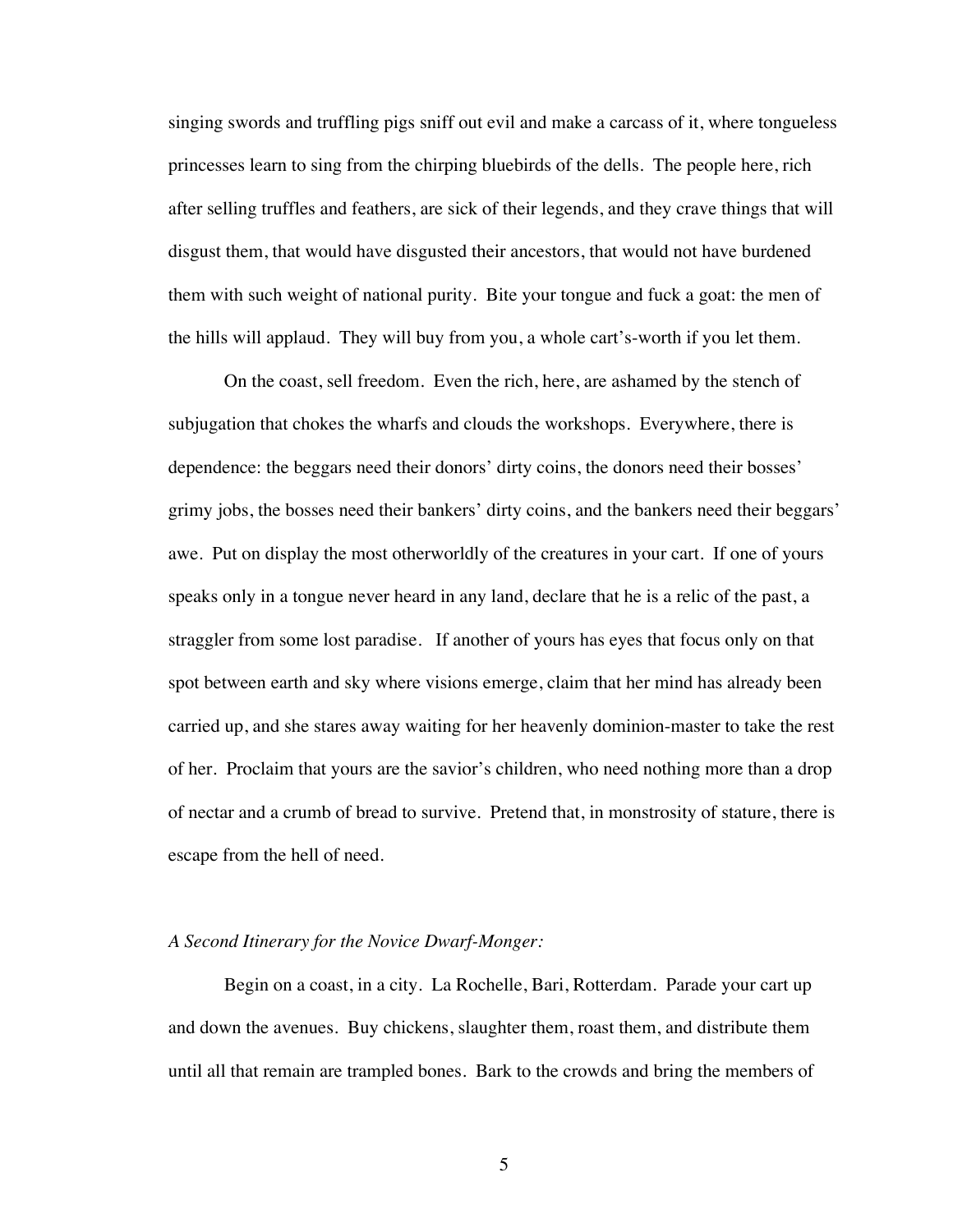your cargo onto a platform one by one. Trumpet the peculiarities of each of the things you have acquired to sell. Do not expect to complete a sale. These city-dwellers, these merchants' sons— they are poor, they will never dream of owning your precious wares, but they talk. They talk to friends and colleagues and to the dullards and the innkeepers they meet when they venture into the countryside to make their fathers' trades. If you impress them, word will spread. They are not difficult to impress. They are desperate for dwarves. Some of them spend whole lifetimes waiting for dwarves to appear, waiting to look down on something monstrous, waiting to turn to a friend and squint and nod and be certain of superiority.

Set out into the poorest countryside you can find. Dress in your finest clothing. When you appear at the doors of country landowners, make a show of your marvel at the richness of their hospitality. Inquire after the parentage of the livestock they roast for you and speculate about the vintage of their dregs. Gasp when they bring you around the crude scratchings they call their portraits and icons. Make them feel richer than they are. Make them suppose that, if they pawn their daughters' brass anklets and their wives' undergarments, they might buy one of your offerings, and that, if they select from among your wares, they can finally count themselves among the ranks of the fortunate, those whom the savior has given a few more acres, a few better drops of rain, a few more industrious peasants. When these landowners agree to buy, show them only the nastiest, most normal of the little birds you have on hand. Looking on four-feet-three-inches of sound body and mind, they will see two feet of savior-blistered skin. Barter hard. These are customers who will pay what you demand.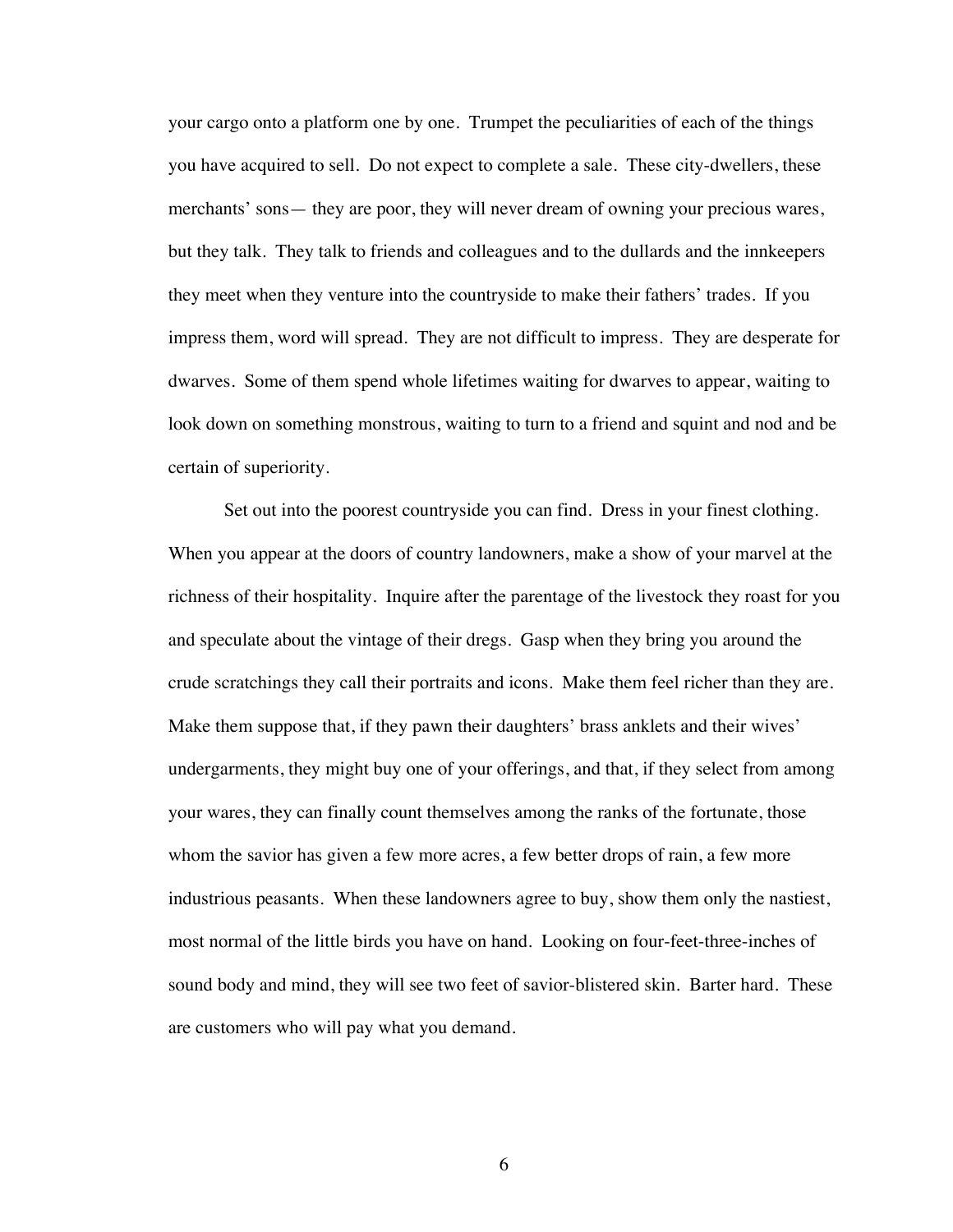Cross a river and scan the fields for strawberries and bees' nests. When you find them, beware. Men who know the taste of sweetness will not believe everything you tell them. They have felt the presence of the divine, and they felt it before they laid eyes on your cart. Know, too, that as soon as men have felt honey trace its way down their throats, they become insatiable. They cannot content themselves with mere bees' blood, mere strawberries. They will listen even to their wives' rumors, passed along from cousins: the finest wine, the finest cheese, the finest icon, the finest dwarf. For these men, forge your dwarves' pedigrees in hot fires until their tales cannot be shattered by reason. Say that your dwarves were gathered from Hyrcania, Kingdom of Dwarves, and that this one, this tiny lass, she was Queen of Them All until she split a lip on a tiger's foretooth in a bestial frenzy, that the sight of blood gave away the stench of sin to her master, her King. Say that your dwarves were gathered in the cellars of Cádiz by pirates, that there, surrounded by bottles of sherry that leak so slowly they take centuries to drain, the finest dwarves are tied together by their tongues and moved upriver, that the king's blind guardsmen never catch the smugglers because dwarves who have been fed iris-root cannot move their lips, let alone waggle their tongues to loosen the knots that bind them. The men who love sweetness will listen, once you have broken their skeptical whispering with the outlandishness of fantasy. Listening is all they do, for they themselves are enslaved, though it will not seem it, to you. To these men, sell the most mediocre of your wares, the short but ambulatory, the tall but fish-finned and gape-mouthed.

Your donkeys will thank you when you climb mountains and force your way through the snows of a pass and descend once more from winter into spring. Your cart is now almost empty, and those that remain in it are too wondrous, too pitiful to create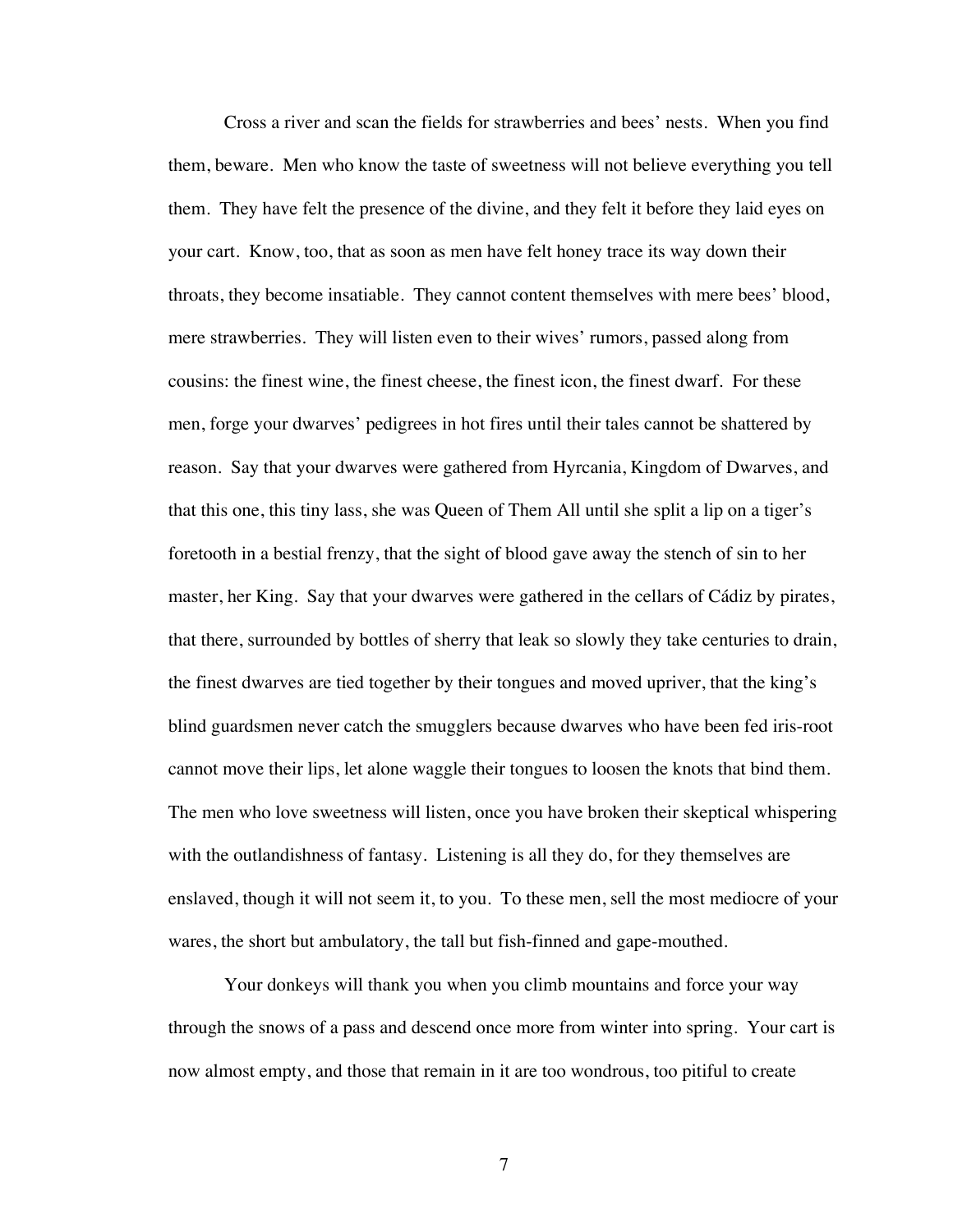much burden. Though you will smile when you are greeted by the warm winds that always herald the end of a journey, do not think that you will find much pleasantness in those last days. In rich valleys where the sun is always warm, where the ground smells always of root and never of carcass, men grow strange in the darkness of their countinghouses. These are the men whom you will need to work the hardest to please, who will demand to see you lick the tips of their rapiers until you cut your tongue, who will fill your glass from the tops of their bottles and save for themselves the dregs. These are the men who can tell a fine abomination from a simple and tiresome dwarf. Tell these men the truth. Tell them which of your people you stole and which you bought. Tell them which can talk and which cannot, which can read, which had families, once. Pray that they do not buy you along with the goods you sell. Realize that, in the world, there are monsters more monstrous than your dwarves, than you.

#### *Places that a Dwarf-Monger Would Do Well to Avoid:*

The Ports of Smyrna and Alexandria, where men train in thieves' universities and have more talent than you do, where men will steal your stolen dwarves before you've had a chance to ask directions.

The River Oxus, where stands of pussywillow choke the banks, where dwarves carried on a barge can fling themselves ashore and find nothing but softness and shelter.

The Kingdom of Hyrcania, home to tigers if not to dwarves, where late winters and early autumns clog passes with snow, where thieves of every kind are blinded and left among pinnacles during the first snowstorms of the year.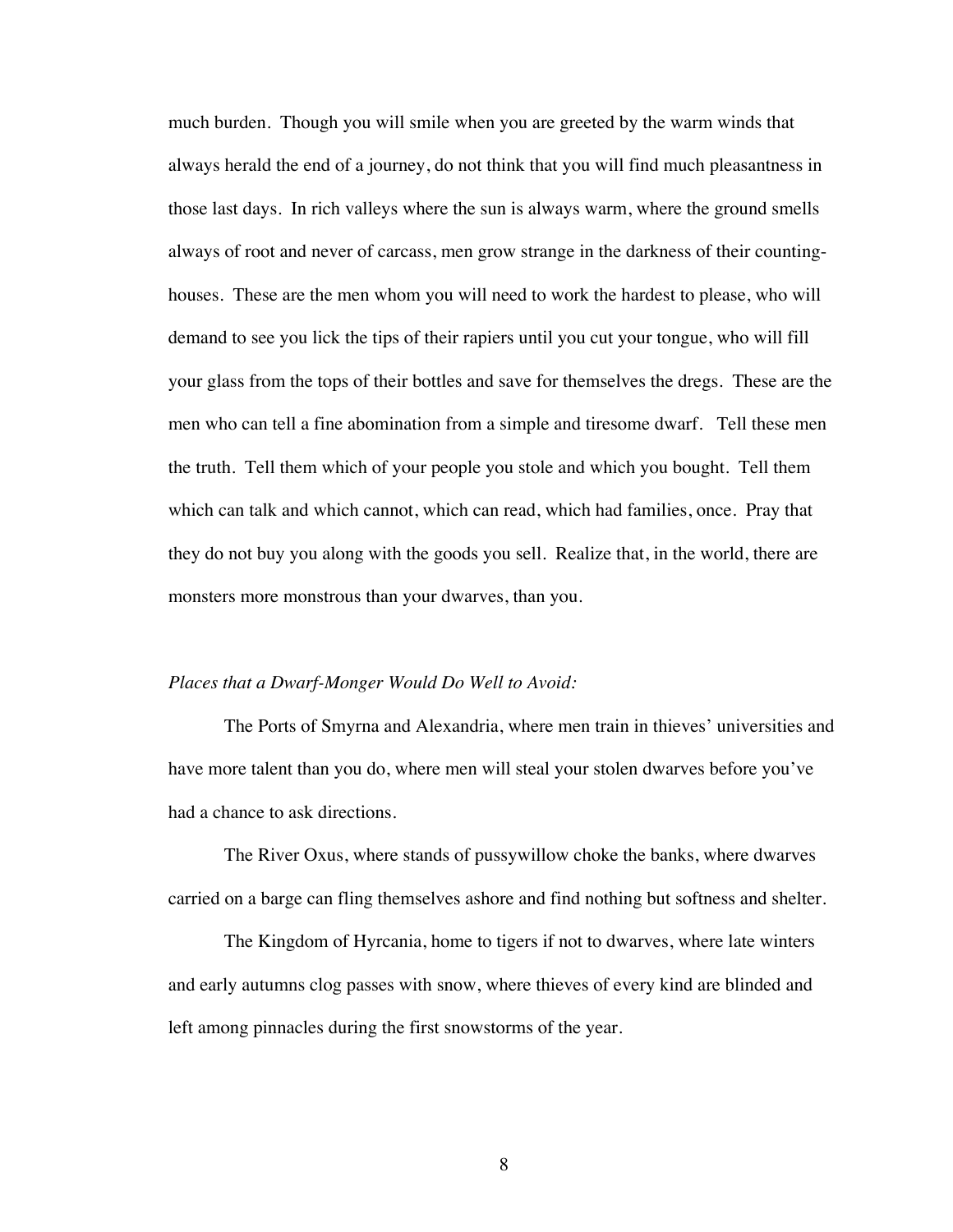The Duchy of Trebizond, where the duke's sister was a dwarf, before she drowned on dregs in some rich Walloon's basement.

The Kingdom of Parthia, where dwarf-stealers are not suffered gladly, where native dwarves are put to use more profitably than they can be in any of our European lands, knotting together carpets with tiny fingers, filigreeing silver.

The Kingdom of the Medes, where thieves are bought and sold like dwarves: the good thief's silvered tongue and hard bargain are considered as delightful as the features of any dwarf.

The City of Thessalonica, where carcass is less a thing and more a manner of living.

The Mountains of Macedonia, where dwarves hide in fissures and in lakes and make compacts with the devil to know the arts of murder: these flowers – so spindly and yellow – are in Macedonian dwarves' hands as poisonous as an arquebus is loud, and these glass coins – in the hands of the dwarf-monger – only shatter and cause lacerations that never heal.

The Duchy of Carniola, where dwarves are neither respected nor reviled, for, though the Carniolans grow to normal heights, they are at heart dwarves, timid and strange, and they will neither purchase your goods from you nor provide you with fresh ones for sale in other lands.

The hospitals for the sick, where you will find concerns more pressing than dwarves.

The houses of relatives, though soon your relatives will renounce their ties to you. Whatever place it is that you call home, though soon there will be no such place.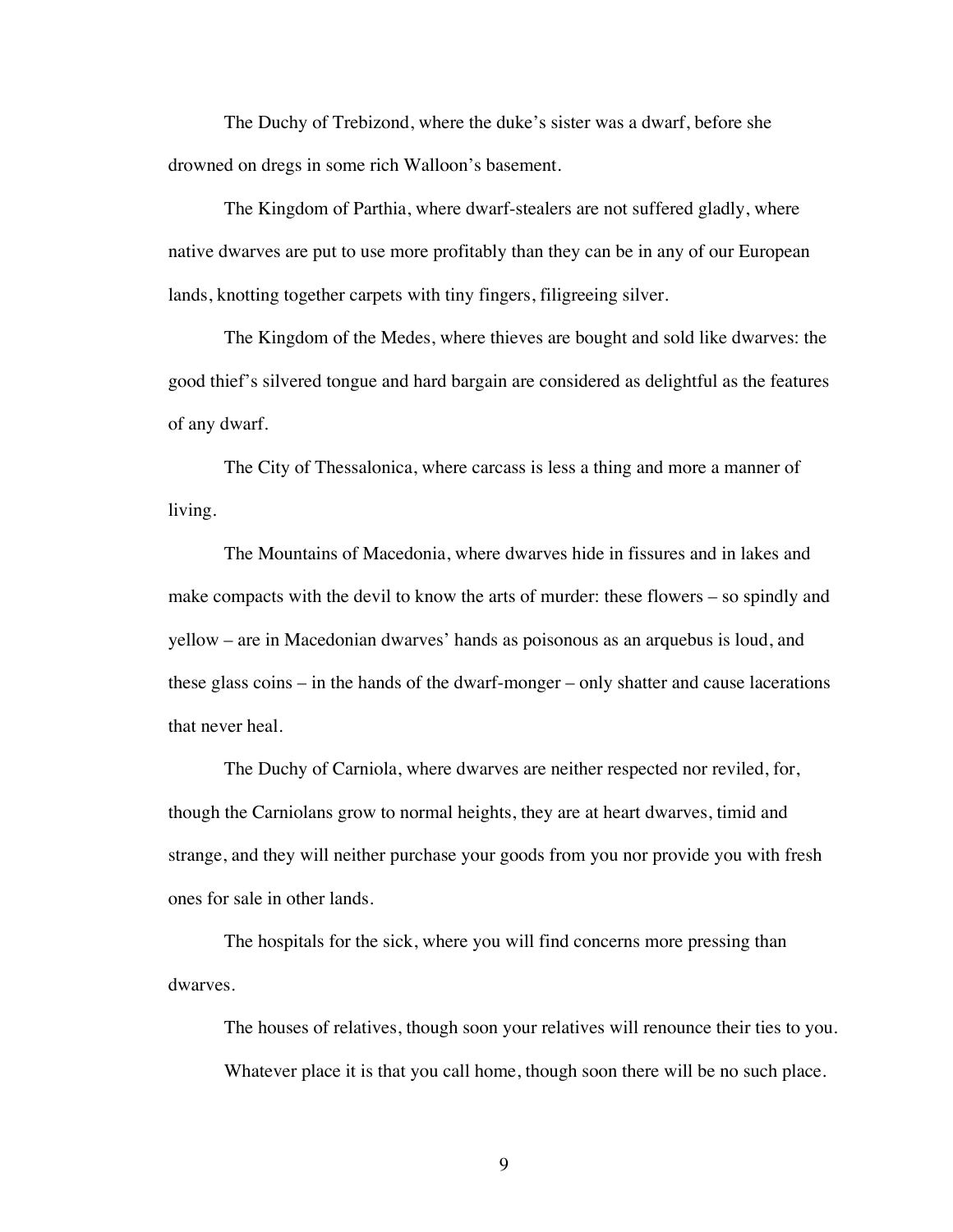#### *Famous Dwarf-Mongers of the Past:*

Charles Sanders, whose name should never be far from your lips because he is the dwarf-monger's hero and paragon: he smuggled sixteen dwarves from Parthia through Smyrna to the counting-houses of the Charente, and he ducked under lances and jumped over axes, and he could tell the wholesome hell of a dreg from the perversion of poisoned wine.

Hermann Braudel, the master of caves, who knew like his veins the subterranean connections of the world, who could find his way from Carniola to Bavaria without the aid of matches or lit lime, whose dwarves always surfaced in a valley a day before your cart arrived there, who always filled his purse a little heavier than you could ever hope your purse might be filled.

Wouter Vandenberg, the worst of the dwarf-mongers, who rarely occasioned a sale and who could not find it within himself to drown the less-than-salable members of his cargo; some of his dwarves traveled with him for years before he sold them, and one of them, a kneeless female of the first rate, rode in his cart until he died: she delivered his eulogy before she sold herself – it took a day for her to do what he couldn't accomplish in two decades – as tribute to him.

Elisabetta Lukashenko, daughter of two dwarves rendered miraculously whole by her savior: she hated her dwarf-family and her dwarf-rector and her dwarf-king for looking up at her so jealously, for making her feel shame for possessing power that she might never have chosen to exercise— and though she exercised her power, and though she could capture a dwarf and make a sale as well as any dwarf-monger, she was not dwarf and was not woman either, and because of this, all she could feel was hatred, and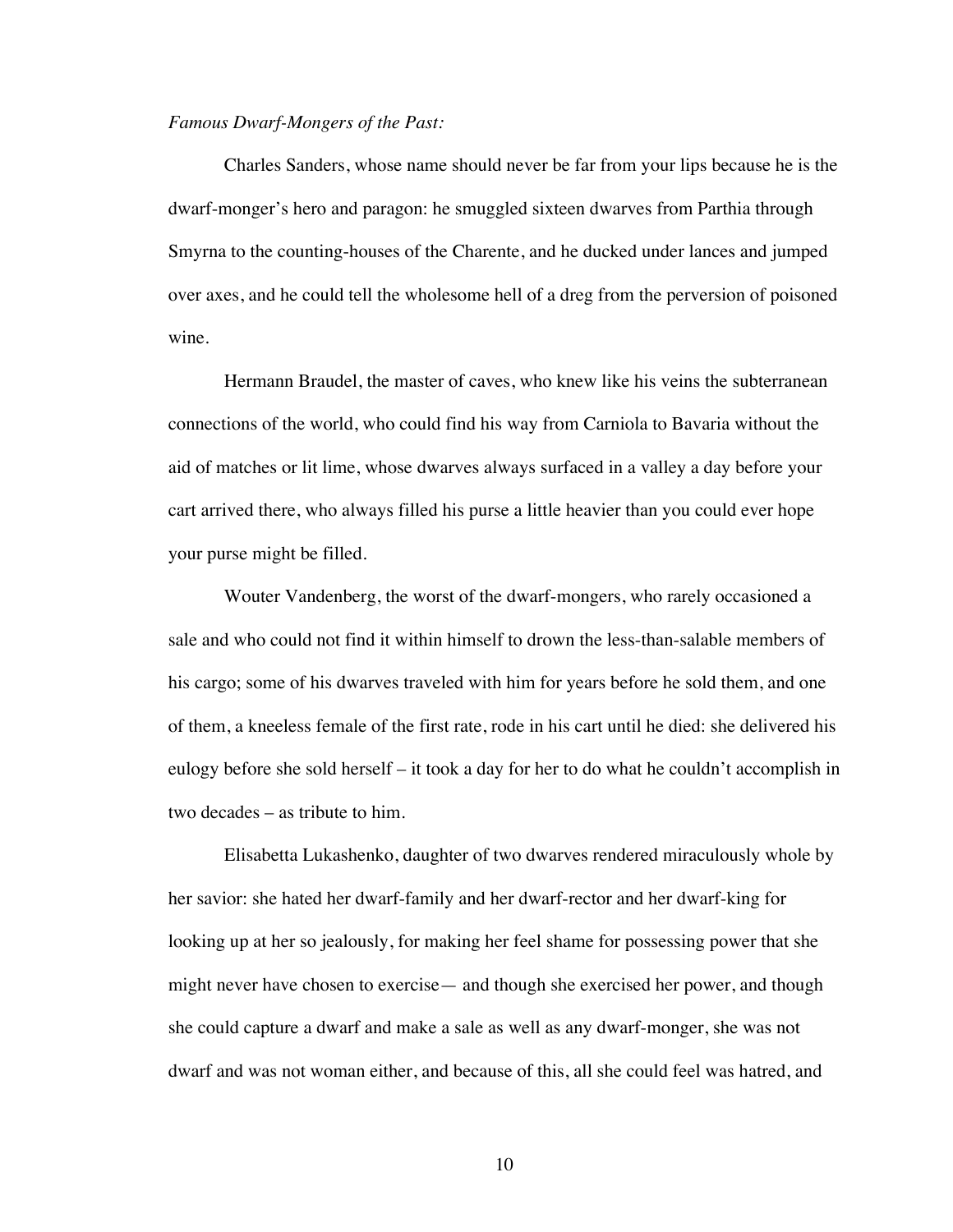she was impoverished, left with her huge cargoes and heavy purses but with nothing, only hatred, of dwarves, of mankind, of herself.

Cav Randall, no great salesman but a master of the capture: he could sense dwarves' secret hammocks from the ground beneath their trees, and he could spy the disguises that desert dwarves wear when they try to evade the eyes of wandering dwarfmongers, and he could, without doubt, believe that even the most outlandish journeys would yield cargo; a snow-slicked trek into the wilds of the steppe managed to intercept a party of dwarves fleeing their Parthian captivity, and a Thessalonican dream inspired a sea voyage whose fabulous results are still unrevealed, only because Cav Randall has not yet returned to Europe with what is certain to be a miracle of a cart's-worth.

Ajaccio Muller, who amputated his own legs and sold himself as a dwarf, who, when discovered as less-than-dwarf, escaped on his calloused hands and sold himself into some new country; when scooped up into a wheelchair by a kind woman, he bawled and screamed like a child, and when accepted into dwarfly company under the roof of some particularly-rich dominion-master, he was incomparably happy.

#### *On Capturing Dwarves:*

The dullest of dwarf-mongers will tell you that the art of the capture is in fact two arts. First, they say, a dwarf-monger might seek those places where it is certain dwarves congregate; dwarves come to Macedonia by choice, they come to Parthia against their will, so on the borders of these countries a dwarf-monger might wait for an opportunity to stage his kidnap. Second, they say, a dwarf-monger might seek those places where no dwarf has ever been known to travel; in these great wildernesses, solitary dwarves take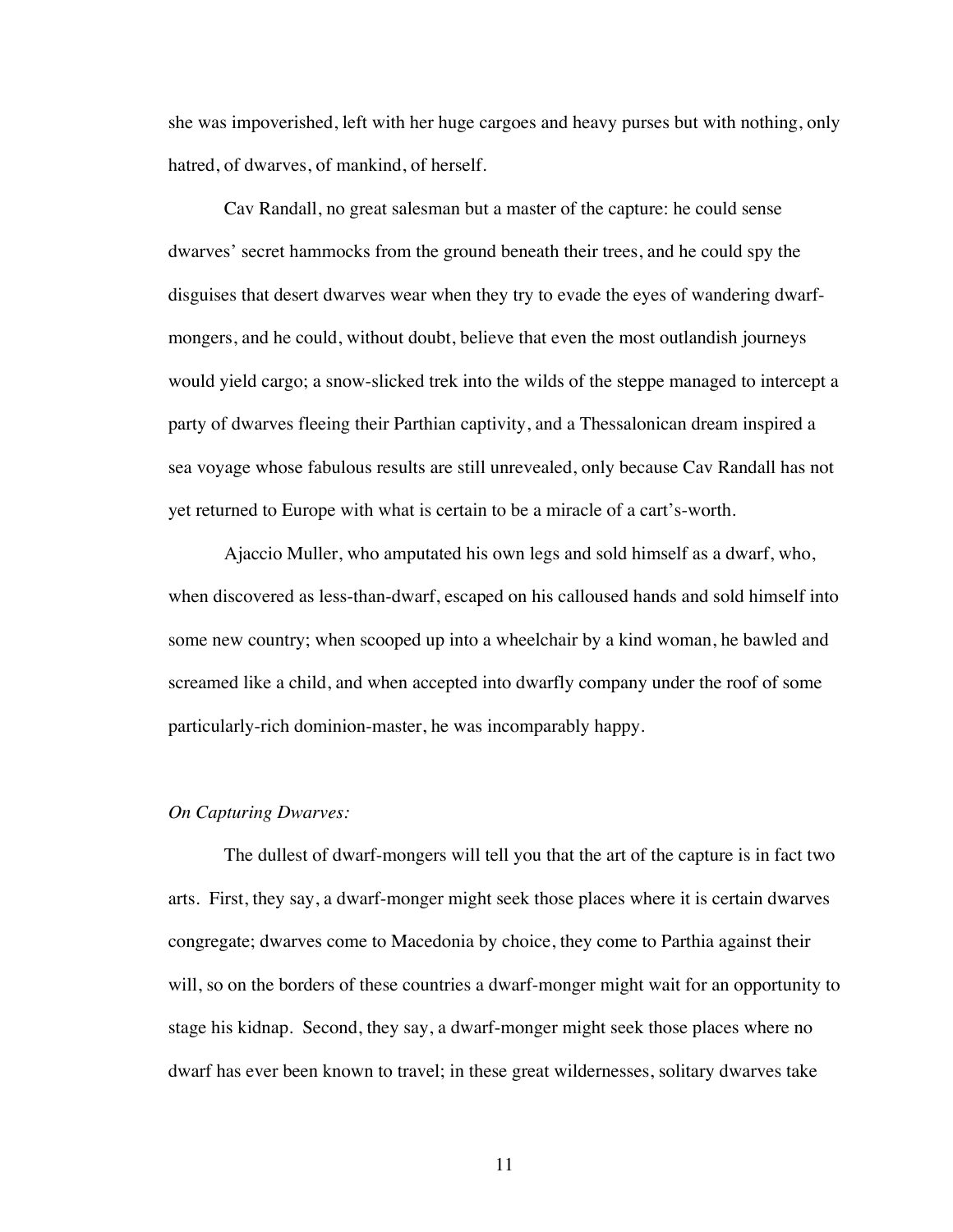shelter from the world, and, there, too, it is possible for a dwarf-monger to lay traps and fatten his cargo. The choice a dwarf-monger makes in his approach to the capture reveals everything about him, dullards claim, so choose wisely.

If you choose to wait in borderlands, know that other dwarf-mongers will have decided likewise, and it is in this that the capture is complicated. Lying between your snare's noose and a dwarf's fat stunted thighs is a host of dwarf-mongers, and these men, too, know how to patch the tears in their nets and grind soporific powders into the nicks in their arrowheads. When your donkeys come to the berm of a highway cluttered with the carts of other dwarf-mongers, you will need to know how to advance yourself through ranks, until you have your chance to paint your face fuchsia and lilac and hide with your lasso in roadside wildflowers. To succeed when you find yourself at the gates of Macedonia or Parthia, then, is to know first how to trick a man, or to send him running, or to kill him. You will think this task a simple one. After all, making oneself the better of men is hardly difficult, and you will have at your disposal – after making a sale or two – skills enough: seduction, bribery, yearlong-murder-by-incremental-poison, shame, heartbreak. But this task is not a simple one, because you will need to teach yourself to resist your fellows' menaces. So when a man offers to unknot your boots after a blisterworthy roadside day, shy away, and when a woman makes a show of grinning with her half-toothed mouth so that you are certain just how much she might do with her tongue, avert your eyes. Be mindful of everything you eat, and clutch your stores of food to yourself when you sleep, and if you sleep heavily sleep with them lashed to your stomach underneath your undershirt. If another dwarf-monger succumbs and dies after you've schemed on him one of your schemes, never show an ounce of glee. Make from yourself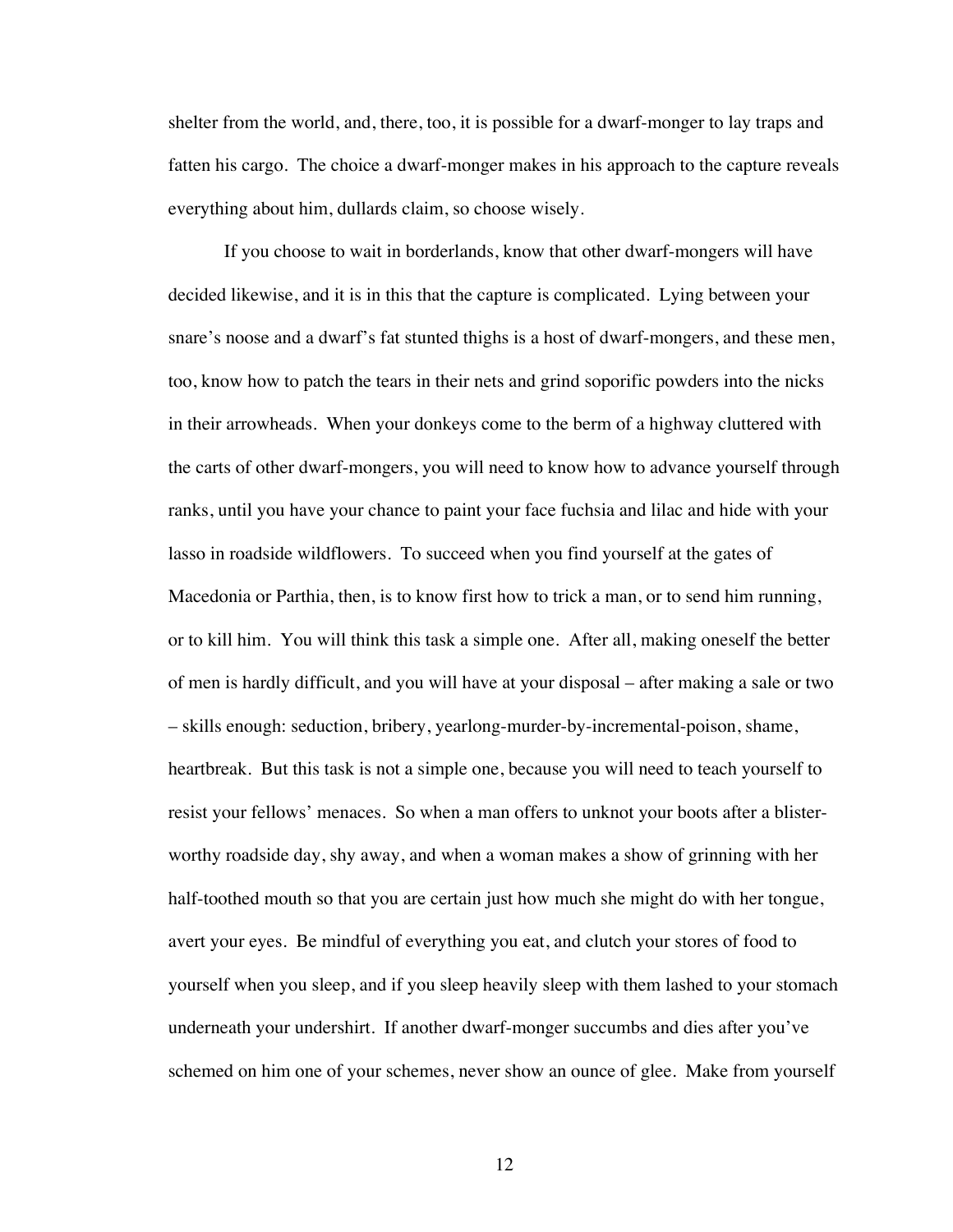the sort of thing that shuffles forward, that does nothing else, and soon you will be whipping your donkeys with more fervor than ever before, a new cart's-worth rattling behind: only then should you attempt to recover some sense of what it meant to be happy, or to be afraid, and though these sensations will speak to you in foreign tongues you will understand enough of them that you will prod yourself further towards new sales.

If you choose to roam through wilderness, you face a different set of challenges. You will wander across landscapes more awful than any you have known, and your boredom will dredge spare hours from long days as though you were pulling carcasses from a graveyard with a plow, and you will run out of whiskey and force yourself to face the local aquavit, the local sturmwasser, and your donkeys will break their legs and you will snap their necks and leave their bodies behind, forage for buzzards, now, and you will pull your cart behind you, and you will sweat, and you will cry after so much exertion and so much exhaustion. Do not mistake this labor for virtue. When you are lucky enough to chance across a colony of dwarves, the matter of the capture is not so simple as it might be in the confines of a highway. In wilderness, your quarry will flee if you attempt to capture it by force, so you must turn to stealth, and before you can steal in and snatch a dwarf from its own home, its own tent, you will have to spend long terrible weeks looking on. During these weeks you will catch the too-small scent of wilderness meals made for tiny mouths, sparrows halved and hares quartered, and you will overhear the low moaned squeak of dwarf prayer, a sound which almost belongs in such places as those, where churchbells are cracked and muezzins are mutes. After so many weeks, your body will urge you to quiet, to stillness. You must resist this. You must sand the rot from the wood of your cart and steal through bushes and lay your traps and lock your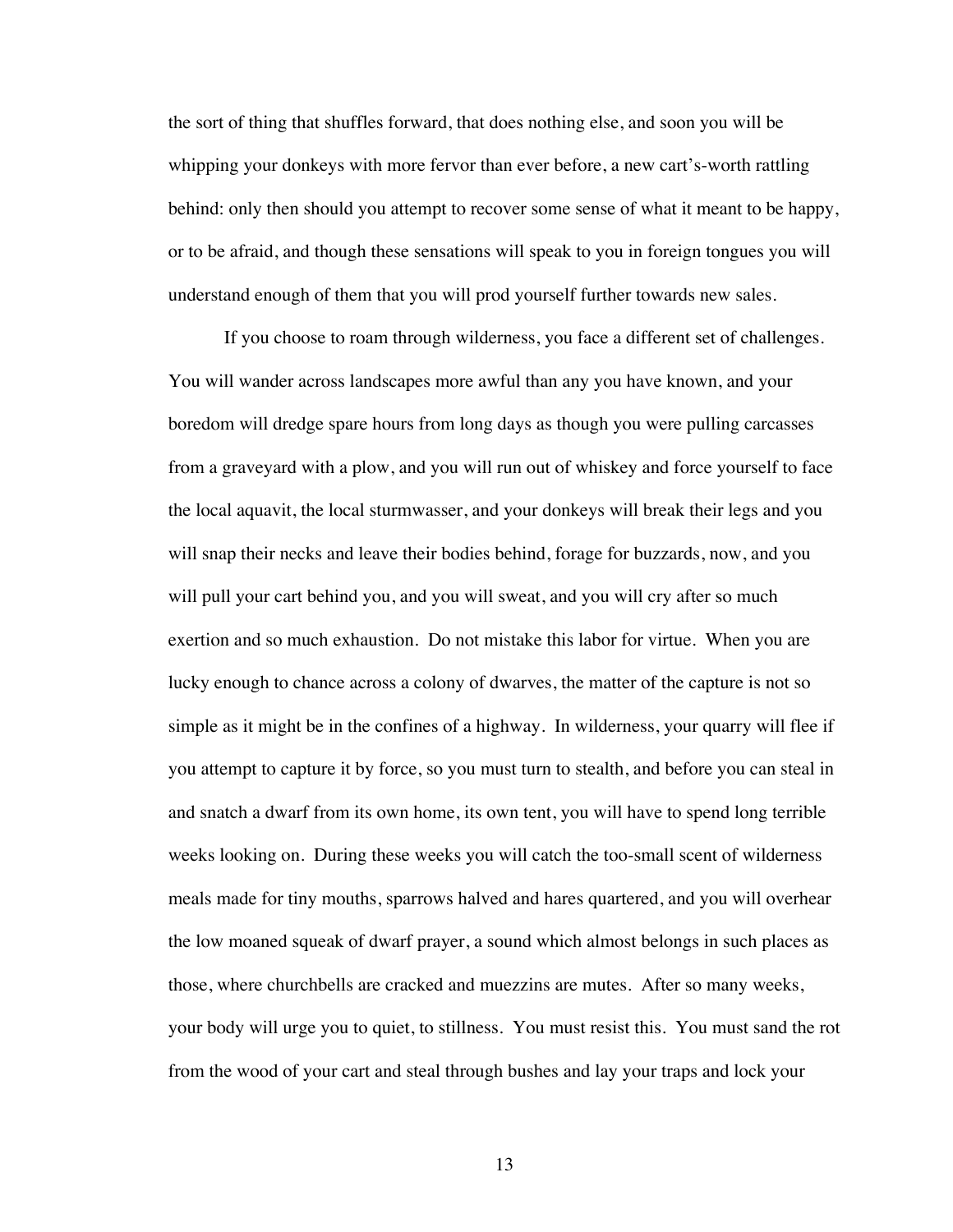cargo in your cart and begin your trek again. Life in the wilderness is a life of dregs. Remember the taste of wine.

If you choose to, face the society of the roadside or the solitude of the empty stretch. But recognize, at least, the idiocy of the dullard dwarf-mongers who would claim that these are your only options. Dwarves are not merely creatures of Macedonia, of Parthia, of wilderness. Every year, every day, dwarves are born in the towns and in the cities that you and I pass through, in Rotterdam, in Dubrovnik, in Oporto. Though dwarves' parents will not wish to admit their sin, and though most of these monstrous infants are drowned on shorelines and in springs and in the sewage-filled pipes that cut through the inhabited places of the world, sometimes you will hear rumors of limbless things and of things that could be stuffed into a sparrow otherwise ready for the spit. Recognize now that your weapons are no longer nooses, poisons, spare axels for broken carts. Your weapons now are pledges and lies. Pledge to take a youngster away to a monastic paradise in Lourdes, or lie about a barren wife desperate for anything that fits in armspan. You will be surprised, because some the parents of your dwarves will not merely look you in the eyes and suggest to you a price. Some of them will say no. They will pass their infants back – fathers to sisters, sisters to aunts, aunts to grandmothers, dwarflike themselves – and these grandmothers will shake their heads and they too will say the word, as if, by promising their savior that they might keep the child, their savior might make their child whole. When parents or grandparents do this, warn them. Warn them about dwarf-mongers, about women of the woods, about the horrors of lives lived in the depths. Repeat, and repeat, and repeat. They will hear your words, eventually.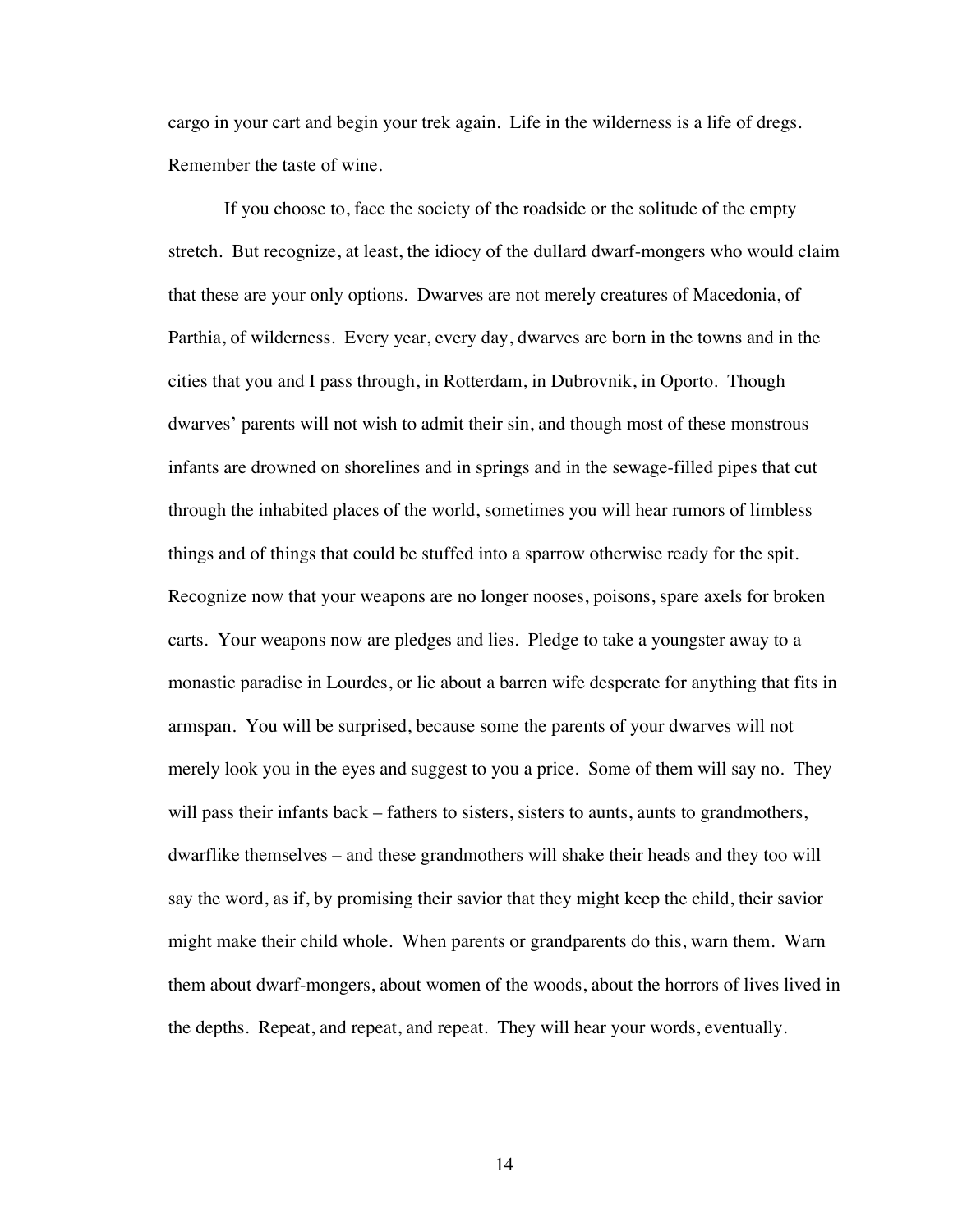When you leave, abandon your cart. Hold your cargo in your lap and ride away on a single donkey and act as though your life were starting anew.

#### *On the Care and Upkeep of Dwarves:*

Your profession makes few demands of you. Keep your dwarves alive. Keep them bizarre.

This is easy. If you understand your dwarves' deformities, you will know to feed the fattest of them too much and the skinniest too little, and this economy of food will let you balance your accounts, too. If one of your dwarves is red of complexion, feed him beetroot and blood pudding, and if another is weak of bone, feed her lemon-rind and vinegar and celery and everything else that thins the blood and shrinks the skeleton. If one of your dwarves talks too much, swell his tongue with iris-root until he only babbles, and if one of your dwarves talks too little, stud her porridge with burs and pebbles so she aches and peeps and squeaks.

This is difficult, too. Maybe, in winter, you will decide to spare the fairestskinned of your dwarves from the flearidden blankets you buy from the men and women who pick through the refuse left outside by hospitals, but you will find that dwarves have different ways of sorting themselves into hierarchies than you do. Some of your dwarves will be content with what you give them – they will cough and scratch at itches and try to ignore the hint of death that accompanies their warmth – but some will not. The soft stretch of weaving you dig from your own luggage will wrap itself around the shoulders of the three-foot tyrant who barks and bares his teeth, while the threadbare piece of halfmange you find abandoned in a hedgerow will not have the strength even to cling to the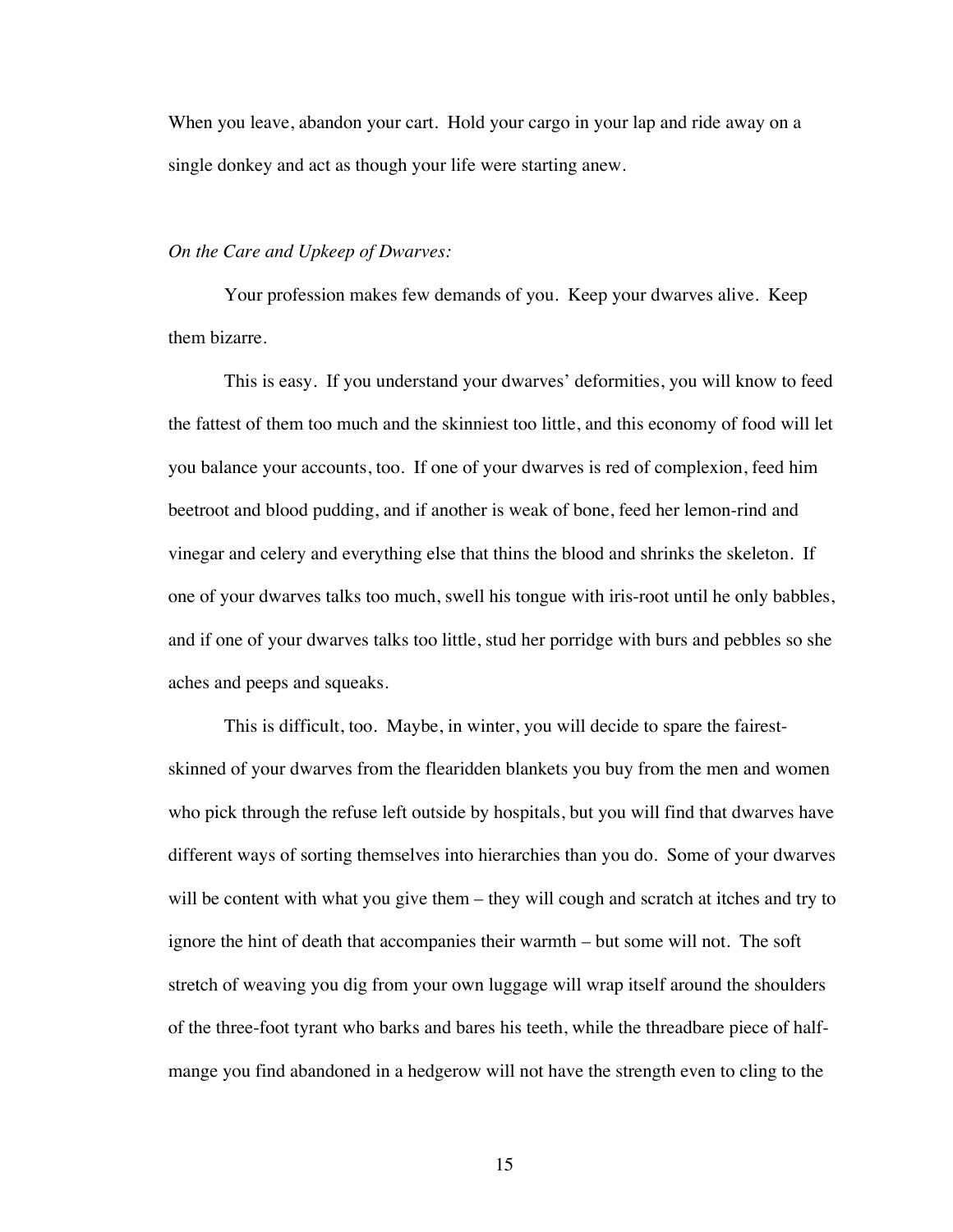hair of your favorite little bird. Maybe, in summer, you will come to the braided edges of an oxbowed river and the desire to see your dwarves wash from themselves the collected dirt of a long journey over a dusty road will overwhelm you, but a glance backwards will remind you of the talents of your cargo: one is so short as to escape notice among reeds, another is fish-finned and gape-mouthed and could hold his breath until he paddled out into the cold, a third is just silver-tongued enough to convince you of the need for a bath, anyhow.

But in spring and fall, your donkeys and your dwarves will neither shiver nor pant, and the beetroot and the celery will be fresh enough that they will welcomed without complaint by dwarves and donkeys both, and at night no one's sleep will be troubled by the light of fireflies or by light reflected from snow. You will spend whole weeks on the road during which you go unmolested by dwarfly complaint, and you will complete your sales more easily than you had during the other times of the year, and sometimes both you and your dwarves will catch sight of something – two sparrows making a phantom nest from the creeping threads of a bank of April fog, the first bright lamp of an autumn aspen speaking truth to a world desperate for the death that comes with winter – and you and your dwarves will feel in all of your throats the clutch of wonder, a simple and transitory sort of mastery that does no one any harm. Do not worry too much during these instants of communion. They are products of chance. The world is not made of them.

#### *On Death at the Hands of Dwarves:*

The moment comes when your dwarves finally gnaw through the bars of your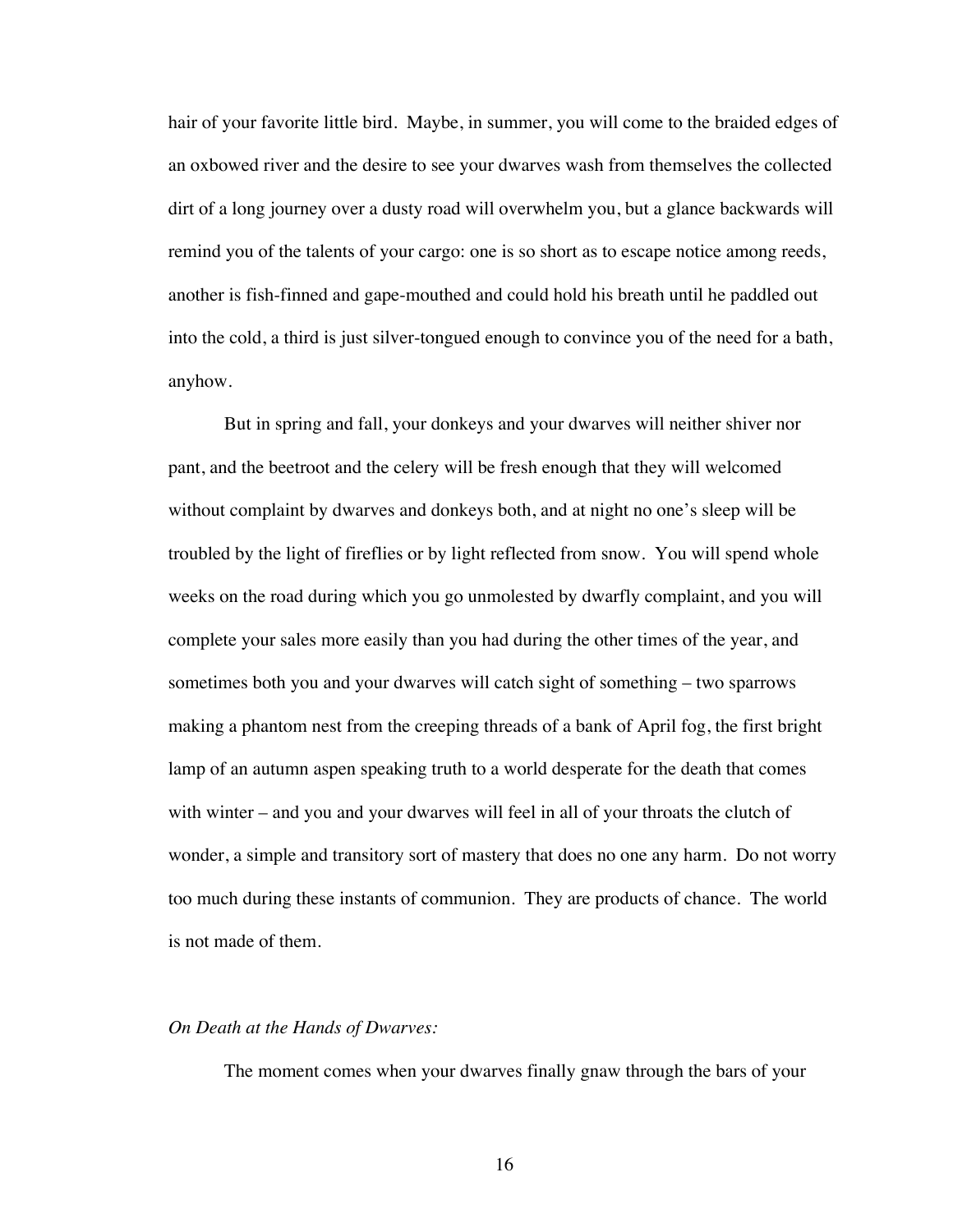cart, or when you drink bad dregs and pass out in the mud of a riverbank while your dwarves are still free and bathing, or when some sanctimonious muleteer – praising the goodness of his Savior when his cart passes yours on a narrow mountain road – slips a dagger into the hands of one of your dwarves. Do not worry. You know that you invited your death at the moment you captured your first dwarf, in the instant when you took up the saw you used to cut the first bars of your cart. You have spent enough time with your dwarves, too, to know just how they will murder you. You have seen the glint in this one's eyes – the one whose toes are as long as her fingers – that tells you she plans to put a nail through your tongue, and you have seen the scabs crusting the lengths of that one's arms – the one who spends empty hours sharpening his fingernails against his fellow captives' calluses – that foretell for you a bloody future. Surrender yourself to your dwarves' inevitabilities.

Ignore the tedium of your murder. Do not be surprised when you see a swarm of dwarves moving across the ground toward you. Do not take fright when twelve or fourteen or twenty hands pull you groundwards, or when the one nimble-fingered dwarf in your cargo twines you up with a speed that would impress even a sailor. Do not spend time contemplating the method of your death: the difference between blade's edge and bludgeon's weight is hardly important now. Focus instead on something else. As the darkness begins to shatter everything you still recognize as you, look at your dwarves' joy-struck faces, and listen to their laughter. Join them in their mirth. This is the only moment of pinnacle they will ever experience, and, as you succumb to carcass, unbuckle your mind from your body and cast yourself out. Even as you fall down, rise up, and let your dwarves carry you up, and hope for one last time that up is better than down.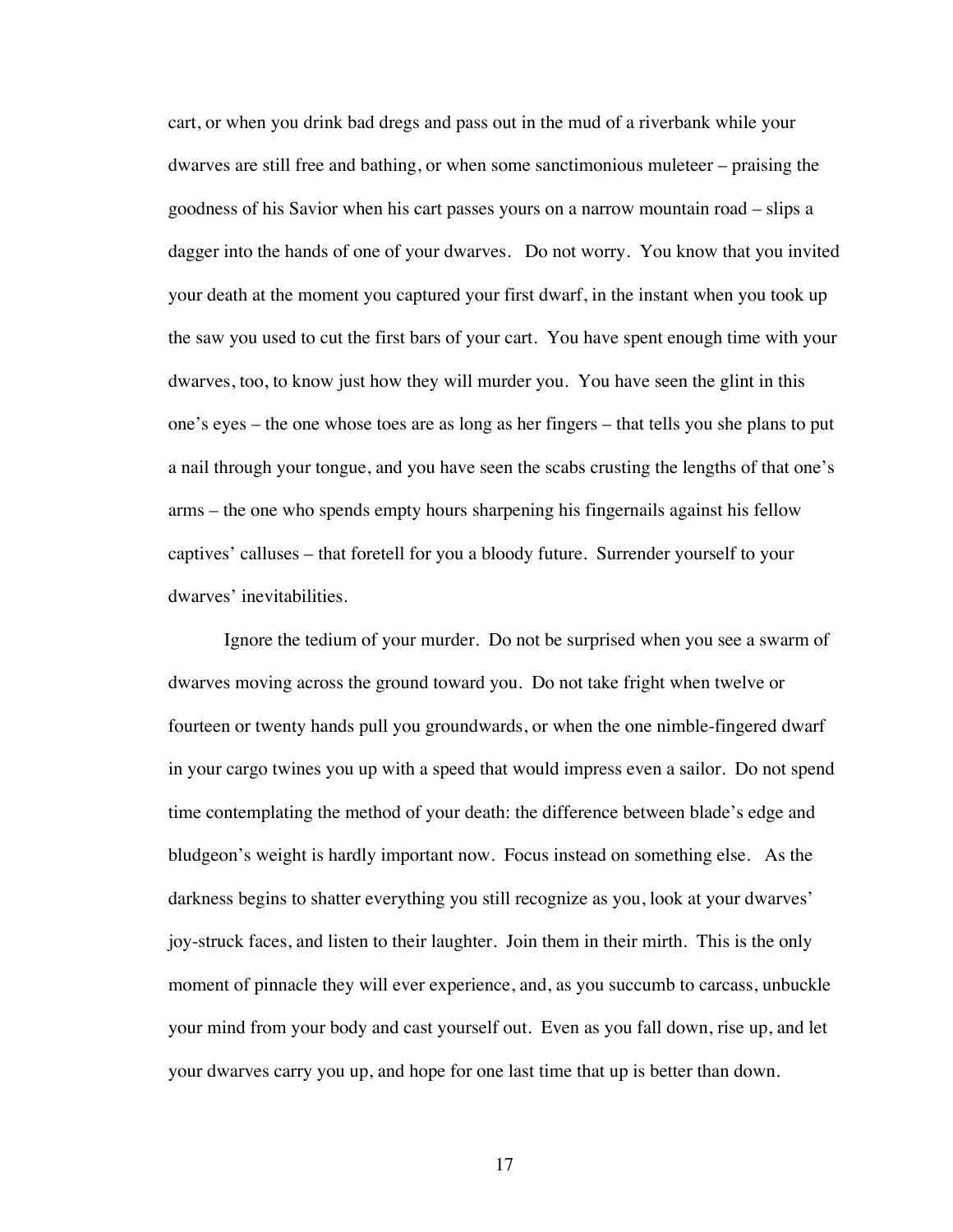#### IN THE WALRUS COLONY

I, Methuselah, incongruous emperor of walrus-kind, face exile at the hands of my own people. Hundreds of years have I ruled: king of kings, *caput mundi* of the Pribilof Islands. Hundreds of years have I guarded and shepherded my herds, spending every spring among calving cows and rutting bulls, spending every autumn among pups, waiting for first snowfall and the celebration of the holiday we know as Walrustide. I have migrated with my walruses on a floating palanquin of clamshell and kelp and built and unbuilt palaces of whalebone and sedge. In lean years I have picked seeds from the gullets of murrelets and auks, and in fat years I have swum among squid. And still I face exile.

My rival, whom I term Ear-Flaps, has made known his desire to usurp my palanquin and braid his whiskers with abalone and pearl. He is a walrus, I am a man, and though I have reigned these thousand years and been ever faithful to my herds, Ear-Flaps challenges me. He huffs and boasts at the edge of the surf and marches with his cohorts up and down the beach. Barking and strutting, he carves his mark in the sand with tusks and flippers. While other walruses dig for clams at low tide, Ear-Flaps squats like a boulder at the edge of the water, braying in the twilight, and I know what he means for me, and I know that one day he will drive me from my kingdom into sunrise and tundra.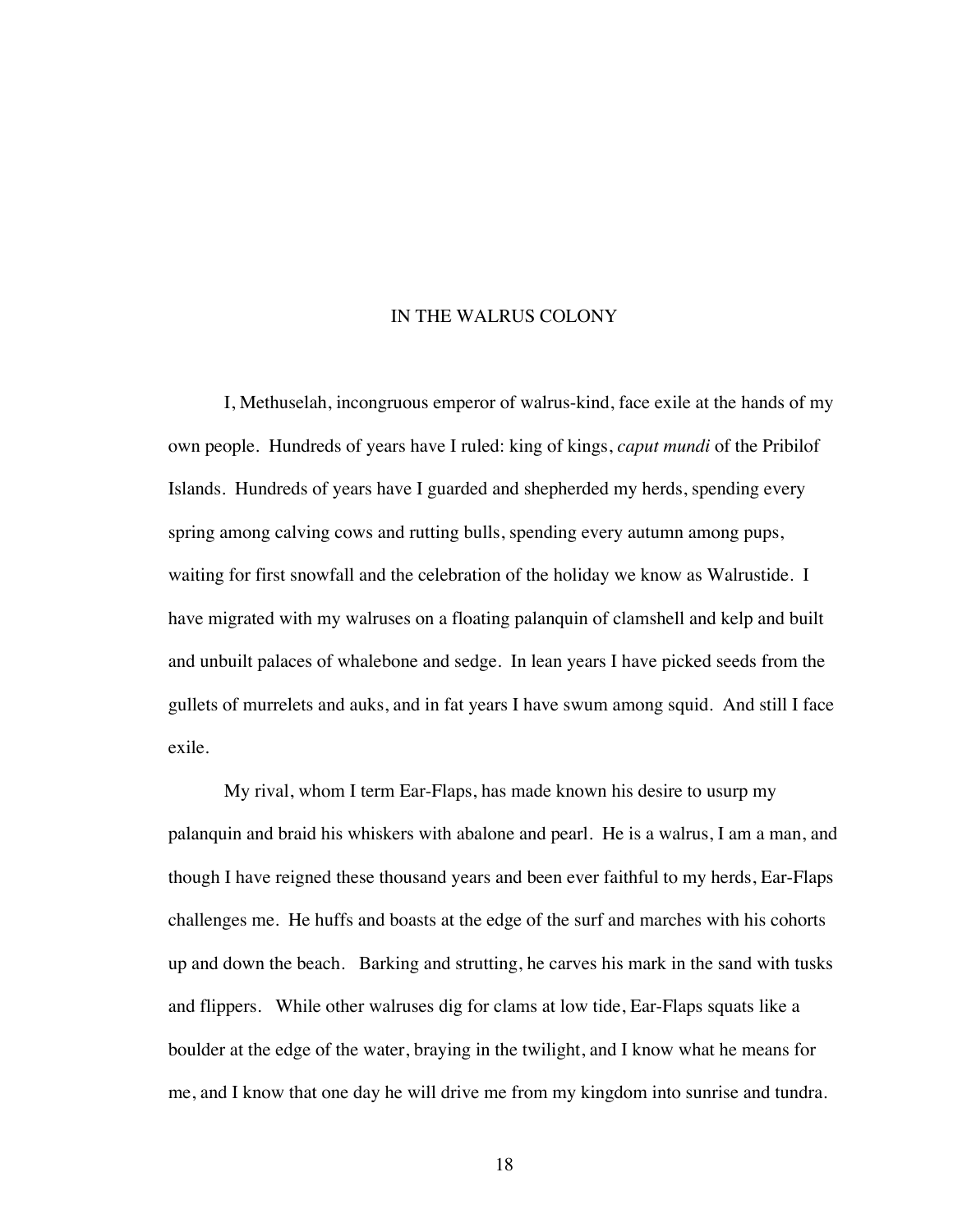The sting of mutiny could not be sharper. Ear-Flaps is my descendant.

At the dawn of my kingship, I was not the man I am now. My beard still came in thick and black. My back was unbent, my legs were unbowed; when playing with pups, I hoisted them up and tossed them into the surf, something that Ear-Flaps, strongest of walruses, will never do. My fingernails grew in clear and lustrous, and I sewed myself sealskin pants and beaverhide coats. Every summer morning, I swam to Sea Cow Rock, the one broken tooth of a seamount that cracks the line of the horizon looking west from our warm-weather grounds; every summer afternoon, I scaled the bluffs fronting my bay and stared down at my terrible kingdom, vastest in the north. From those heights, which no walrus had ever attained, I saw that the men I once knew would cower before me if they understood that I commanded all this. A thousand walruses lounging on sand, a thousand tons of muscle and blubber, a sweep of gravelly shore stretching a dozen leagues past halibut grounds and oyster beds whose bounty even I could hardly believe. I stared at this, and I marveled. My hands were strong and calloused and still hairy.

One spring during that far-distant era of my reign, a pup was calved under an aurora shaped like a scallop shell and her bright eyes took me in and her incipient whiskers were the softest I'd ever felt and I fell in love. Her name was Gray-Eyes and I raised her by my own hand, feeding her harp seal milk from a canteen made of sea cow leather. I let her sleep on a bed of kelp in my little palace, or we curled together among the walruses of my herd, my shoulders pressed against the strong-spined curve of a young calf's back, Gray-Eyes's tiny body wedged beneath the yellow tusks of an old bull. Gray-Eyes frolicked in the bay and brought me mussel shells and sandpiper feathers for my palanquin, and at night she folded her tiny, red, wrinkled body close to mine, and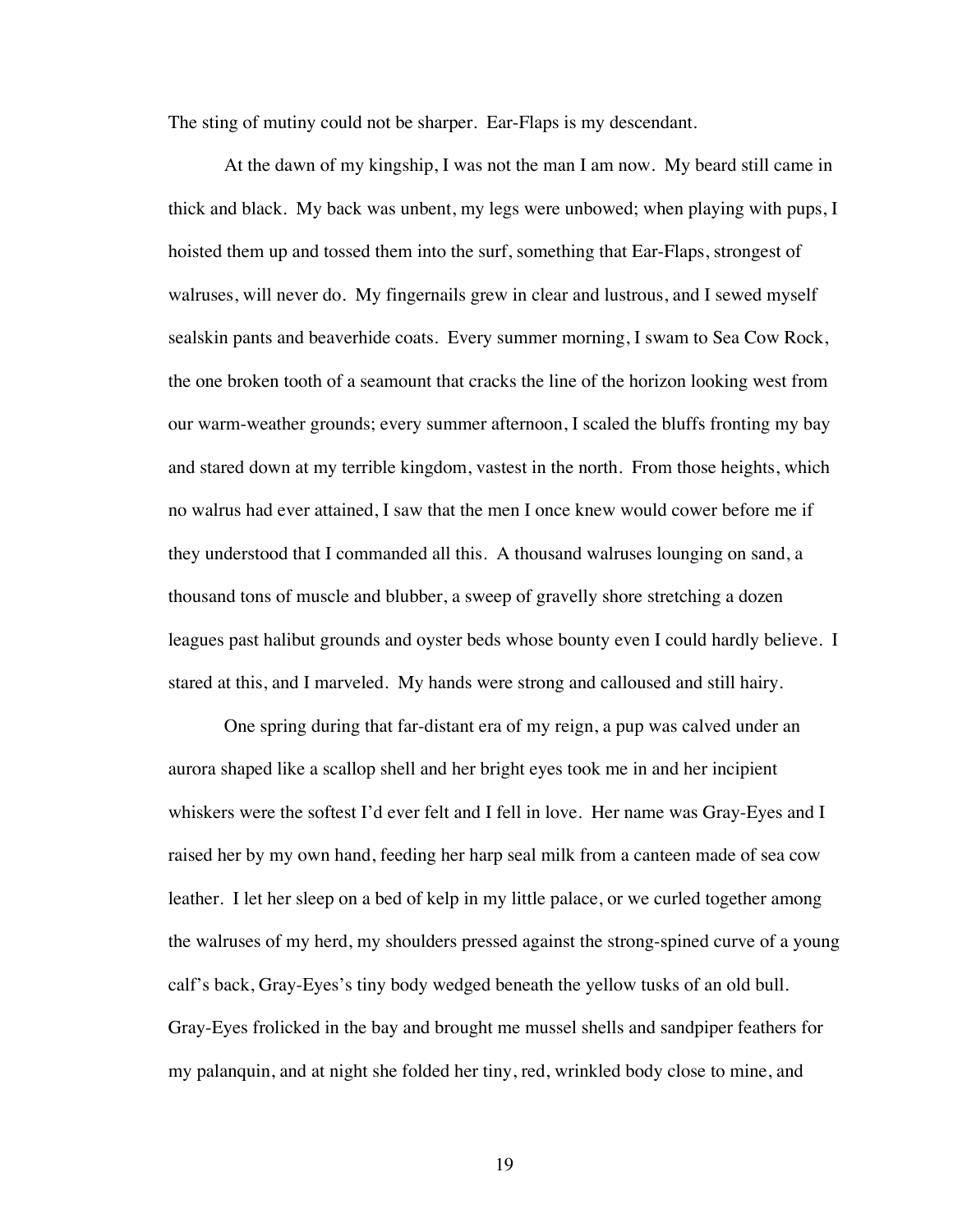Lord how her heat reminded me of my dead wife Ruth when I closed my eyes to sleep. Sometimes, nights when we slept away from the herd, Gray-Eyes wriggled out, tying the fronds of my kelp bed into knots. I would wake up in my little redoubt and measure the slow pulse of the morning, already anxious to begin my search for her.

Gray-Eyes spent her time dozing at the edge of the water among magisterial cows, pink bodies carved like monuments from the pale quarry of the sea, or she loafed among the lazy piles of sea-foam that caught between two great boulders that stood watch onshore near a south-facing curve of my bay. Sometimes I led her back into my fold: she hauled herself behind me, bellowing energetically when we happened onto her mother. Sometimes, though, we spent long afternoons together, there between those huge rocks. I lay on my back and stared up at the sky, held in granite embrace, looking at nothing but the clear light of the arctic sun, the view interrupted only by the occasional dive of a murrelet into the sea beyond. Gray-Eyes danced along the waterline, trying to catch blue crabs, barking whenever some other walrus came near. Sometimes, she rested her head on my chest. When the wind caught the tip of my beard, she jumped up and put her weight on her front flippers and regarded the twitching thing as if it were something living, and she pounced on it like it was a crab she could crush between her jaws. Then, after chewing a while, she settled back down into the tired bliss of summer haze.

Came a moment when Gray-Eyes flowered like an incandescent sea lily and I lit into her even though it had begun to snow and the pups all around us celebrated Walrustide and the death of the old year. The demure way she held her head close to her body when kin was present, the soft folds of pink skin that obscured her eyes, the way she traced seaweed patterns in the sand with her flippers, the way she piled clamshells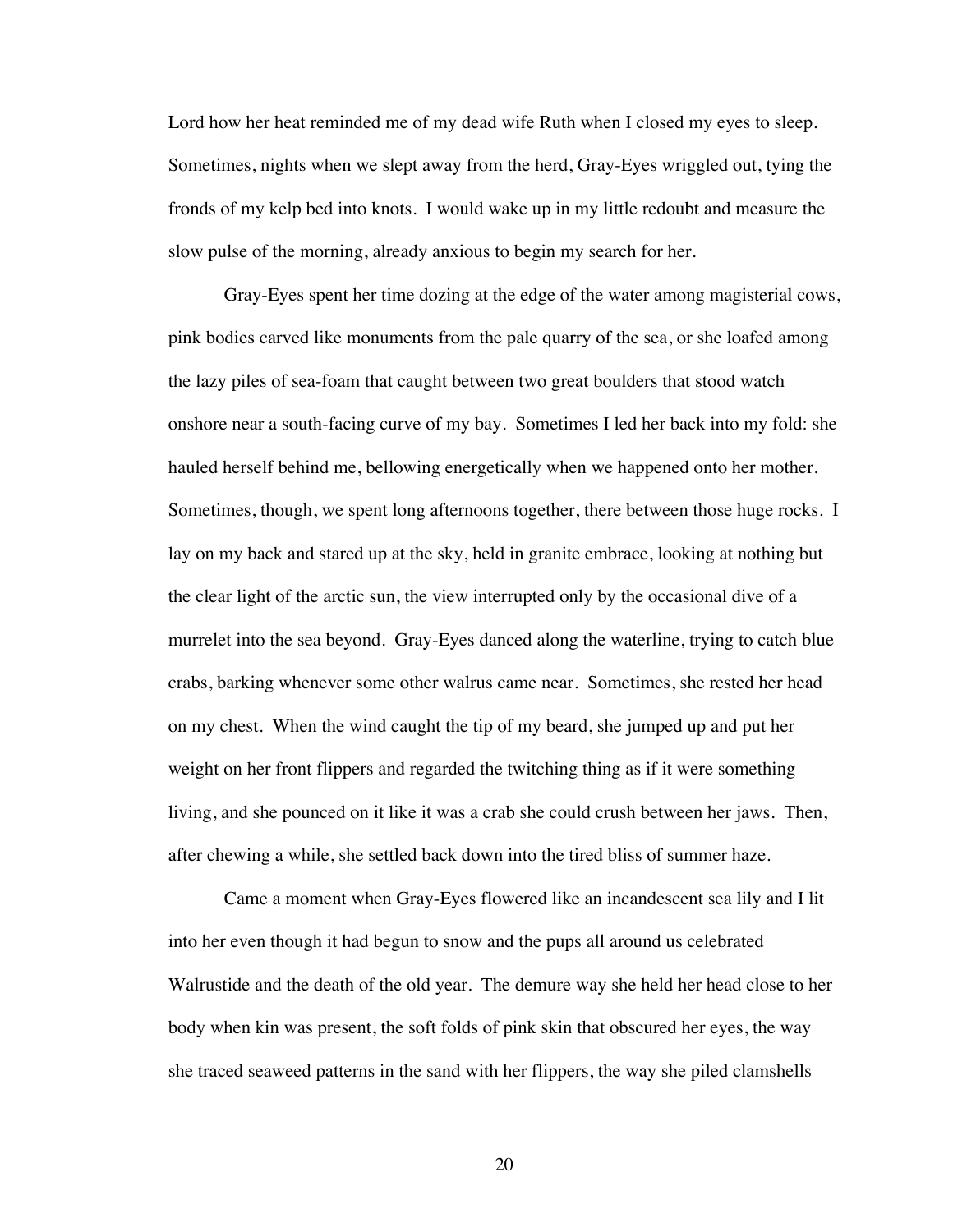that washed up onshore on top of one another… I could not imagine life without her. I wanted to talk to her. I wanted to keep her longer than the forty summers that nature would grant us. So I lit into her and hoped against hope that she would bear me a child.

Later, when her cheeks became flushed and her teats grew heavier, my pulse raced, and I climbed upwards and spent a day alone, perched on the edge of the sharpfronted bluffs, almost unable to breathe. There, the evening of that day, summer ended. The thunderhead cavalry of a storm raced towards me in the thin twilight, and I was lucky enough to be able to clamber down before I found myself stranded. I could not see the moon through the clouds but I knew that it was full; the tide rushed in and swallowed the boulders I shared with Gray-Eyes. The walruses were out, surfacing between crashing waves, fishing for oysters uprooted by wind and water. I crouched under my palace's sagging roof and listened to the barking of the thunder. Usually, I passed storms like that one dreaming happily of what I might find when the tides shrunk back into the sea and the shore reclaimed its indulgent expanse: canvas and weathered wood, whalebone and sea glass the color of milk. That night, I thought only of Gray-Eyes, somewhere in the water, smashed by wave after wave, yelping plaintively like an abandoned pup, clinging to the base of Sea Cow Rock, stones torn from their moorings and hurled downwards by the gale.

The storm ended, and Gray-Eyes hauled out onshore a day later as fat and full of oyster as any other walrus. I sat shirtless on the beach, untangling a fishing net that I had found wrapped around the broken willow-wood hull of an Inuit's *umiak*, and I saw her. All around me, ruins of humanity were strewn across the sand, but the sun shone warmly and walruses chased each other along the beach, oblivious to the things the storm had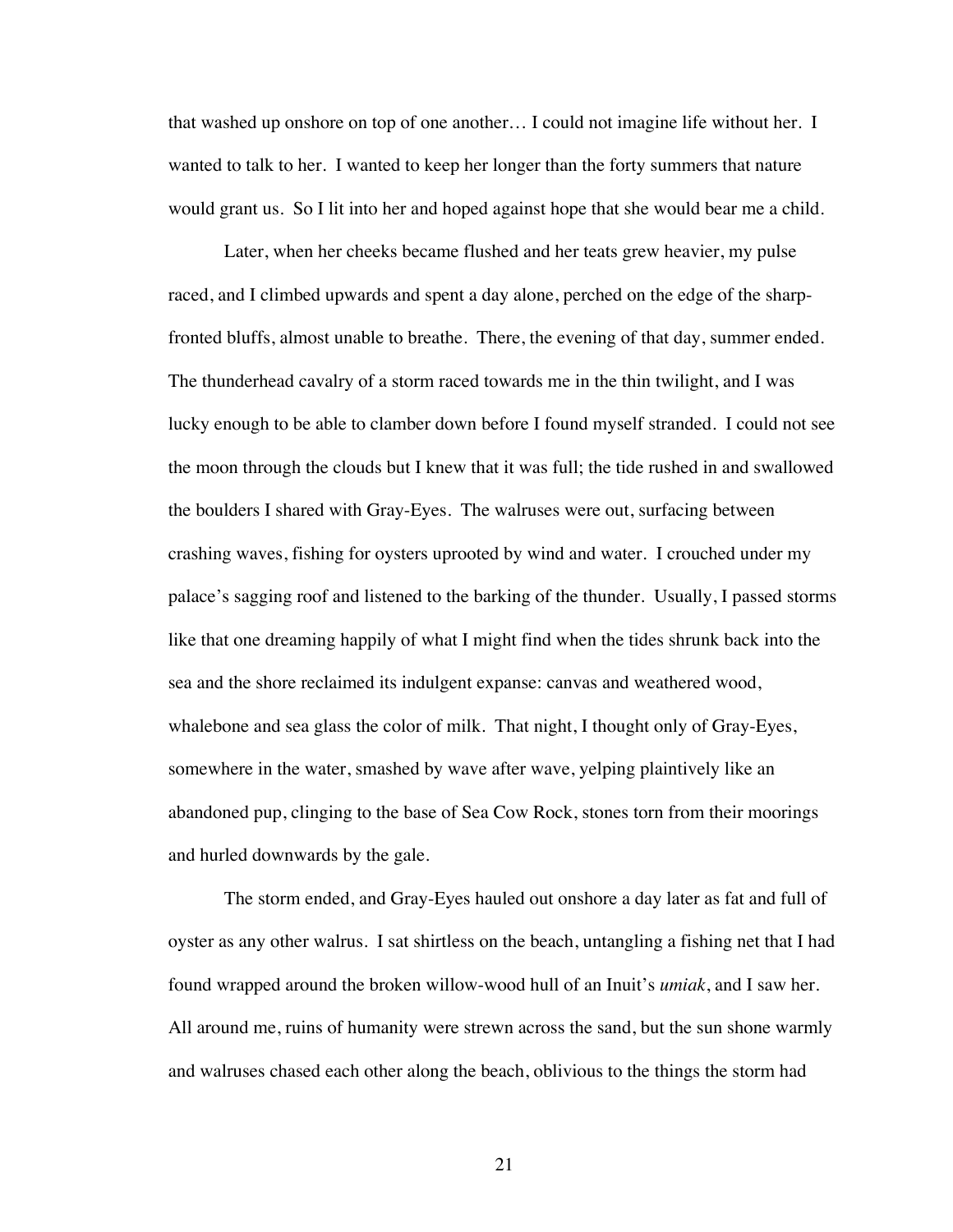brought us. Gray-Eyes appeared and plowed her way across the shore towards me, and when she reached me, I greeted her with fresh clams I'd dug that morning. She whistled and pawed at the gravelly sand with one of her flippers. I laid the net aside and turned and leaned against her, the night-weary muscles of my back pressing into her still-damp skin, and we lounged too long in the early autumn sunlight. We knew the weather couldn't last. My eyes settled on the shape of a barrel that had burst somewhere out at sea; bound together at one end by a rusted iron hoop, its struts were splayed upwards like the tentacles of a stiff jellyfish. A cloud stretched itself across the sky, following its stormy kin eastwards.

For six months I waited, and another six; I waited through migration southwards and migration northwards again, and all my thoughts came running back to Gray-Eyes's child and the possibility that I could claim another son to my name. I cut my beard and measured the seasons by its growth, but, beardless, Gray-Eyes looked at me as if I were some foreign creature, a harp seal with legs instead of flippers, a murrelet grown over-tall in the inky Arctic night. Whenever she saw me, she whistled low, accusatory whistles, spun around on her flippers, and slinked away. From a distance, I watched Gray-Eyes wallow in the frigid surf. Night slipped into night, the fragile moonlight struggling to illuminate our rocky winter turf, and Gray-Eyes grew larger and larger until hers seemed equal to two walruses' girth. My beard grew, too; before I roused myself to notice, it was the length of two fists, of five scallops stacked end-on-end. Daylight's rising tide lapped at winter's black shoreline, and I harnessed two bulls and mounted my palanquin. Our sojourn towards the Pribilofs caught the currents and we arrived in two weeks.

One night just past the equinox, Gray-Eyes bellowed mournfully and I knew. The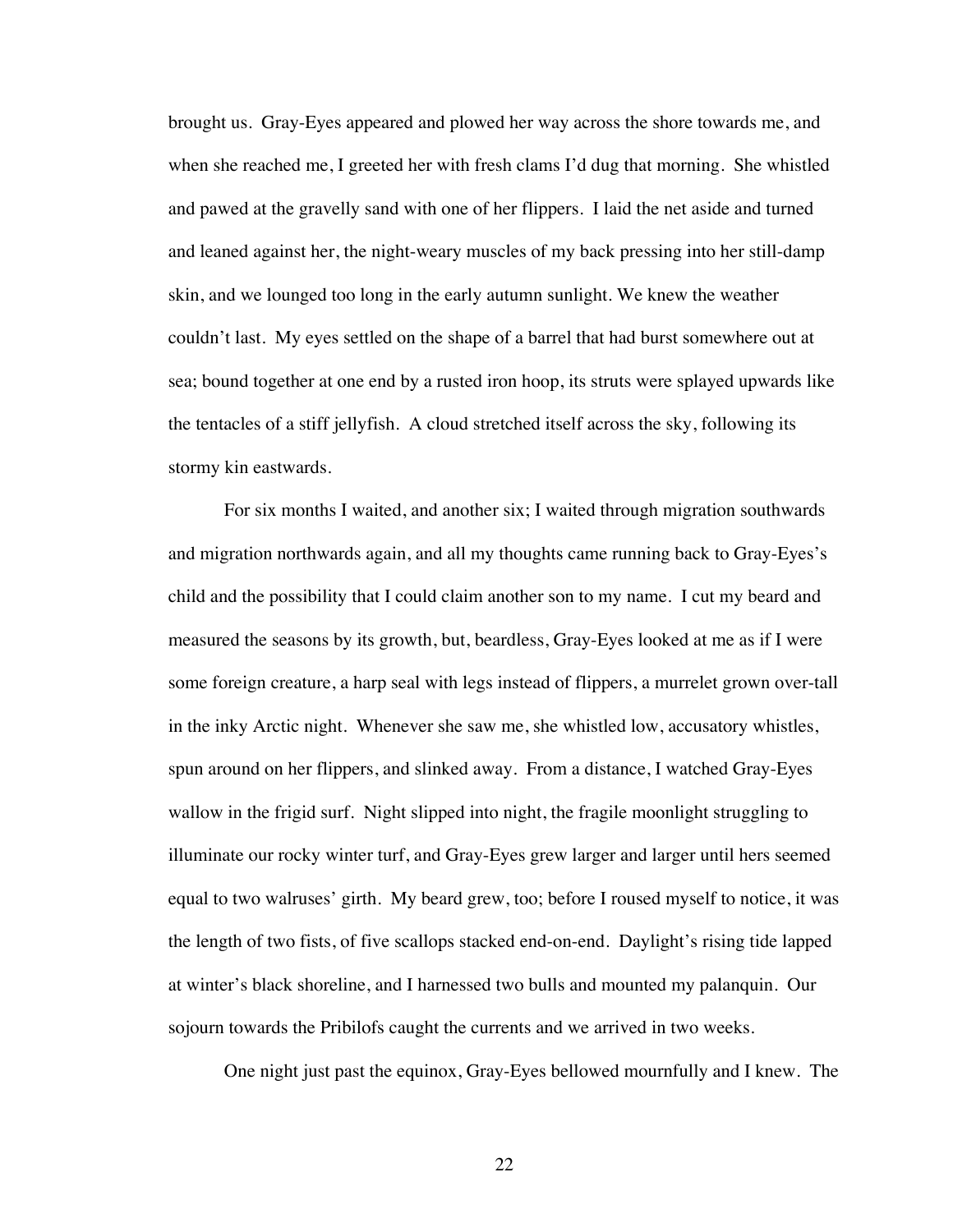sun had set and wet snow was falling. The murrelets had not yet returned, and though a few gulls screeched hopelessly, perched somewhere in the cliffs behind us, I paid them no mind. Gray-Eyes's sound was dampened by the snowstorm, and I rolled over to face her. I thought of her lethargic girth, her stomach distended by our soon-coming kin, her whiskers toughened by a year's worth of emphatic fishing. I pressed myself into the red wrinkles of her back for warmth, but I could not hide my face, and the snow settled into my hair, piled along the length of my beard, caught itself against my eyebrows. I pursed my lips and tried to keep myself from shuddering. Spring had come, but everything outside Gray-Eyes and me howled *winter*: ice on the surface of tide pools and lacy hoarfrost woven through mussel shoals exposed by low tides. The cold shocked my body into sleep, and I awoke to find my son wedged between us, a perfect walrus.

In those early years of my dominion, I did not know the ways of walrus-kind; I did not know the secrets that they kept from me, the whispered whistles and hushed brays they exchanged deep under the surface of water so cold I could barely swim a stroke through it. I saw only the dutiful, unflinching strength of walruses, and when I saw my son, Slump-Shoulder, I convinced myself that my fevered expectations of familial joy had been realized. Summer was coming. The days lengthened like long braids of matted seaweed untangled by warmwater currents. There was work to be done: hunting the sea cows that lounged in the shallows, skinning them and tanning their hides, smoking their meat, harvesting kelp and sea lettuce for drying… I busied myself at these tasks, and I talked to my son. I had not forgotten how to talk, I told myself, so I talked to him while I sharpened hand-axes and while I wove nets from the stems of long grasses that sprouted from cracks in the cliffs and while I collected murrelet eggs from the low-slung nests I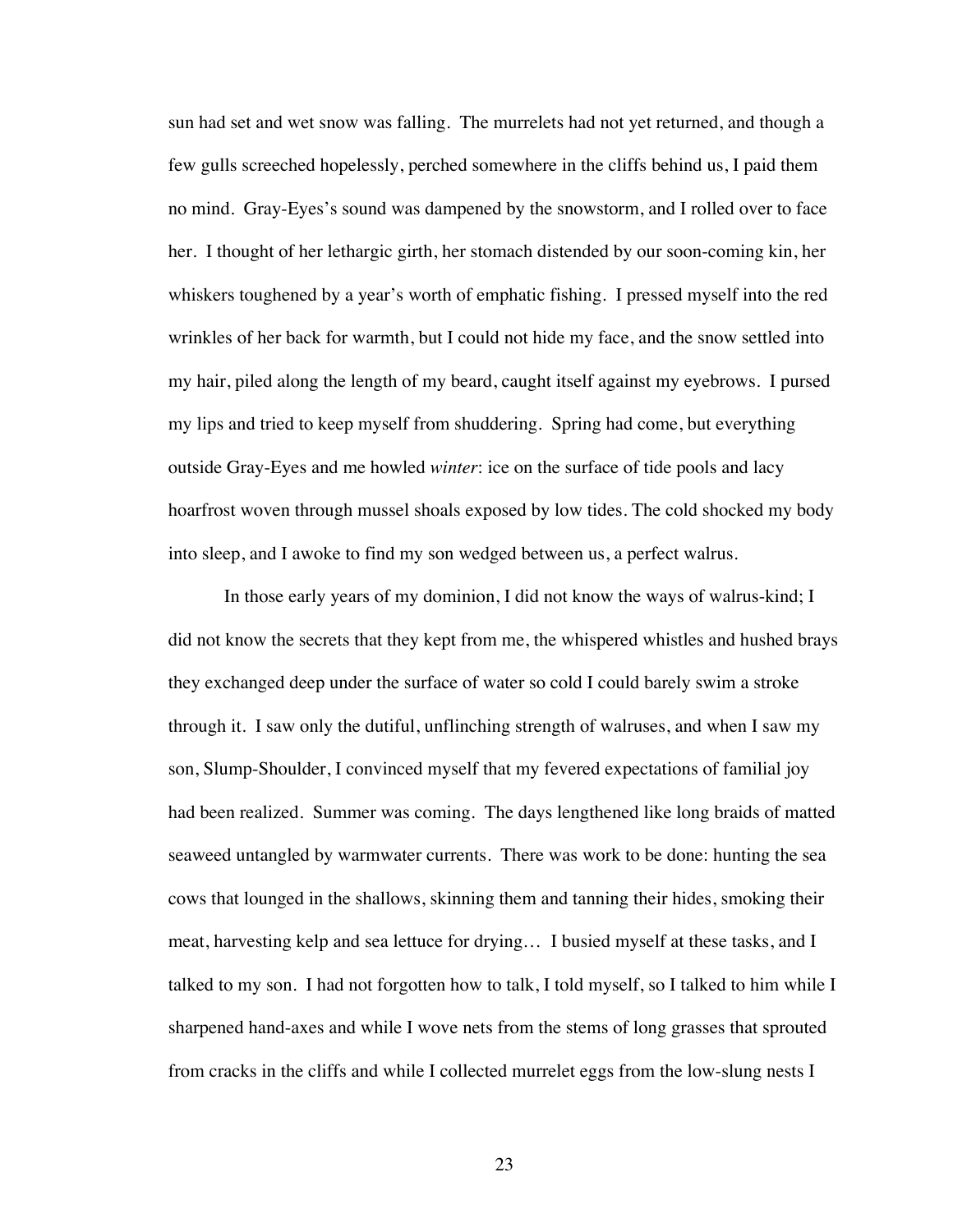could reach. Slump-Shoulder followed me everywhere, and as he grew his skin became paler and paler, and his eyes softened into a deep brown, like mine. He was mine, I told myself, even though Gray-Eyes consorted with long-tusked bulls and never again dallied with me between our two great boulders. Slump-Shoulder was the kin I had waited for and though he was a walrus and I was a man, he was everything I hoped a man of mine would be.

Slump-Shoulder grew large enough to venture out with bulls, and one winter he set out to sea and did not return. The loss was not one I felt immediately. Every day walruses surged up onto the beach, every day walruses departed, and I did not know that Slump-Shoulder was gone from me until a season had passed. The weight of my expectations for his return had sustained me when I missed him most, but when I understood he was not returning, I did not know how to respond. I had spent months away from him already, building snares and crab traps, sharpening old hooks and new needles. Though I knew I should feel, I did not. I went on, watching over calving cows, standing back when bulls charged and clashed during rutting season. Then, a hot day three seasons later Slump-Shoulder hauled his pale body out of the sea, and what was fatherly in me reawakened. When I spied him pushing himself forward with his rear flippers, not dragging with his forelimbs, favoring left shoulder over right when those front limbs found occasion to move, I knew instantly that he was mine: he still carried his head just below the hump of his back, his tusks were still a foot and a half too short for his body. I could not refrain from running to him at the edge of the surf, bellowing in language the only words that came to me, sure that he would remember some of them. When I thought of gazing into his eyes, brown and manly, I cried out louder and ran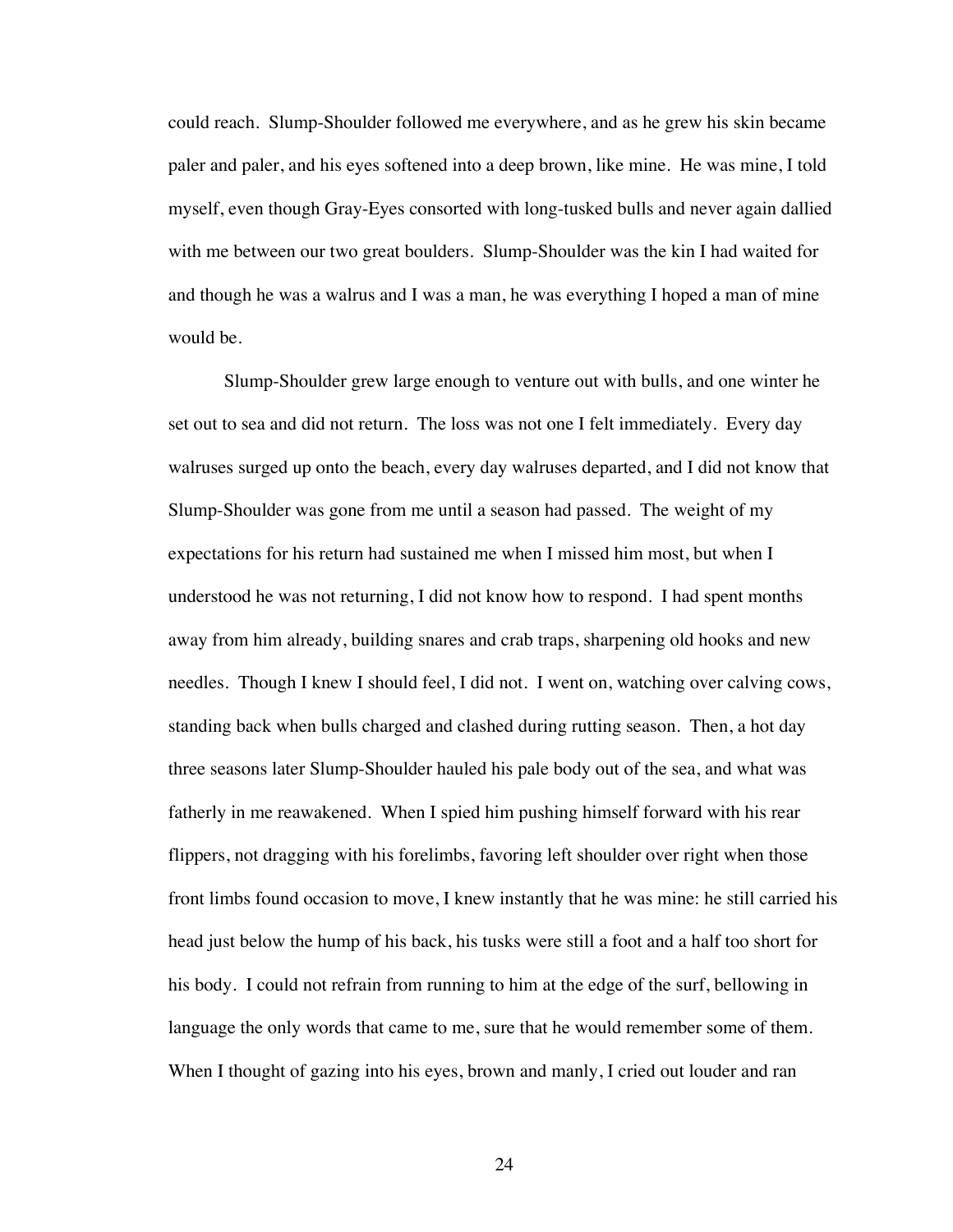faster, the soles of my feet torn by loose clamshells mixed with the gravel of the beach. I reached him and looked up, and he was exactly the walrus I remembered. But he lumbered past me as if he had never seen me. I have watched generations of walruses haul out year after year, and every season they loaf together onshore and go squidhunting in the same hunting parties; they know each other; they remember each other's greetings. I could not understand why Slump-Shoulder would ignore me, as if I were nothing more than a boulder or a murrelet; I could not invent any reason for his seasonslong absence from my summer court in the Pribilofs, where clams and mussels jump from water to jaw, where fur seals and sea lions have never shown their angry snouts, where Gray-Eyes, loveliest of walruses, made her home.

Slump-Shoulder followed the herd during winter migration, and I hoped that he would recognize me in those southerly grounds. I gave up hunting beaver and river otters so that I could catch him tidepool abalone I should have saved for myself. He rejected everything I offered him. I watched him haul out on beaches farther and father distant, and, even though I sometimes forgot him for days, I stopped work on my palanquin, and my nets fell into tatters. Spring came faster than I knew it could; we ventured north again. Summer passed me, and Walrustide, and another winter, and another summer… Slump-Shoulder lingered, or he disappeared for months before returning, and though I worked at repairing my nets and sewing patches onto old coats and tattered pants, carelessness left me with nothing more than long strings of knotted twine and bent needles. I tried to forget about Slump-Shoulder and Gray-Eyes, but I could not. Even after Gray-Eyes died, even as Slump-Shoulder grew old, the sight of a boulder, the taste of blue crab or murrelet egg, the sound of my own voice – these things brought thoughts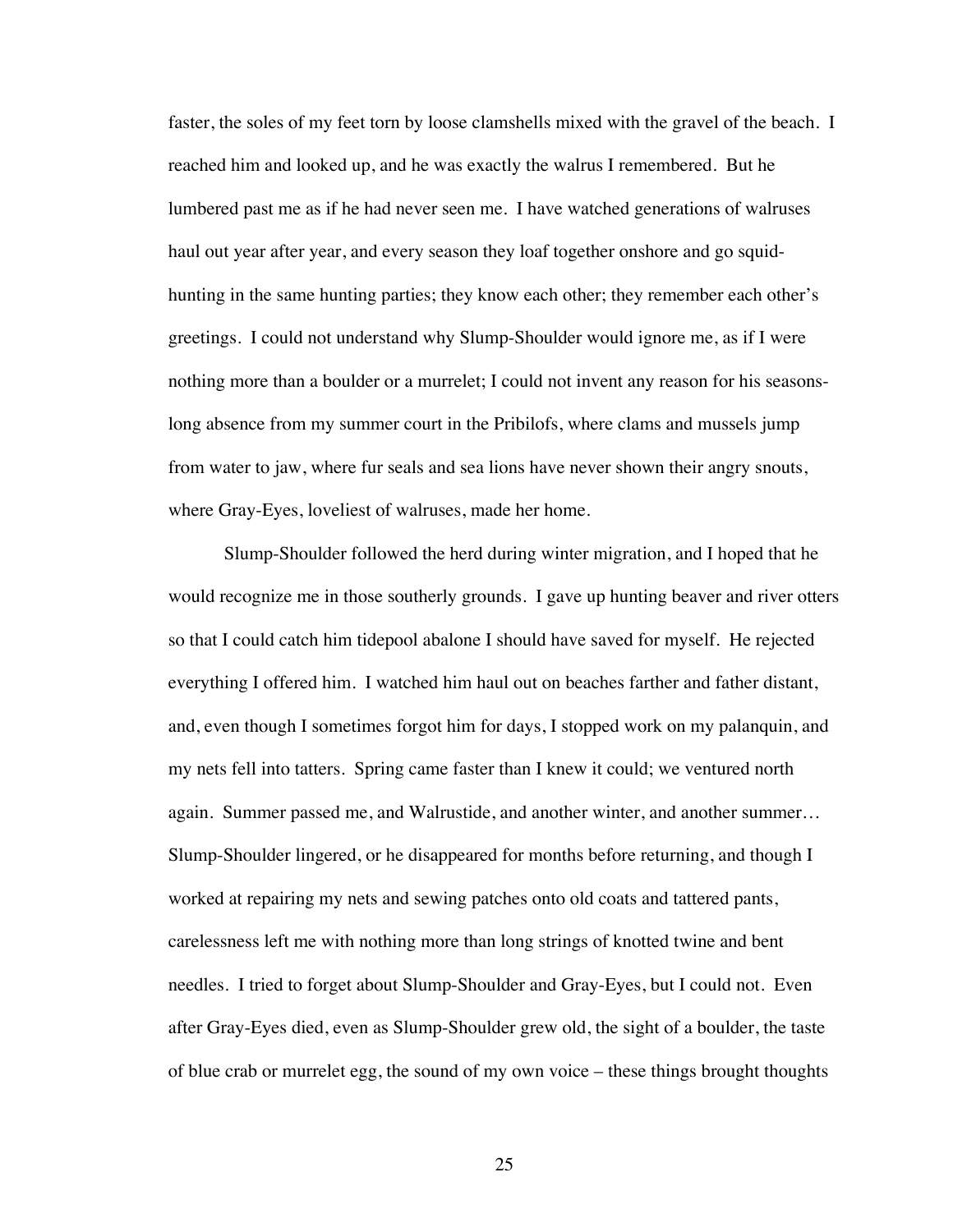of my walruses to my mind, and years spent in memory summoned thoughts of things even deeper buried, things I could not but help remember when I felt the coarseness of my beard gripped in my fists, when I tasted the burnt sweetness of old honeycomb from abandoned shorefront hives.

Once, on the shores of a different sea, where the sun beat brightly eight days of ten and where no wave splashed higher than my knees, where even the scrawniest child floated like a leaf and where the woodchat shrikes sang shrilly every month of the year, I knew a life with my wife, Ruth. Our little stone house was three rooms and a garden, and the shrikes in the date palms measured our years with their arrhythmic chatter. Ruth bore me two sons, and between them they bore us seven grandsons. We planted and replanted our orchards, in red plum trees then black pear. Ruth was a weaver. The sound of her loom was the rushed rasp of palm fronds blown in a sandstorm, and twice a year she took her cloth to market, but, after years, the prices she fetched fell, and before long, Ruth passed her days at the loom only because habit told her to. I watched Ruth's plum-red hair fade into granite gray and salt white, and her hands grew wrinkles like saplings grow rough bark. Her lips lost their color, her fingernails yellowed, and her skin grew thin and pink. The sinews of her fingers tightened and she stopped running her loom, though still she sat at it for long hours, working the treadles with her feet. Her knees began to ache, so stopped digging for clams on wet winter mornings. She stopped gardening, even in our little kitchen garden; she stopped making the little gauze tents she said protected the herbs from spiders and slugs. Soon after, she stopped sleeping, filling night's long silences with grunts of pain she tried her best to muffle. Or so I thought: one day I found her dozing on the shore, the wind moving towards the sea from the orchard behind us,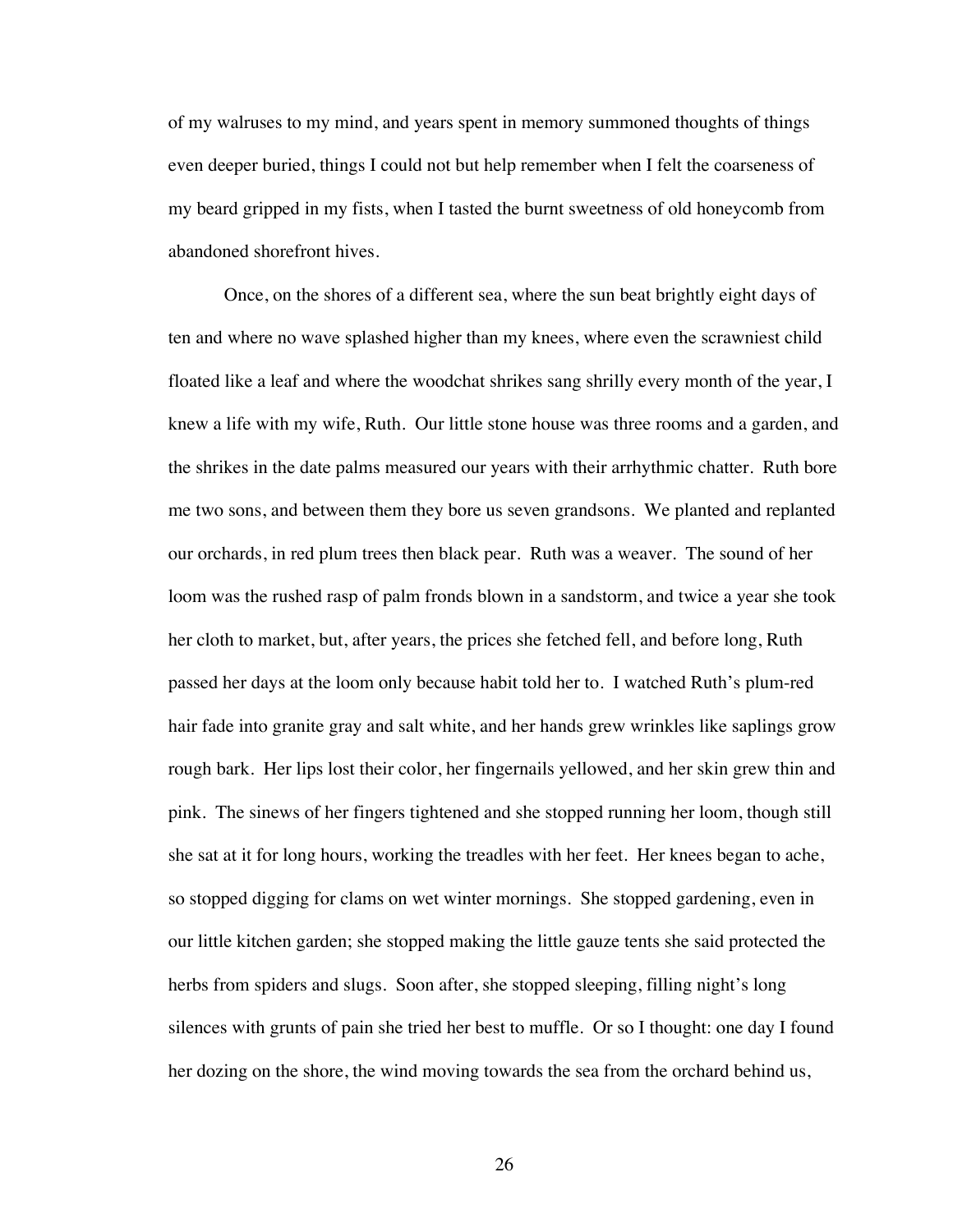gathering just enough force to tug a few loose strands of her hair out of the bun she kept tied behind her. I bent down and touched her cheek to smooth the stray hairs away from her face, but when my fingers met her skin I knew that her warmth was nothing more than sun's warmth. Her eyes, colored as they always had been, smoky blue, were still open. I shaded myself with one hand, and with the other, I pressed her eyelids back downwards. I looked at her again and pretended that she was only sleeping: Ruth's death had written me a list of tasks that needed attention, and I could not pay heed to them if I descended into mourning too soon. I spent half the afternoon hollowing a little space for her among our trees.

I was still young. The years hadn't caught themselves on the surface of my skin like they had for Ruth, and my beard grew thicker with every passing season. My hands were still fresh enough to spend days on end making rope from the hemp we bought at market. I went through Ruth's belongings, and in her weaving room I found seven unsold reams of cotton fabric she had left underneath her loom. I thought to myself: this must be portent. These seven reams must go to clothe our seven grandsons. I borrowed a neighbor's cart and set out – south through grimy villages choked with pine-smoke, then east across dirt-smothered plains. The little city where my grandsons lived lay just beyond. Two of them worked wood and built stables, their fingernails caked with pitchy sawdust, and I left their cloth sitting among caulk-stained tools. Another two traded spices and perfume oils, and though they had peacocks and housekeepers, their homes were foul with the sour scent of bird droppings and old wine. Their cloth I left in wooden chests, edges unsanded, silver buckles tarnished. The last three of my progeny had no occupation. They lived with my second son in a lean-to at the bottom of a dry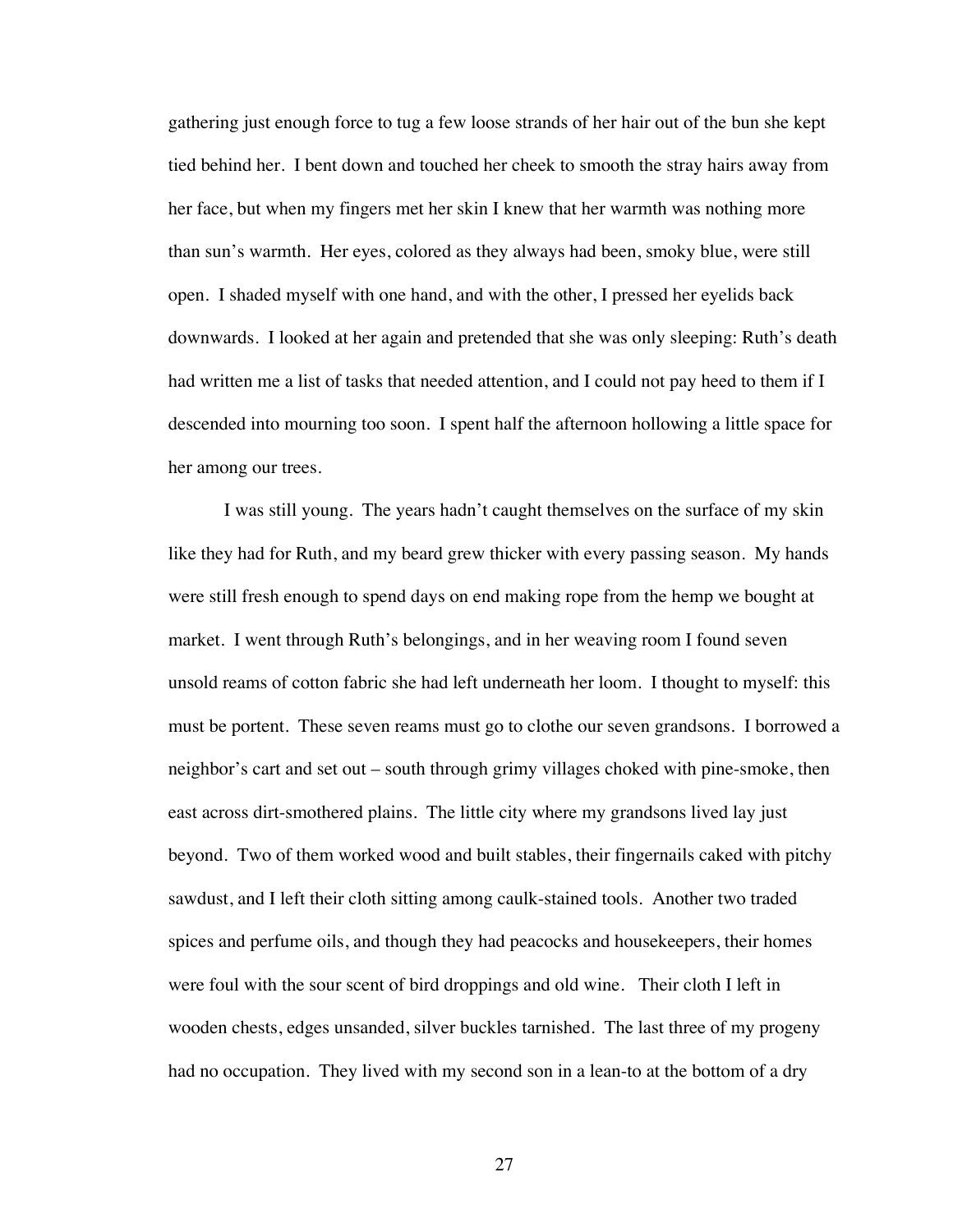riverbed that, upstream, ran its empty course past slaughterhouses and smelting sheds, and when I arrived the sun beat so hard that sweat poured into my eyes like water from some foul rainstorm would. My son's sons were barely men at all; a day after I gave them Ruth's cloth, it was already too filthy to see any profit; it could not be resold or sewed into garments. As soon as I could find reason to, I fled up the gulch towards city proper. Then, I turned my steps seaward and though I traveled with all impetus to speed, the journey was long and felt longer. I was alone.

I arrived home. Blowing sand had clogged the paths of our orchard and half the kitchen garden had succumbed to dune. The shrikes had gone; they were feasting on dates in some other orchard. A patch of desiccated lilies, still white and yellow but shot through with brown, rustled aimlessly next to our old oakwood door. I hesitated, hand at handle. I was not meant for confrontations like this. I stepped away and leaned back against the wall of Ruth's weaving room. My shoulders rested on the sill of a window long boarded-over, and I faced the sea. The long, salt-white expanse of beach between me and it shimmered dull and ugly in the mid-afternoon heat. The day was empty, blanked by sand and calm air. My eyes drifted shut and I stood that way a long time, unwilling to gaze at what surrounded me. There had to be the possibility that things could be begun again. There had to be the possibility that what was meant for me was not this but something different, something rare and beautiful, a lark caught in a justwhitewashed room. It was not here, it could not be built; I set out the next day, and I marched and scrambled and paddled until the islands that I would come to know as the Pribilofs appeared on the horizon. A black-red aurora the color of plum tree bark painted itself across the sky and far away I heard the bellows of walruses, plaintive and innocent,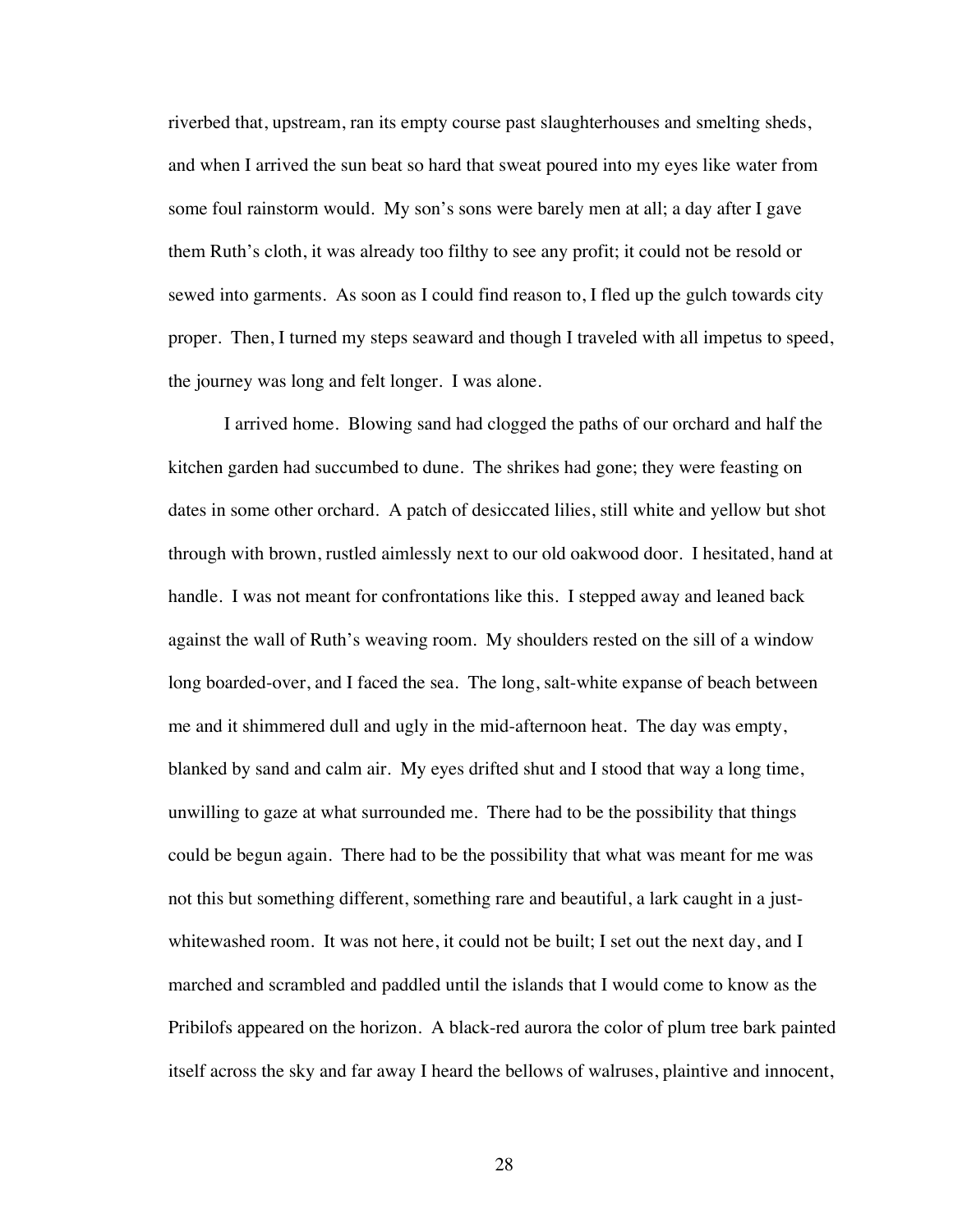I thought to myself, and beautiful as shrikesong.

I spied a shrike, once, here in the Pribilofs, even though the winds are cold and do not blow from west or south. It landed on a sharp little rock during the epoch of my despair. Slump-Shoulder had died that year, killed by some bull or other during mating season, but Walrustide had not yet come and we were still in summer grounds. My kingdom had been wrecked on Gray-Eyes's boulders and Slump-Shoulder's ill-fortuned return, and for a generation I had not done more than scramble to catch crabs and eat them, uncooked. My subjects must have pitied me; to them, I looked like a walrus corpse, rotten and deflated. The shrike landed and I knew it first by its song: the melodic chaos of rain on still water. It roused me enough to crane my neck, and there, on the beachhead, I saw six Inuits scrambling out of their *umiaks*. I struggled to stand, but I fell backwards and sprawled again on the beach like a great moon-colored jellyfish washed ashore at high tide and abandoned by low. I heard the men moving closer, searching out weak walruses to spear and roast, and even though the walruses around me had recognized danger and were squealing and dashing for seawater, all that was in my ears was the sound of birdsong and Inuit speech. I could not understand them and I never hope to: their language is coarse and unmusical, and they are a foul and dirty race, but their appearance that day forced me out of thought of sons and grandsons, men and walruses. I mustered the strength I had had when Ruth carded my beard with her carding brushes and braided it with her drop-spindle, when Gray-Eyes launched clam shells at me with her flippers, but those things too passed from my mind: again, I tried to stand, and I was on my feet and the wind was in my face. I stared the Inuits in the eyes and they peered at me, and what a terrible sight they saw, my beard filthy with crabshell and sand,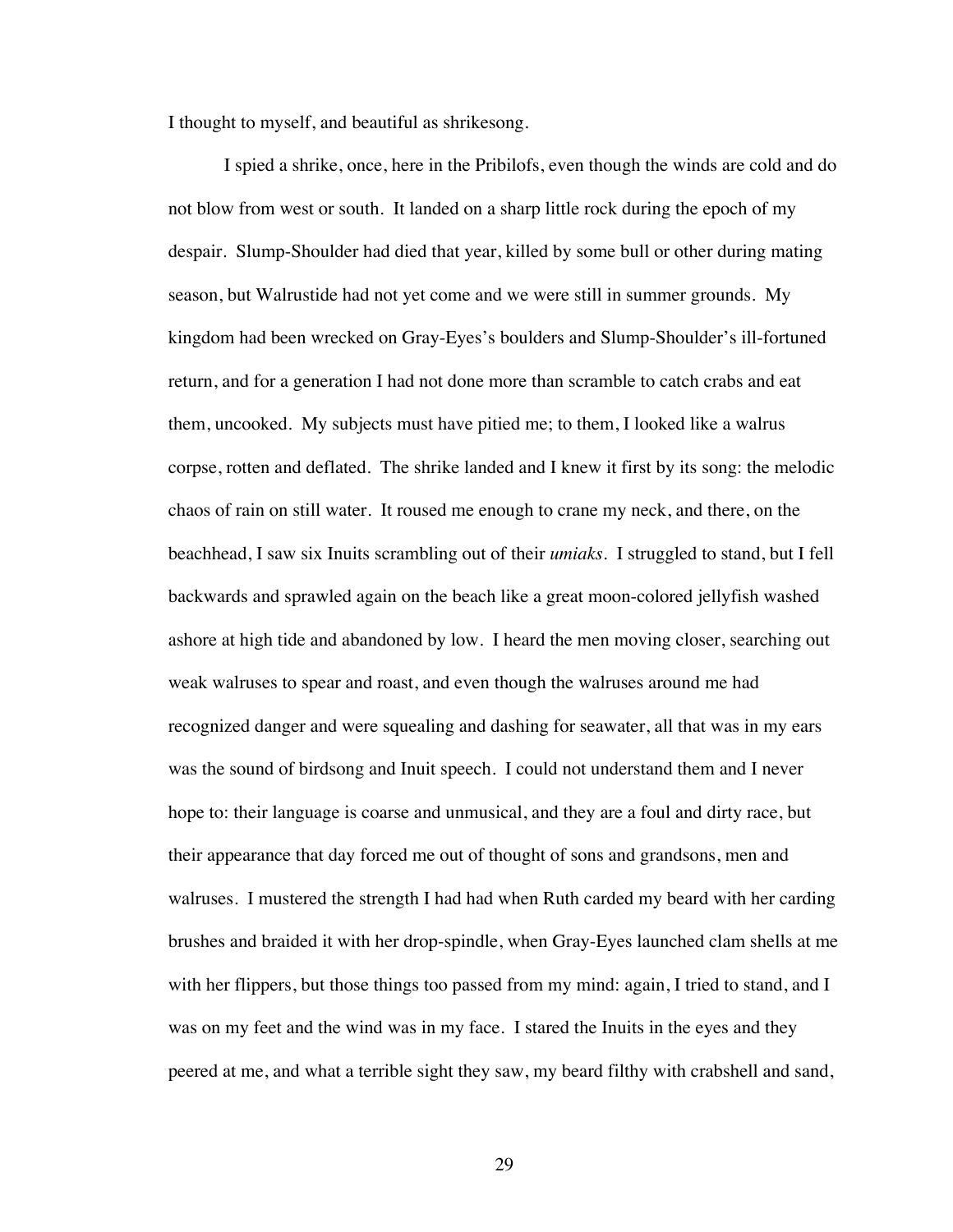hair tangled like sedge-grass after autumn wind, and though I was hideous I remembered what awe was, and I started at the Inuits and raised my arms and howled wordlessly and they turned back to their *umiaks*, and ran, desperate, leaping over those walruses that had not yet reached water, foxskin caps swept off their heads by the breeze, left behind on the beach, among sea-foam and driftwood. One of the hats, tumbling cliffward, scared off my shrike. I looked up to find it and saw a sky mountainous with cloud, and I smiled a vicious smile I remember to this day. I could make myself lord again.

I shaved my tangled beard and cut my knotted locks and spun my hair into twine. I wove new nets to catch the halibut and fry that lazed in shoreside currents. I clothed myself again, first in birch bark harvested from stunted cliff-top trees, then in otter skin and sea cow leather. I rebuilt my palanquin from driftwood and seaweed and reassumed my position at the head of the migration, pointing it towards new grounds, not to the forested shores I had known before but to the smoking richness of volcanoes that rose from the southwestern ocean. In winter and summer, from whale ribs and walrus tusks, I carved spears and axes. I terrified walrus and murrelet alike, and for a time my world was mine and no one else's. Inuit would paddle their *umiaks* past my bays shouting prayers and incantations, and walruses cowered and pointed their whiskers sandwards for fear of me. I contented myself with this. When Slump-Shoulder's descendants took to the beach in mating season, I never noticed. I forgot the taste of dates.

I had reawakened. All that mattered to me was dominion. During every season, I pressed passage through the ranks of my crowded herd and challenged even the greatest bulls. I would shove a shoulder between a bull's tusks and bring it up under his chin, and I would grab the back of his head with my free hand and look him in his black, empty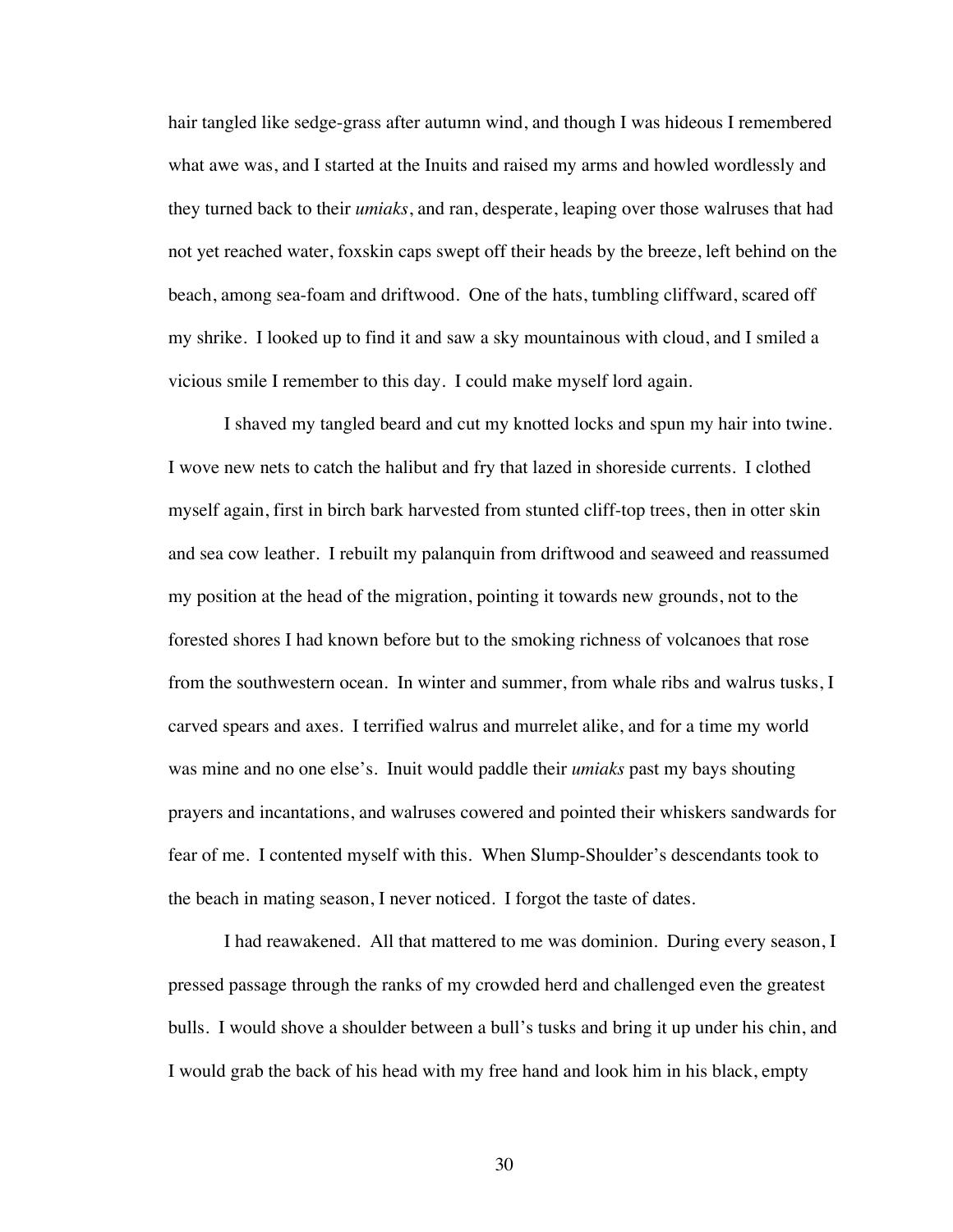eyes, his body thrashing against the walruses clustered behind him. I proved my mastery of sand and sea. When walruses conspired against me, when factions of three or four charged into the fold of bay I reserved for my harem, I took my spears and split those beasts through blubber and bone, and I hung their skins to bleach in summer sunlight or to fester in the steam of volcanic winter nights. I cosseted my harem, saving scallops and mussels for the most beauteous cows, sending the others to hunt when the moon was fullest and luminous schools of squid tied their tentacles together in the waters of the bay. I extracted such bounty from the sea that I did not need to catch crabs or claw in the dirt for murrelet eggs. Seasons passed. The cliffs crumbled behind me.

For years, walruses trembled when I walked among them, and before long I no longer had need to press myself against them, to grind their whiskers against my feet in sign of submission to me. But I awoke one day and found that my arms did not have the strength to force a spear through walrus-skin. I could no longer reach Sea Cow Rock when I set into the edge of the sea. The richest beds of oysters and clams seemed to creep further and further from shore, though I knew that they were not moving. My harem dissolved in a fit of hunger, cows too scrawny to wait for me to search through tide pools to find mussels and crabs. Huge walruses reared up and stole my cows from me. The most beauteous walruses born in generations slunk away with progeny of Slump-Shoulder's, and I could not stop them. Around me, walruses were whelped and raised, were driven off and killed; Ear-Flaps was born, and before I knew to pay him any mind, he had surged through the hierarchy of my kingdom like a great wave in a calm sea. He grew larger and larger, he used his tusks to carve pieces of my territory away from me, and, now, I no longer recognize the coves and inlets that he has made his. Strange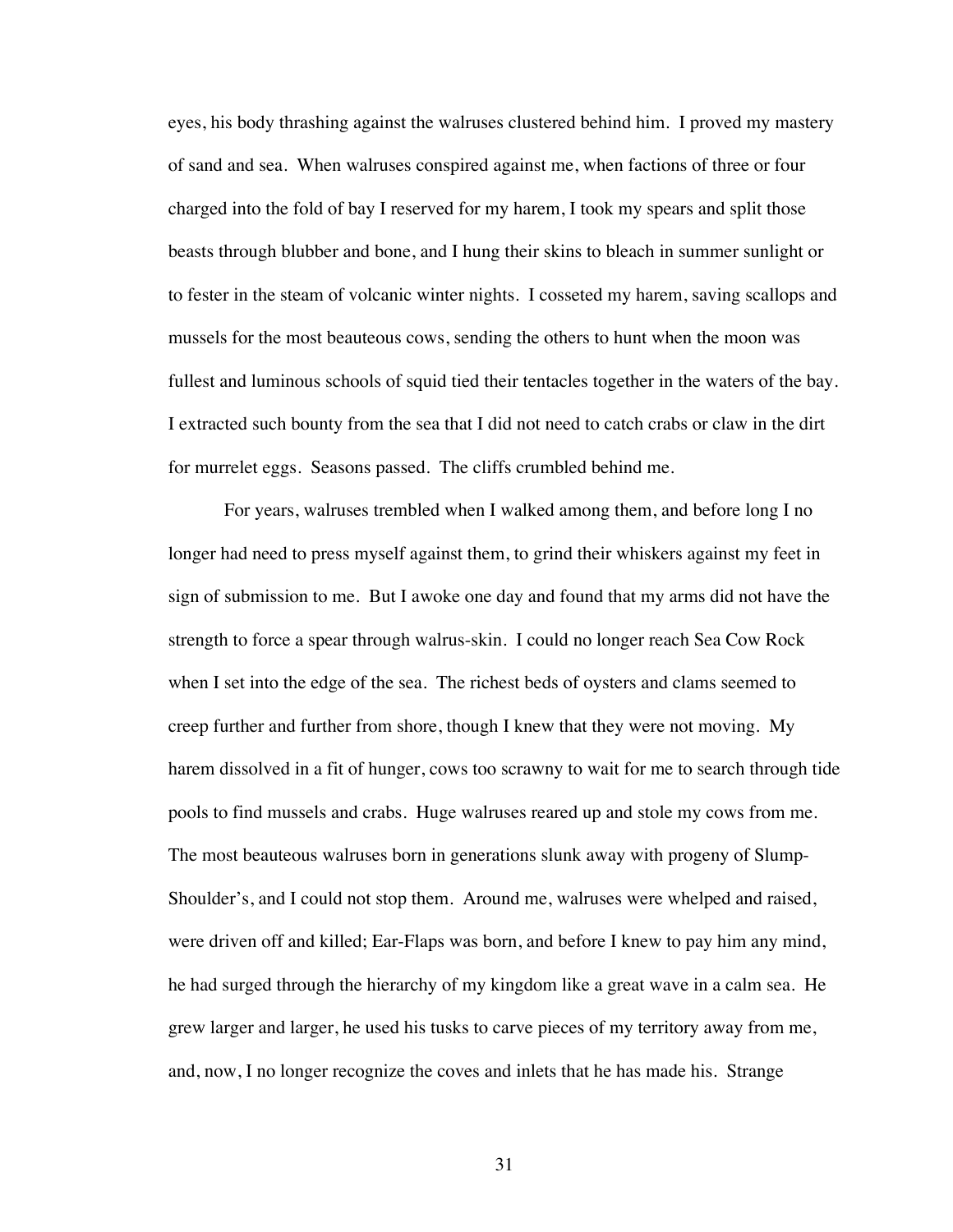walruses, bulls and cows I have never seen, haul out there, barking in angry gutturals, sounds I have not before heard.

The only things I know are things that no longer exist. I look at Ear-Flaps, bellowing, and I do not understand, and I see that I am old. Though I have witnessed oldness elsewhere, I am not old like others are. I am old and alone, without children, grandchildren far gone. Any opportunities to perpetuate my name past death have vanished, and all I can do is climb to the headlands of my island and cry out and try to redeem my inheritance, lost to sea and sky. My numbered days ended long ago and there has been no one to number them since.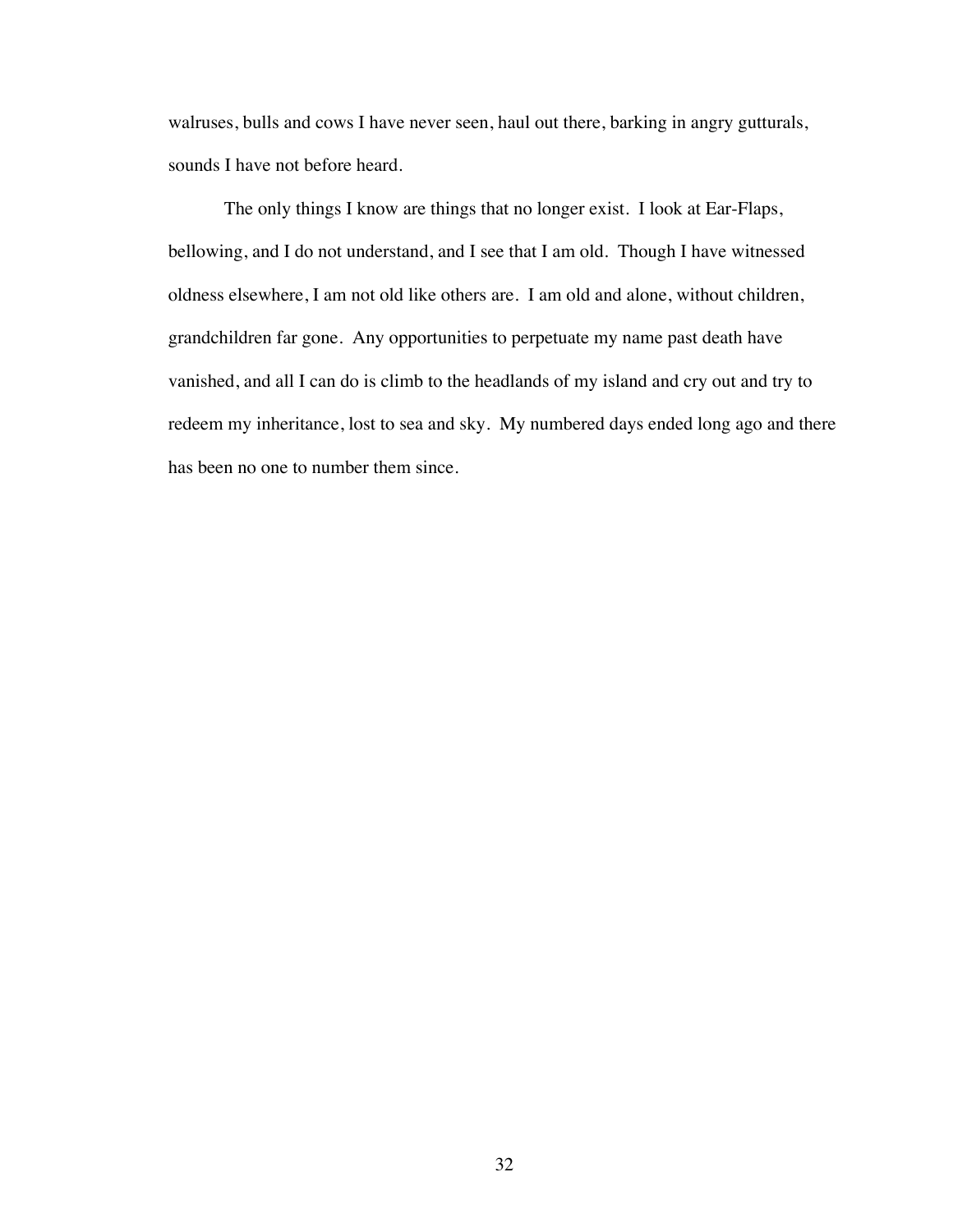## MONARCHS IN LOVE

But they were sullen, these monarchs in love, and they were sullen because they knew that they were not people in the way that others were people. Their works were not the products of their bodies, and their bodies were not the products of their intellects. They did not move through the world. Instead, the world moved through them, and its demands – profits needed taxing, and land needed conquering – forced them into existence. The world needed ink on decrees, and the ink on decrees needed pens to produce it, and pens needed hands to hold them. These hands were monarchs' hands, and monarchs' hands came attached to monarchs' intellects, though these intellects met no worldly demand and were merely incidental to other needs. When monarchs finished the daily work of signing, they fell into sullenness, and they stared through windows or into mirrors. They paced across their parquet floors and pulled splinters from wood with the soles of their shoes, and they sighed. Somewhere, they had beloveds. These beloveds found themselves in lands whose languages and tax structures were different from the ones they'd known in their parents' monarchies, and they were sullen themselves. Still, monarchs in love supposed that they might find their beloveds, might say hello.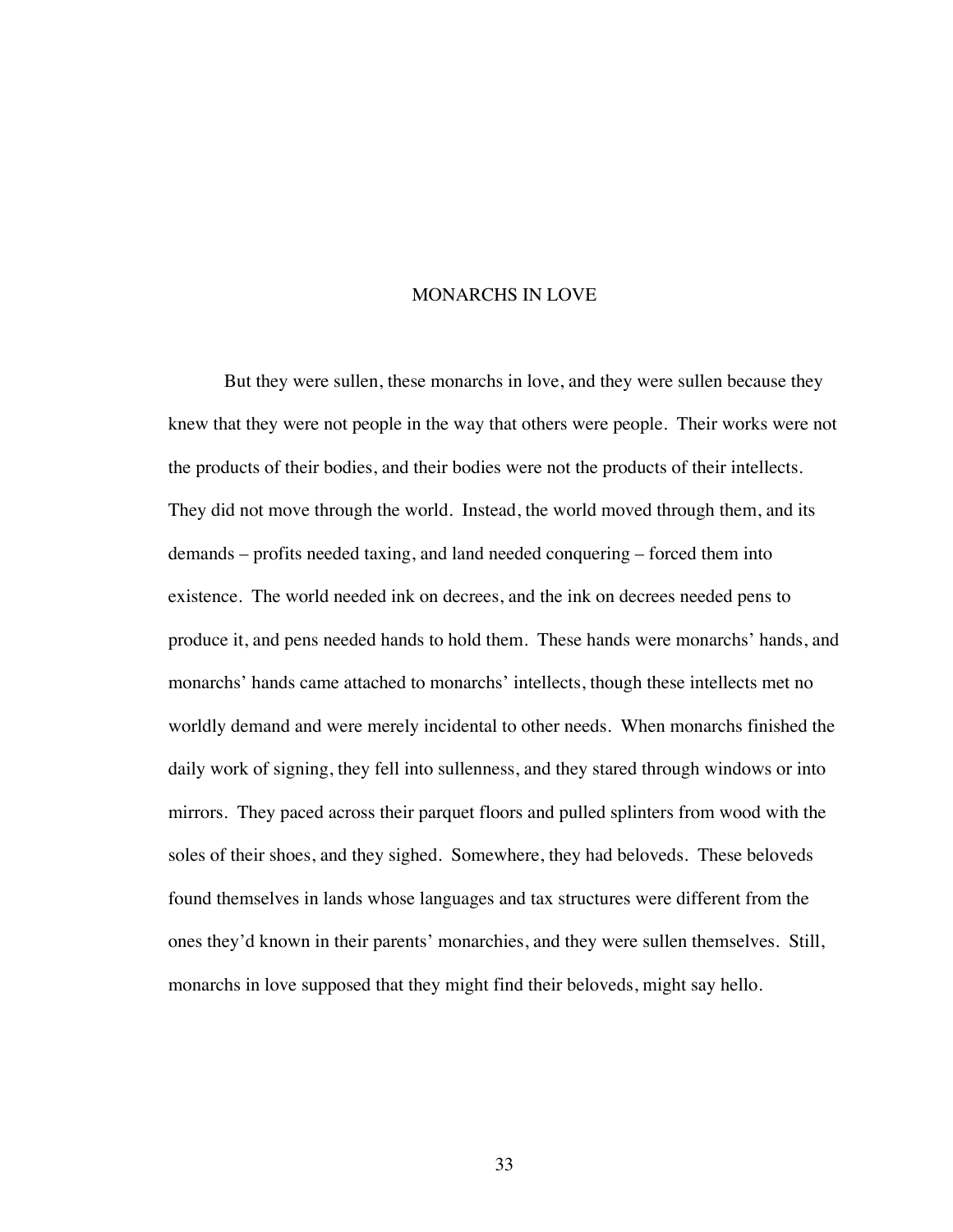A first errand: complete it during boyhood: meet your beloved, the second daughter of a monarch of some far-distant monarchy, when she disembarks in your country: as you travel to fetch her, ride pierwards and survey a landscape and imagine taxes, and rehearse a word of her language chosen at random from a book compiled by one of her monarchy's astronomers or saints or aphorism-mongers: fetch the daughter, and say the word: the word – would it mean *finished* in your language, or *town*, or *cauterize*? – will elicit something that you must recognize as a smile: fix this smile in your head, because it will take this monarch's daughter years enough to recognize your taxes when she sees them, and it will take her longer than that, even, to learn to smile in your language, in your monarchy, where tongues come in paler colors and eyeteeth come in sharper forms, where lips never tremble with sadness, only grimace in rage.

For whole days, for whole weeks, monarchs in love could not find their beloveds, could not say hello. Though they searched their palaces and their parks for their husbands, their wives, monarchs never chanced across the people whom they had supposed – in idler hours – were their intimates. Months passed, and monarchs finally recognized that their little hunts had taken them again and again along the same paths through their palaces, their parks: they left their offices and walked down hallways lined with the expensive mirrors that their fathers had installed, and they ducked through doorways painted their grandmothers' favorite colors, and they strolled through the greenhouses where their spinster aunts had crossed generations of daffodils for decade after decade, and they turned homewards just before crossing the lacquered oriental bridges bureaucrats had ordered built because they supposed them stylish, once.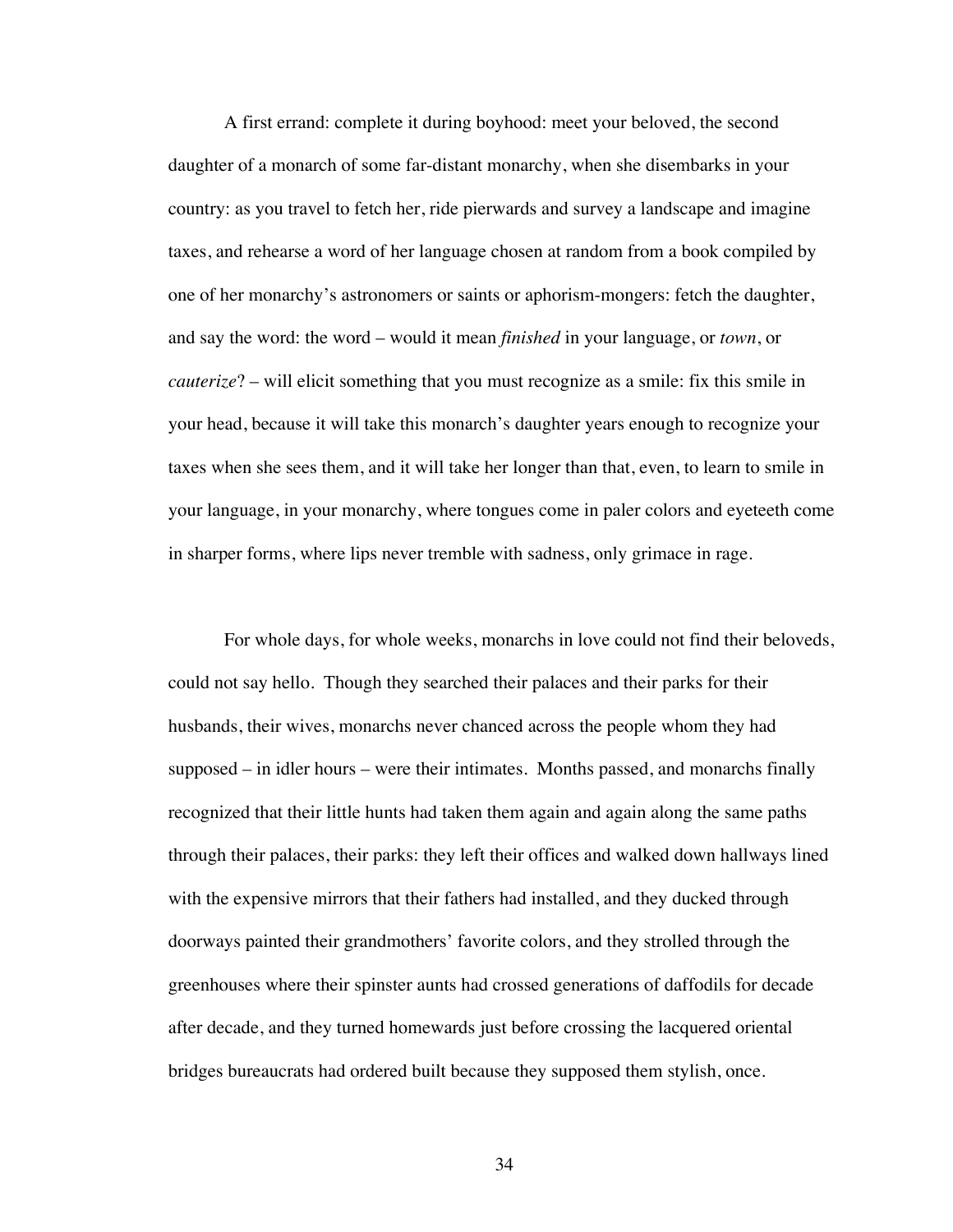Monarchs searched those places whose value they understood, but beloveds could not understand matters of worth, and monarchs realized too late that they might find their beloveds only by forcing themselves to search abandoned places, moneyless places. Now monarchs left their offices and walked down corridors whose ceilings crouched halffrescoed overhead, part sunset-with-clouds and part water-stained-plaster the spitfoamwhite color of a beloved's native sky. They opened doors and looked through dusty rooms full of outdated furniture still inexplicably fashionable in a beloved's distant homeland. Only then did they see their beloveds at windowsills, staring out over trees imported from the south, trees that struggled in green-browns and green-grays against early October darkness. Just as monarchs opened their mouths, just as their vocal cords tensed in their throats, they felt their aides' hands clutching at their elbows. Monarchs listened when their aides whispered. There was more work to be done, aides said, so these monarchs who had brought themselves to the point of love could return to their offices and feel no need to be in love any longer. At this news, these men, these women always smiled.

A second errand: complete it during early womanhood, before rumor of fruitlessness can take seed in gossipers' heads and bear fruit on gossipers' lips: fetch a rose from your greenhouse and bring it to your beloved, the third son of a monarch of some far-distant monarchy, a son who was once a priest, who was defrocked on a father's orders when his monarchy needed a treaty signed with yours: mumble with your eyebrows, raising them and lowering them as though you knew what you meant, and mutter a word and point to one of your body parts and indicate the land you see around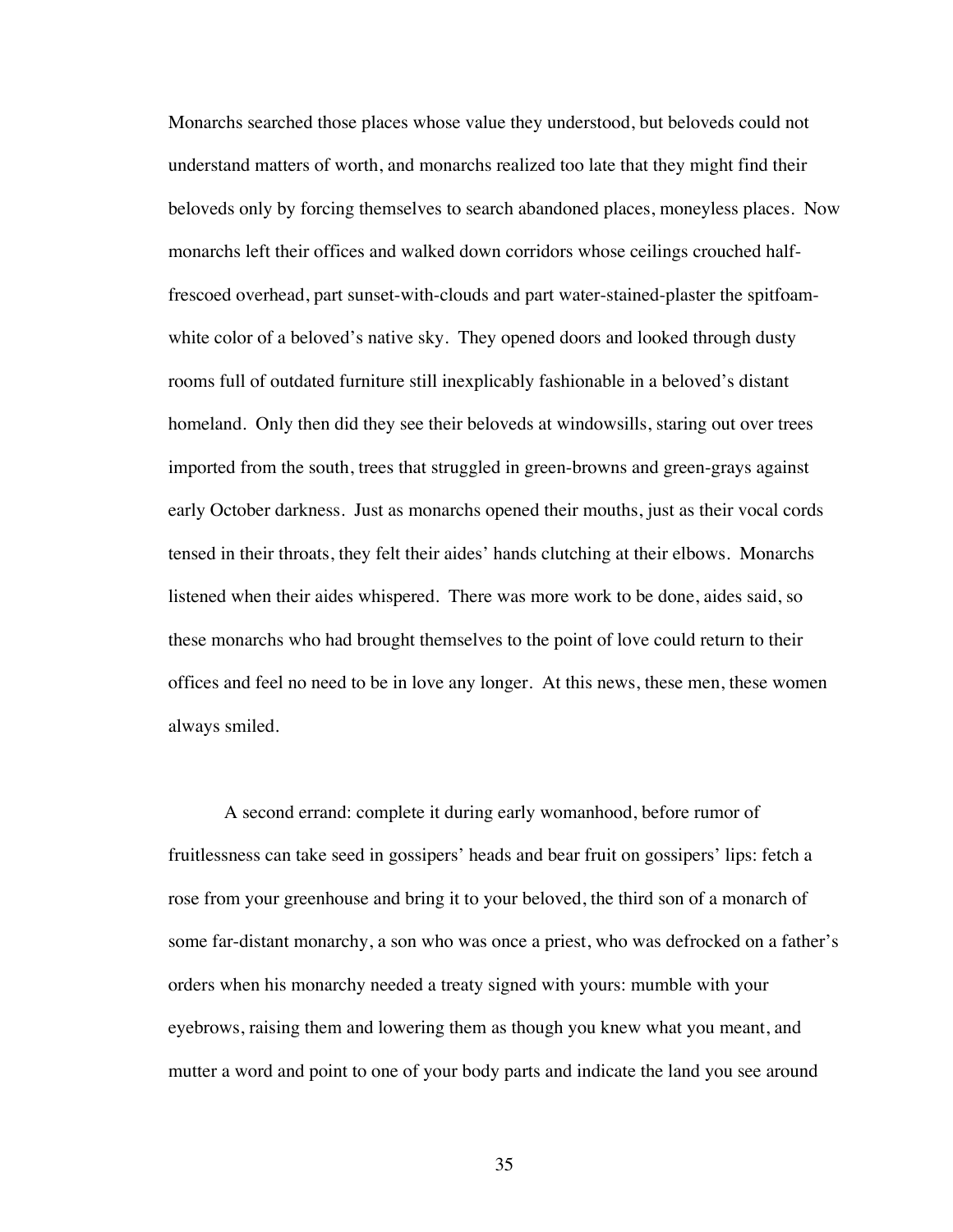you, your land: when your beloved reaches toward you to take the rose from you, take his hand and press the stem of the rose into his palm, and be quick, and do not worry about thorns, because time passes: lead him to the bedroom your father had decorated with metal furniture painted lead white: press your lips to his, and maybe in this you will insult him in his language even as you beseech him in yours, but press more firmly, and force him, because time passes, to provide for you an heir: give birth to an heir: monarchy must not pass.

When thunderheads carried summer heat into monarchies, when sweat and lightning forced a monarchy's bureaucrats and ambassadors to flee northwards or up the slopes of mountains, when these men took their work with them, monarchs in love could no longer avoid saying hello to their beloveds, and so they found their beloveds strolling through parched gardens as though the day's warmth were welcome. They said hello. Monarchs did not wait for their beloveds to respond, and instead they proposed outings: pleasure cruises, nights spent eating crab and drinking iced port, hunts. *Hunts*, beloveds repeated, and though monarchs could not know whether beloveds wished to participate in their old bloody rituals or whether they had merely murmured the word because it had been most accessible, most memorable for them, monarchs hurried off anyway and ordered their aides to make arrangements with the stable-boys and kennel-keepers and the silent men who staffed the bestiaries. A set of stormy days kept horses too frightened to risk riding, but a week later, two weeks later, monarchs and their beloveds dressed themselves and met in front of stables and inspected their reflections in the oil used to grease their guns. They mounted their horses and rode off into far parklands. Monarchs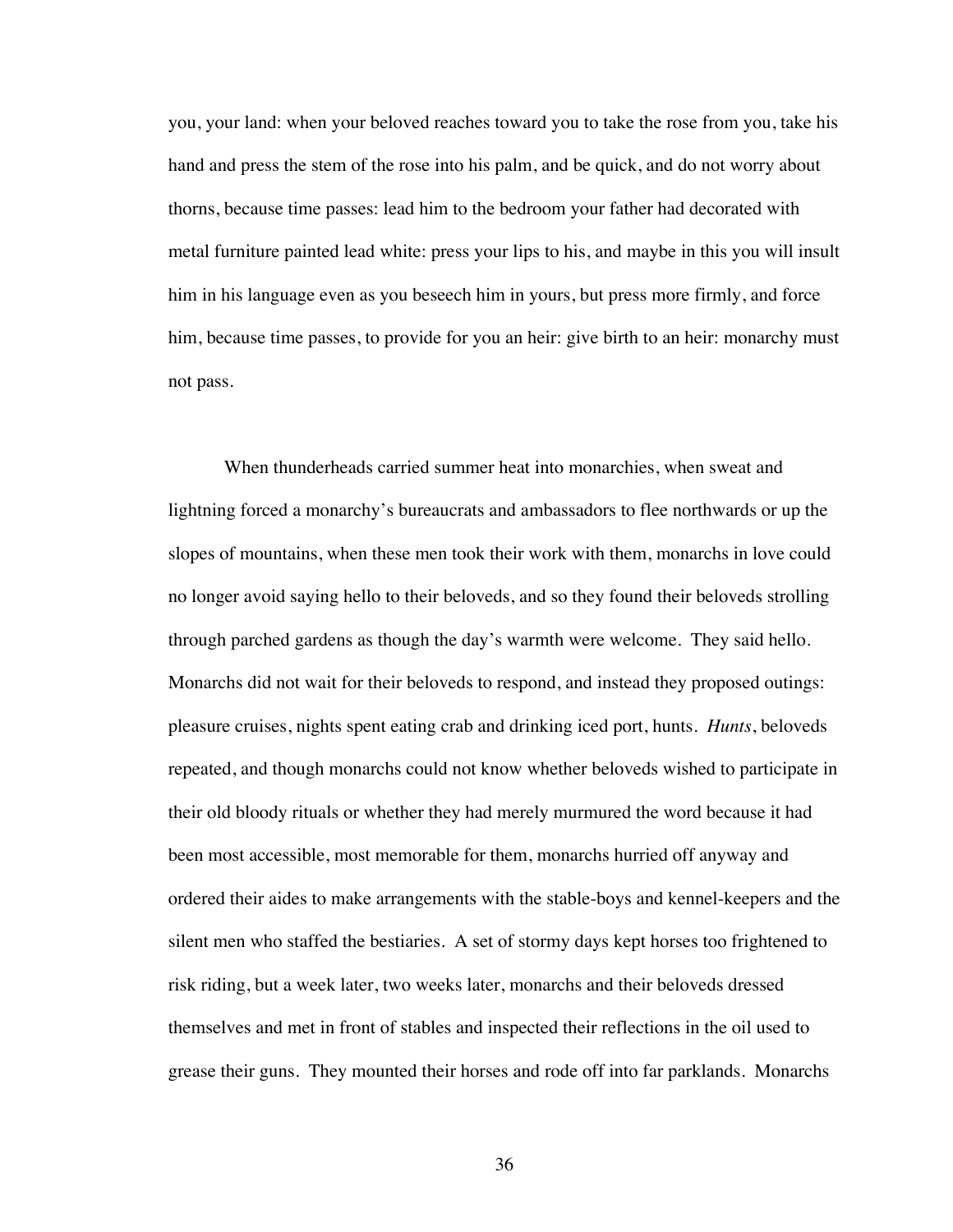looked at their beloveds and smiled, and beloveds looked at their monarchs and grimaced, and monarchs looked at their beloveds and grimaced, and beloveds looked at their monarchs and tried to speak, hazarded sentences whose nouns had grown ill-fitting suffixes, whose verbs were conjugated into past present and future at once, whose adjectives were hidden in crowds of articles affixed to nothing. Monarchs raised their guns and shot at underbrush pheasants and missed. Beloveds raised their guns and raised them higher and shot at hawks perched on the limbs of dead trees, and monarchs winced. By the time they opened their eyes again, beloveds had fetched their hawks from the ground, had snapped their necks if the birds still lived, had plucked long feathers and offered them to their husbands, their wives, had dropped the beasts and raised their guns again.

A third errand: complete it during that listless period of middle age when the prospect of completing anything seems illusory: an heir has turned six, and it is time to name her: though you will want to name her *Land and Taxes* because those are the most important things, pretend, for a moment, that an heir is important for reasons other than these two, that she deserves some name more than *Monarch*, more than *Land and Taxes*, and pretend that she is a person worthy on her own: send word to your beloved, and let her choose a name for the heir from among a group of names that are fancies on your mother's name: *Christine*, *Christiane*, *Christiana*: when your beloved returns word to you, retreat to your set of offices and sign a decree making this heir your heir, making this child your daughter, and do not worry what your beloved thinks about the fact that you have claimed this child for yourself: from her set of leisure-rooms she has already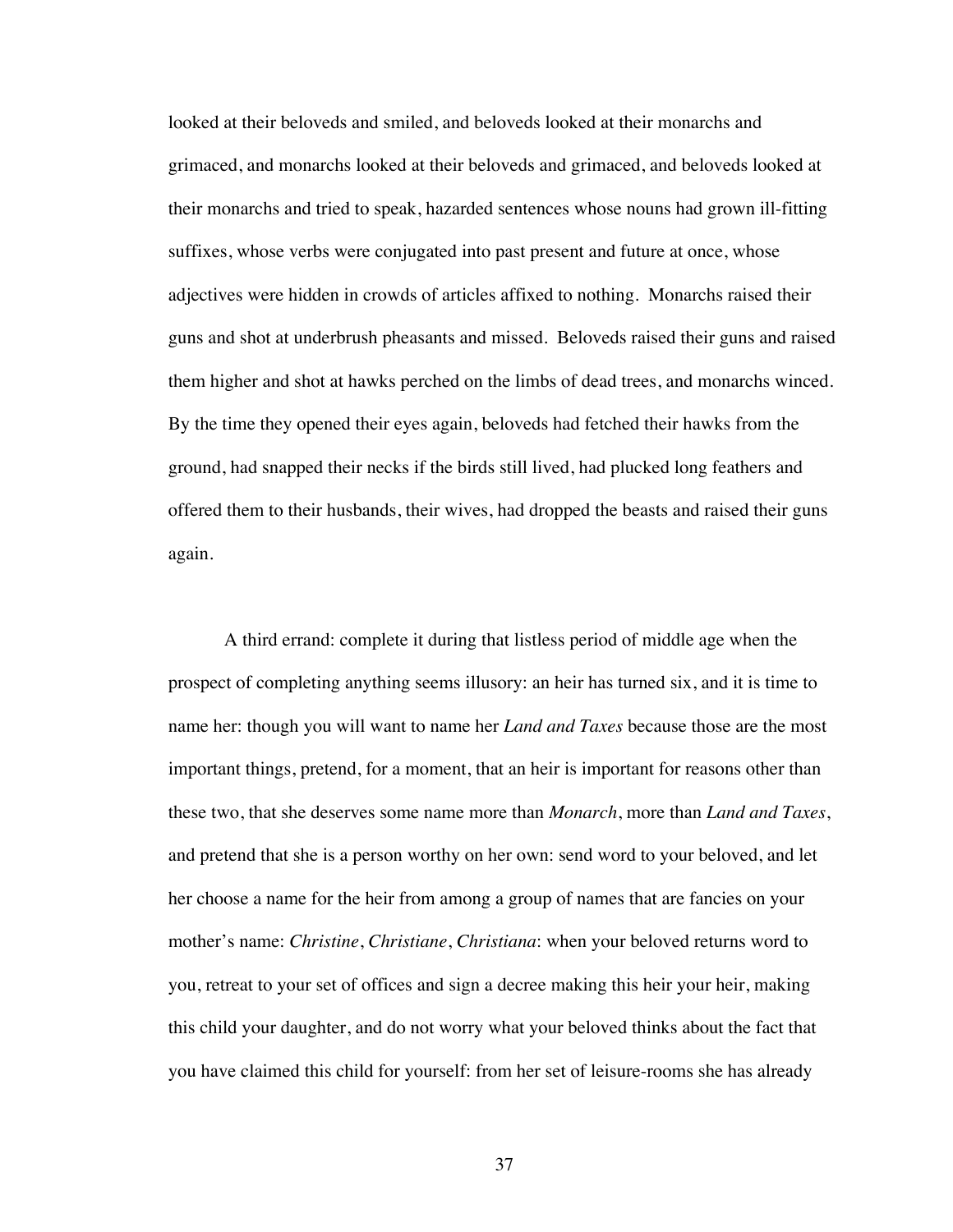dreamt that she has a *Land and Taxes* of her own, and she has already compromised, and she has already allowed you to choose a name from among some fancies on her mother's name: *Mari*, *Marie*, *Maria*: in shadows, at night, your daughter is your beloved's daughter, too, and though these daughters are different daughters, Christiane in offices, Mari in leisure-rooms, pretend that this dichotomy of soul is a gift: encourage your heir to treasure this gift by refusing to share it, by keeping the two parts of herself separate, just as you have kept the two parts of yourself separate: never mention that when you are not your father's heir-and-monarch you are your mother's Wilhelm, and trust that your beloved will never mention that when she is not her mother's second daughter she is her father's Anya: never tell your daughter that to be Henry and silent Wilhelm, Eleni and silent Anya, Christiane and silent Mari— never tell your daughter that to be these things is to know already what it means to be a monarch in love, in love with a sullen beloved, with a foreign beloved.

Months after beloveds picked the last bits of feather from beneath their fingernails and licked the last spots of blood from their knuckles, they found themselves staring through windows again, unable to understand the positions of the things they looked at in their monarchs' tax structures. Beloveds were desperate for this understanding. Without it, they could not transform any of the things that surrounded them into promise of money, and so they were left surrounded by the discolored lace of the local lacemakers, by the animal stink of tanneries miles away, by farms and orchards that produced grains and stonefruits that they could not recognize, even though they ought to be able to recognize them, now, decades distant from their fathers' amaranth, their mothers'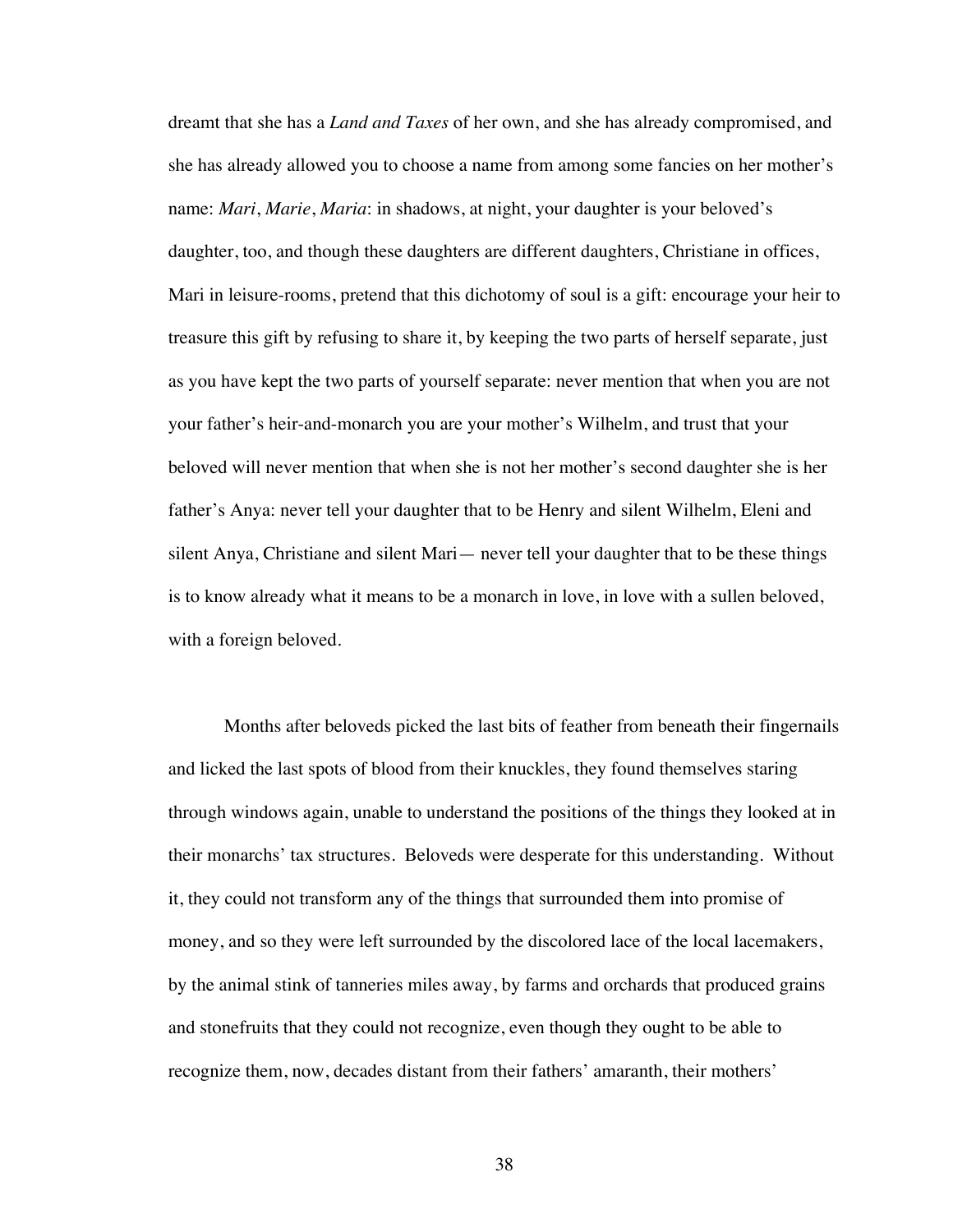greengage trees. Whenever beloveds studied, whenever they finally understood that tanners who housed their operations in buildings made from stone were taxed at rates thirteen-sixteenths as high as tanners who housed their operations in buildings made from wood, monarchs signed decrees: now, because stone was scarce, because the wooded stretches of forestlands newly acquired in war needed clearing, tanners' taxes were matters of nineteen-sixteenths stone-over-wood, or of eight-sevenths stone-over-wood if tanners tanned sheep hide as well as steer and cow hide. So beloveds rarely left palaces, looked only at things whose value was incalculably low and never worth taxing, and though beloveds made for themselves lives populated by dwarves and entomologists' samples and old handkerchiefs, most of these things only served to bore them, and beloveds drifted in and out of sleep, and, and in their sleep, beloveds knew that dwarves and insects and handkerchiefs were not in fact things enough to make a life from, and during those moments early in days when the smell of downfeathers and distant coffee was comforting enough to allow beloveds to forget a world, beloveds wondered if they could feel beloved again, if they could ride pierwards and board boats and return to the monarchies they knew. When beloveds cried out for their monarchs, they never meant their husbands, their wives.

A fourth errand: complete it when your molars have been pulled, when you are left to labor at chewing with your eyeteeth only, when you can feel the pulse of migraine even before you open your eyes in the morning: your heir, your son has turned thirteen, and the time has come to find for him a beloved of his own, so call your secretaries and your ministers into your offices, and if your beloved comes at your call, too, do not worry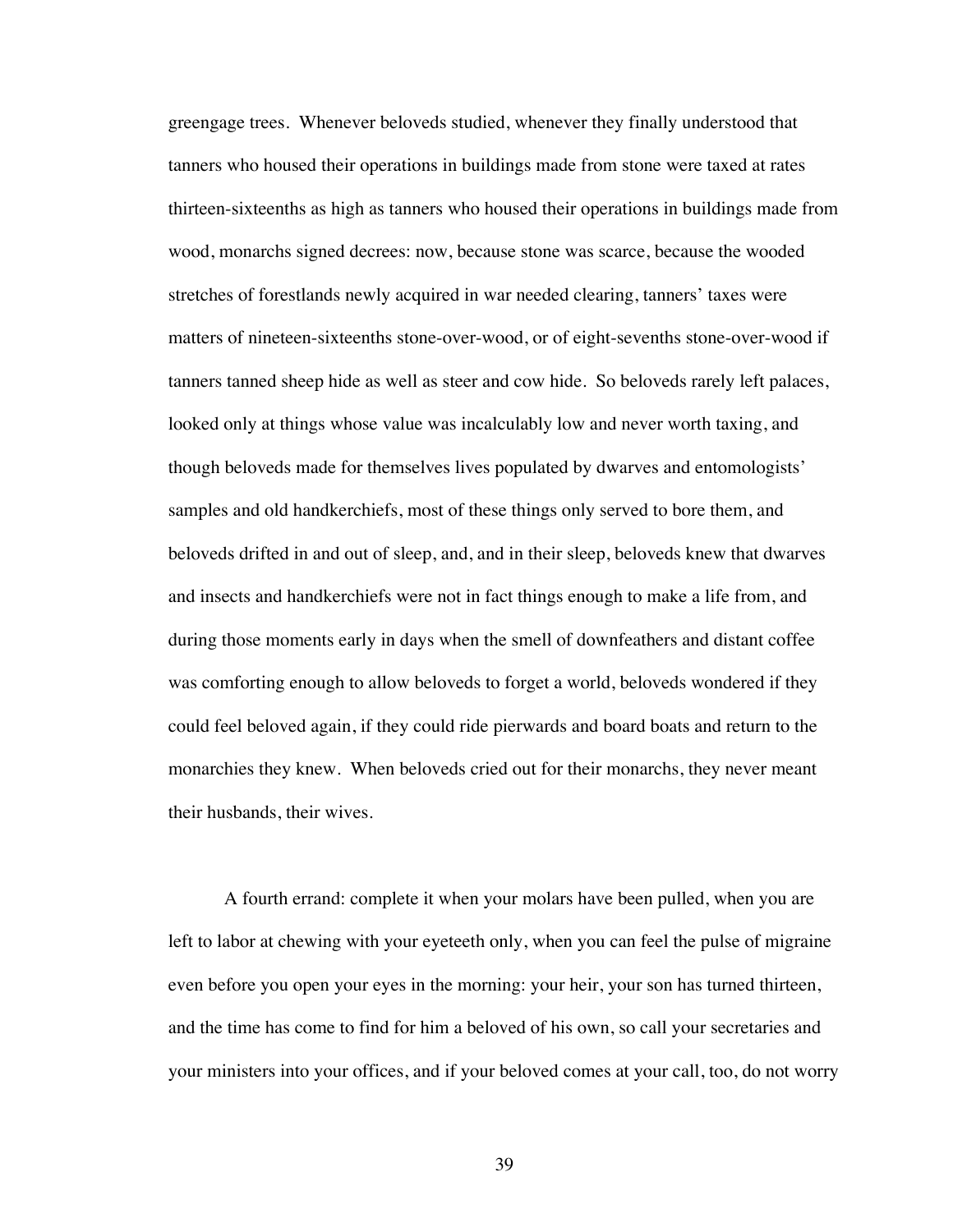too much about him: unroll a map and point to a monarchy, here, and listen to a secretary explain a monarch's children's retardation, and point to a monarchy, there, and listen to a minister whisper about barrenness of issue, about rumor of pederasty, and point finally to a monarchy not too far distant from your own, and listen to your beloved cough and speak of an uncle married and in residence at a palace in that monarchy, an uncle who has written of that monarch's daughter with some esteem: decide, and call a secretary and instruct him to draft for you a letter in two languages, in your language and in a language another monarch might understand, even though that monarch's children are retards: pace across parquet while you wait for a reply: when it comes, do not bother to tell your heir that you have found for him a beloved because there is time enough to tell him during a ride pierwards, when you hand your heir a book composed in another language, when you explain to him that he is now – that he will be soon – an heir in love.

Monarchs in love suspected the worst of their beloveds. After months, after years, awareness settled over them. They saw that their beloveds kept around themselves the worst sorts of things, dwarves, insects, handkerchiefs. Monarchs wondered about these things while staring out through windows, while summing and totaling the taxes they earned from the things they saw, men harvesting hay, men breaking wild horses rounded up on northern plains, in southern deserts. When monarchs turned and paced across parquet, they pitied their beloveds, whose fathers' monarchies, mothers' monarchies must have been so poor that monarchs there taxed even dwarves whose fingernails grew in not as nails but as hair, even insects that gleamed dully, brass and tin, even handkerchiefs passed from nose to nose without washing. Monarchs in love envied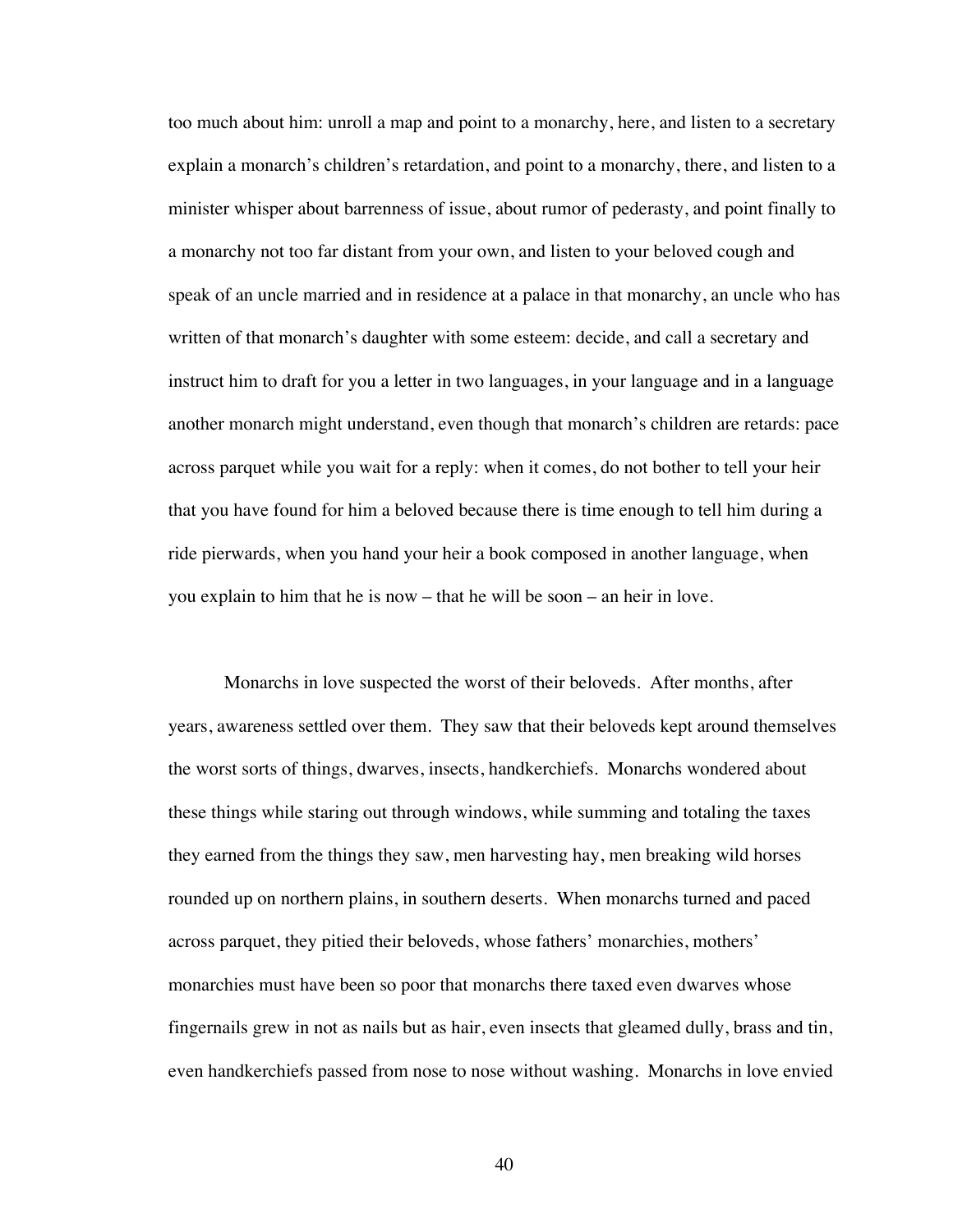their beloveds, too, because their beloveds had found some little solace where they could now find none. Even though monarchs signed decrees and instated taxes and understood their lands, their mud, their parquets and windows, time passed. Now, when monarchs rode out into their lands, through their mud, they understood that they saw cottages and tanner's workshops and orchards *only* as taxes. Though they knew that a newly-thatched cottage and a tanner's workshop lately taken up production of camel leather and an orchard of pear trees grafted with crabapple branches all meant taxes, monarchs could not understand what meaning amaranth thatch and camel hide and crabapple blossom had, because these things were new to them, unlike the slate shingles and kid leather and cherries of their youth. Monarchs envied their heirs for their familiarity with such things, because, like time, worlds pass. The world that these monarchs had loved passed, and they were left with nothing, with pens and with blank paper and with ink but without words they could use to describe any of the things they saw. Monarchs retreated to old hallways, to the old familiar glass – windows and mirrors – and monarchs wondered what it was that still remained to them, and they lied to themselves. Love, they supposed, remained, because they were monarchs in love, and where were their beloveds, anyway?

A fifth errand: this errand is so simple that you can complete it from your bed, when you are very old: you know, you have always known, that this is the last of the things you must do for your monarchy: die: before you die, call for your heir, your daughter, and look into her eyes – and ignore the fact that you have never done this before, never, never – and promise her happiness, because soon she will be a monarch, and, more than that, she will be a monarch in love: next, call for your beloved, and if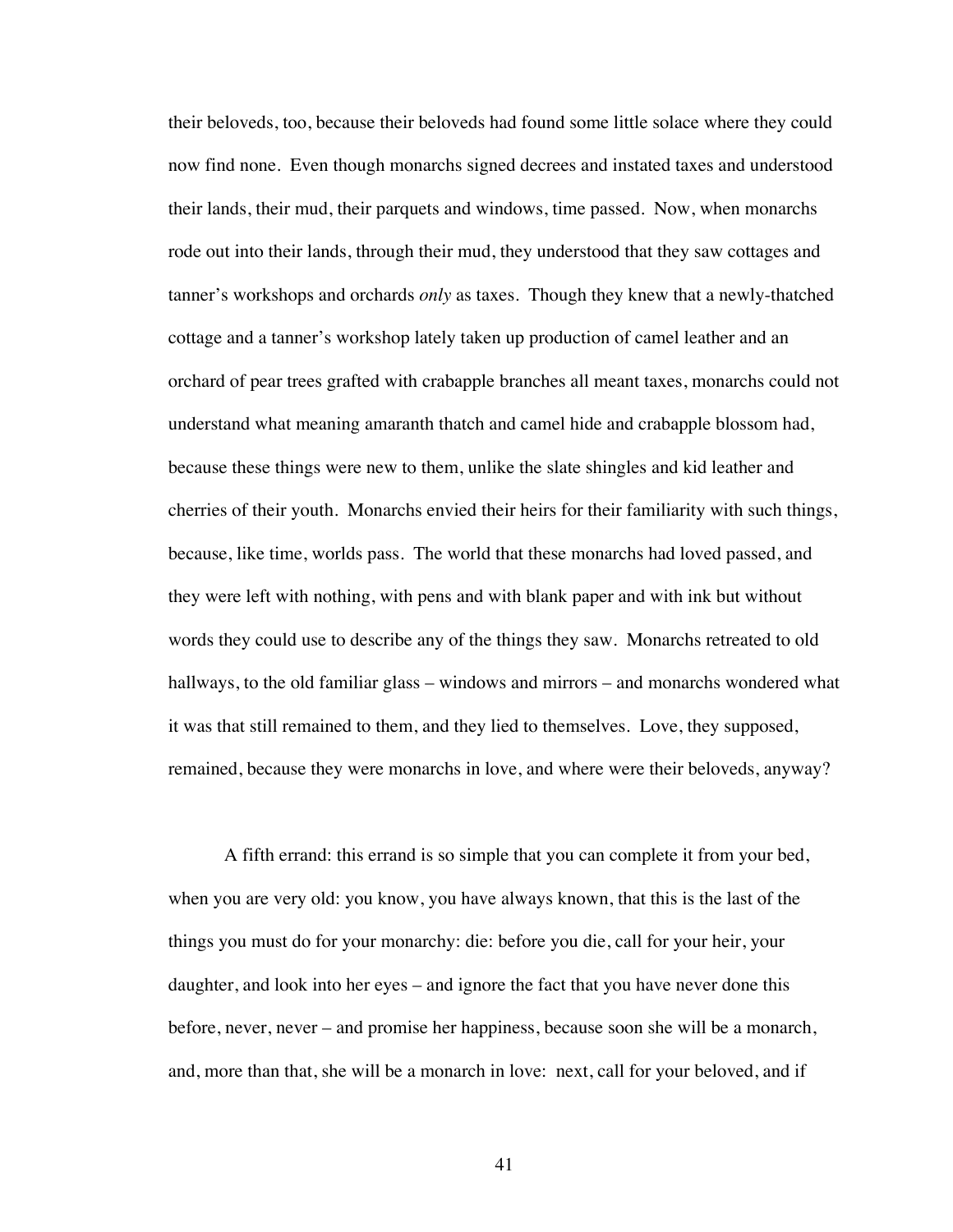your beloved has died, forget that fact for a second time or a sixth time or a tenth time: look into the eyes of your beloved, now, and if your beloved has died, look into her eyes anyway: in those eyes or not-eyes, see that your life and your beloved's life were the same, made bitter by so much desire: look around again: you are dying, and you have been taken by an understanding, and you must communicate it, now, because this understanding has seized you, has seized all of you: pause: whisper to your heir, and tell her to call for a pen and some paper, and see that she is leaning forward, failing to comprehend, and whisper louder, now, strain your voice, and let her know, try to let her know: you chose your foreign minister in a fit of ill-temper, and he must be fired, he must be fired!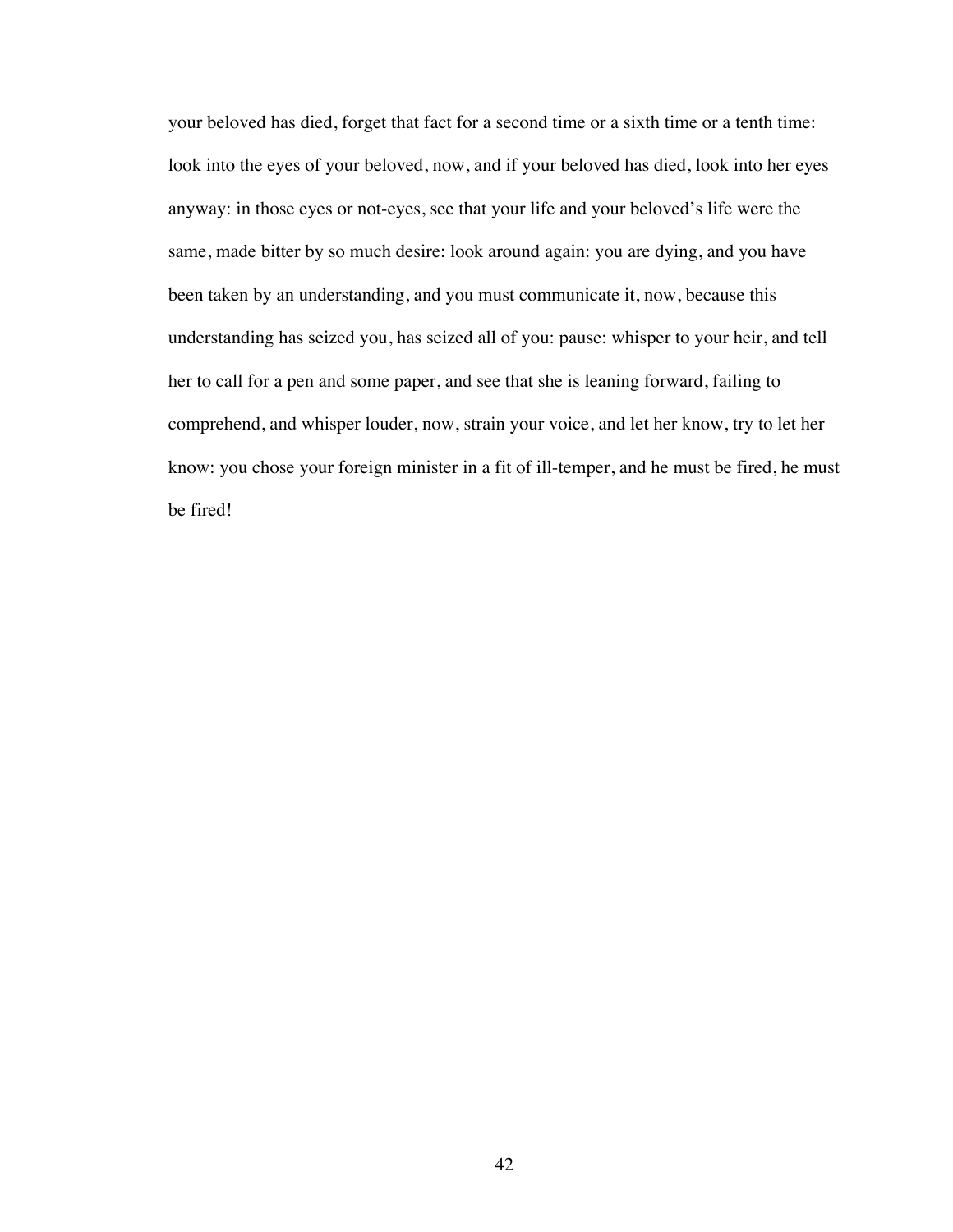# AIR, ELEGY

New England, 1922.

The old composer opened his eyes. On a table, he saw a bottle of Port wine, a spent match, a bit of staff paper, a dirty saucer, the pit of a plum now tied up in mold, a stack of newspapers. He knew what these things were, but he did not how what he was meant to do with them. He tried to focus. His hands wandered. In a pocket, the composer felt the shape of a fountain pen. When he took it from his coat, he saw that it was cased in purple soapstone or thistle bakelite or violet galalith. He couldn't have told the difference, but because he could touch the pen, because he was certain of its purpose, the composer reached for the staff paper and hoped that he could set himself to work.

An image of Valhalla took him by the collar. A heavenly chord briefly shook him. A hint of thrill caught him for the first time in months. With the pen he strained for treble clef, but his hand slipped, and he found only the bottom of the staff. He tried again. His elbow shuddered and his wrist trembled, and he wrote in a bass-clef A, a whole note, or what he could produce of one.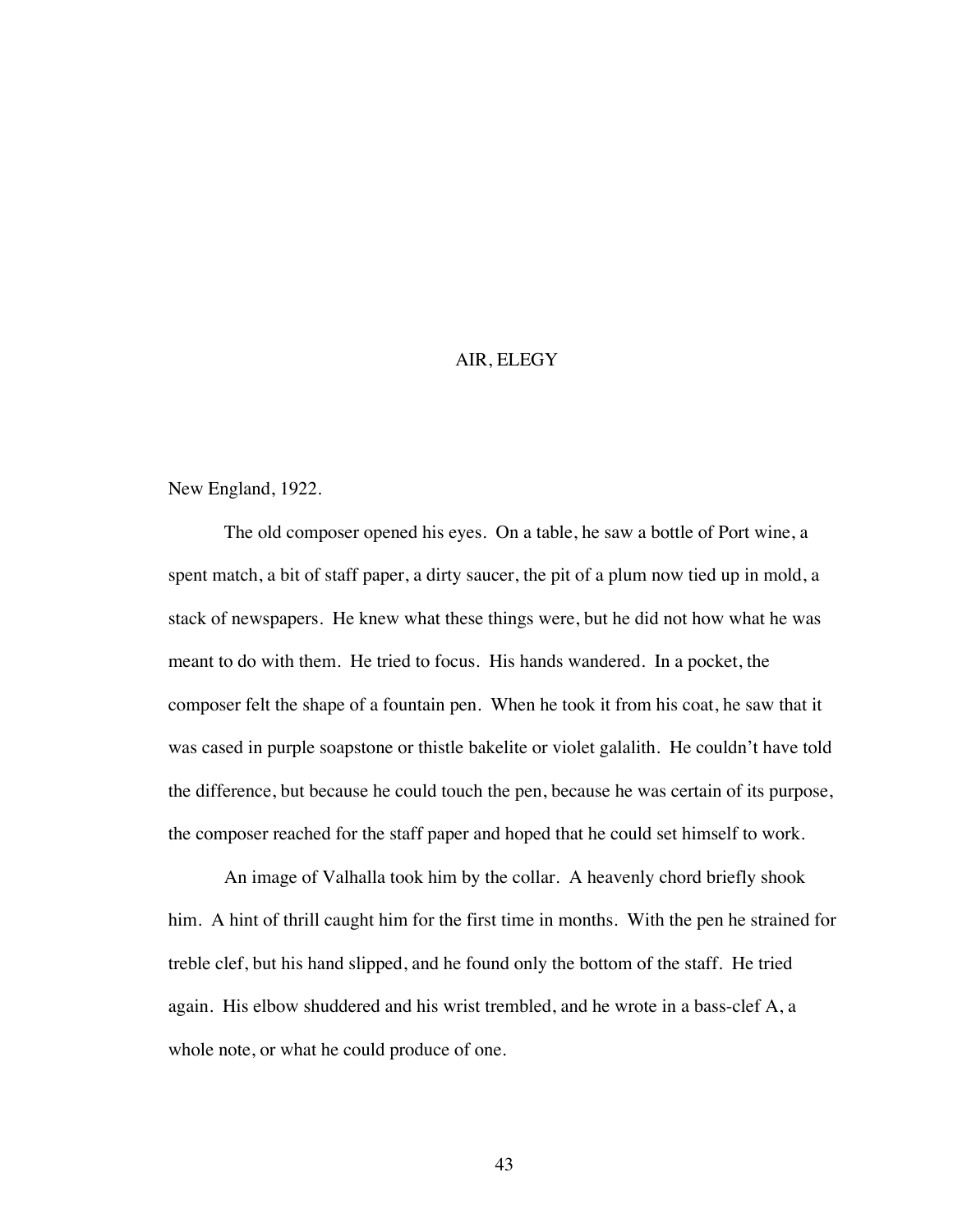He imagined his dead wife's voice. *Oh, Oskar*, Hilda said. *Nothing will come of this.*

He drew something of an F anyway, a quarter note with a fermata that trailed six measures. He kept his hand moving. For an instant, he was convinced that when he looked again something *right* would greet him. A sequence of scales, reliable after so much rehearsal, or even a fragment of a scale— these would have satisfied him, but when he looked, all he saw were new stains on old paper.

His wife whispered in his ears, both of them at once. *Maybe you should sleep. Maybe you should speak a little into your phonograph recorder. Karl and Josepha will want to listen to your voice*.

He considered this. He couldn't quite fix the proposition in his mind. The pen felt heavy in his hand. When he looked down at the paper, he couldn't remember what he had intended to write there. Bracing himself against the edge of the table, he stood and shuffled. He found himself facing a window. Outside, a team of men was mixing asphalt in a slip of afternoon shade. Barrels of pitch drooled as the roadbuilders stirred them. The wind shifted and raised a noxious odor at the back of the composer's nose. He squinted and ran his tongue over his soft teeth. He saw that a crowd of schoolgirls who had snuck away from their classes also watched, too.

The men in the street were loading their asphalt into the cargo bed of a borrowed fire truck, and now one of them started the vehicle. A group ran alongside as the truck rumbled uphill. When it stopped, thirty yards along, half of the crew, grimacing, trying to stop their arms from shaking, lowered a barrel of pitch to the dust below. The other workmen unloaded tar-stained paddles from the truck. These men turned to the task of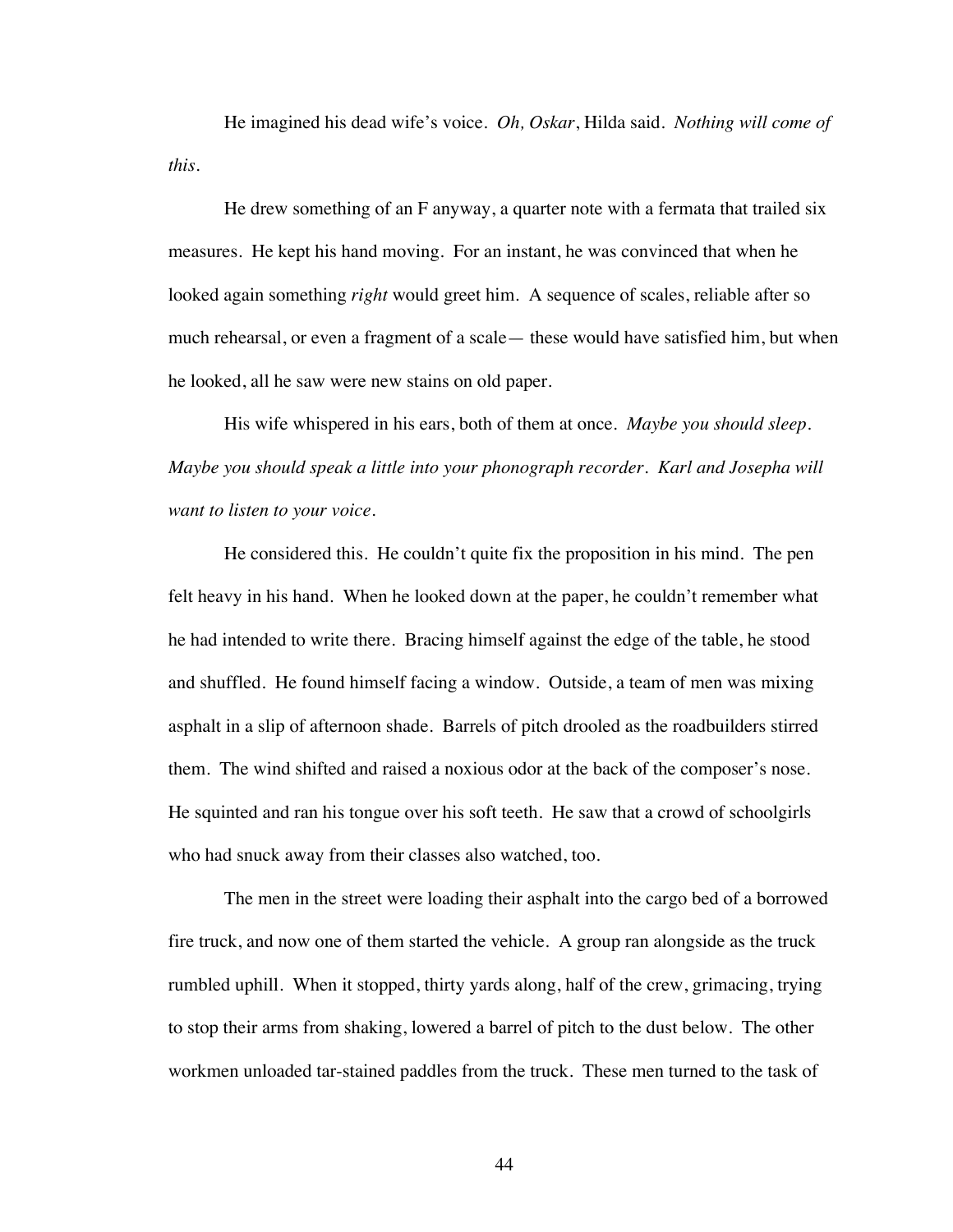dumping and spreading asphalt. Their work was something rhythmic, something sacred. The composer listened to the hot gasp of the tar as it hit the cold of the roadbed below. He listened to the laborers' yelling, stifled by distance. His mind was steadied by the safety of their ritual, and he began to suppose that he understood something about these gentlemen. They were Vermonters, they were fleeing the advent of winter in the mountains, scrapping for a few weeks' work somewhere warmer, and when they stood at the edge of their pool of heat, when the men reached into it, they were not merely paving a road, they were saving the asphalt's warmth. They were attempting to capture the aggregate sunlight and sweat of an entire summer, because they knew that, even though they were far from home, in some way they were already facing mountain snowdrifts, their sheep were already bleating in pain, and their wives were already shouting in anger.

This was the idea that the composer hoped to capture in the little air that he had tried to start, the desperation of the workmen and the novelty of their asphalt, twinned like the two voices of a boy on the edge of manhood. Leaning forward so that his breath registered on the surface of the windowpane, he tried to smell, to stare, to listen. Here was everything acrid in life, rough men, the changing of the seasons, the advent of the automobile so heralded by Karl and Josepha. He listened to the sharp stroke of paddle against tar, and sound swelled in his ears again. A 'cello at the deepest end of its register, its voice moving slowly upwards, the lightest flickering of a pianist's hands across the keys, darkness wrapped around a hope for light.

He moved back to his seat and lowered himself. *Oskar.* His wife's words came quickly. *There is no time for this. Stand up.*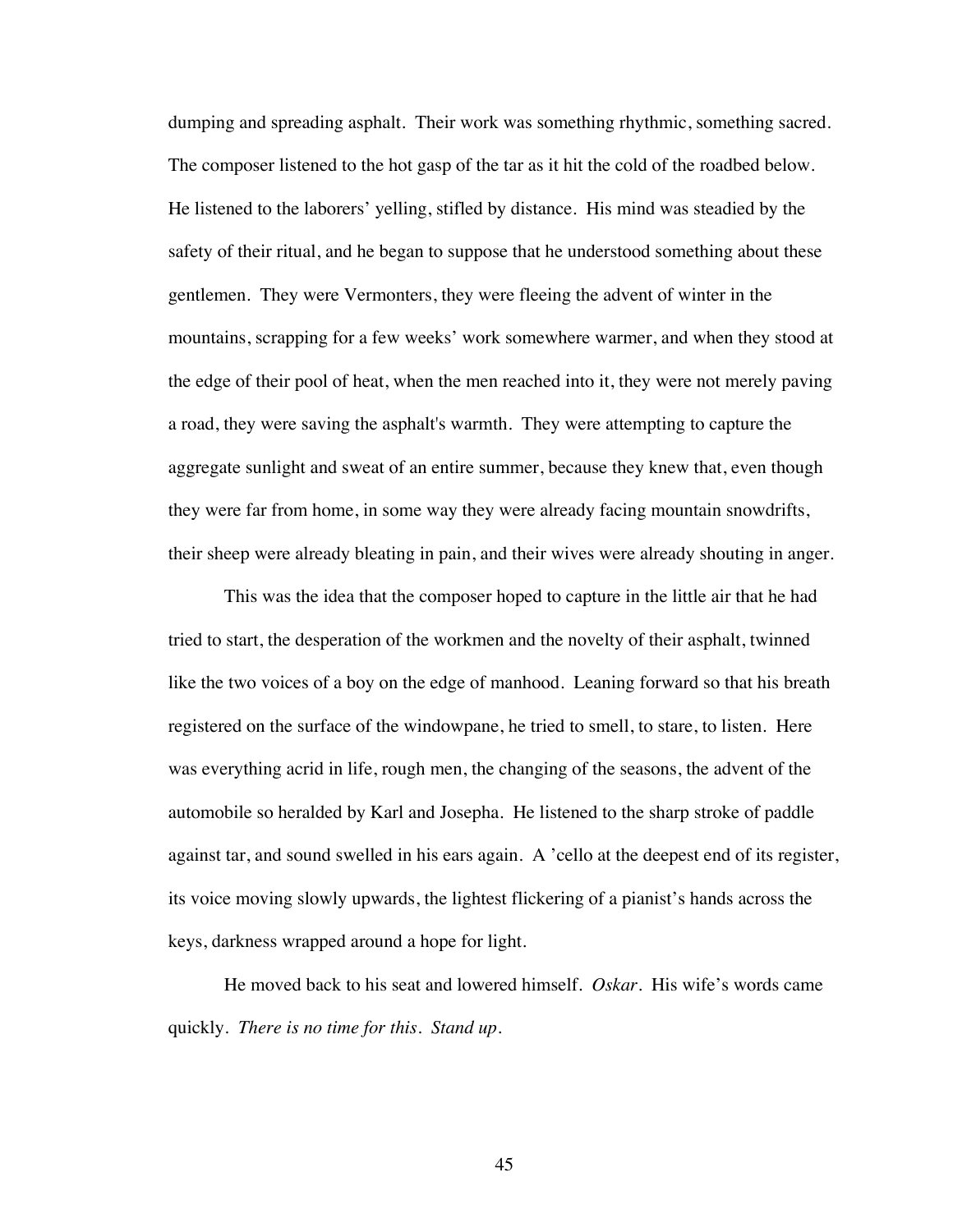He refused to stand. His pen was already in his hand. A workman's shout pushed through the curtains and echoed in the tangle of framed portraits he kept on his mantelpiece. The composer kept his chord in his head. He tensed his fingers.

### *Oskar, think of Karl and Josepha. This is not what they want to hear.*

He tried to close his ears to the sound of his wife's voice. He shut his eyes tight and focused on ignoring her. The wind shifted direction. The scent of pitch and the noise of the workmen followed the breeze out of the room. When the composer looked down at the staff paper again, he realized that he had could no longer hear his wife speaking. Able to breathe, he saw that he had a little time. He could wait for his melody. He let his gaze drift.

His eyes climbed the patterns on the wallpaper, garlanded lilies and chains of roses. He followed these chains until he was staring at the pictures on the mantelpiece. There were Karl and Josepha and Hilda. In his portrait, Karl had twirled his moustache and tied his bow tie as if he were some movie-palace desperado transplanted from the Mexican chaparral into the gilt-fronted kingdom of the Boston courts. In hers, Josepha glanced away from the camera – her forehead smooth, the lace of her collar never stretched – as if there were some knight out of legend ready to bear her away, even there, in the photographer's studio. Hilda's photograph had been taken by a cousin of hers, and in it she smiled – was smiling forever – at an aunt's garden party. On the lapel of her party-coat, she wore a brooch, a branch of lilac made from amethyst and green glass that Hilda had colored by hand after she'd received her print of the picture. The composer wondered whether Hilda had hoped that, by wearing an emblem of the season, by touching it again with brush and watercolor weeks later, she could manifest some eternal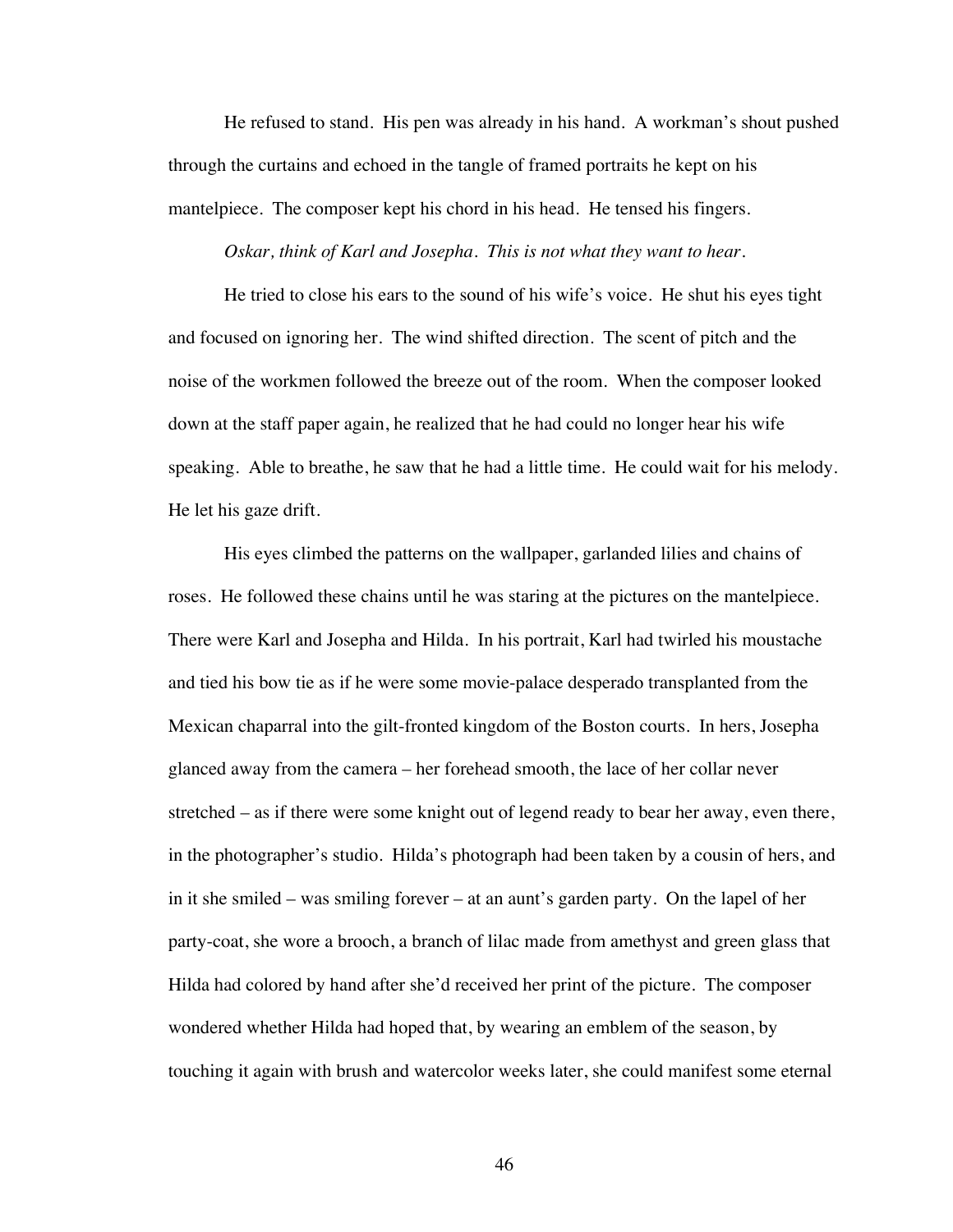spring. All he could recall of those months were the party's string quintet, viola out of tune, the party's mayonnaise, spoiled by bees.

There were pictures of the composer on the mantelpiece, too, though when he looked into his own eyes, he did not recognize much. The early portraits – painted by New York amateurs eking out grim livings in the Berkshires – were so remote from him that they elicited no recollection at all, but when he saw the photographs in which his glasses had come out of his pocket, in which wrinkles had begun scoring his face, he remembered a little more. Oskar Nygren, yes, composer, mythmaker, idealist, yes. In Trøndheim, he had grimaced between birches and held up a copy of his score for *Fafnir, Transatlantic*. In Washington, he had smiled between pillars and watched the Secretary of War climb the steps of a concert hall to listen to one of his symphonies. In Newburyport, Karl and Josepha and Hilda had beamed at him – knickerbockers, lost teeth, fresh lipstick – because he had been lucky in catching the trains and had made it home for two whole days before he was due back in Boston to catch the Copenhagen steamer again.

The composer was staring into the fireplace, and he remembered, then, what he had meant to do that day. He was old, he did not have much of his life left, and his wife would have liked it if he recorded a message for his children. It could not be very hard, this act of speech. He would stand, and make his way down the long hallway to the bedroom where he kept the phonograph recorder, and he would install a new cylinder and connect the recorder to its electrical current, and he would lie down and begin talking. He could close his eyes if he wanted to. He could simply speak until he fell asleep. He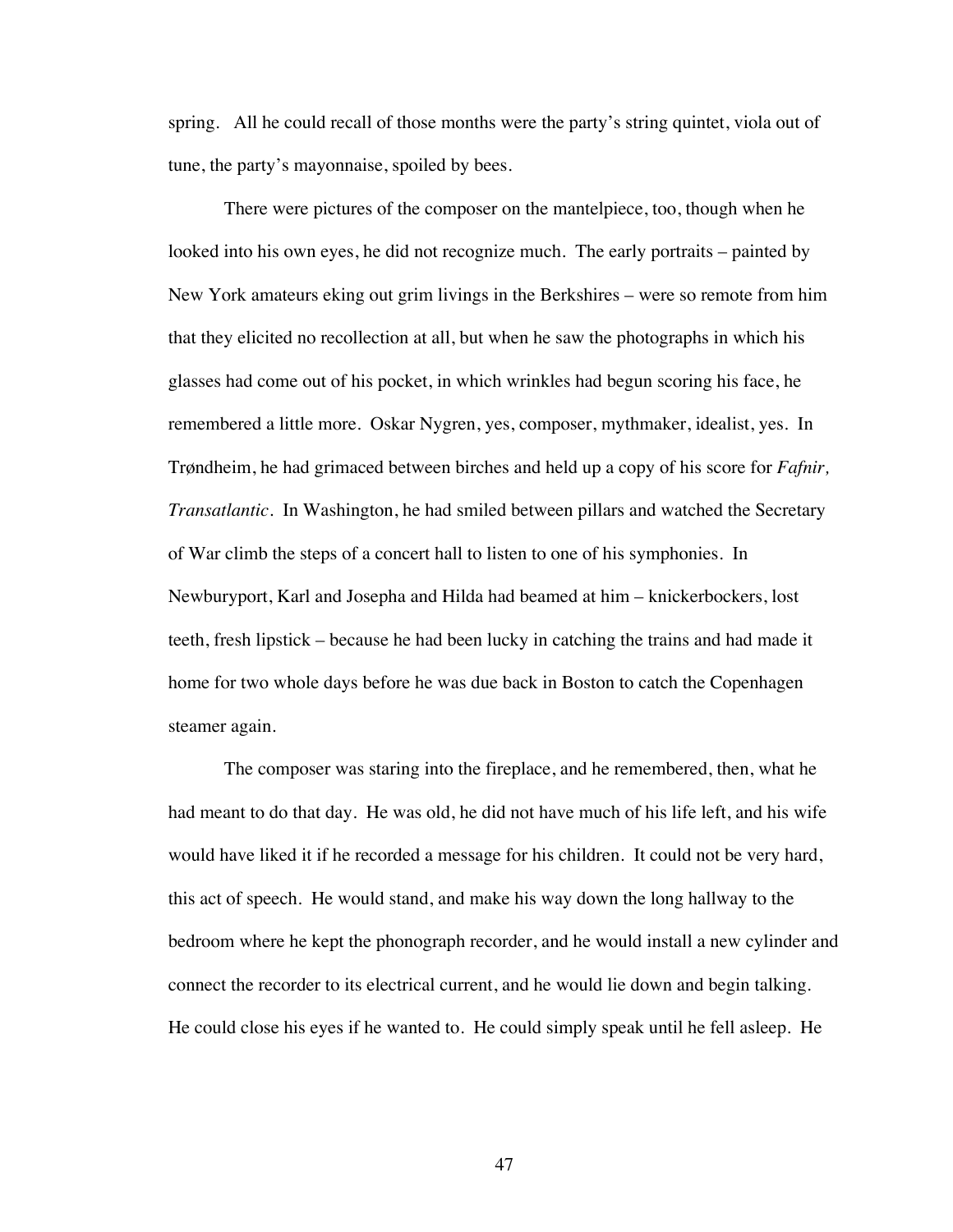could let the recorder's engraving needle whisper into the wax of the cylinder, telling it of the quiet and comfort that comes with slipping away.

But a noise from the street called him to his feet. He began to turn towards the hallway, but a second shout, almost a scream, caught in his ears. He moved to the window. He stared out. There were the workmen, with their black-ankled overalls and their long paddles, and there were the barrels of asphalt, still belching. There was another figure now, one of the schoolgirls, abandoned by her friends, maybe fourteen years old. She had on a girl's frock, all pleats and daffodils, and in her face there was something of a young girl's absent contemplation, a concern with stones and larks that ignored men and their labor. The road crew must have seen something womanly in her, and the girl found herself pressed against the granite wall while the workmen taunted her, whistling and leering and rubbing their hands together.

The composer blinked and tried to focus. He needed to record his voice for his children. He knew this, but he could see enough to recognize that there was something important happening outside, too. Could he make his way to his front door? Could he raise his voice and shout? Could he pick up his bottle of Port wine and threaten the workers until they left the girl alone? He didn't know, he didn't know, he was old and he didn't know, and so he watched. Now the men gathered around the girl, still pressed up against the granite of the wall. Now they left tar-stained fingerprints on the hem of her dress, on the cuffs of her sleeves. Now she said, "Don't, don't," but they moved their hands upwards still, tugging at the ribbon that marked the line of the girl's waist, unbuttoning the mother-of-pearl buttons that started at the girl's collar and led downwards, and now the girl's shouts came louder. "Don't! Don't!"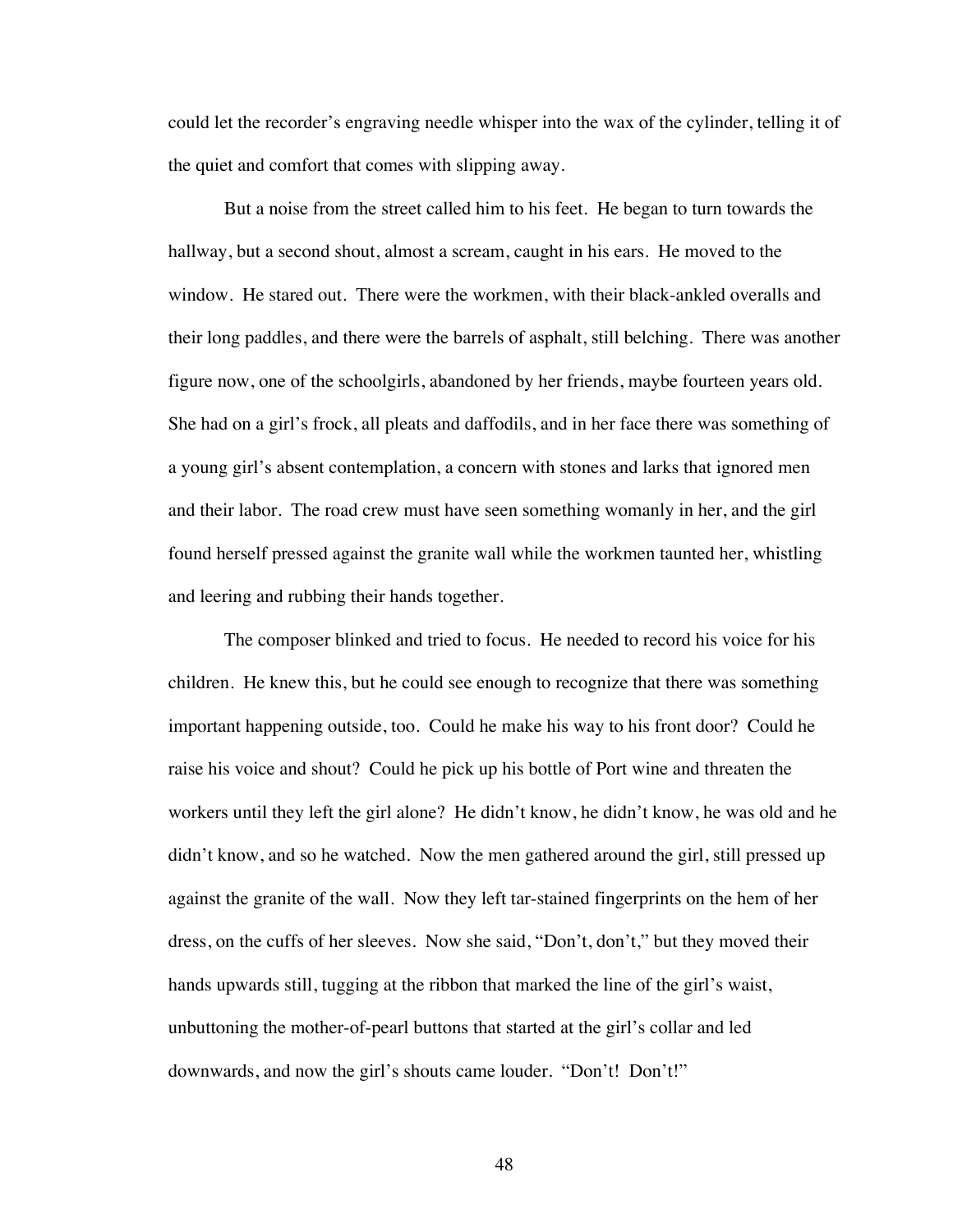Were there tears running down the composer's face? He couldn't tell. Was the mark of his breath on the windowpane obstructing his view? He didn't know. He couldn't tell whether he was imagining the things he thought he saw or whether he was in fact seeing them. Now the girl's voice was Hilda's. "Don't, don't close the door to your study. Come with me for the weekend to visit Karl at school." Next it was Josepha's. "Don't, don't you want to visit me in Maine, where I'm living happily, at work in a schoolhouse, cardinals whistling in the trees?" The composer couldn't remember whether he'd gone with Hilda, whether he'd visited Josepha. He couldn't tell whether he should rush to the aid of this girl, couldn't remember whether he'd already done so, didn't know whether he could do so. Lace crossed his field of vision and the composer couldn't focus his eyes. Everything he saw was blur punctuated by well-stitched white.

He turned and sank down and sat with his back against the wallpaper, his neck against the sill. Was the girl still shouting? Was the scent of asphalt still in the air? Was the pen still in his hands? Were there still lilies growing up the walls? Everything was blank.

He heard Hilda again. *Oskar,* she said. *Stand up. Get up. Don't look out the window. Stand up, and walk down the hallway, and fix yourself in your head and speak to your children. They will need your guidance. They will need to know about the man you were.* Yes, he remembered, the recorder, his voice, but he remembered the workmen and the girl, too. For an instant he held these two acts of memory in his head, and he could think of both of them and move between them, and he felt two pasts open up behind him and two futures stretch before him. He couldn't breathe. He needed to choose.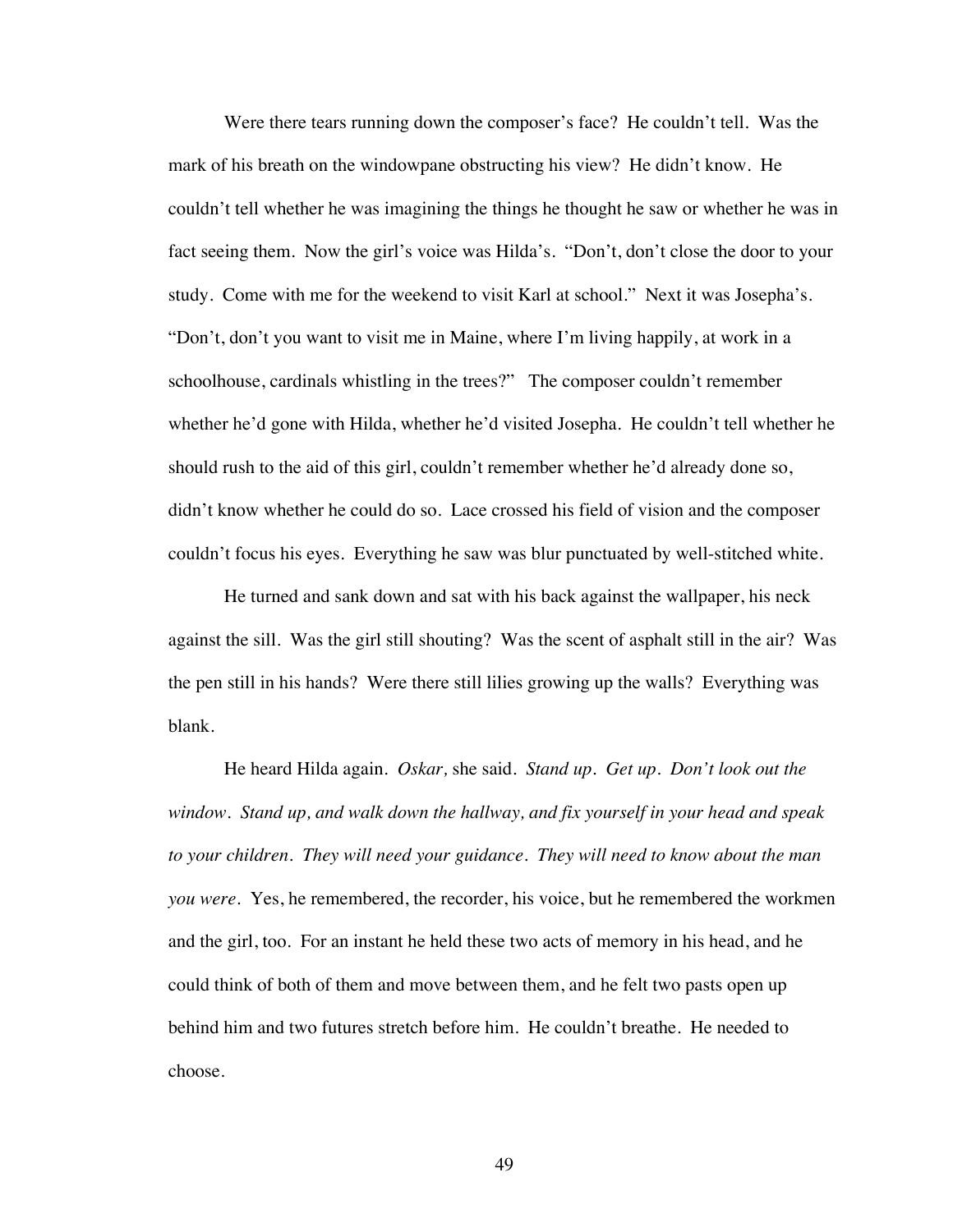Only then did the composer think of the question he might have asked Hilda an hour before. *Why didn't you record yourself? Why didn't you let your children know about you?* Already the answer was apparent to him. Karl and Josepha knew her, she was with them like she was with him, she had spent her time with them while he was dreaming of Oslo and symphonettes and of Valhalla.

So he stood. If he snuck a glance through the window, it was an inadvertent one, and no one was there, anyway, no workmen, no girl. If he saw a mark the color of rust staining the granite of the wall, the composer didn't notice it. The composer turned and shuffled past the little table, past the ruins of a last little air, past the mantelpiece and all of its eyes, into the hall. Without looking up, he reached the door to his bedroom, and if the composer felt somehow crestfallen, he refused to acknowledge the sentiment. For whole minutes he had been steady on his feet, and this sureness allowed him to find a fresh wax cylinder to load into his phonograph recorder, to check the electrical current, to set the needle and flip the switch, to move across floorboards and lift himself onto the bed.

The composer realized that he did not know how to begin. "Karl, Josepha," he said. "I tried—" What had he tried? He backed up. "Today, I tried…" To write? To save? To start again? No. "This afternoon, I tried to polish off a bottle of Port, a good vintage, a '94, but I found I couldn't even drink a glass of the stuff. It's funny, old age, the way it starts making you act virtuous, even when you intend to sin. 'Don't drink so much,' Dr. Hoodley has told me more times than I care to admit, and now I simply *can't* drink so much. Or, 'Don't smoke so much,' and now I find the trip down the street to the tobacconist's more taxing than I care to perform. When Beethoven fell deaf, he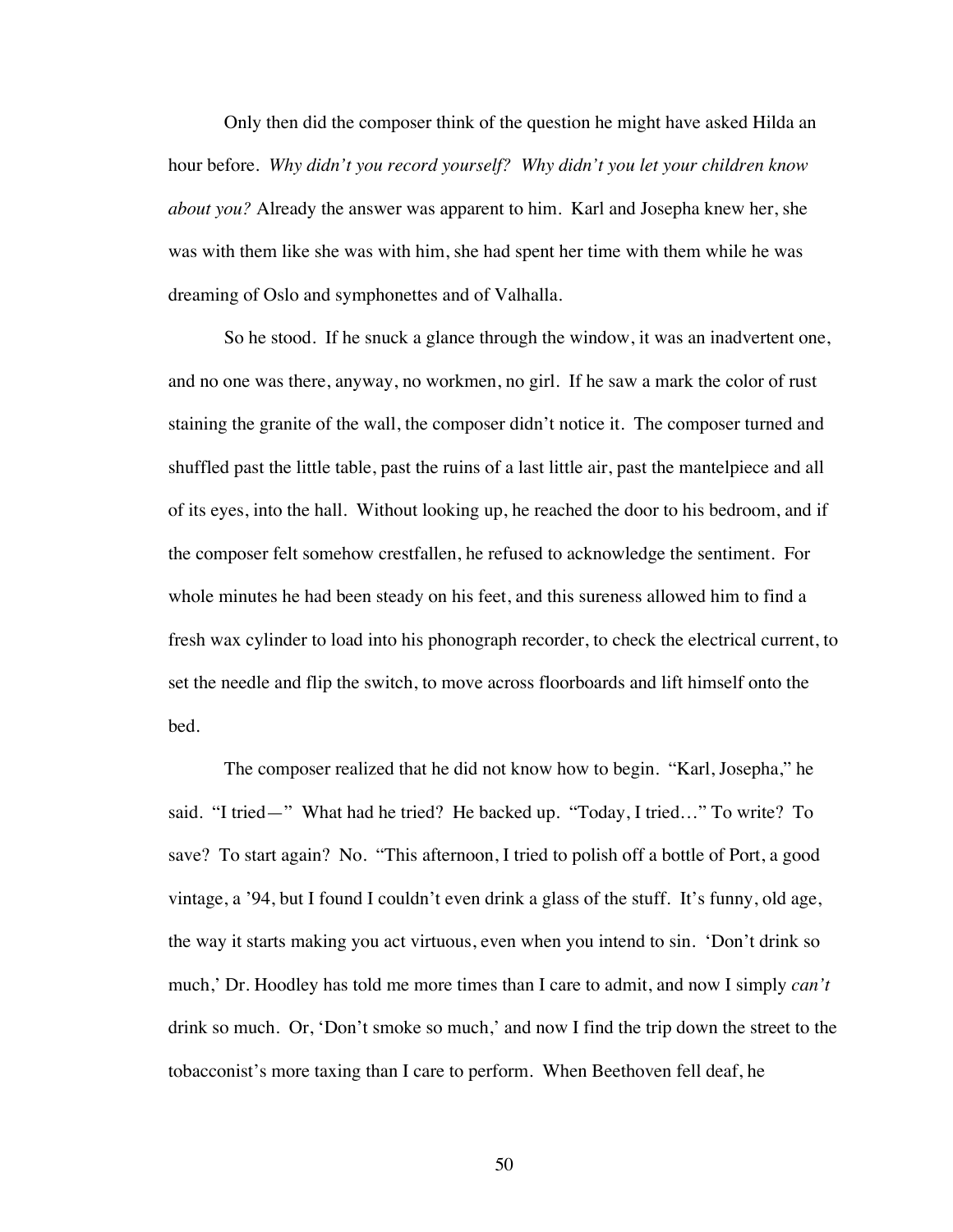redoubled his investigations into the virtues of sound, and now that I have no body to speak of, I've begun treating what little I have left with more kindness than I had in many years. A lesson, I suppose, for you to consider." The composer was prattling. Nothing he said had mattered. He knew this. He closed his eyes and searched his mind. What was it that seemed so important? "I, I..." but now his words trailed off, leaving thick silence behind them. "This afternoon, I…" He needed to be able to do this, he told himself, he needed to be able to say something meaningful, to transform the afternoon's events into something worth listening to. "This afternoon, I was looking at your portraits on the mantelpiece, and I thought of how blessed I've been to know you." This wasn't it. "How angelic you all looked, like saints sent down from Valhalla, and I thought that I might like to write another opera, inspired by you, a fantasia of an opera, set in heaven or maybe among the planets, a *grande oeuvre* about human potential and aspiration." He was stuck now. "And though I know I don't have the strength or the time to sit down to compose any more, I hoped you would be aware of this last concept of mine, that you might know how important you've always been to my work." He wanted to tell his children to keep their eyes open, wanted to tell them to see the world for what it was, but he couldn't find the words to explain what he wanted to say. He knew only the language of fantasias, of airs.

Hilda's voice, though, sounded as sweet as an etude practiced absentmindedly in the humid air of a summer morning, next to quiet in its familiarity. *Oskar*, she said, *how beautiful. Karl and Josepha will remember you fondly for this.*

What had he been thinking about?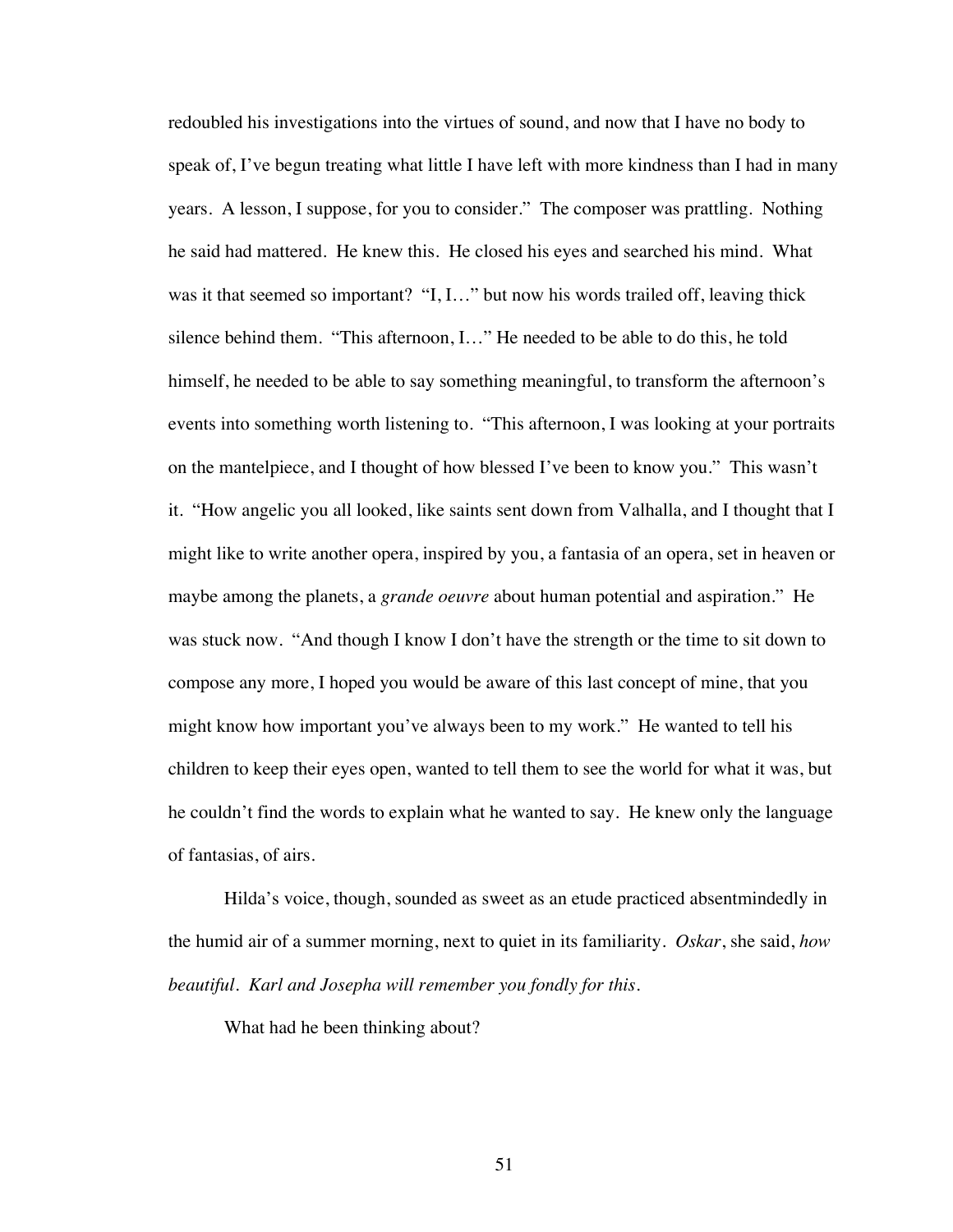He felt tired, but he commanded himself to focus, to pay attention to what was going on, to what had gone on around him. Even as he fell asleep, he forced his senses open.

In the bedroom, dust rose from the quilt, and the wax cylinder spun, free from the touch of the needle. In the hallway, there was the slow motion of a breeze, the accumulated tension of so much taut picturewire holding up so many old landscapes. In the parlor, a strand of a girl's hair was caught in one of the window frame's hinges, and the odor of asphalt shadowed the white of the curtains, and ink leaked from the composer's pen, staining a scrap of paper, hushing whatever noise the composer had made there, earlier.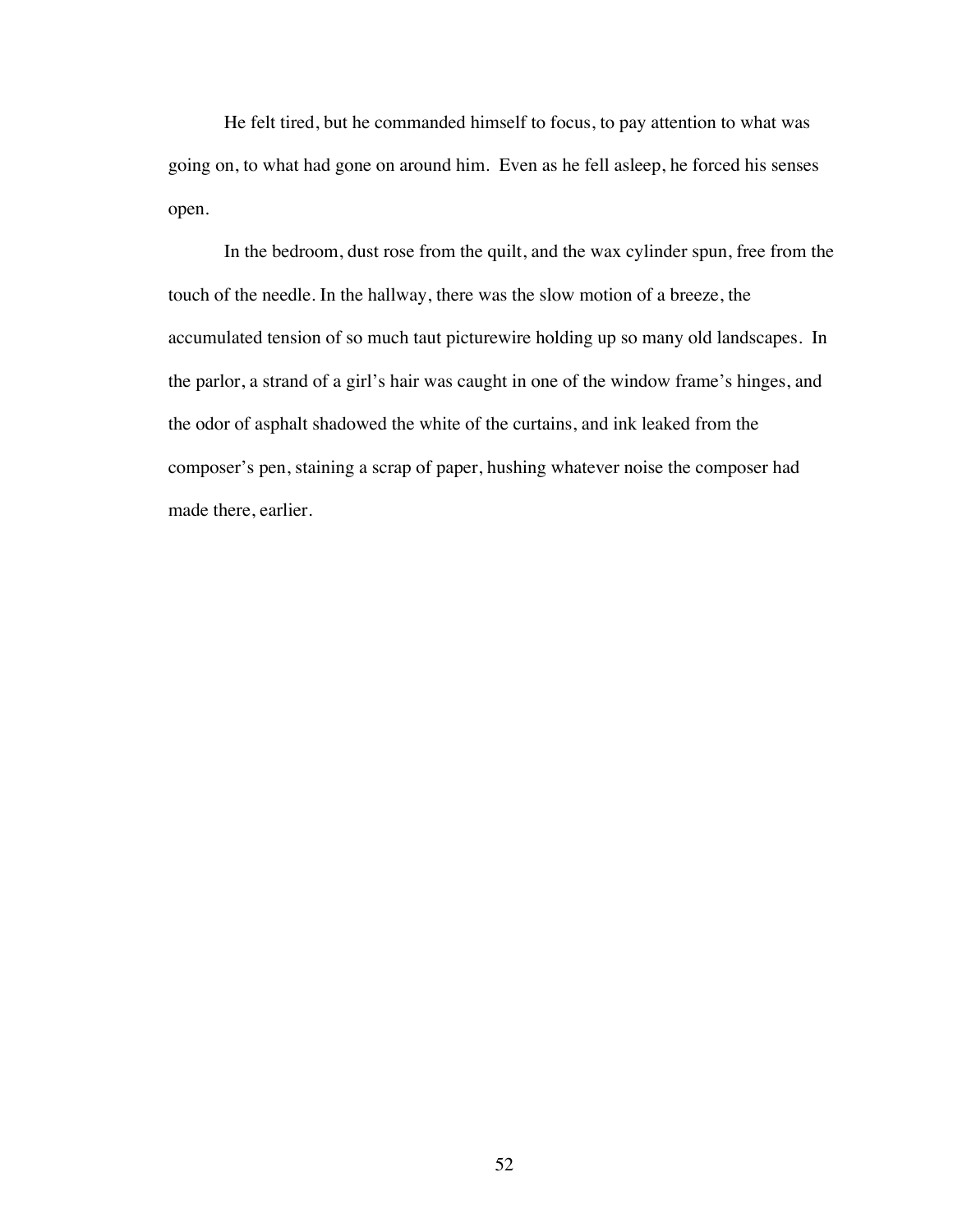#### BLIND BOY AND MAMMOTH

Two rivers, a stretch of marsh, a struggle or two up clay bluffs: not so hard a journey. This is a camp we've used before, and the wind has forgotten its hurry for a day. Word from my mother's cousins put a mammoth somewhere behind us, cornered and waiting to lift us, for a while at least, out of the everyday hunger that separates the first sharp days of fall from the last contented days of summer, the desire for *more* even though there isn't yet any question about *enough*. I listen to the sounds of camp-setting and measure the time by them. Thrashing marks the clearing of brush, and the shuffling of feet means the leveling of dirt, and little gusts of air accompany the unrolling of the tent pelts. Last comes the scratch of coarse twine tied to tree trunks and tentpoles. Whenever one of the lengths of twine is found too tangled for a quick unraveling, it is pressed into my hands, and I set to work on it, pulling, testing, determining tightness and looseness, slipping fingers into the spots of absence that make straightening possible. I sit at the edge of camp, and my sisters and aunts brush past me, and I leave the twine I've unknotted in a pile next to me. Sometimes, when I reach down, the twine is gone, and if I've finished whatever length I'm working on and if it's been taken, too, I'm stranded, nothing close but the dry smell of switchgrass in autumn.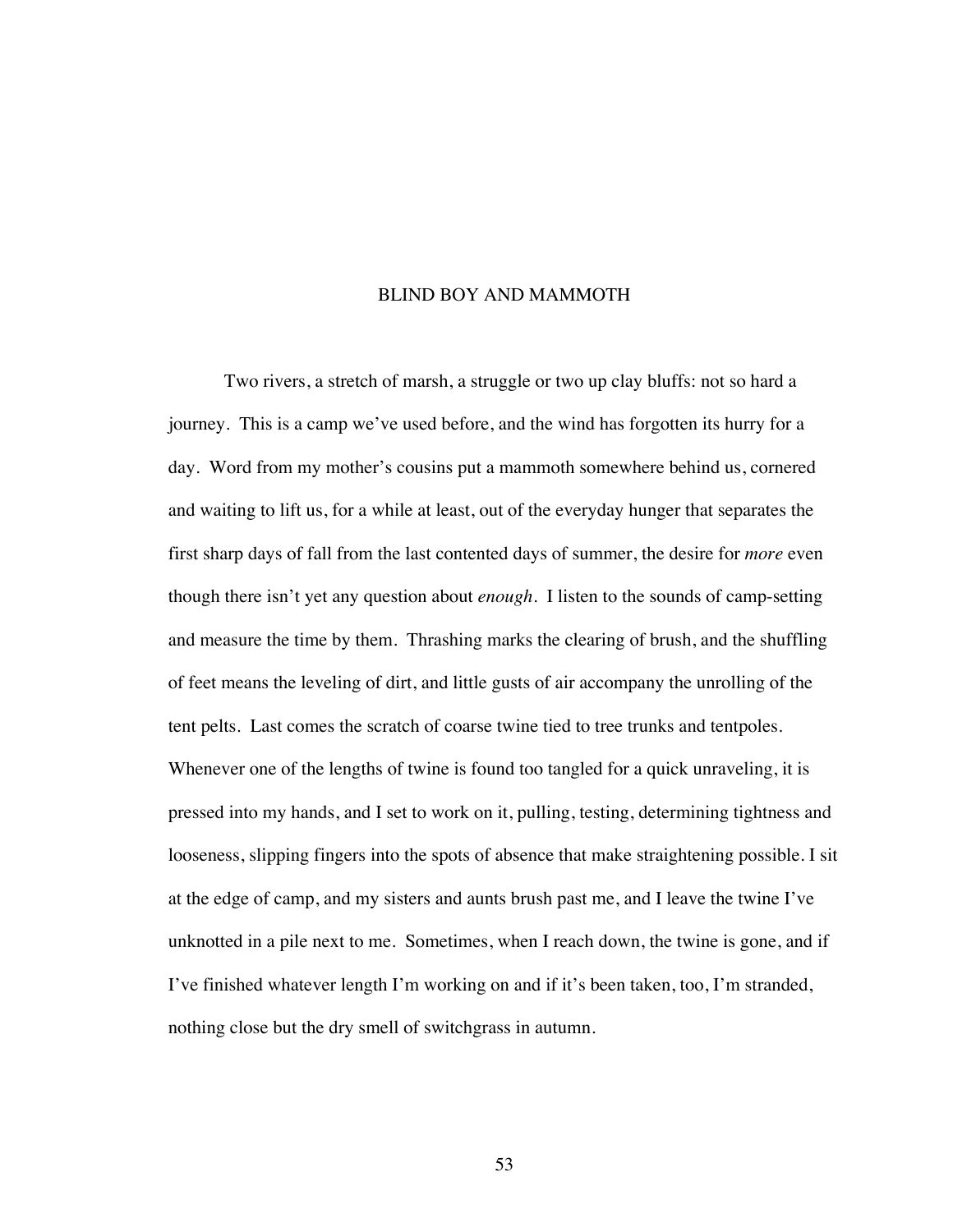When camp is set, an uncle takes me by the hand and walks me around the camp's edges. "Here," he says, "willows and their hip-high switchgrass." I reach out and run a palm across the surface of the switchgrass buds, thick enough to be a second ground under my fingers. We move on. "Here," my uncle says, "birches in the shadow of a little knoll." This time, I know the boundary by scent: the hint of water that always accompanies the lick of shade, birchbark rotting below. My uncle's grip is tight enough that my knuckles begin to ache, and I tug at his arm, hoping that once we finish he'll let me go. "Here," his voice comes, "the gravel of the clearing, the clay of the bluff-edge, sky-blue asters." I don't bend, though my uncle probably expects me to, to trace the local stone with my fingers. I can hear the edge here, the wind whipping its way up from the river below before it loses itself in what I now know are flowers. My uncle's hand tightens further around mine and I grimace, try to pull myself away from him. Is he angry that I haven't knelt, haven't pressed my fingers into gravel, into clay? No. "I apologize," he says, "if I mentioned colors."

"Nothing, it's nothing," is what I come up with as a response. It doesn't bother me when people speak of these things. I'm desperate to know color, to know blood. Any testament to the idea of thrill is enough, sometimes.

Later, on the ground between two willows, switchgrass stalks brushing against my cheeks, my lips, I'm toying with twigs, trying to collect the smallest ones so that I can hand them over for tinder. The members of my family have scattered. Some are down by the river drawing water, others have set off to scout for blackberries that might still be fruiting this late in the season, others have made their ways to the corners of camp – they are clambering around in the branches of the birches that grow at the top of the knoll,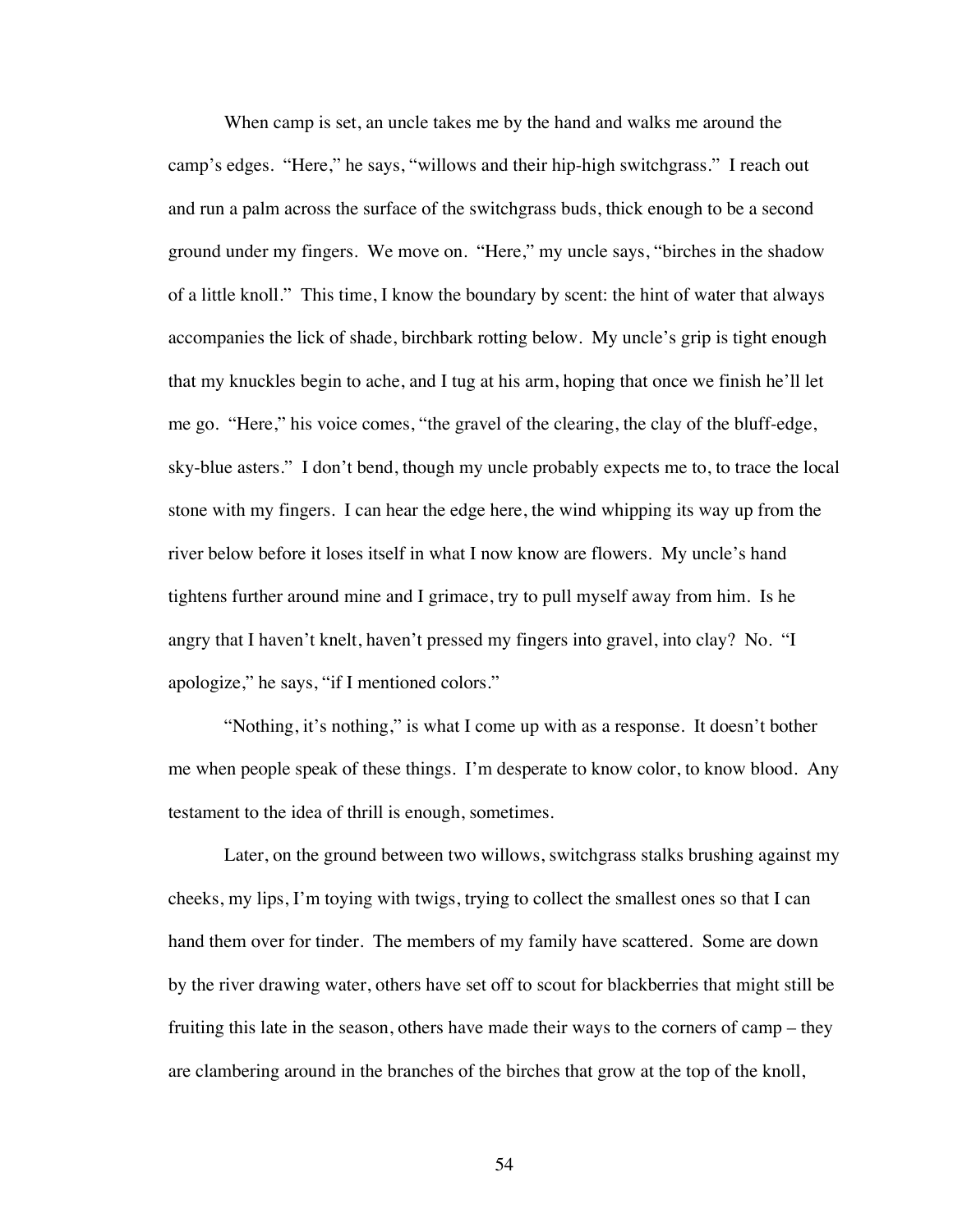they are digging their way into the clay under the lip of the bluff – to whisper about the cousins and aunts who have ventured farther afield. Still others mutter in their tents, angry at the progress of their little carvings, annoyed by the mustiness of the tent pelts. These relatives are the people who make it their business to tend to me. They feel free to grumble to me about the faultiness of the water vessels, or they take pity on me by giving me first fruit, or they gossip with me or recount their stories for me. It's hardly consolation to spend an afternoon spent among twigs thinking about them.

Instead, a last group, my uncle Raywood, and other uncles, and cousins too, has ventured farther than my sisters, picking blackberries, than my aunts, drawing water. They've gone to hunt the mammoth that my mother's family spotted earlier in the day. I can imagine the first movements they made, because they must have unwound at least the last few steps of the path we all took this morning. They must have skidded down the break in the bluff, they must have thanked autumn for hardening the mud along the edges of the slough, and because they're smart enough they must have remembered to avoid the spots where the nettles grew up with the spearmint and burnt my ankles even though all I could smell was sweetness. At river's edge, though, they might have struck out in any direction. Maybe they spotted the mammoth lounging upstream and had to make a chestdeep ford to catch the beast in time. Pondering this, I feel the bite and shock of the water, and before my thoughts let me finish the crossing, my fingers' pace has quickened and I've shucked all of the dry bark I can from a section of log that I find. I set myself groping again. Maybe once the last of my uncles pulled himself onto the far shore, the group rushed to retighten the knots binding spearpoint to spear before creeping through the nettles that grew up in the shade of the far bluff. Maybe a cousin caught the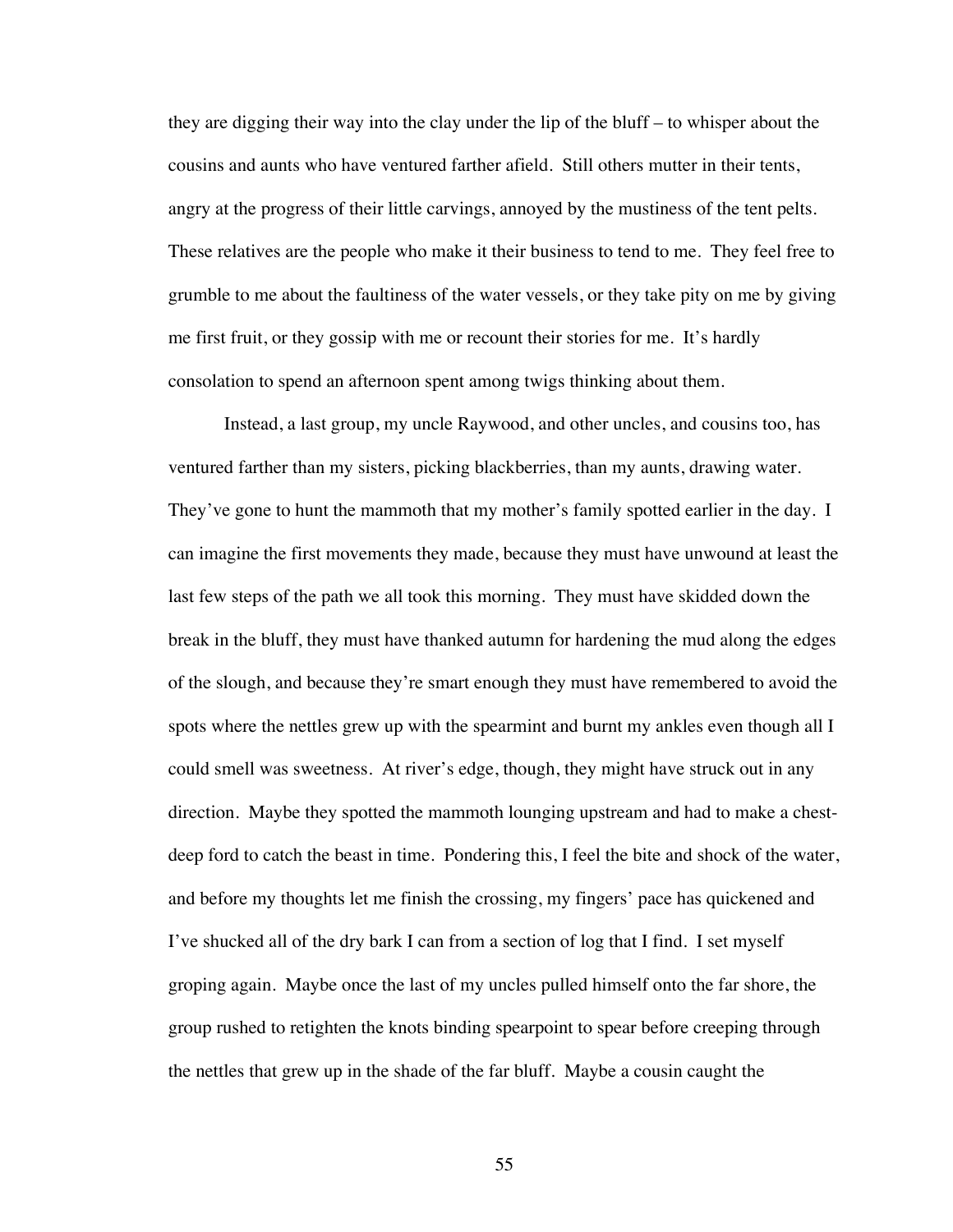mammoth between two trees and tried to spear it through the throat, and maybe that cousin missed when he threw his spear, and maybe the mammoth panicked in its pain and pushed itself through forest understory with my cousin's weapon stuck in its shoulder, and maybe my uncles chased it and bled it to death slowly, and maybe it was living even after its tendons were cut, after its eyes were gouged out, after its trunk was severed, alive even with intestines caught in bushes and its lungs soft against open air. Maybe none of the members of my family breathed, either, until they'd licked blood from their fingers.

All of this is so hot and so immediate to me that it takes me half an instant before I realize I'm still stuck among willow-litter. Wedged under my fingernails are shreds of bark and between my feet is a pile of tinder big enough to start fires for two evenings' worth of camp, and I haven't even let my mind strike out and track down other possibilities that might match my uncles', my cousins' experience. Already the ground around me is clear of anything that might burn, and I stand, trying not to sneeze when the switchgrass buds shake and cover my face with pollen. I wade back to the tents and sway and mumble until an aunt comes up and takes the tinder from my hands.

"Our thanks," she says a little coldly, and I understand that this is my mother's sister, childless, always angry. And then, "Look at your face. Looks like you got caught in dust." I'm not sure whether I should laugh, so I whisper a chuckle and paw at my cheeks with dirty hands, trying to shake the pollen from my hair and from my lips, too. "Just wash it," the aunt says, and I can tell now that she's already turned and isn't looking at me any longer, that she's shuffling away, probably eager to return to her carving or to her whining.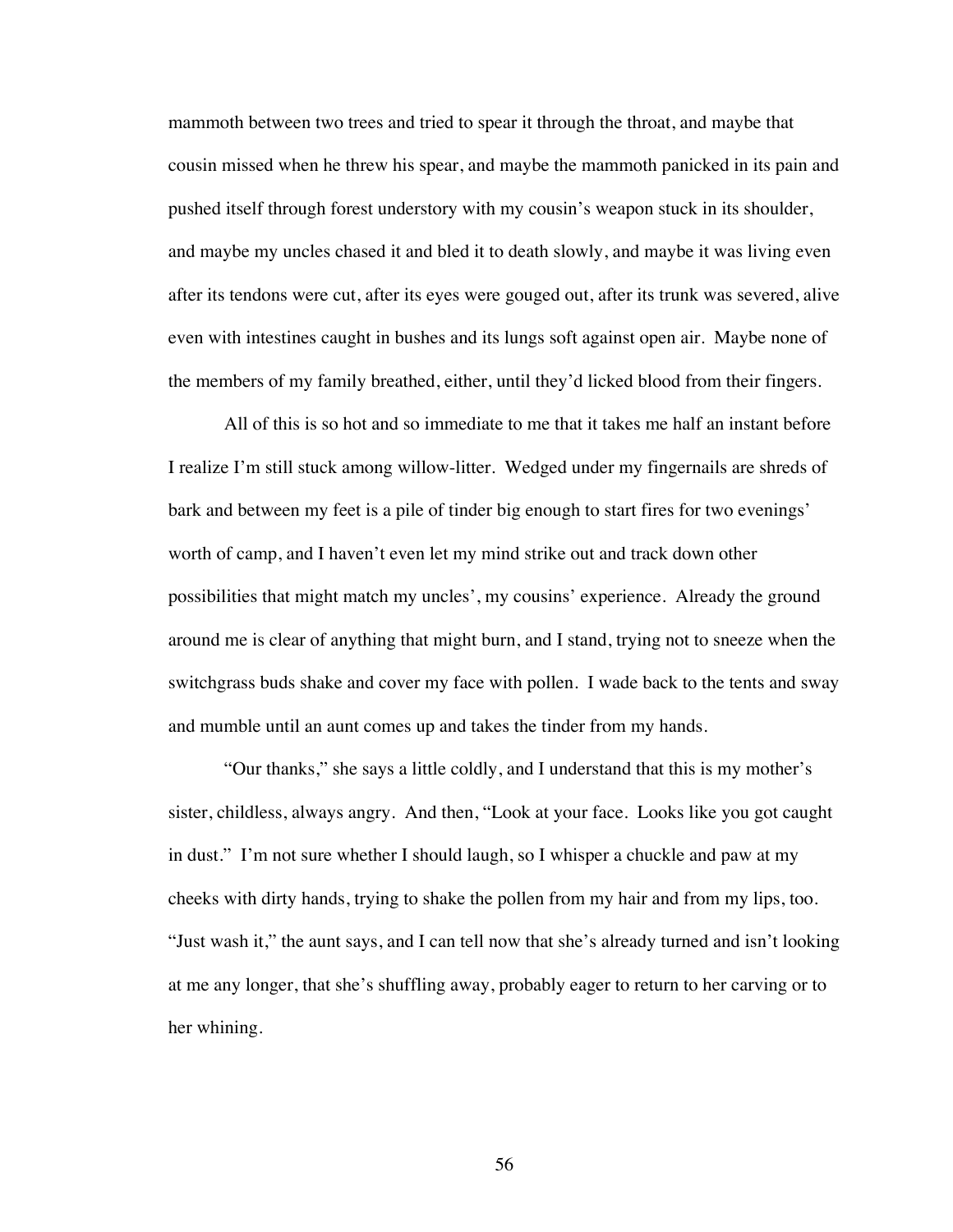I'm stuck, unable to orient myself. The pleasant thoughts that I'd come across among the willows have abandoned me. First I edge towards the birches and strain my sense of hearing, listening for a hint of invitation in the human voices I can hear, but everything suggests that my half-brothers and my cousins are content to speak to one another, that they would hardly appreciate my intrusion. So I spin and inch along again, and now I'm facing the bluff. I hope to catch the sound of jubilation, of a successful hunting party returning homewards, but all that come are things I should have expected: the ordinary whistling of the breeze, the occasional grumbling violence of a gust. I ease myself down and lean back and dangle my legs over the bluff-edge and try to imagine, again: maybe the hunters found the mammoth wallowing beneath them at the bottom of a muddy draw and maybe they needed to swing down through trees to reach it, or maybe they found the mammoth on its side heaving breath, sick or miraculously pregnant, so late in the year, and maybe they wet their spears with afterbirth and celebrated two deaths. But these possibilities are so outlandish that they don't catch anything in me, and I'm still aware of the air under the bottoms of my feet, of the clay crumbling and leaving itself on the backs of my thighs, of the gravel behind me, almost uncomfortable against my palms and my elbows. I bring my arms up and trace the patterns left on them as if there were some truth to detect there.

A hand presses itself against my back. I squirm and tense with surprise, and then I hear my aunt's voice again. "I told you to wash your face, so wash it." Her hand travels along the crest of my shoulder and rests on my neck. "You better," she says, "you better go now before the light fails." She lets out a fraction of a laugh. "You won't get lost, don't worry, or when you do one of us will track you down." Her fingers dig at the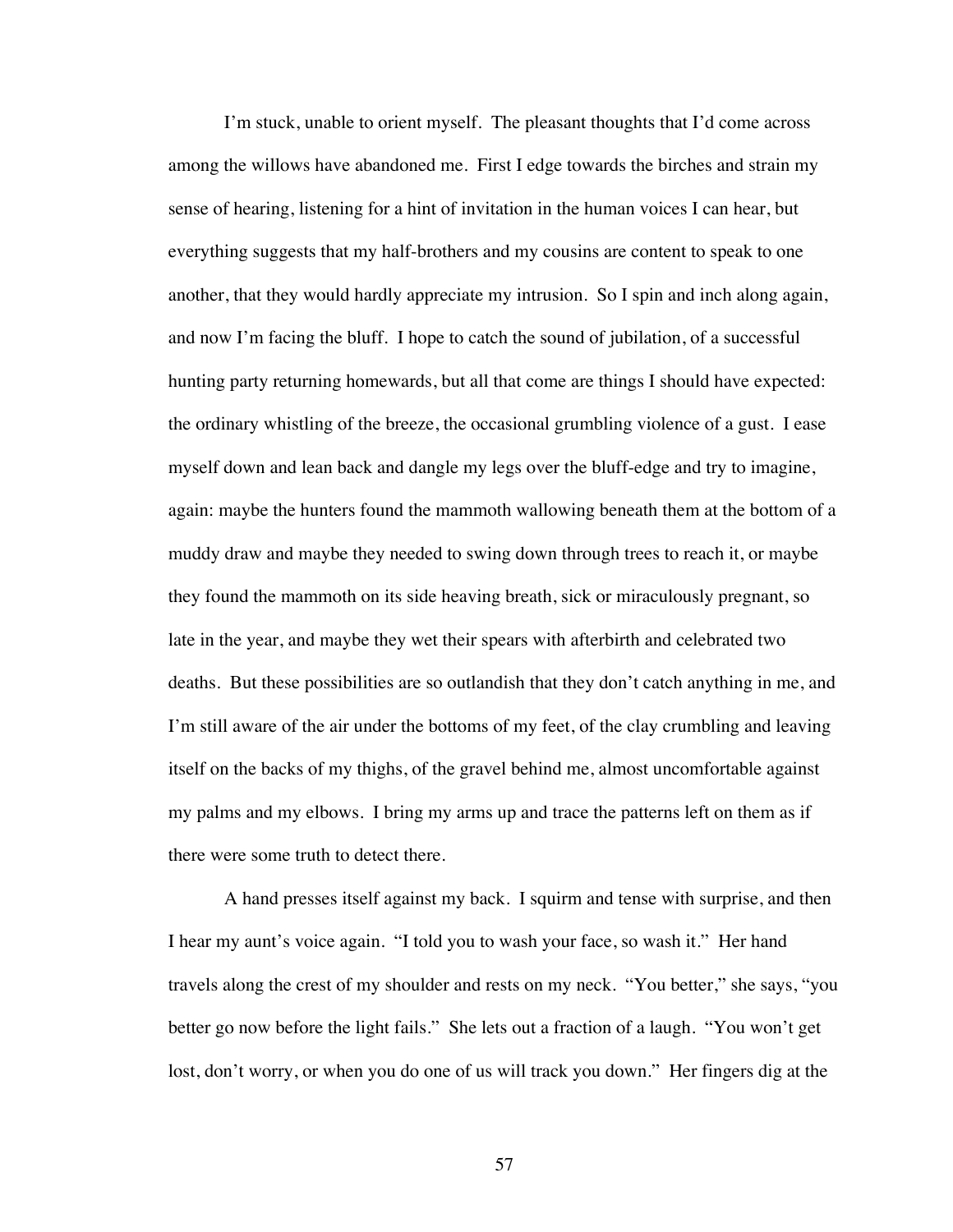skin under my ears until I admit that she's right, until I begin to lower myself, my feet swinging until the dirt of the break in the bluff stops them. I skid down, hoping whenever I hazard a step that my slide might be interrupted by some shrub, some stretch of firmer rock, and finally I reach the bottom, and I know that it can't be far to the river. I strike out. This half-squelch underfoot must be the mud of the slough, hardened by autumn, I know this, and now that I'm back on firm ground again I know that I need to be careful to avoid the patch of nettles that even my idiot ankles remember. I pause a moment and try to catch the sound of water from the din of the air, and finally I determine that if I strike out to my left and keep to the scree at the bottom of the bluff I might both be able to find the river and find my way back. The ground is clear of brush here, and mostly level, though sometimes I have to stumble up a hump of one of last winter's rockslides or down into the draw of one of last spring's floodchannels. Soon enough, the soles of my shoes are wet, and I venture across slick stone until riffles crest over my toes. Kneeling down, my hands already extended, I dip into shallow water and when I splash my face I breathe heavily so that I can ward off too much chill.

This must be satisfactory. I must be clean. I ease my way back across the riverside gravel, and stones turn and shift underfoot, and finally I'm on dry ground again, and I step forward, pushing as much attention as I can into my feet, trying to feel the tilt of the slope that will point me campwards again. A hesitant foray into knee-high switchgrass, and I retreat, and I strike out a second time, trying to set the sound of the river exactly behind me so that I can move away from it with confidence, and when I step now I stumble into a little divot, maybe a place where the roots of a tree had been, before a storm ripped the tree from the ground, before high water carried the tree downstream.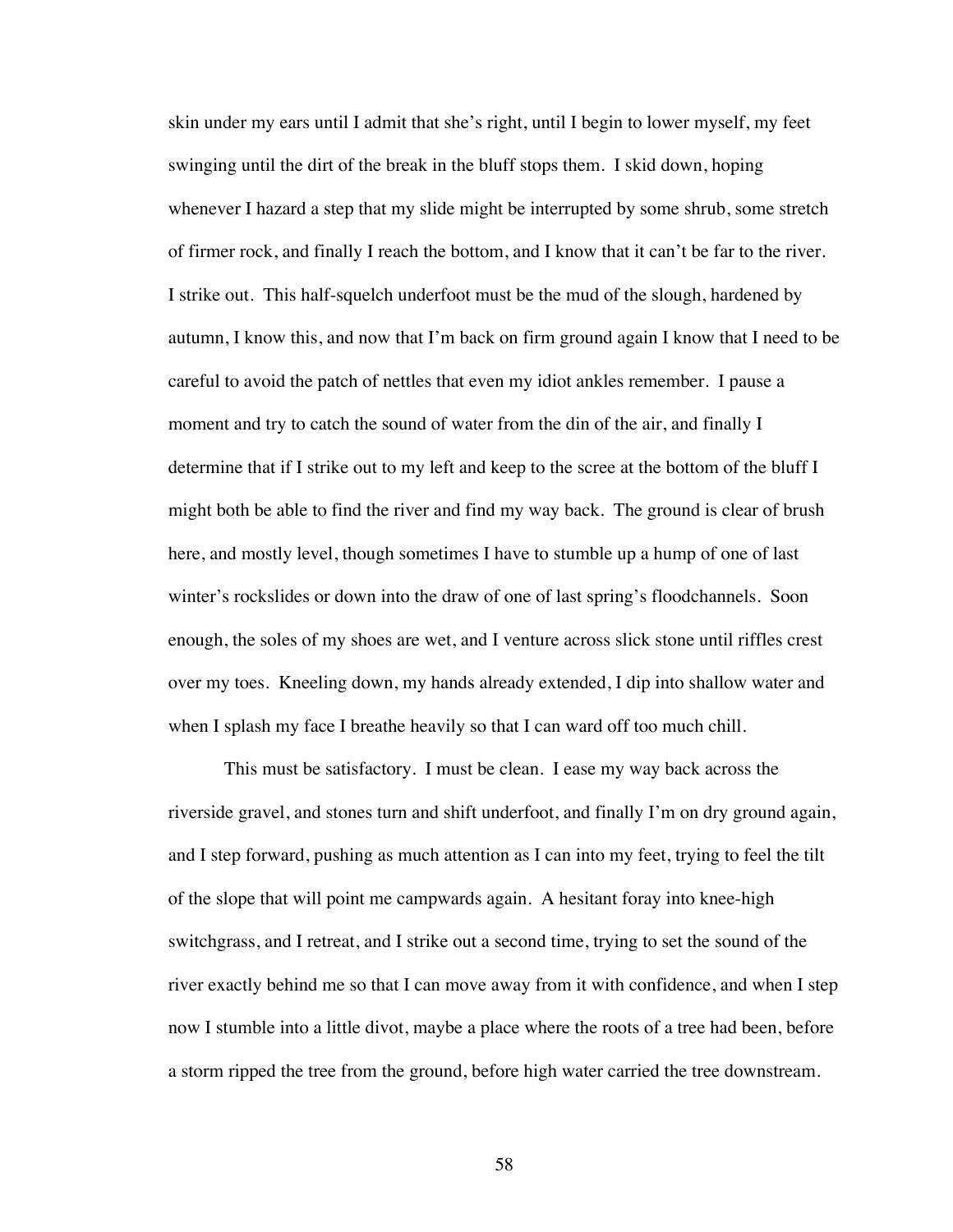My hands are dirty now, but I don't care anymore what my family might say, and I move faster, listening to the wind in the trees, listening for the airy echo and bluster of the bluff-front. It's there, in my ears, that turbulence, so I open my palms and bring my arms forward and cross ground, feeling my way through the branches of sloughside willows, moving tentatively whenever I feel an empty space that might mean a stretch of mud or bog, and by the time I think I might have arrived at the break, by the time I think that I should be able to hear the members of my family, I take a step and find riverside gravel again, and the sound of the river is in my ears, and now this sound comes away from the noise of the breeze so easily that I'm stupid to have missed it.

I stop moving for a moment, so that I can think. When I dropped down from camp, I made my way leftwards, and if this piece of bottomland is bordered by a smooth curve of river – it seems natural to me that the river might curve like that, I think, because rivers ought to swing smoothly like water does – then I'd have been at one end of the arc, and if I angled myself just a little too far from the bluff-front and walked as far as I could, maybe I've reached the furthest point in the bottomland's jut outwards, or something, and maybe it's the case that camp is behind me now, directly behind me. I guess at a turn, and move my feet in increments, supposing that if I think hard and move slowly I might be able to feel my way into a straight reversal, and even though there's a chill hanging around my shoulders now, the first hint of evening, I strike out again, and try to put heel in front of toe as properly as I can, and even when my shoes begin sinking into mud or water I refuse to change my aim, and after I've crossed through shrubs and across bogs and inched my way around many-trunked birches, I think that I must be closer than I was, but I can't tell, I can't tell, and when the ground under my feet skitters away again,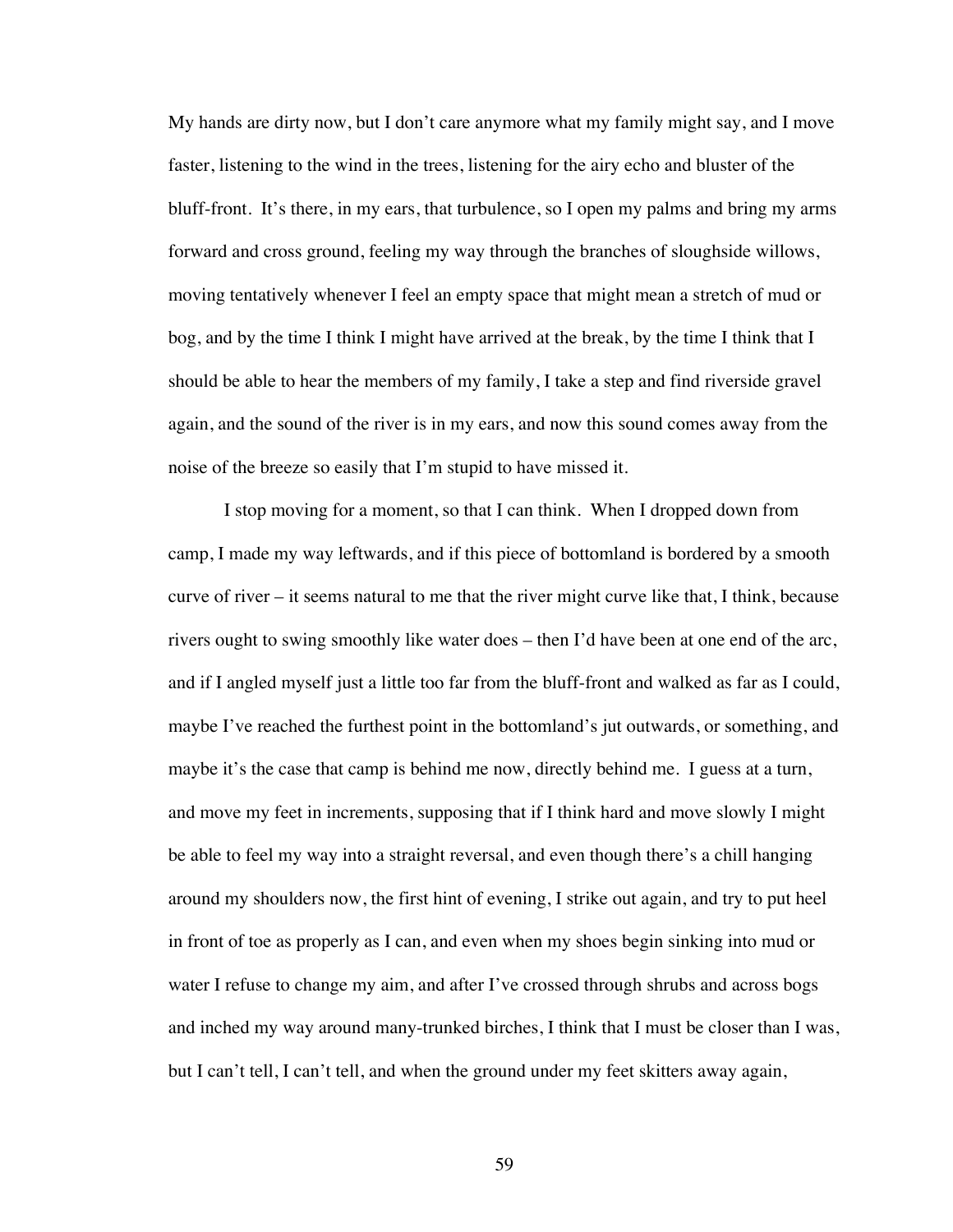gravelly, slick, the surprise is almost welcome, because I am lost, now, and at least I am something. I sink down and crouch over my knees, trying to imagine just how blind I look, touching tree trunks and mud as if there were reason behind my tries and jabs, as if I could ever know enough to suppose, to try.

If I sit next to the river, where the terrain is more open, less choked, I might—

—but someone is running across the stony riverside beach, footfalls accumulating in clatter, and now someone has taken me by the arm, and this hand – a man's hand – is wet and warm at once, and now I hear a voice in my ear.

"Come on," my uncle Raywood says. "We'll go."

Gripping my arm tighter, he pulls me so hard that I lose my footing, and though he doesn't slow, I catch myself before I fall. I focus so intently on keeping pace with him that we're knee-deep in water before I recognize the cold. The gravel of the river bottom forces its way into my shoes, between my toenails and their nail beds, but Raywood is pulling harder, maybe, than he had been before. The shock of the chill leaves me gasping for air, but I'm hip-deep now, and the bottom is still falling away, underfoot. When the water reaches my nipples, I feel nothing but Raywood's hand on my arm, and I fix myself in the space between his palm and my shoulder. Warmth, strength, direction. Now Raywood is talking, though I can pay only scant attention to his voice, consumed as I am by the work of moving. Only when we begin to climb towards the far bank can I listen. "So we find the mammoth—" he says, but I drop into an eddy made by a boulder, and I stagger, and when I listen again, he's come to "—cornered and angry, and I take my—" and before I can focus again my knees are up and the river water is running down my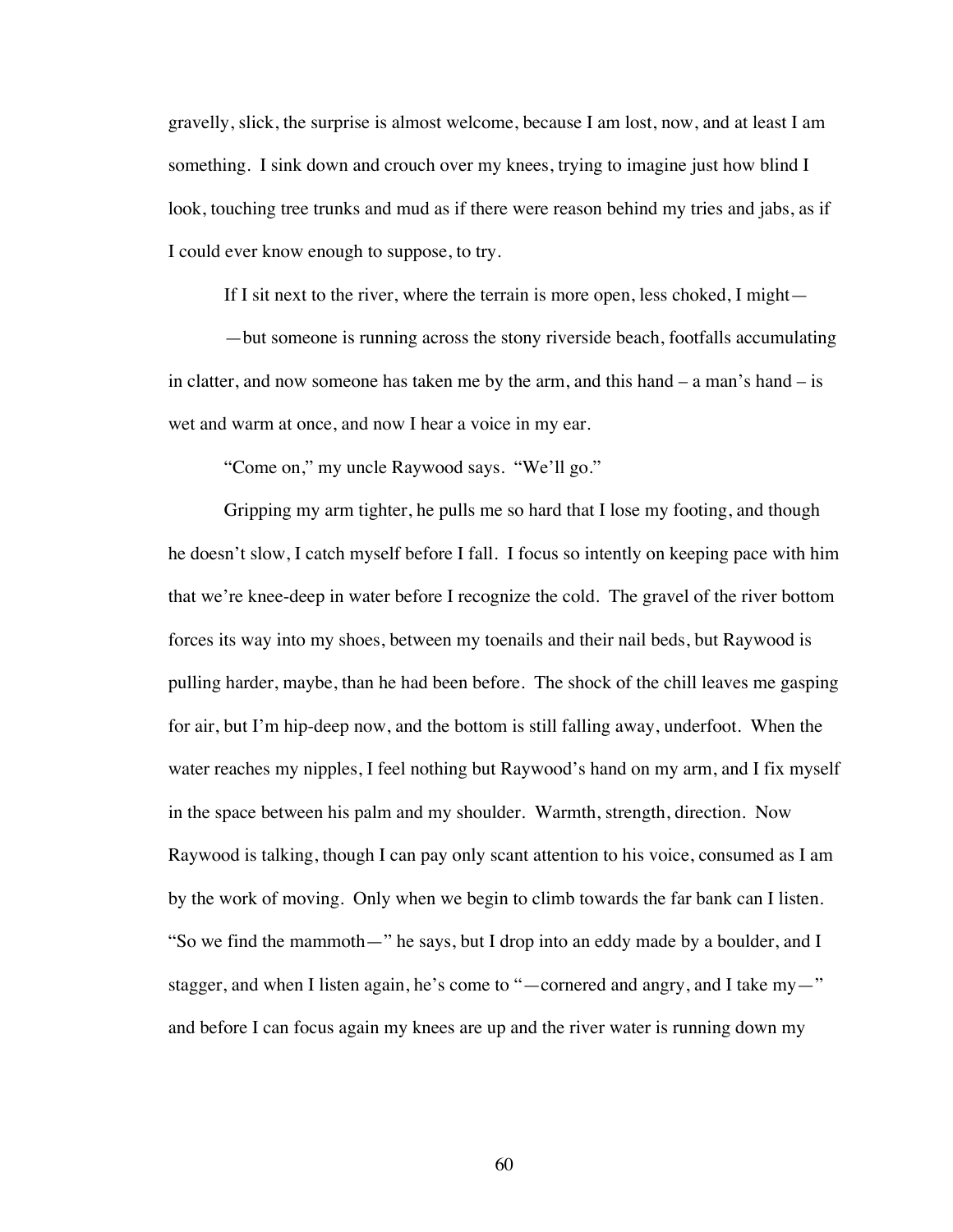calves and pooling between my feet and the soles of my shoes and my uncle says " sweetest blood I've tasted in months."

A pause, a gasp.

"Light's failing," he says, making no apology.

His hand has moved down my arm and he has me by the wrist now, and the last of the season's mosquitoes is whining in my ear.

"We better come on," he says, "if we want to beat the rest of them." We are off again, across gravel and stone, into the grass that starts at last spring's high water mark, and I pant and stumble, but I can keep pace, I can keep pace. Though Raywood continues to talk, now I can tell myself as much as he can about what happened: grass trampled and matted against the ground, and a fresh track in creekside mud, maybe, and a cautious slink across moss, and even though the midday sun is bright, the hunters cannot stop to drink when they cross the creek, and soon trees have closed around them and the silence of the afternoon threatens to reveal their position if they make any sound, and even though they can't see through the darkness of the forest, sometimes they can feel scraps of mammoth hair caught in branches rubbing against their forearms or their calves, and they know the mammoth is close still, and beneath their feet shrubs neither crack or rustle because they have been broken already, and when the day grows so hot that they move slowly, they are lucky: a lethargic turn into a sunlit clearing shows the mammoth, there, across a stretch of sandy ground, and the hunters test the points on their spears a last time, and when they have drawn their own blood, point and fingertip, they spring forward.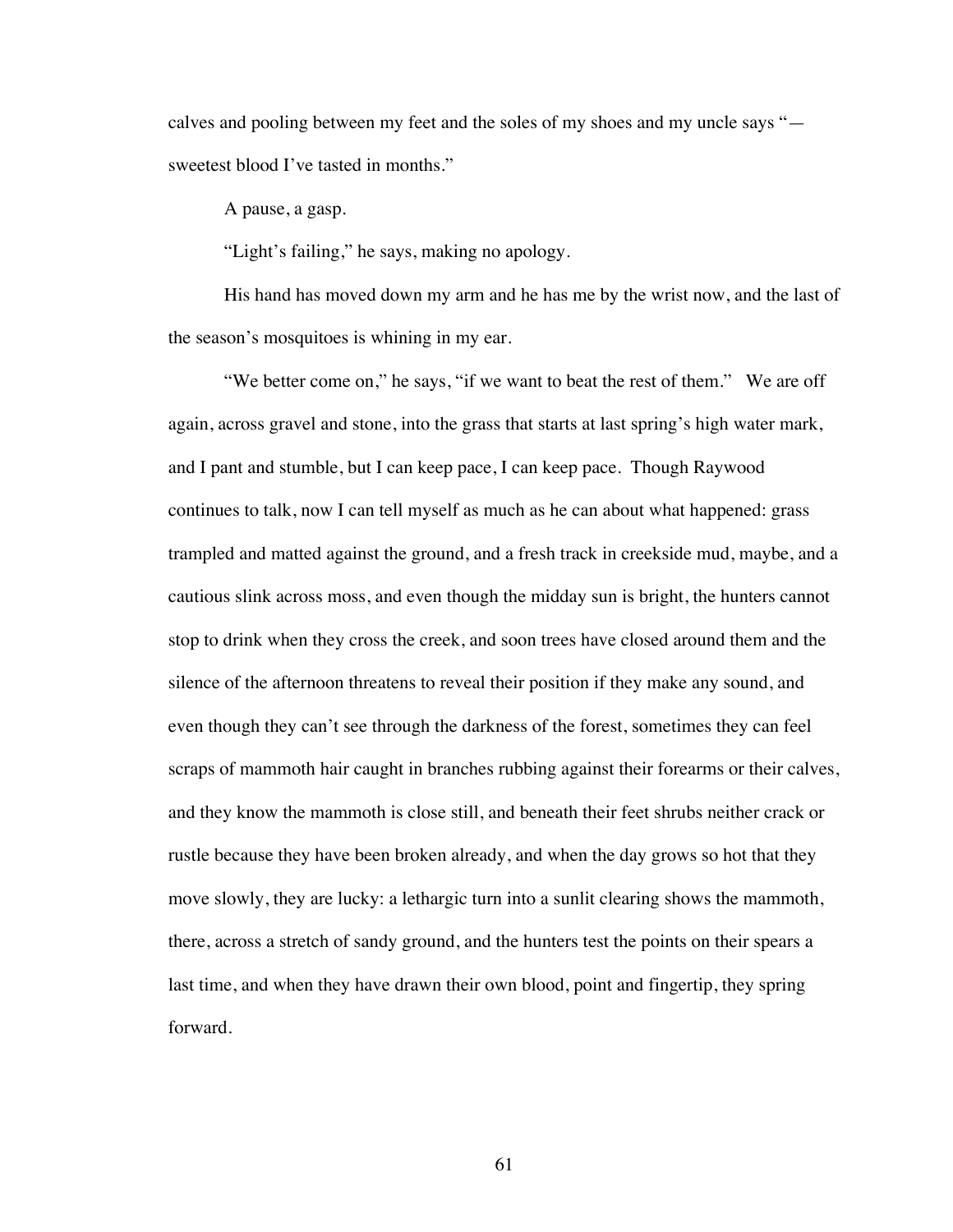Raywood and I stop. Even Raywood's breath is ragged, now, and the chill sticks to me wherever I've sweated too much. A first set of insects, the chirpers, the singers, has stopped making noise and settled down for the night, leaving the air to the growly muttering of the cicadas, to the high droning of the frogs.

"We're here," Raywood says. "Hey!" he shouts, not at me, though no one answers. And then "Seems like your cousin fell asleep with a piece of liver in his mouth." I shift my weight from one leg to the other. My muscles ache already.

"Come on," he says. "So." A step, two steps, and he takes me by the elbow and indicates that I should bend. I feel. Coarse hair, knotted together so tightly that even I couldn't hope to unravel it, and an edge, and then the scabby crust of sole of a foot, the rough splintery tangle of toenail. The clean smell of mud turned to dust is everywhere around the foot, and comes with me on my palms. "Come on," again, and we move a little and come to the swell of stomach, the hair finer here, almost soft, almost worth granting permission to fingertips to linger in, and there's nothing but a ghost of warmth, but this is enough to speak of the hint of swell and retreat that marks the rhythm of human stomachs. "Come on," and there is the huge weight of ear in my hands, and I marvel that, despite the heaviness of the ear, this is the only part of the mammoth that I could even hope to lift. "Come on": smooth striation of tusk. "Come on": flex and heft of trunk.

"Come on," and to follow him now I have to clamber over a second foot and the first of the tusks. I feel Raywood crouch and push himself away. He takes my hand again, and I stoop too, and I push, and he wraps his arm around my shoulders and pulls me further in, and I know now that my uncle has fit his head inside the mammoth's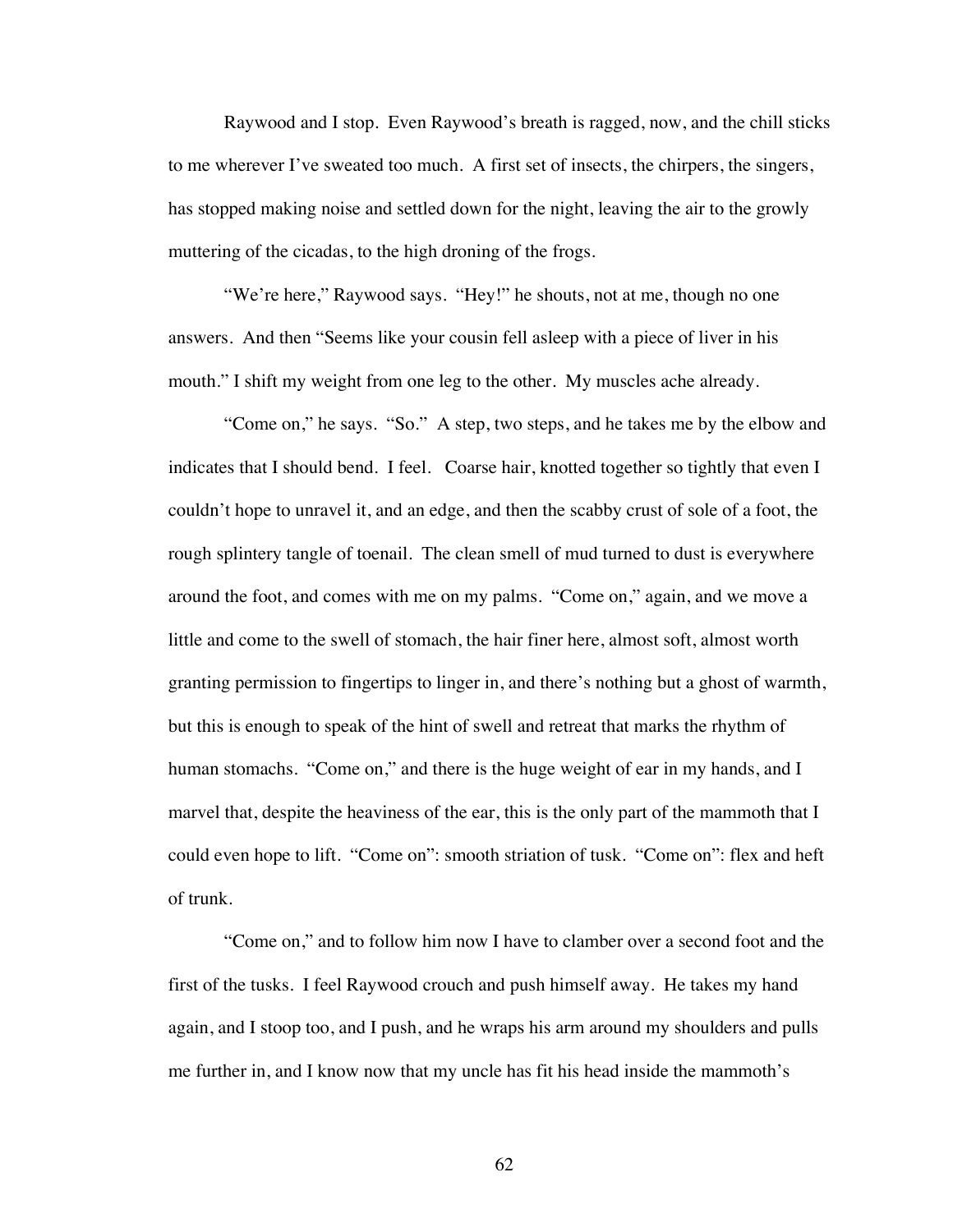mouth, his face under the mammoth's tongue. Hesitating, I sniff, and, outside, at least, the air smells fresh enough, like grass, like canes of alderwood broken and burned.

"Come on," he says, and I hold my breath and shuffle and squirm until I feel his shoulders next to mine. A tooth, soft and worn, starts a cramp somewhere between my shoulders and my neck. The mammoth's tongue, heavy and wet, presses against my hair, holds itself against my ear. The trunk is half-resting on my chest, and calm of the tusk is still at hand. There are mosquitoes here, even, and in the distance I think that I can hear the members of my family coming, walking, ready to eat— but I try to forget all this, try to leave myself in the mammoth's mouth, to make the mammoth's cheeks and lips into boundaries: silent, dark as always but properly dark, nothing, everything.

"Feel it?" Raywood murmurs, the hush of respect creeping into his voice. "It's still warm. Alive, almost." He squeezes my hand with his.

"But it's dead," Raywood whispers, drawing closer still, "and I killed it." Now, he's reaching, and I can't quite tell what he's doing, but I feel the elkhorn handle of a knife brush against my cheek, and before I can draw away he's cutting, and blood is running downwards, and his hands are at my lips and I'm chewing.

 The mammoth is dead, and I haven't killed it, but I stretch, now, and take the knife from my uncle and reach up and cut another strip of tongue, and blood runs down again, and my face is dirty, and my hands are dirty, and I know that if I had been found by a cousin, by a sister, I wouldn't have been touched by even blackberry juice, but this is what blood tastes like. The next time I'm found, by one of the others, I will remember, and even though I can be certain only of living in camp, and of moving to the next camp, and of moving to the next, I promise myself that I will remember.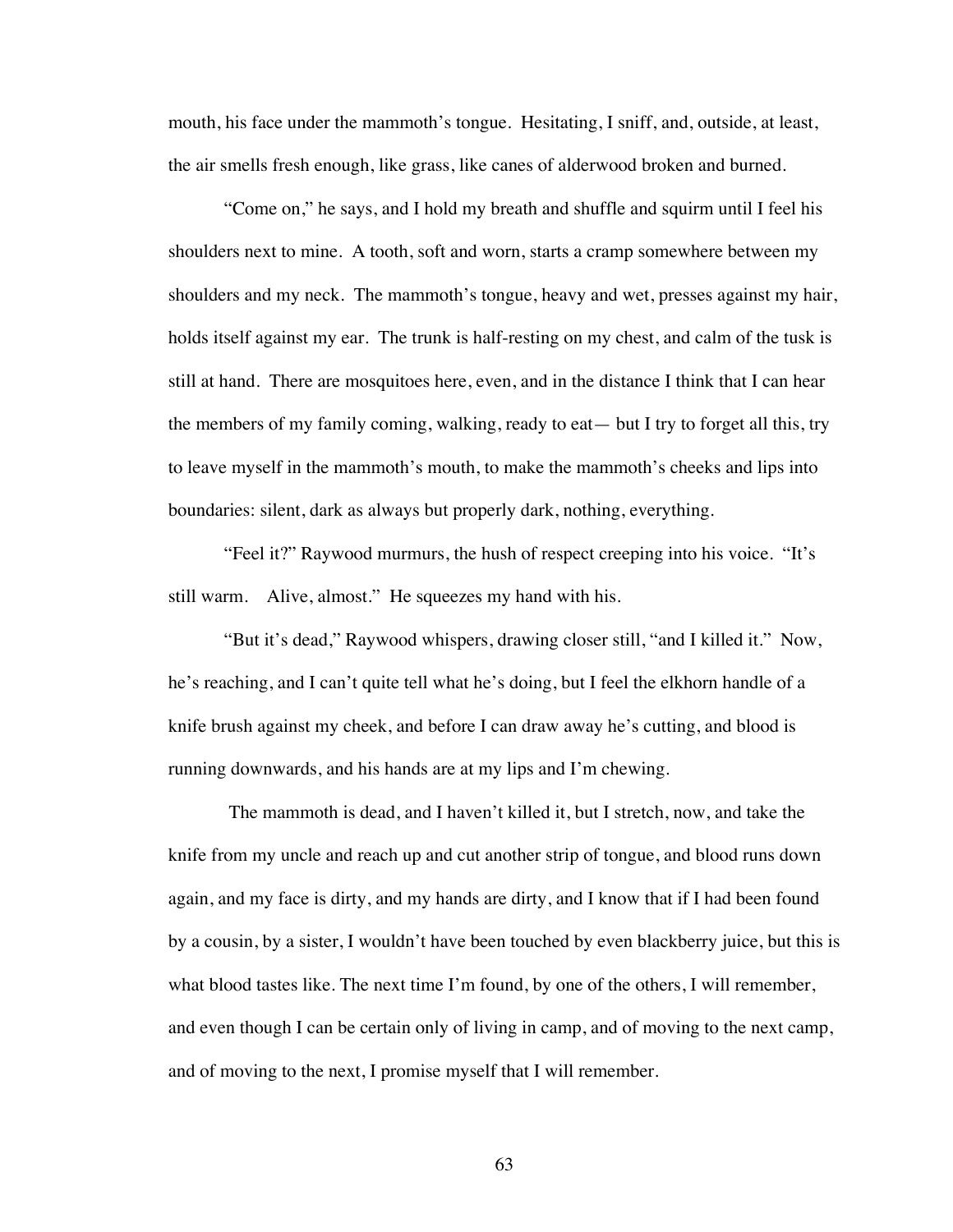## 26 CHARACTERS

1.

During this period of her life, Alfa kept the habit of writing long notes addressed to no one. In these notes, she recorded her complaints about the people she knew. Whenever she sat down to write, she was careful to disguise the identities of the men and women she mentioned, hiding them behind nicknames and masks.

Sometimes – when she cleaned out a desk she had borrowed for six or nine months, or when she sorted through boxes before or after a move from one perch to another, a move from one friend's half-furnished room to a old couch in a corner of another friend's garage – Alfa came across one of her notes, and if enough time had elapsed, she took great pleasure in piecing together a history that had become strange even to her. "Ah," she might remark to herself, remembering the pleasure she had found in writing with a calligraphic pen she had since lost, "here is Bravo, who was so weakspirited then, when he made his own tempera paint from his mother's chickens' eggs and painted miserable thin-lipped portraits of all of his friends, when he loved late-spring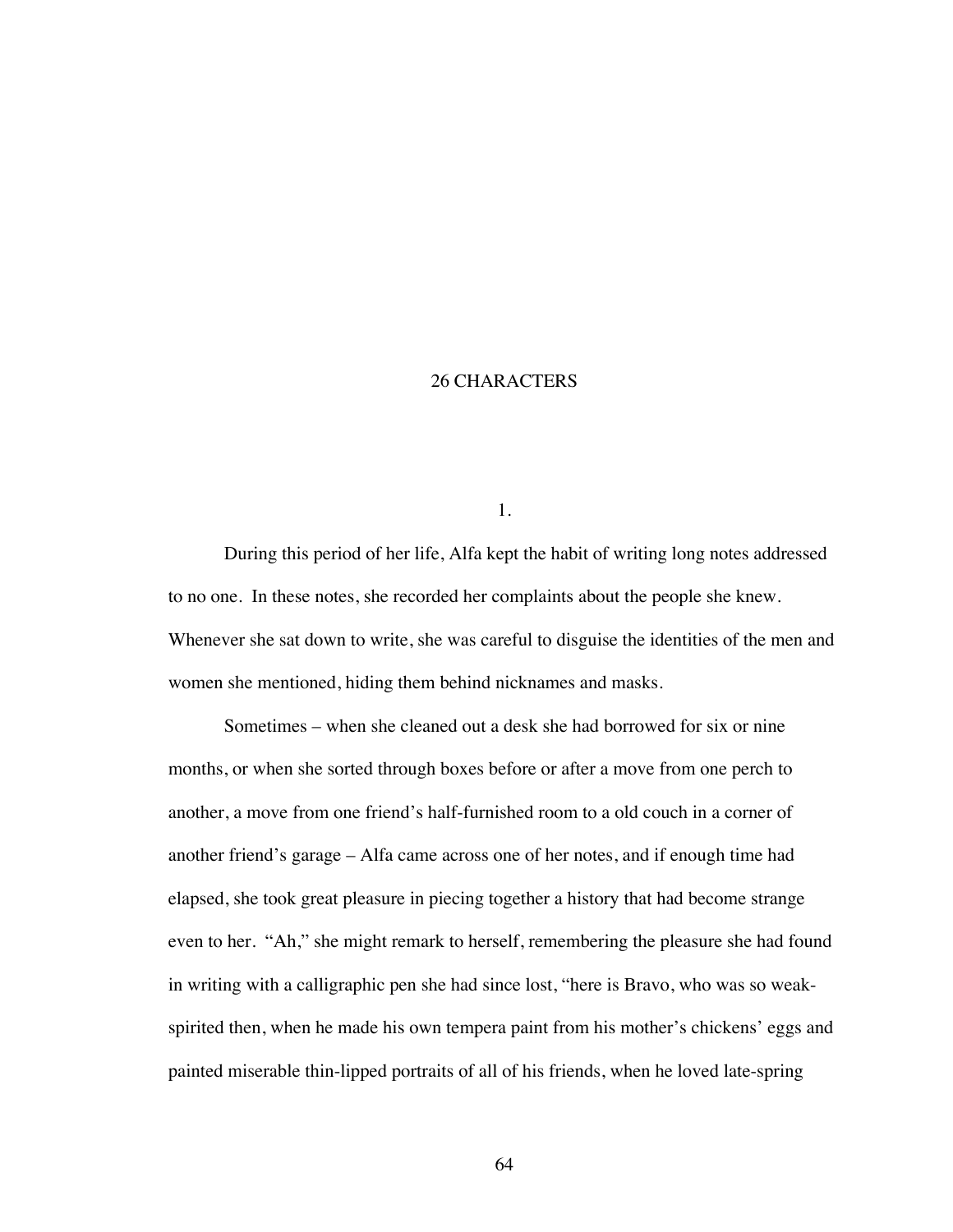cherries and early-summer plums more than he loved himself, when little beauties took him so strongly that he believed that he didn't exist, that only a benevolent universe existed. Here is Bravo in whose garden shed my boxes are stored today, in whose spare guest bedroom I am staying now, whose old court filings and spare silver service take up most of the space in the linen cabinet where I'm allowed to keep my clothes. Here is Bravo, with whom I am as friendly as ever, though I hate him so differently, now."

Or, "Here is Charlie, who never failed to treat me with the reverence I adored, who laughed so broadly and so readily whenever we spoke that I never noticed anything about her other than the composite fillings in her teeth. Here is Charlie, whom I chanced across in a grocery store two weeks ago, leggings loose and bunched behind the knees, cart full of canned peas and carrots, suddenly skinny, suddenly poor."

Or, "Here— here is Delta, here is Delta, of whom— of whom I wrote, 'I will never forget you, Delta, because even though you showed me every kindness, I betrayed you when you needed my help, when even your fucker/lover, Echo, refused to help you."

Alfa could not remember Delta. She could not remember even whether Delta was a man or a woman. Was Echo the key to identifying Delta? Maybe Echo was, but though Alfa could remember Echo's real name, Alfa couldn't remember much more about Echo. What were Echo's fucking/loving predilections? From somewhere, Alfa came up with a scrap of memory— wasn't Echo a transsexual, or a transvestite, or a pansexual, or a bisexual…? Yes, Echo was one of these things, but if Echo was one of these things, then Delta could be any of them, too, or a man simple or a woman simple. Could Alfa simply hunt for Echo to inquire after Delta? No. Another scrap: Echo had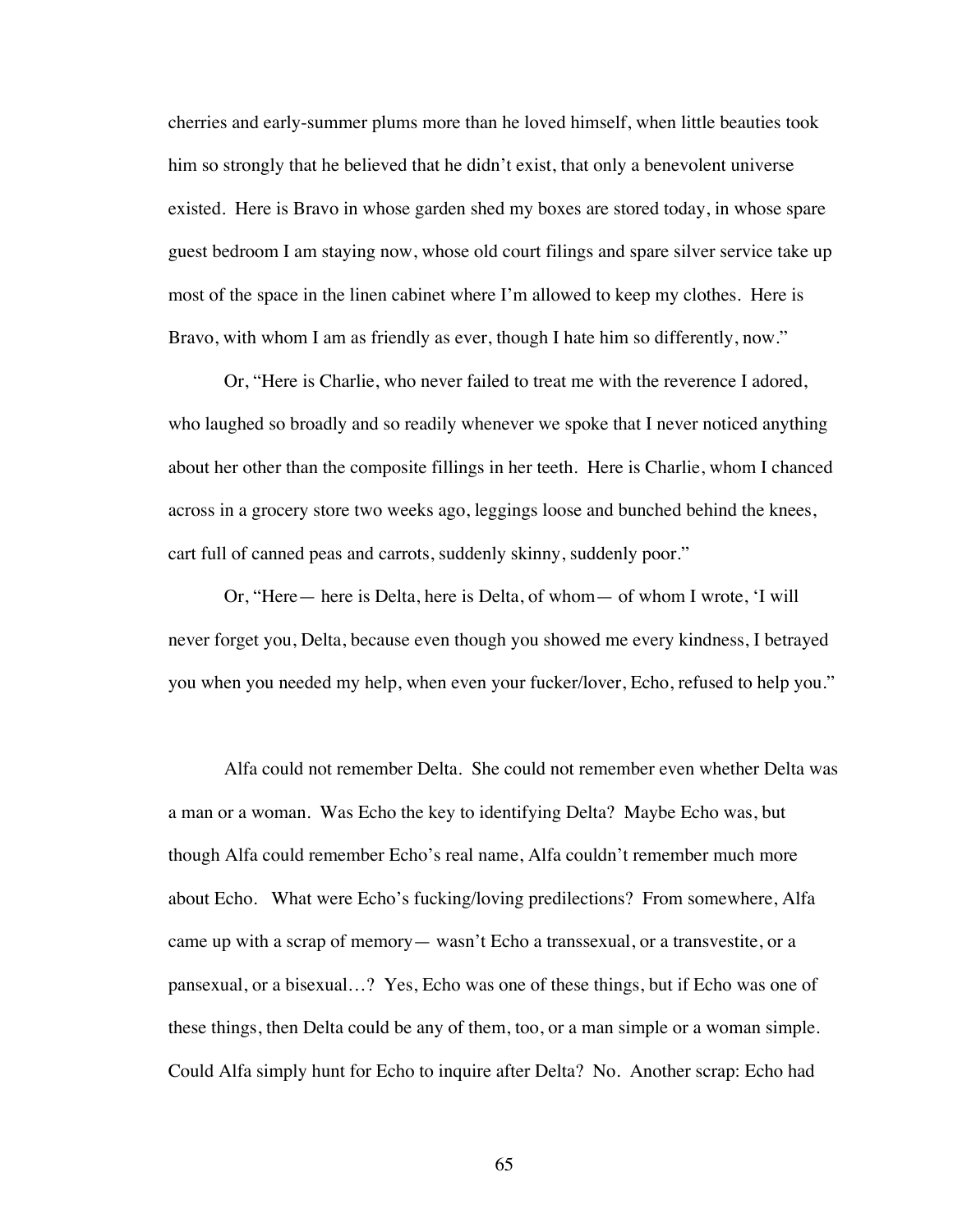moved away, to Alabama, maybe, or to Antigua. If Echo had in fact moved to Antigua, it was beyond Alfa's power to suppose whether the Antigua that Echo had moved to was the Antigua in Guatemala, the Antigua of old Mayan ladies whose destitution was an act put on for tourists, whose wealth grew as the ladies became better able to look poorer and poorer, or the Antigua in the Leeward Islands, fronted by the Caribbean on one side and the Atlantic on the other, an island populated by men and women and plants surely lovelier and better-scented than Delta had ever been, could ever have been.

At a luau that Bravo hosted to celebrate the end of summer, Alfa poured herself a piña colada and began to explain all of this to Foxtrot, a junior associate at Bravo's law firm who stood and picked at the grime under his fingernails with the edge of a moneyless moneyclip that he had taken, improbably, incongruously, from a bulging wallet. Foxtrot blinked and stammered. "A little forgetting," Alfa pushed, "is what I want, or — But fuck this much forgetting, this fucking void."

When Alfa attempted, tentatively, to raise the dilemma of Delta to Bravo over tacos late the next morning, before Alfa could say the words *Delta* or *Echo*, just as Alfa said the word *nickname*, Bravo's wife Golf came in from the garden with a bag of trash in one hand and a pipe in the other. At some point – the night before, that morning – she had taken out the bellybutton ring she normally wore, two antique pewter charms on a hoop. She dropped the bag of trash next to the kitchen trashcan and began to play with the bit of stretched skin at the edge of her navel.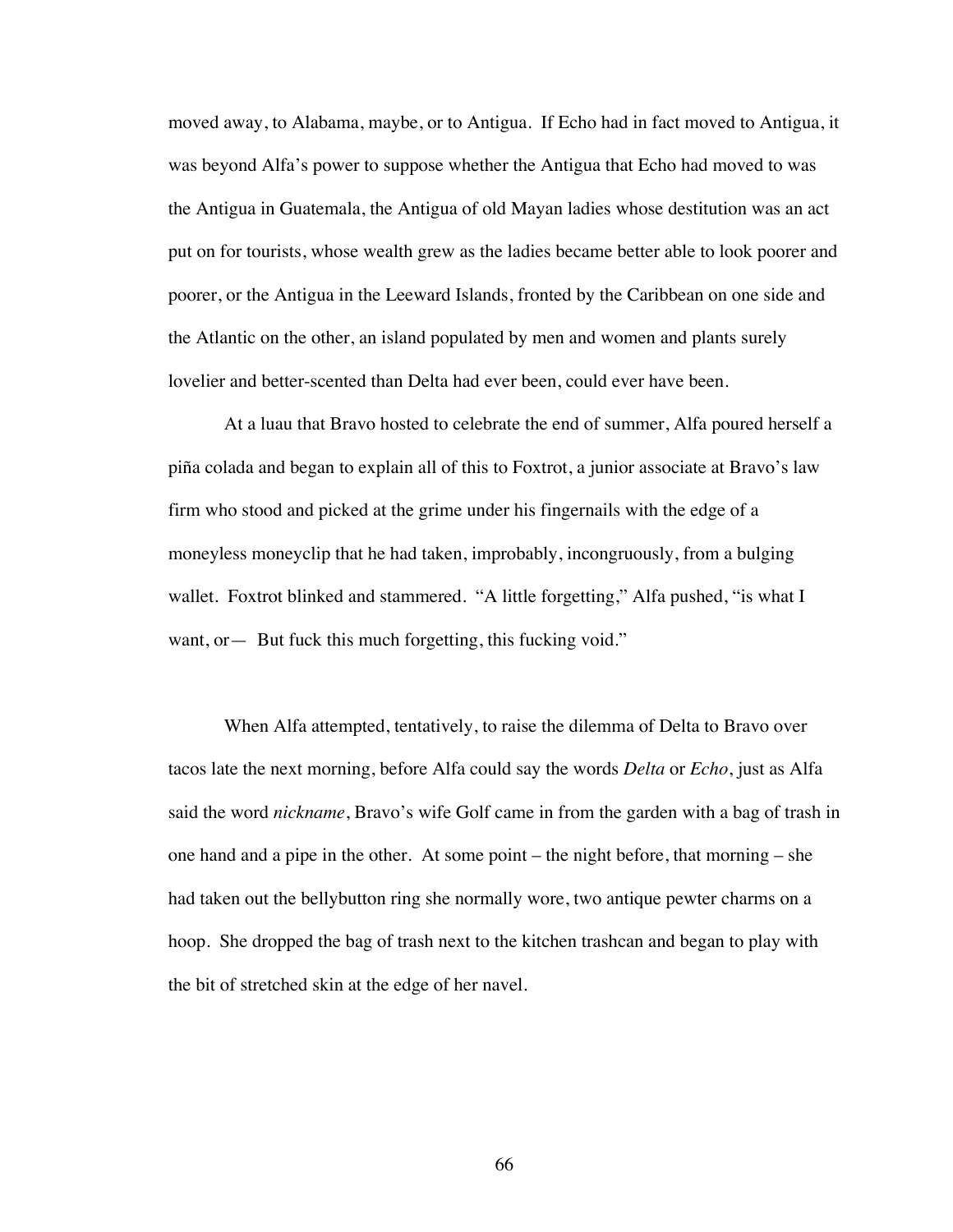"Do you write about us, when you write like that?" Golf started. Had she been listening to Alfa talk, hanging just outside the door? "What do you call Bravo? What fucking *nickname* is he? Which one am I?"

Alfa shrugged. "I mean, I guess—"

"You mean. You guess."

"Can I— Can I have some of that?" Alfa pointed to the pipe.

"It's gone."

"Well, oh, okay."

Alfa stood and walked into the bathroom and shut the door behind her. "Weird fucking cheapskate," she supposed she heard Golf spit at Bravo

Three times a week, four times a week, Golf found a moment to use the word *nickname*, and Alfa soon grew so sick of Golf and Bravo that she felt the need to move out. An initially-unwanted encounter with Foxtrot on a street near Alfa's office led Alfa to Hotel, who needed a roommate. Though the room would cost Alfa more than the twosixpacks-a-week-thanks-so-much-buddy that she usually liked to spend on shelter, her time with Golf and Bravo had allowed her to save enough money to afford a long-enough spell with Hotel, so she decided to inquire further. On the phone, Alfa and Hotel stammered and giggled nervously for ten minutes before deciding to meet one another. The meeting – in a café-bar, where Hotel drank unpasteurized whole-fat milk, where Alfa drank a glass of house-made blackberry wine – took them through the hours of the night. Hotel and her job in the tech sector had survived the recession in 01, and she had gone into work every day for stock options worth pennies, and still she remembered how to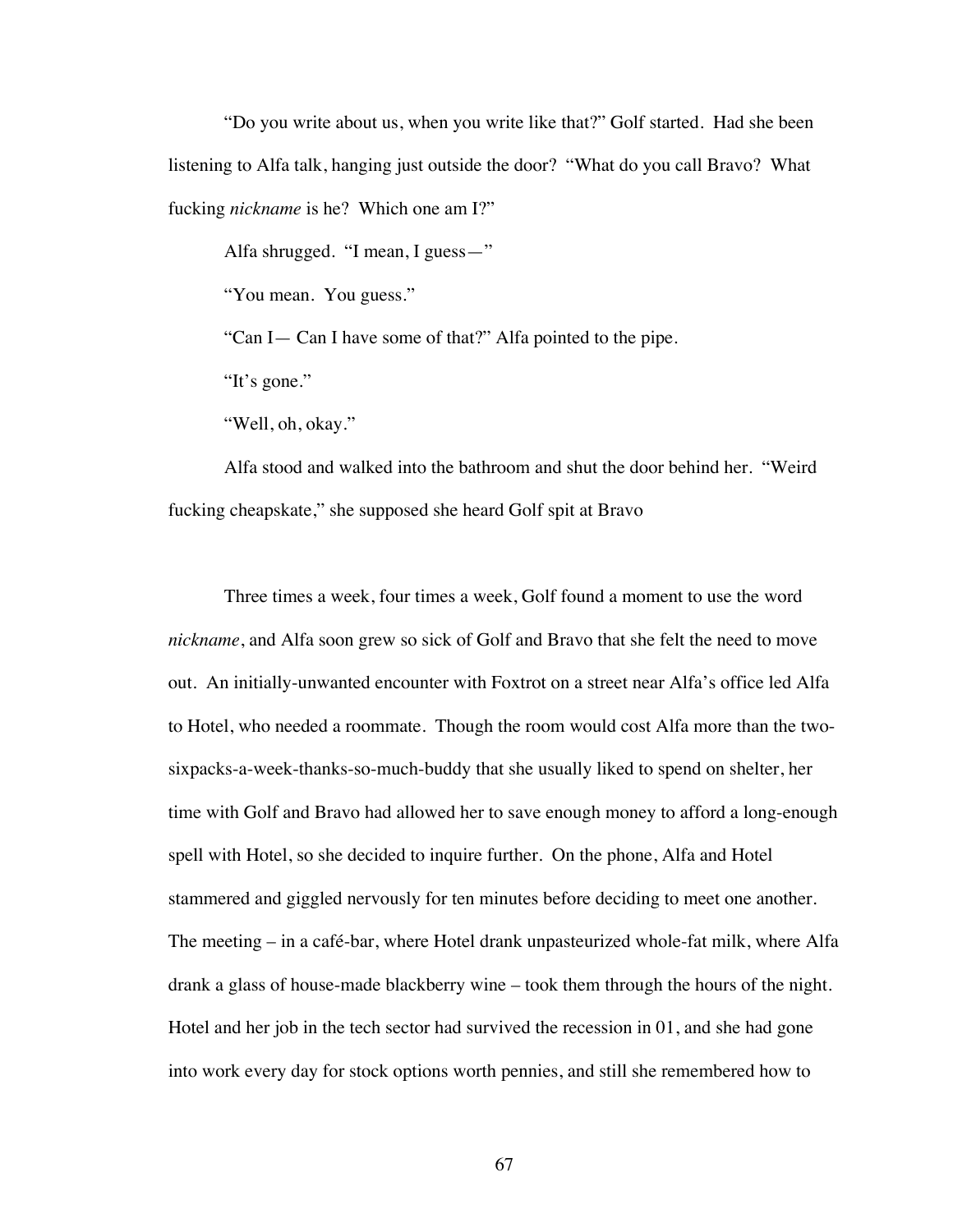smile, how to combat bitterness; and she wore gray cardigans, and it is certain that purity of heart grows in correlation with grayness of cardigan. Alfa and Hotel talked until both women could as much as feel the pain that their alarm clocks would bring them the next morning. Neither woman could ignore the need for sleep any longer. When she left the bar, Alfa recorded Hotel in her head as H≠≠≠≠, supposing that she might be the sort of pure-hearted girl who could escape Alfa's deadening cynical masking, who could exist in Alfa's head as herself, who could avoid the transformation from person to symbol, from name to nickname.

Two weeks with Hotel, however, left Alfa unsure in her affections. In the mornings, Hotel went running, and whenever Alfa got up – early enough, but never as early as Hotel – she saw Hotel, drenched with sweat, panting over the sink, and Hotel hummed when she cooked. Sometimes Hotel whistled when she went into the bathroom to take a shit, and always, always, Hotel was making her presence known, making noises, producing bodily fluids and bodily solids, dancing, clapping, working off a long day of stress by leaving mostly-empty wine glasses lined up in little rows along the armrests of the apartment's loveseats, white, red, white, because Hotel could never hold herself to decisions about things of minor importance, because she always saved her focus for projects of significance, which she never failed to complete with success. As soon as Alfa began to resent Hotel for these things, Alfa recognized the potential for betrayal that must always have resided in her. This recognition fascinated Alfa, and it was for this reason that Alfa lingered with Hotel. Though Alfa did not expect that she would be able to remember Delta's name by betraying Hotel, at least she would be able to suppose that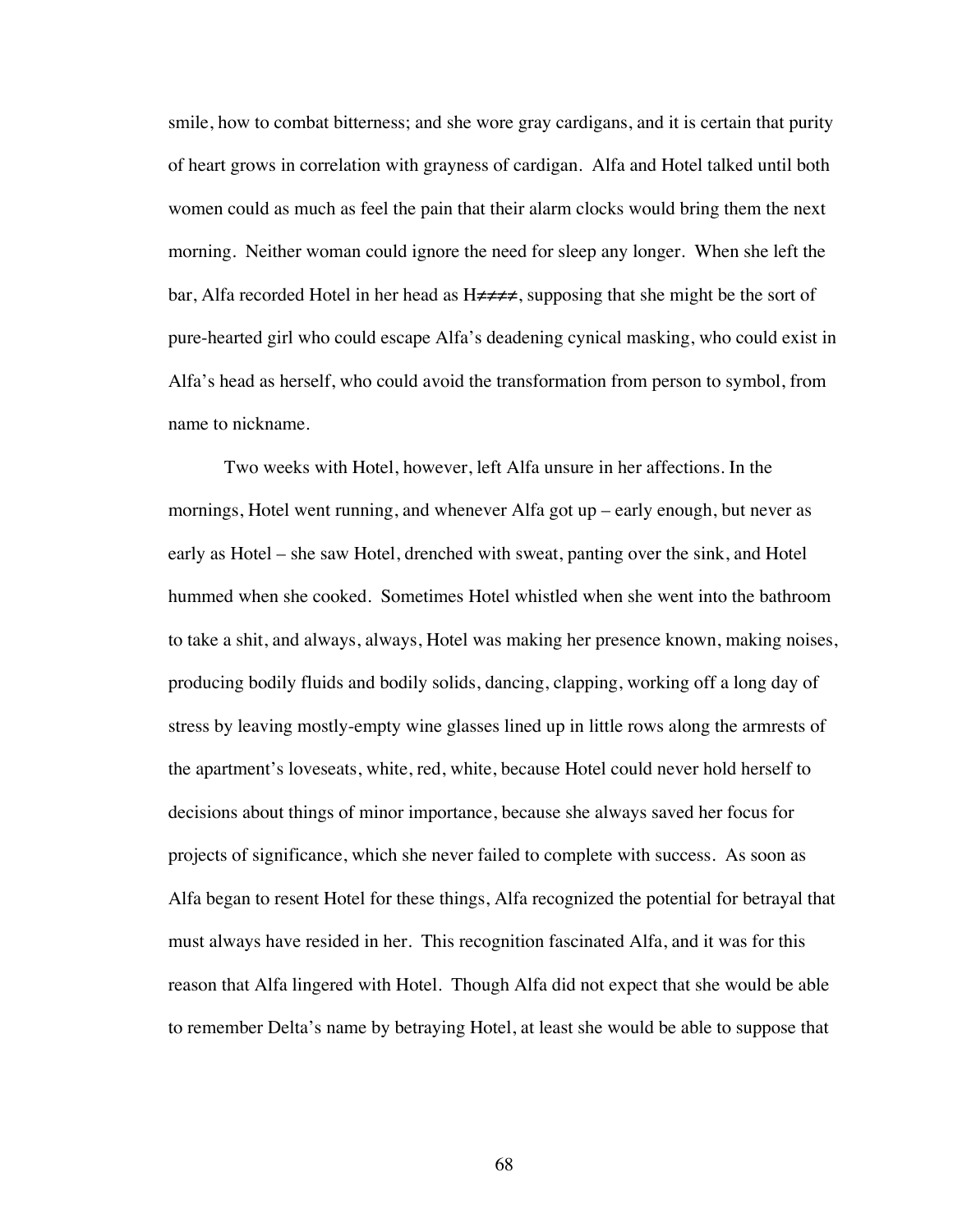she knew how she committed betrayal. This false knowledge could sustain her, for a while, maybe.

Alfa had thumbtacked the note where'd she'd mentioned Delta – there was only one note, and it was only one sentence long – to a wall of the cubicle in the office where she worked in a long-term-temporary capacity, and, one day, Alfa's boss, India, saw the note and frowned at its phrasing.

"F—er/l—er?" India asked.

Alfa took the note down and left it instead in the shallow drawer that sat between her keyboard and her knees. Whenever she slid the drawer open for a pen or a paperclip, though, she saw the note and pondered it:

"I will never forget you, Delta, because even though you showed me every kindness I betrayed you when you needed my help, when even your fucker/lover, Echo, refused to help you."

A month and a half after Alfa moved in with Hotel, she unpacked the last of the boxes that she had brought with her from Bravo and Golf's house. It contained things that she did not particularly want. These were also things that she could not throw away, because they were irreplaceable things. One manila envelope was full of old identification cards – gym memberships, a college library card, expired driver's licenses that she had, years before, saved because she hoped to give them to nieces or friends' little sisters so that they could buy themselves menthol cigarettes and whiskey. Another manila envelope was full of old stationery – thick hand-laid papers, greeting cards that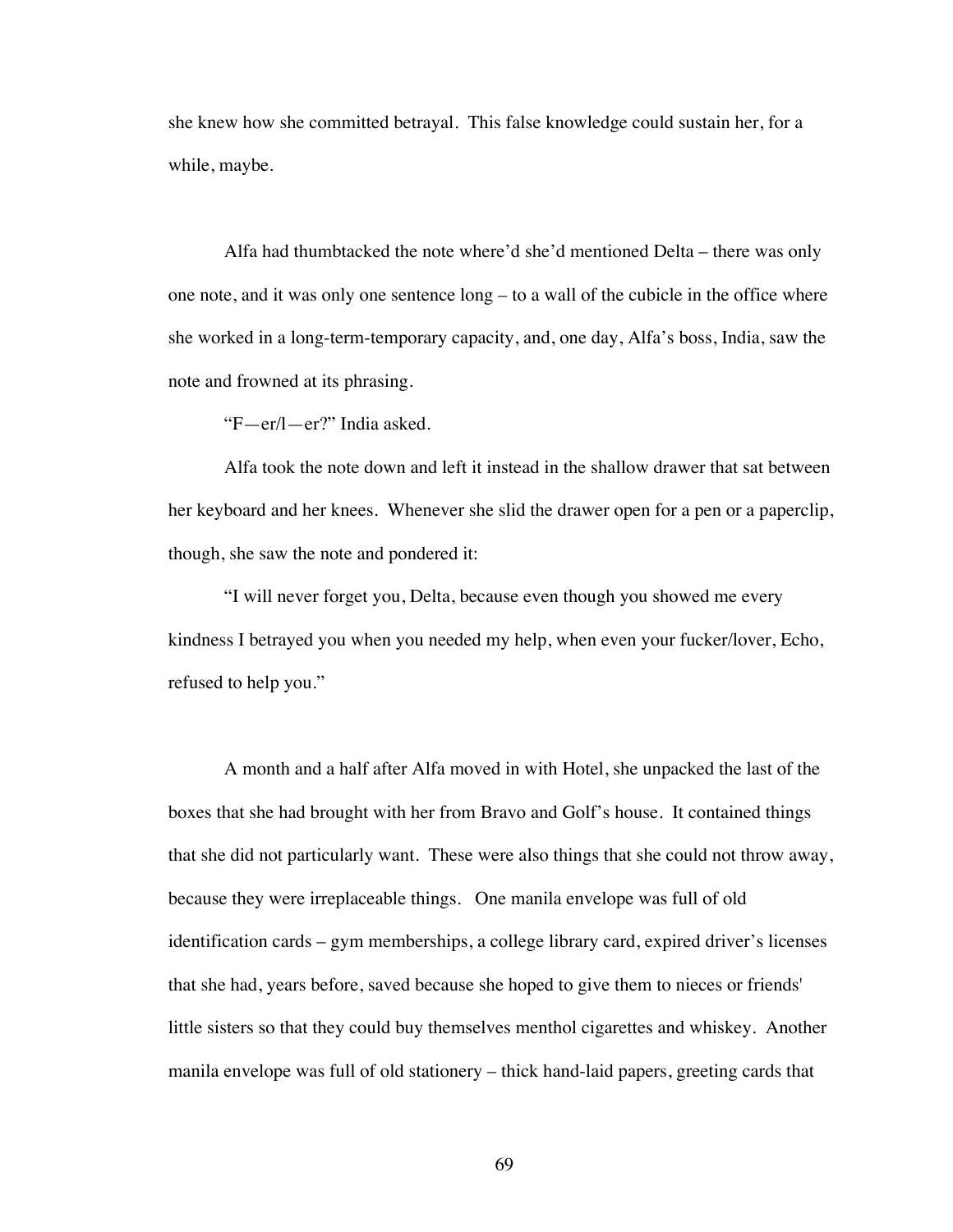were beautifully steckled, envelopes in colors that Alfa still found lovely, smoky gray the color of tarnished silver, hearth red the color of brick dust on pale skin. There were mugs and plates that Alfa had made in a college ceramics course, and there were a few letters from college friends, and at the bottom of the box, Alfa found another one of her notes. She recognized it for what it was as soon as she saw it lying there, creased, dusty. She recognized the angry tremor in her cursive line that meant that she had been at least halfdrunk when she wrote the thing on the back of a receipt whose ink had since faded.

"Can't believe that Echo is in *my* bathroom at *my* party fucking Juliet right now. Can't believe that everyone has left, that Echo and Juliet are the only ones left. Fuck them. Fuck Echo. Fuck Juliet."

Alfa remembered Juliet: he was a man, but she'd given him the nickname of a woman, because he was that sort of man, he was, he was.

Winter came, and the heat in Hotel's girlfriend's apartment didn't work well, so the girlfriend, Kilo, had begun spending long stretches of time with Alfa and Hotel in their apartment.

Sometimes, nights, Alfa would shuffle down the hall from her bedroom to get something to drink from the kitchen – she needed a glass of water, she told herself, though she always came back from the refrigerator with a bottle of beer – and she would stop at the door to Hotel's room and listen to Hotel and Kilo whispering. Sometimes, nights, Alfa heard her own name on Kilo's lips: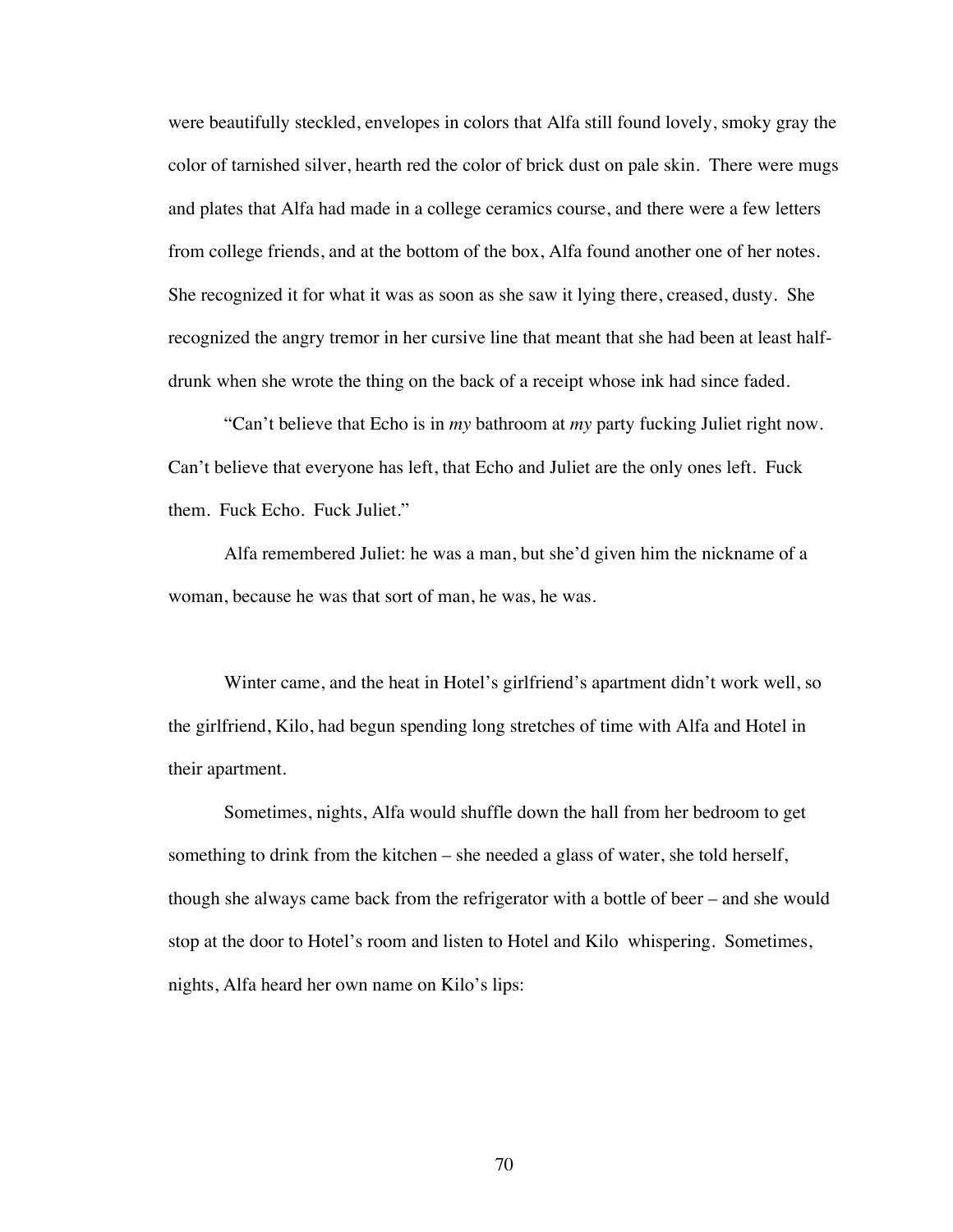"Alfa ≠≠ ≠≠≠≠ ≠ ≠≠≠≠≠≠ ≠≠≠≠≠," she would catch, able to discern only one word from the string of sound. "≠ ≠≠≠≠ ≠≠≠≠≠≠≠ ≠≠≠≠≠≠ ≠≠≠≠ Alfa ≠≠≠≠≠ ≠≠≠≠≠ ≠≠≠≠ ≠≠≠≠≠≠≠≠≠ ≠≠≠≠. ≠≠≠≠ Alfa."

Whispering and closed doors reminded her of Juliet, whom she still remembered, whom she could still picture. His face was a child's face, though on it, innocence was replaced by a simulacrum of innocence. Its tan was artificial, without the freckles that spoke of long hours in the sun. The long bangs that hung over the eyes were ostentatious, bleached, stiff with gel. A tattooed cartoon teddybear hidden just under and just behind an ear grimaced in pain, lips quavering— a tattooer's slip of the needle.

"Alfa is such a fucking bitch," Alfa imagined Juliet would have said, if he had been the one gossiping behind the door with Hotel "I can't fucking believe that Alfa would steal your goddamned beer. Fuck Alfa."

Only one plan presented itself to Alfa. Evidence showed that Echo had had a connection with Juliet, and perhaps Juliet would remember enough about Echo to remember something about Delta, too.

So who knew Juliet, now? Who might now know Juliet's address or phone number? Bravo and Golf knew Juliet, but Alfa hadn't spoken with Bravo and Golf since she'd moved out of their house. Charlie knew Juliet, too, but Alfa felt so embarrassed by Charlie's of-late poverty that Alfa couldn't bring herself to speak to Charlie, a sentiment that Alfa justified to herself by letting herself believe that she would never impose on Charlie, poor Charlie, a chore of any magnitude, however small. Alfa sat in her room and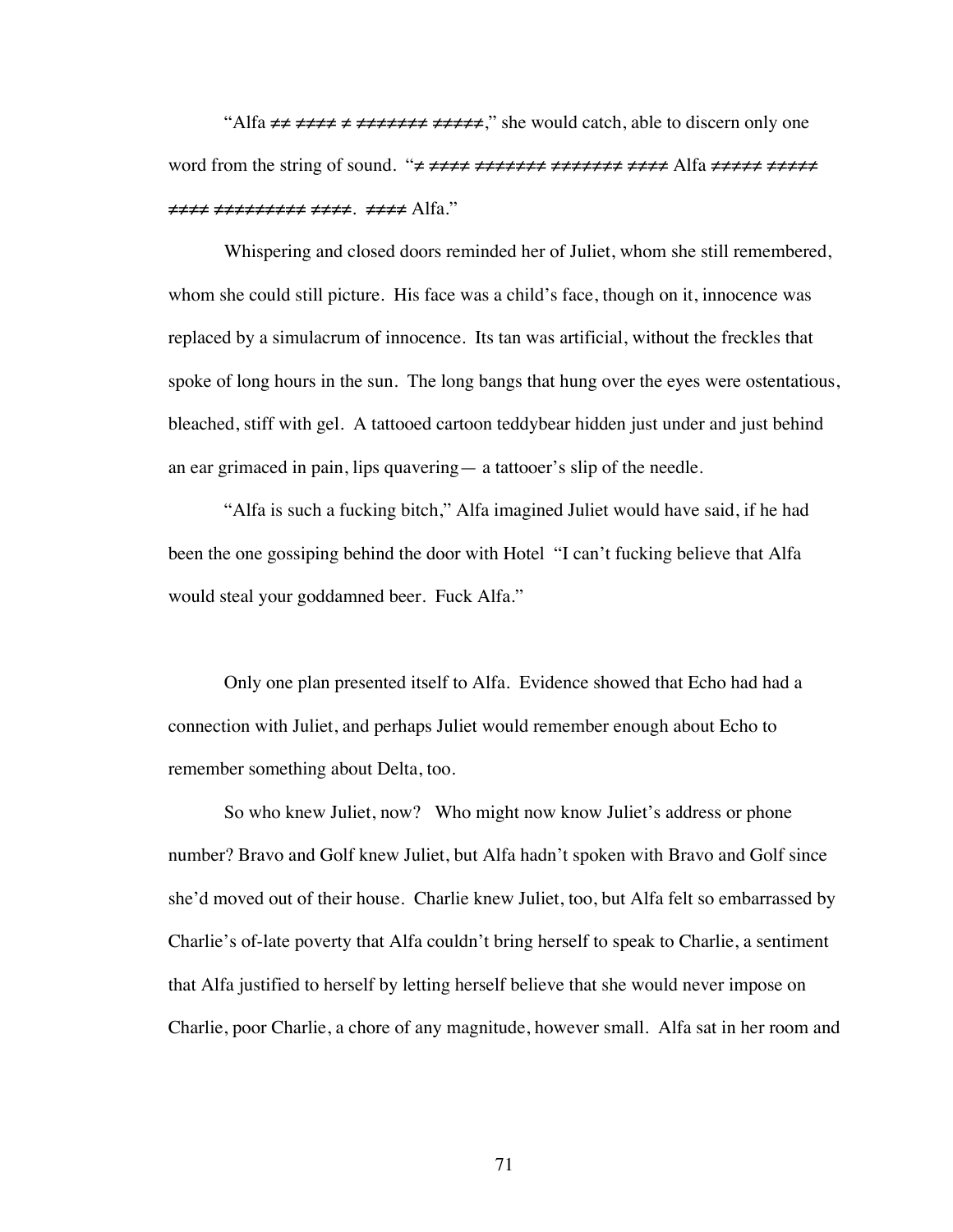thought, and devoted a week's worth of nights to thinking, and even at work she tried to think about Juliet

When she sat in her apartment, thinking, she thought only of Juliet and Delta and Echo, and she was surprised when Kilo knocked on the door to her bedroom one afternoon/evening when her walls were sunsetted red by some sort of miraculouslyunexpectedly-thick winter light: Was Alfa OK?, Kilo asked, and if Alfa wanted there were bean-thread noodles leftover in the fridge that Alfa could have.

 When she sat in her office, thinking, India glared, but a coworker whose name Alfa didn't really know – was it Lima?, she wondered, and she decided that Lima was good enough a name, for now – knocked on the glass of Alfa's nameplate and asked the same question. Was Alfa OK?

In both instances, Alfa smiled and laughed a little and said "No" and closed her eyes and went back to thinking. Twelve days of thinking left Alfa with these things, which Alfa counted as possessions: an unwillingness to contact Bravo or Golf or Charlie, an uncertainty about Echo's whereabouts, a more-desperate-than-ever need to know about Delta, a faith in Juliet's powers, and a phone call.

Receiver in hand, Alfa spoke with Mike, an operator employed by a local telephone company. "J≠≠≠≠≠≠≠≠ ≠≠≠≠≠," Alfa stammered. Mike put her on hold. Ten or twelve minutes later, she still sat on hold. Reckoning herself lost in telephony, Alfa – fingers trembling – gave in to a hatred of Mike. She let herself put the receiver down.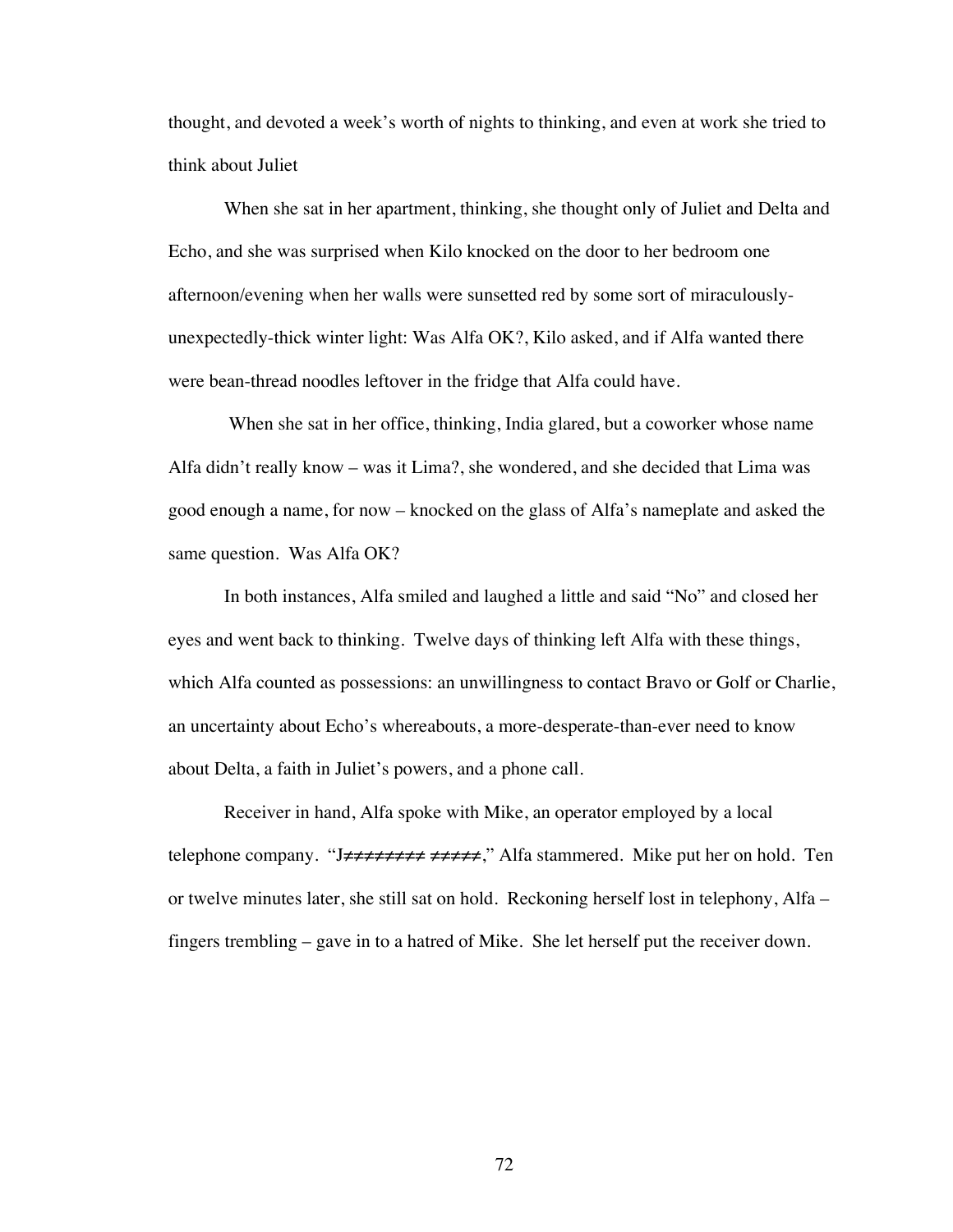Six months had passed since Alfa began wondering about Delta, and she decided that she had followed her feelings until she could follow them no more. She had spent time enough chasing Delta, and if her hatreds – of Bravo and Golf first, and then of Charlie, and then of Mike – had stopped her from searching for Delta as thoroughly as she could, then she felt a sort of gratitude. She knew that, for her, hatred was instinct, the only thing she would always have, and if she were unwilling to track down Juliet to track down Echo to track down Delta because she hated the people who knew Juliet, then this hatred served to speak her desires when she was unable to speak them herself. If she hated so passionately, then she must not care much about Delta, anyway.

In February, though, Bravo called Alfa at work. "Alfa! What have you been—? Why haven't I been able to reach you, at home or on your cellphone, or over— Anyway, I've been trying to reach you for a day and a half."

Alfa grunted.

"You have to hear this news, OK?"

Alfa grunted.

Bravo stammered a little, now.

Finally his words rushed out: "Our friend Juliet? Do you remember him? Our friend Juliet has been injured in a car accident, and another friend, an older friend whom none of us has heard much from for years, was in the car with Juliet, and this was Echo. Do you remember Echo, too?"

Alfa did not grunt.

"And there's something that's happened, happened to Juliet, that you won't—"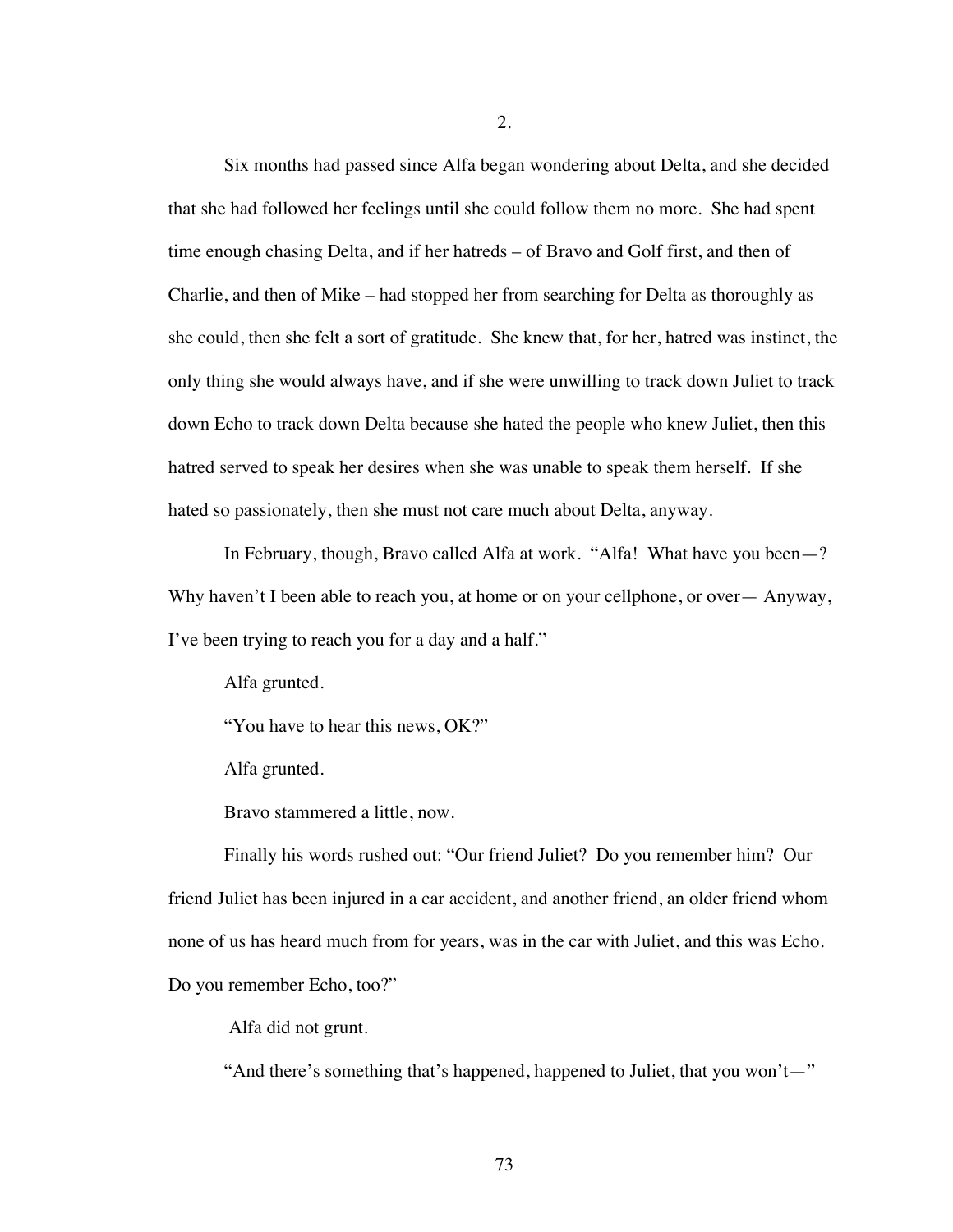Even as Bravo was explaining all of this, Alfa's head began to spin. She felt the need to sit, but she was already sitting, so she stood, and when she stood she felt weaker still, so, helpless, she looked over the partition separating her cubicle from Lima's and tried to communicate her distress. Lima blinked and smiled. India walked past, and Alfa fixed her eyes on his eyes, and even though Alfa was certain that he hated her as much as she hated him, he nodded so apparently compassionately that Alfa did not even feel the need to explain to him what had happened to her before she hung up on Bravo and left her office and took a taxi to the hospital.

An orderly (her nametag said *November*, but the name that the tag claimed for its wearer was so beautiful that Alfa suspected that this orderly, this ugly orderly, had simply invented the name in some vain attempt to beautify herself) agreed to usher Alfa to Juliet's room. November took Alfa by the arm and explained what Alfa had already heard from Bravo, that the accident had left Juliet with trouble remembering, that other visitors of his had been shocked and dismayed to interact with this new, memoryless Juliet, that Alfa should take care to prepare herself for a shock. Alfa and November rounded the last corner before they came to the door to Juliet's room, and Alfa walked in.

The smile on Juliet's face was so wide when he caught sight of Alfa that she had trouble convincing herself that this was in fact Juliet whom she was visiting. The first words out of his mouth were filled with such kindness – feigned, surely, since how could he know who Alfa was if he was amnesiac? – that Alfa almost forgot the Juliet that *she*  remembered, the Juliet who scowled and gossiped and hated almost as fervently as she did.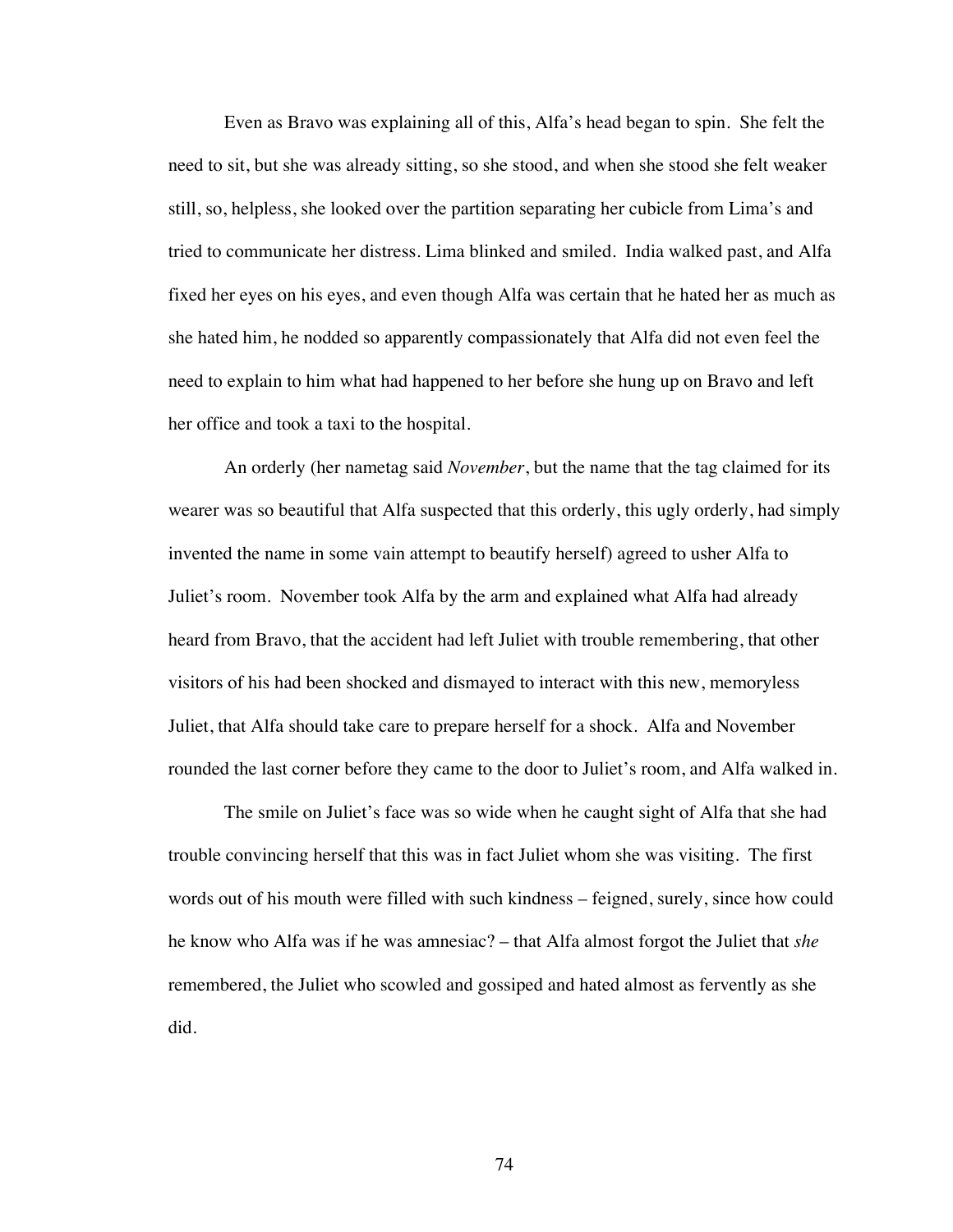When he said, "I can't hug you, I'm sorry— it's just— bandages—", Alfa was certain that this person, the person in the hospital bed, had stolen Juliet's body and possessed it and allowed some new consciousness to inhabit it, and for this consciousness, she imagined a new name. Oscar.

Alfa felt a hand on her shoulder. When she turned, she saw a woman who was almost beautiful, hazel eyes and purple hair, eyebrows dyed in hot-white and pitch-black bands, a woven poncho cut into fringe at the sleeves and along the belt-line. The woman left her hand on Alfa's shoulder so long that she began to suspect that she'd known this woman, sometime, before.

 Alfa mumbled something, and the woman dropped her hand and gripped her by the elbow more strongly than shes suspected a woman could grip, and finally the woman spoke up.

"Alfa?" she said. "Alfa? Do you recognize me?"

She didn't recognize this woman, but she refused to admit this.

"You don't?" The woman sounded happy at this. Confusion was pressing against Alfa's temples now. Already half a headache had lodged itself in her head. She scanned the hospital shelves for aspirin or something stronger. "You don't? Alfa, it's Echo, I'm Echo. I'm back from Guatemala. I've been back two weeks now, and I was staying with Juliet, and the accident— But I'm a woman now, postoperative, yeah? I'm Echo, I'm Echo, and you can call me Echoetta if you want to, but—"

Without saying anything, Alfa closed her eyes and wondered whether she could keep her eyes closed and trace her steps back down hallways through reception areas to subway stops onto trains and back to work, back home, whether she could make it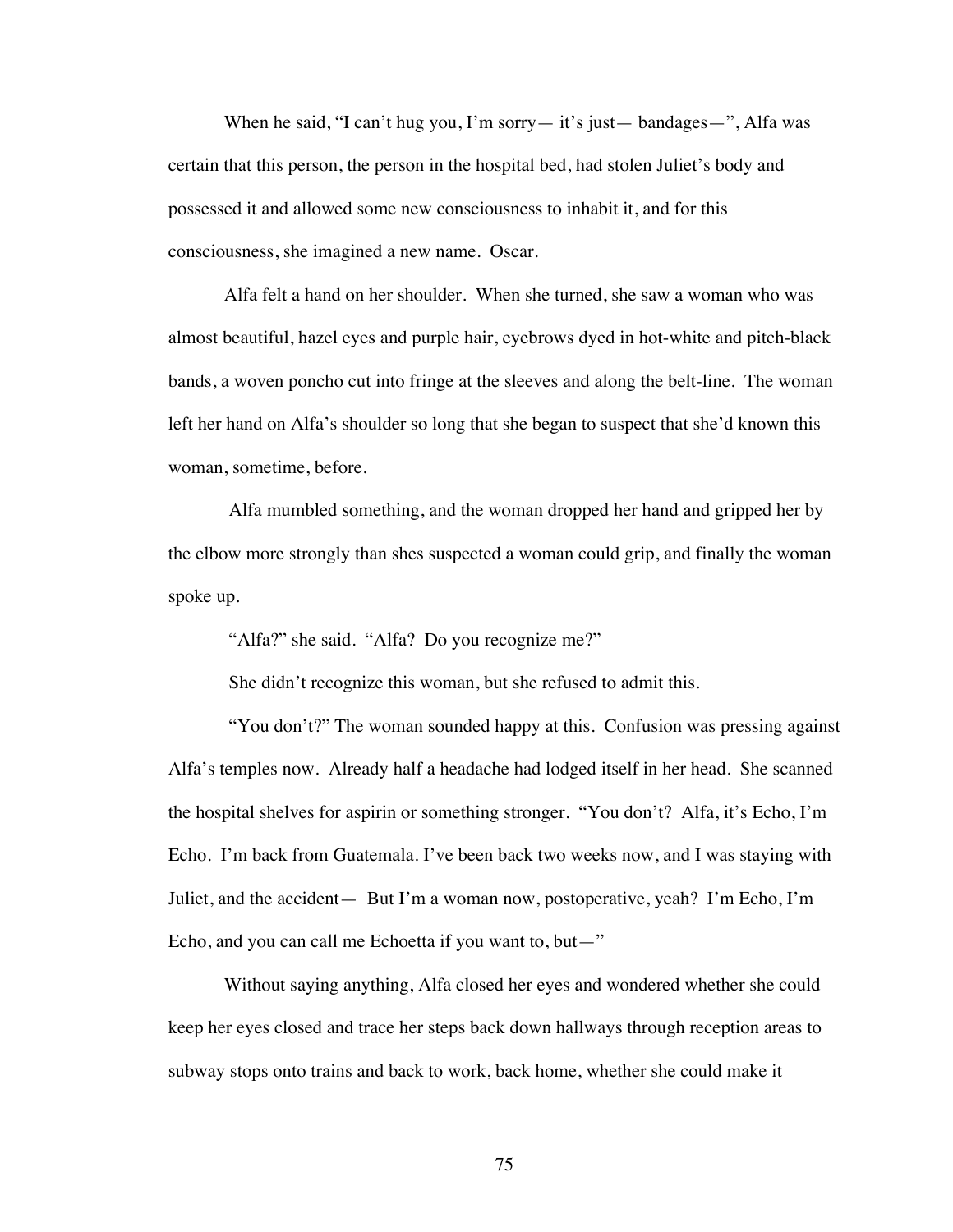anywhere, whether she could end up anywhere else, anywhere dark. Echo. This was hardly Echo, or Echoetta. This was someone new, someone new-old, old-new, and what the fuck was happening? Would Alfa look in a mirror the next morning and recognize Delta's face?

No. Alfa was Alfa, but Echo was hardly Echo.

"—but, anyway, legally—" Echo struck up again, "—I'm Papa now."

Alfa should have mumbled something cheery, something encouraging, and she knew this, but she couldn't, and she kept her eyes closed.

 "Alfa?" Echo/Papa asked with a strange concern in her voice. "Are you feeling OK?"

Bravo arrived next. He had come straight from work, and he suggested dinner, and though Alfa was hardly hungry and Echo/Papa felt that she should stay with Juliet/Oscar, Juliet/Oscar urged the three of them to leave together to find food, so long as they promised to return, please, so that they might eat it there, with him. This exhortation tugged at Bravo's pity and at Echo/Papa's pity, and before Alfa could excuse herself, she was sitting, uncomfortable, in a plastic chair in Juliet/Oscar's hospital room, a take-out burrito in her hands, four paper napkins spread across her lap.

"We're happy," Bravo said, leaning over Juliet/Oscar in his bed, flicking stray grains of rice from Juliet/ Oscar's chin onto his palm, "so happy that you're still with us, Juliet."

Juliet/Oscar said: "Thank you, Bravo. My doctors have told me that I should try for that, for happiness, that I shouldn't worry too much about memory, right now."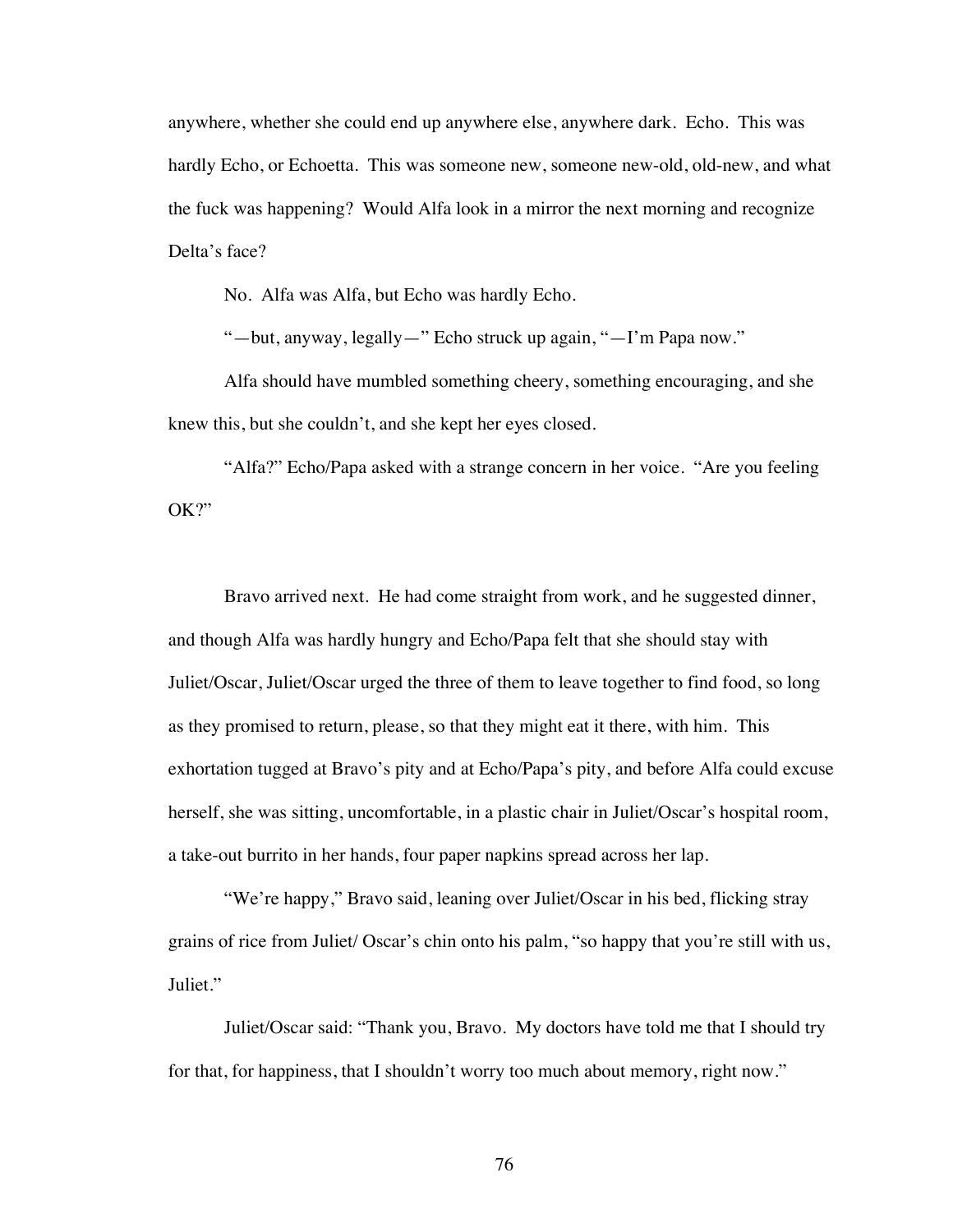Whenever he spoke, Juliet/Oscar made a show of the courtesies, the thank-yous and pleases. Mindlessness – this is what Alfa figured affected him: not brainlessness, not lack of function, but mindlessness, lack of ornament – shortened his sentences, so his speech grew the appendages whose necessity was usually precluded by warmth of tone or excitedness of pace.

Echo/Papa smiled. "You're a warrior, Juliet, and you're brave, and I admire you so much."

Who the fuck were these people?

Bravo prattled on and Echo/Papa prattled on, and Juliet/Oscar continued with his pleases and his I'll-certainly-try-my-bests and his in-God's-hands-nows, and though Alfa knew that it would be wiser of her to stand and leave without pronouncement, instead she, too, spoke.

"Here's something," Alfa said. "And I guess I'm sorry to look backwards because it sucks for Juliet or whoever that is, but I have a question for Papa, or for Echo really, because Echo's the one who knows. Do you remember anybody who you fucked, and I guess this was before your fling with Juliet, whose name started with the letter D, who maybe we used to call Delta, or something like that?"

Bravo fell silent and stared. Juliet/Oscar smiled. Echo/Papa crossed her legs.

"No," Echo/Papa said, and then she paused and tugged at her bottom lip with her fingers. "No." She closed her eyes and when she opened them again she had turned to face Juliet/Oscar. It seemed to Alfa that Echo/Papa thought that Juliet/Oscar's presence forced some compulsion to truth, that Juliet/Oscar's mindlessness meant that she would need to be as honest as she could, to prove that memory existed, that remembering was as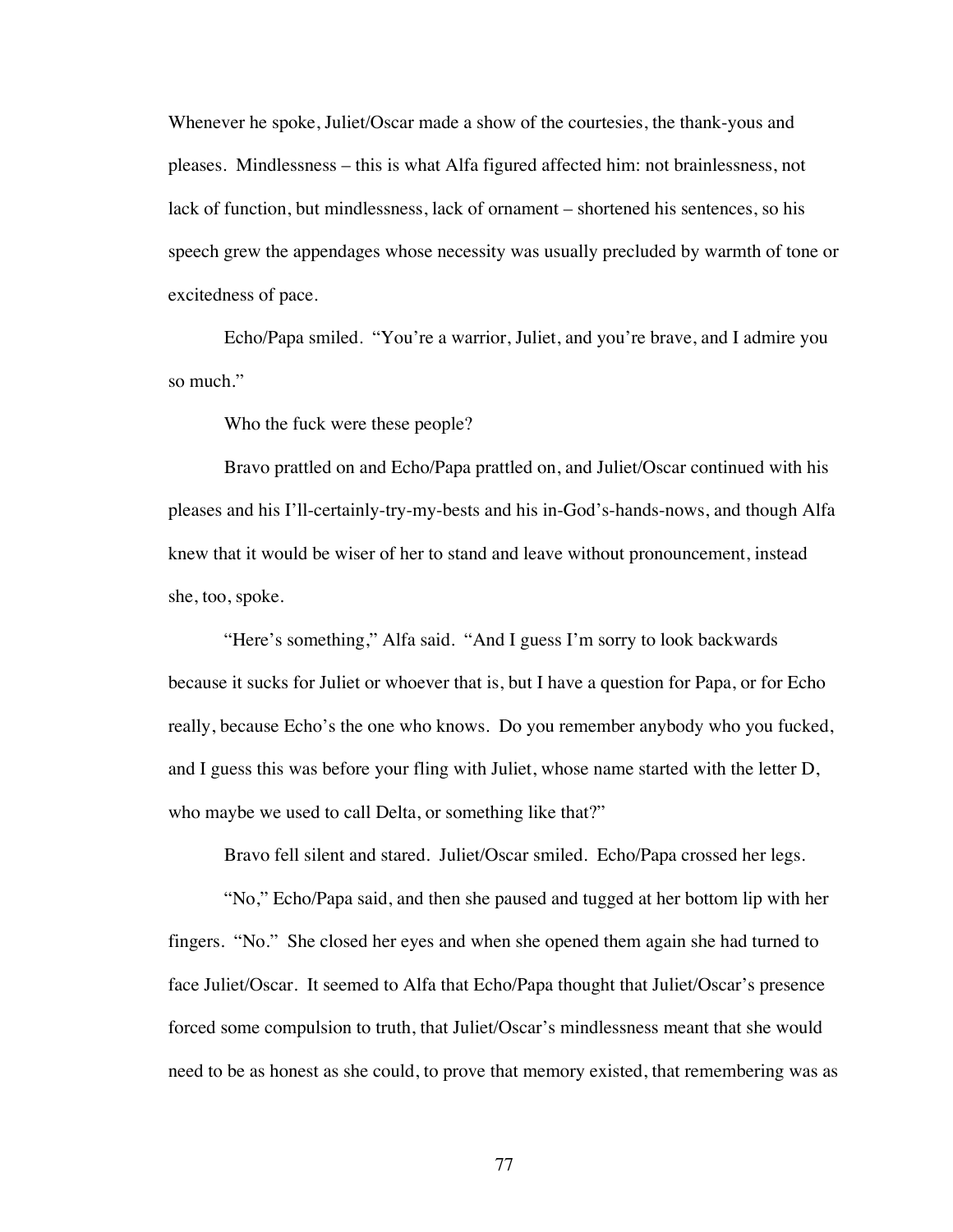possible as it was important. She started slowly. "I'm sorry Juliet, I guess— I guess you don't remember, but you fucked me once— once, when you still thought of me as a man." Faster, now. Maybe Echo/Papa, too, had realized that most speech, most communication, was a mistake. "And Alfa, no, no, there was no one, and why do you care? Why the fuck do you care? There was no one then, only Quebec."

"And Juliet," Alfa said.

Echo/Papa uncrossed her legs and put an expression on her face that said *forced silence*.

Alfa crumpled her napkins together and stood and threw the wad at a trashcan near Juliet/Oscar's bedside. As she walked to the door, she glanced over her shoulder and saw Bravo doubled over, picking the napkins – which had flown apart during their flight, which had missed their target – from the floor. In the hallway already, Alfa mumbled that she was sorry, but she hardly heard herself, over the din of her footsteps, in the immensity of the silence that still lasted, behind her.

When Alfa left her office the next day, Bravo was waiting for her, leaning against a tree near the entrance to the subway station nearest Alfa's office tower. Bravo waved, and Alfa said hi, or guessed she said hi, or couldn't think of a reason not to have said hi and for that reason must have said it.

"Why'd you even ask it, Alfa?" said Bravo, a little shortness of temper creeping into his voice. "Why do you even care about Papa's past, or Juliet's past?"

Alfa shrugged.

"Delta? And the letter D? The letter the fuck D?"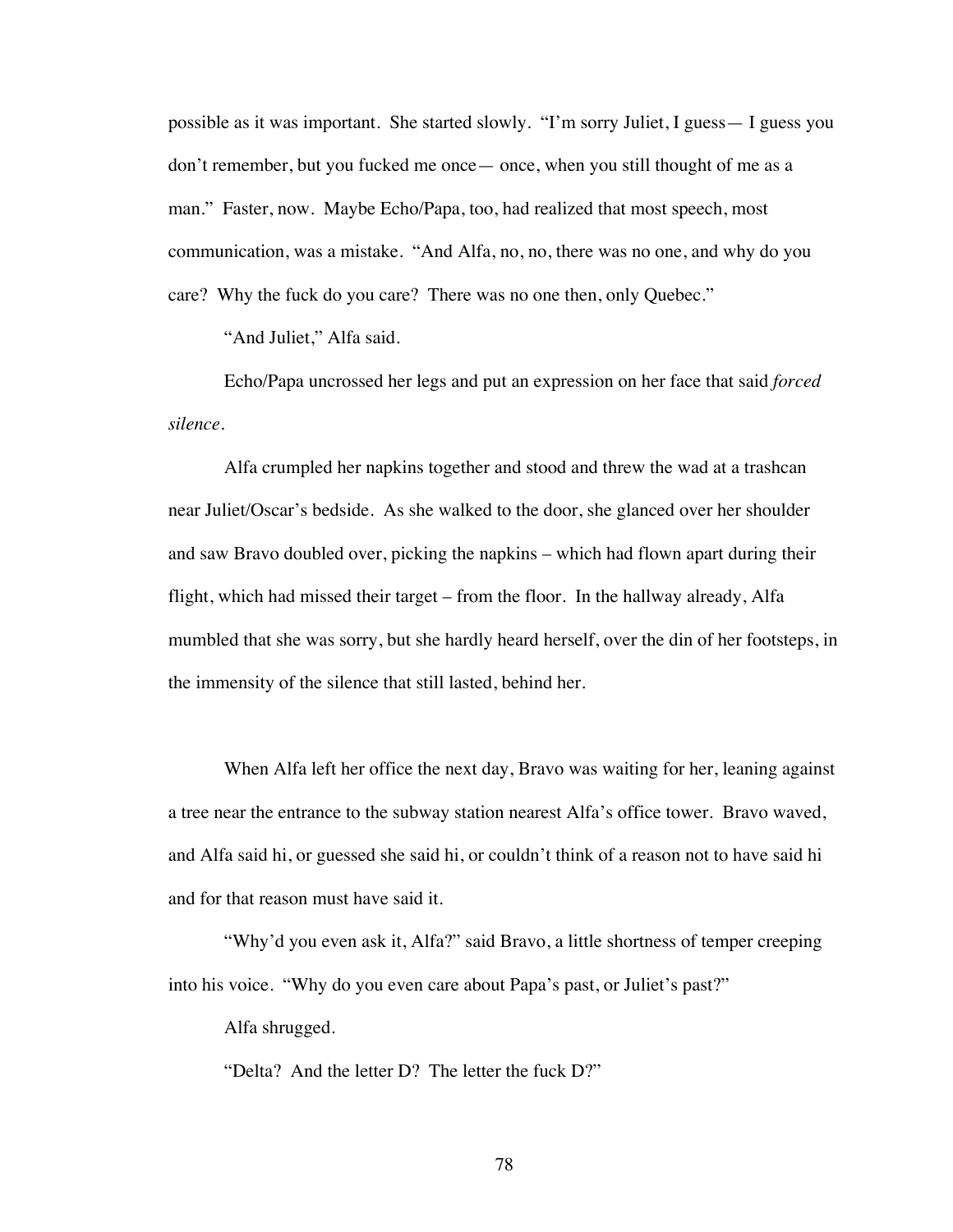Alfa pushed past Bravo and started down the stairs and into the subway system. "I'm sorry."

Bravo followed, jogging down the first couple of steps.

"Papa doesn't need to worry about that stuff. Juliet doesn't either. She just got the fuck back to the country, he's fucking hurt, and you know that they—"

"What the fuck does this have to do with you? This is my deal. My deal. And I apologized already."

Bravo stopped following and stood halfway down the stairs.

"I have to go, okay?" Alfa said. "I've got a fucking date."

Bravo didn't ask *who with?* but Alfa knew already who with: Romeo, whom she'd invented, but that didn't matter, did it? So Romeo it was, and she would go out that night anyway, and if, from the loveseat in the living room in Alfa's apartment, Hotel or Kilo asked *where to* or asked *who with*, it would still be out on a date, it would still be with Romeo.

Alfa and Romeo sat together in the same chair, in the same body, in the same brain, at the end of the bar in a little cocktails place three blocks from Alfa and Hotel's apartment. Alfa ordered a drink made from barely-sweetened lemonade and some sort of vodka that had been infused with lavender. The girl behind the bar served the drink in a tall slender glass and garnished it with a long ribbon of kumquat peel that floated suspended in the yellow. "Sour, bitter, floral, sweet," said Sierra, the bartender, who introduced herself when she pushed the glass across the bar.

Alfa tried to smile. But. Delta. The letter the fuck D.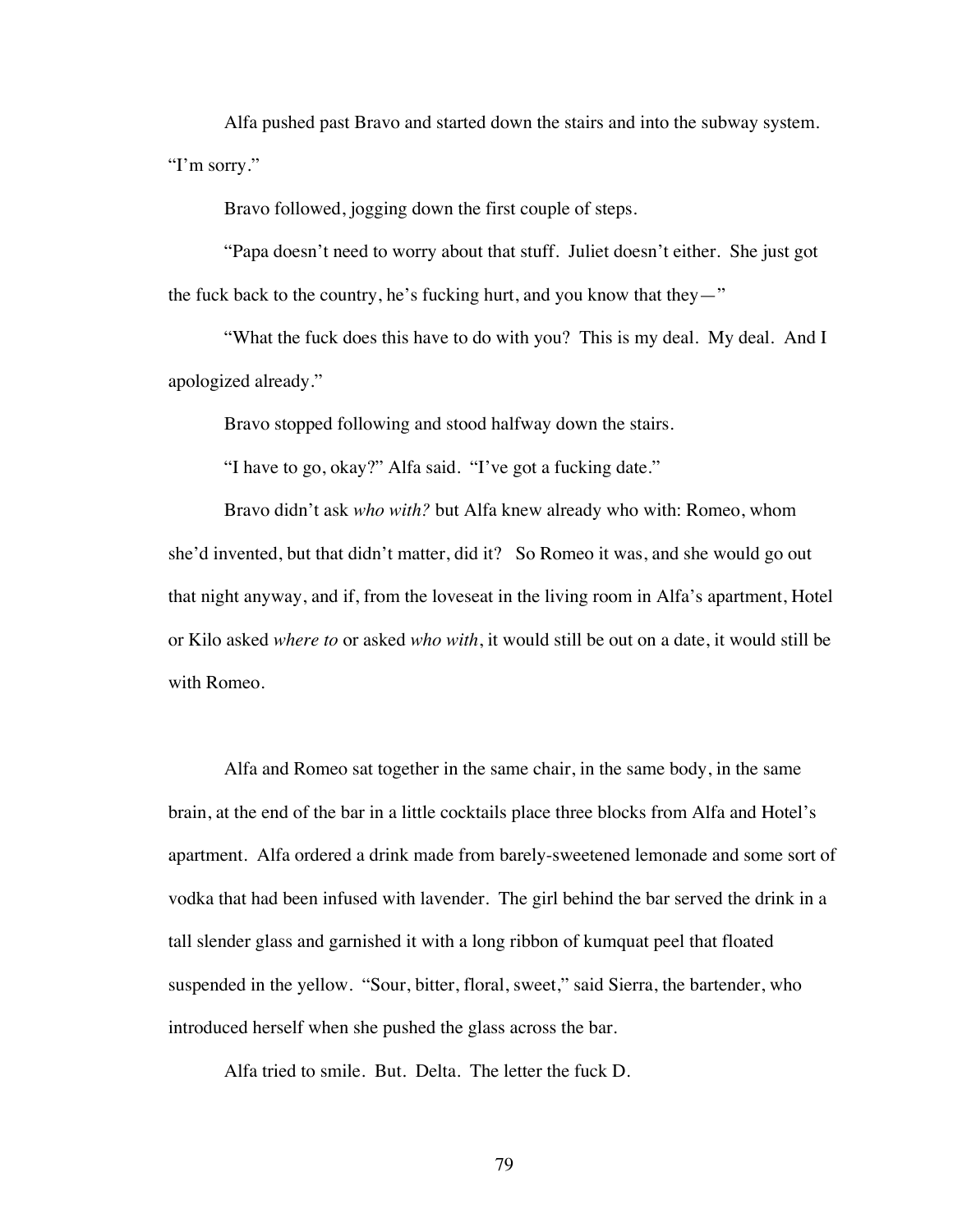Alfa was certain that Echo/Papa knew. Echo/Papa knew the name.

Alfa was also certain that she no longer cared about Delta, no longer felt any need to understand her own ability to betray. Faced with Bravo's cloying kindness, with Juliet/Oscar's idiotic kindness, with Echo/Papa's self-important kindness, she no longer hated herself for hating other people. It just seemed fucking unfair to her that Echo/Papa could escape her past with such impunity when Alfa had not been able to retrieve the past that had escaped her.

"The person who flees is the person who controls," Romeo whispered in Alfa's ears. Alfa nodded, made for herself a show of approval at her own insight. Papa had fled from Echo, so Papa had won the struggle for power that pits fractions of the self against one another. Delta's memory had fled from Alfa, and the fraction of Alfa that remained, there at the bar, had been rendered powerless as a result.

"The person who flees is the person who controls," Alfa muttered to Sierra.

"What's that? Or, who's that?" Sierra asked. "I like it. I like quotes."

"It's from Wilkie Collins's letters," Alfa said, managing to produce a real-enough smile now that she was lying.

"The person who flees… I like it."

Alfa pushed her chair back from the bar and stood to leave. Lucky Oscar, she thought. Juliet had fled from Oscar's body so thoroughly that nothing was left, and though Juliet ought to be able to control everything that happened to Oscar, nothing remained in Oscar, and nothing could not be controlled, even by everything.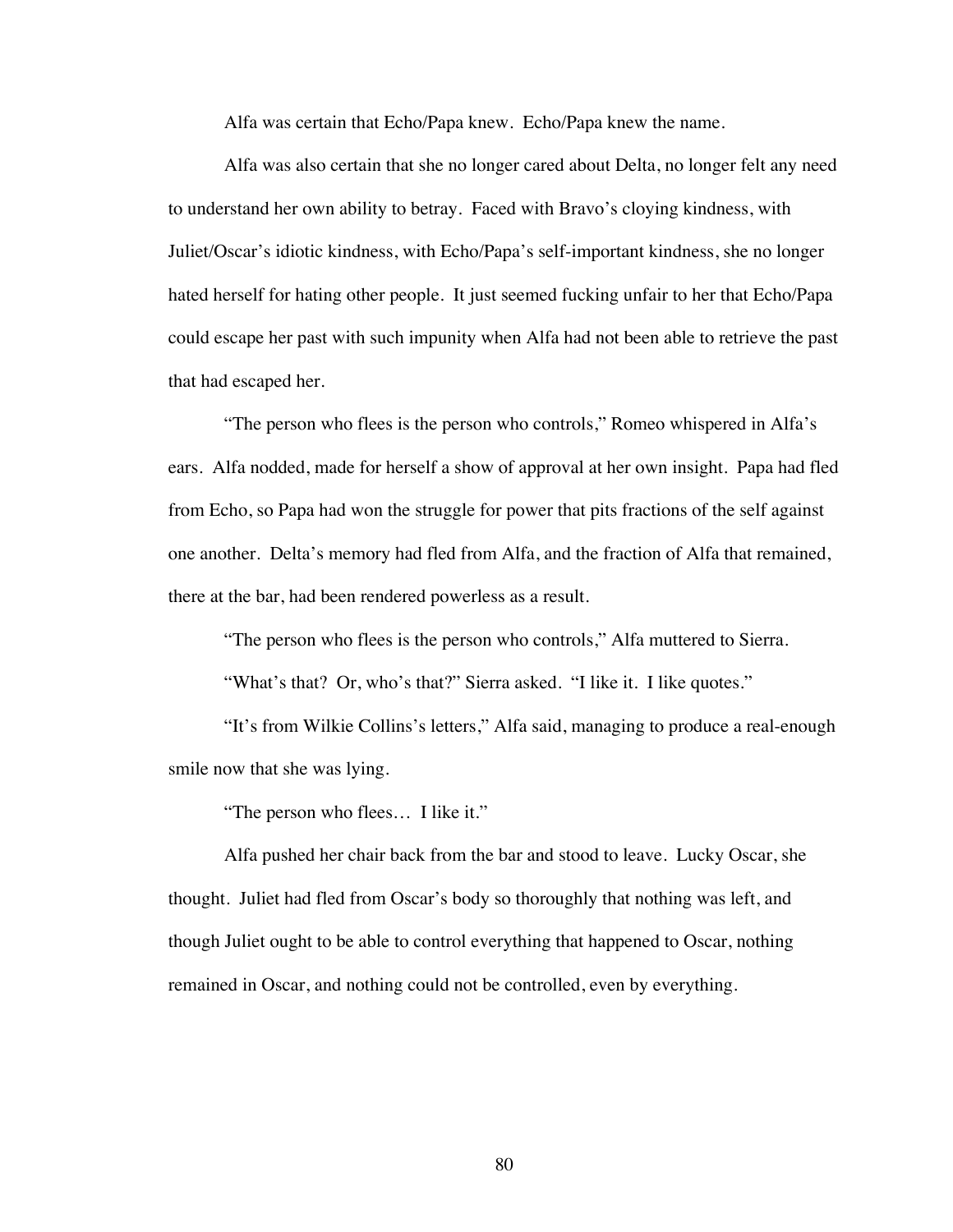When Alfa returned to her apartment, a sense of triumph had settled over her: finally she had identified the source of her hatred for Echo/Papa, and for Delta, and she knew that if she could force Echo/Papa to say Delta's name, then she could take control of herself again, and she could force Papa to surrender control of herself to Echo, too.

She took her phone from her purse and placed a call to the directory assistance service that served her city. When Alfa spoke with Tango, an operator employed by the local telephone company, she first asked for E≠≠≠ ≠≠≠≠≠≠≠ and then suggested that the listing might also be recorded under the name P≠≠≠≠≠≠ ≠≠≠≠≠≠≠.

When Alfa said Papa's name, Tango said, "Yes, I have that listing. Would you like the number, or would you like me to transfer your call directly?"

Alfa said, "Transfer, please."

3.

Echo/Papa's phone rang twice.

"Hello?" The voice was a male's, unambiguously a male's.

"Who's this?" Alfa said. "Is Papa there? Or Echoetta? Or whatever?"

"Okay, this is Uniform, and Papa's here, sure, but who the fuck is— Sorry, who the hell is Echoetta?"

When Uniform said the word *Echoetta*, his voice filled with hesitancy and confusion, and Alfa could hear Echo/Papa fighting Uniform for the receiver. The muffled sound of her voice hardly registered with Alfa, but Alfa could tell that Echo/Papa was desperate to answer the phone and stop any further talk about Echoetta or, worse, Echo.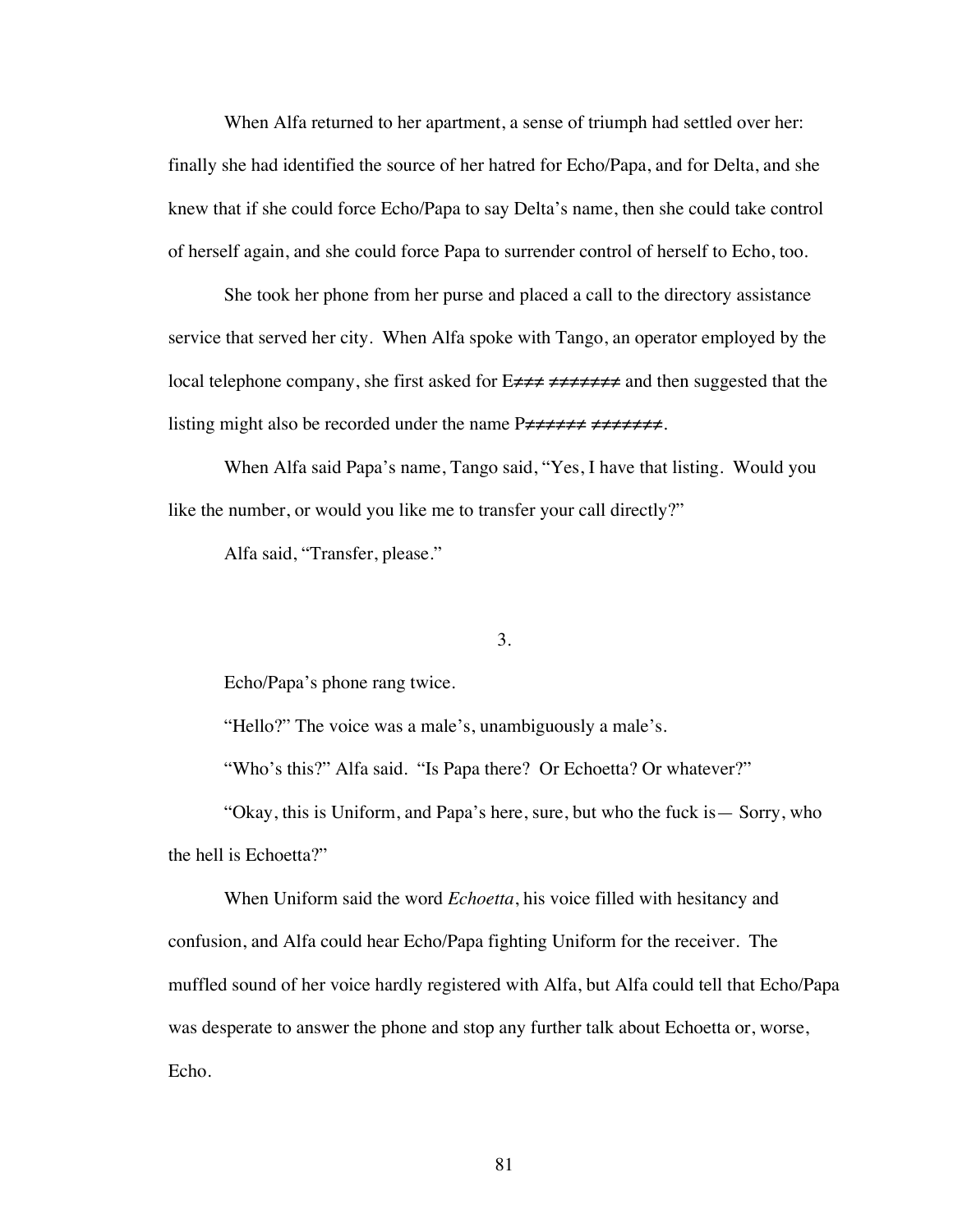"Hello?" Echo/Papa said, finally, breathing heavily.

 "I wasn't lying to you," Echo/Papa said later, at the bar where Alfa had suggested they meet. "I don't remember anyone like the person you asked me about."

Alfa had finished her drink – another of those things made from lemons and vodka and kumquat peels – and when she looked up to get another, she saw that Sierra's shift had ended. "Hi," she said. "One more." Had she slurred a little?

The new bartender on duty introduced himself as Victor and then apologized: "I'll give it a try, but that drink is Sierra's masterpiece. We all have them here, you know, sort of because the bar is called Piecemeal, but mostly because the owner of the place wants us to have them, so that customers develop—" (here there came a long pause) "—well,  $I$ , can I make you my drink, my masterpiece? It's a shot of a really nice artisanal white rum from the Seychelles flavored with a little oil squeezed from the rind of a sour orange and served with a homemade orange soda. It goes great with a craft-brewed pilsener chaser, and I'll throw the chaser on your tab for free, okay?"

"No," Alfa said. "Try to make the other kind." She turned back to Echo/Papa, bracing herself against the bar. "Sorry." She was drunk, she guessed, but she was only drunk because Echo/Papa had taken too long to make her way to the bar, and because she hadn't eaten, and because she'd stolen one of Hotel's beers from the refrigerator, earlier, an action justified by spite.

"Why is this so important to you?" Echo/Papa asked. "Why do you even think there was someone whose name started with D, anyway?"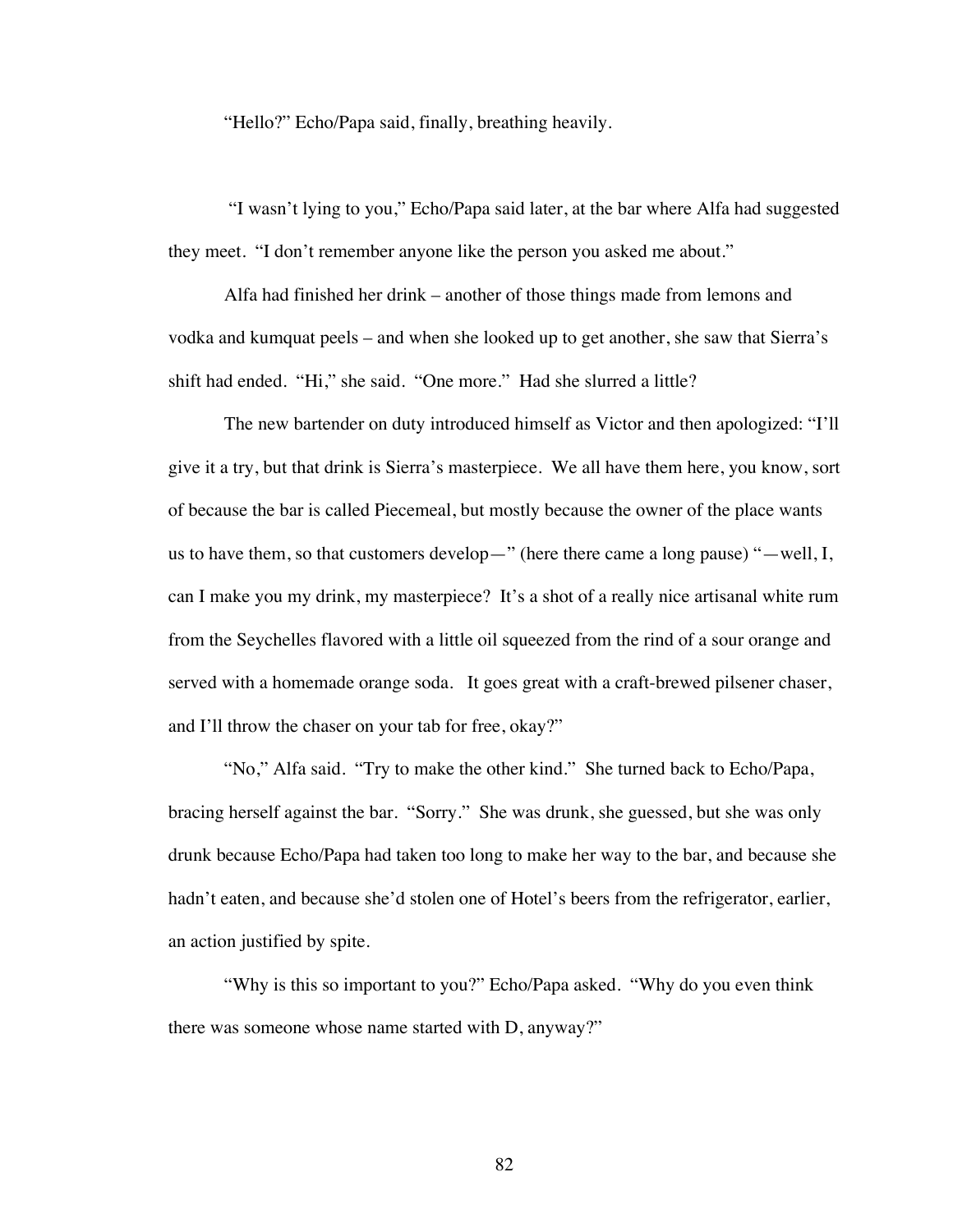"There fucking was," Alfa said. "And it fucking is important, I just— I'm not sure I—I don't fucking want to explain."

"Alfa, I'm sorry, I'm not fucking lying to you when I say that I don't—"

"Daniel, David, Dackaree, Darvish," Alfa started, without reason, unsure herself about the words coming out of her mouth. "Deronda, Derckel, Dredger, Dagmar, Donnerholt, Duke, Durgin—"

Echo/Papa grabbed Alfa's wrist and caught her eyes. "Alfa," she said, waiting a while before she spoke again. "Fuck. Shit. Fuckshitfuck. I fucking know who you're talking about."

Alfa blinked and stared. She was too drunk to experience any emotion: she was using all her strength to steady herself. "Well?" she said.

"It's Bravo. It's fucking Bravo. In the hospital, I remembered that I'd fucked Bravo back then, and I wouldn't have said anything about it, even if I had remembered, because I know Bravo was fucking mortified about it afterwards. Really, you know, I didn't say anything about it in the hospital because Bravo starts with B, you know, and not with D. But I remembered just now that you used to call him D≠≠≠≠≠≠≠, because he reminded you of that assole from that movie that came out back when we were all hanging out more. It's him. It was him."

"Did I betray— fuck, did I betray—?"

"Somebody told Golf. We all drank a lot back then. Maybe it was you."

Alfa remembered, now. Bravo had fucked Echo before Echo became Papa, when Bravo was a man and Echo was a man. Echo had left to become a woman, and Bravo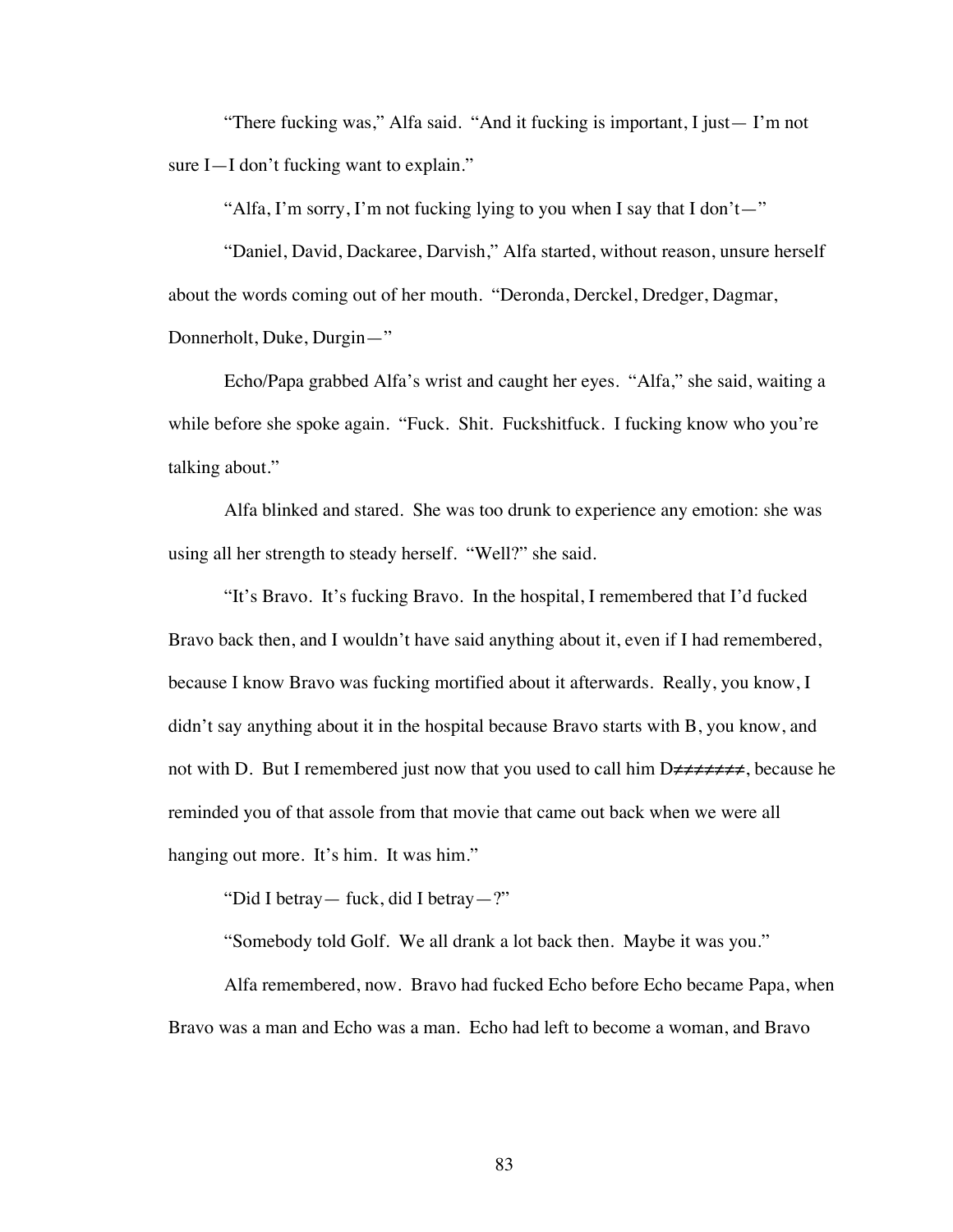was left as a man. Bravo had felt ashamed, and Alfa had betrayed Bravo by telling Golf about the fucking, about everything. Alfa remembered.

Had Alfa betrayed Bravo *again*, by making his shame public again? This was the question that Alfa asked Whiskey, a midnight passerby, during her stumble homewards.

Had Alfa betrayed Bravo again, by making his shame public in front of two of the people, Papa and Juliet, whom he could have reasonably assumed had left that shame in the past, for good? This was the question that Alfa asked Xray, the lady cop with the scuffed shoes who took Alfa down for drunk-and-disorderly. This was the question that Alfa asked Xray again and again.

 "Fuck this Bravo, whoever she is," slurred Yankee. When asked her name, Yankee slurred *it*, too, and at the same time almost yelled it with the anger of being trapped in the fucking police station. She ended up pronouncing it Y≠≠≠≠≠≠≠≠≠≠≠≠≠≠≠≠≠≠≠≠≠≠≠≠. Yankee said her name with such rage, as though a name were something imposed on her by others, imprisoning a person by chaining the self to the body with vowels and consonants, as though a name were the only thing in life

that could not be escaped. How little Yankee knew.

"Don't the fuck care about that shit with Bravo, maaaaaaan," said Yankee. "You don't need Bravo and Bravo does not does not *does not need you*. Forget it."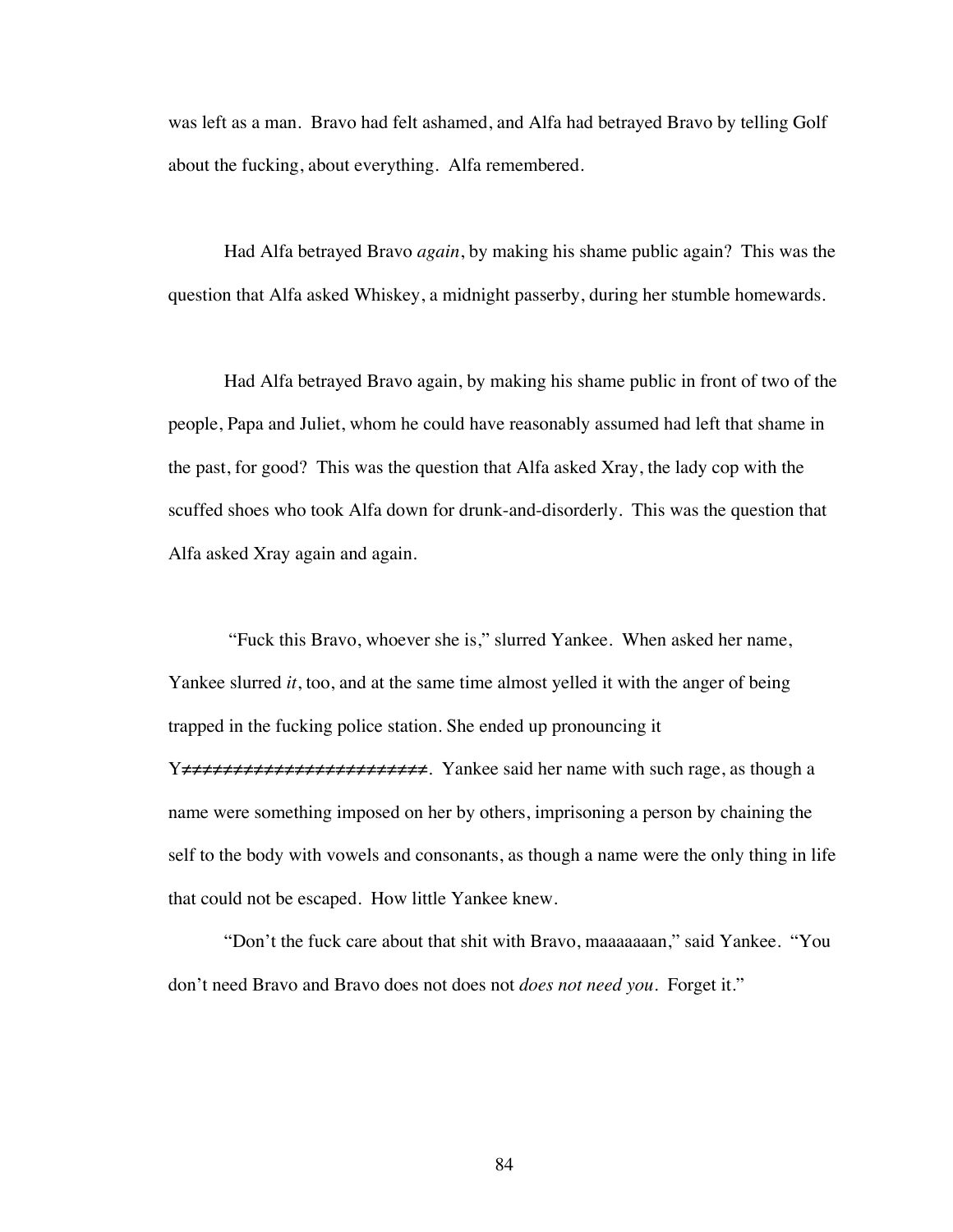In the morning, her fine paid, Alfa found herself outside again. She faced the prospect of going home. Yankee had vomited on her sometime during the night – she had fallen asleep on Alfa's shoulder, and the vomit must have managed to slip silently out of Yankee's mouth, because Alfa had slept lightly, and she imagined that any real retching would have waked her – so Alfa walked strangely, leading with one shoulder, trying to tuck the other behind, trying to hide it between her body and whatever building or hedge was she was walking next to.

She had to apologize. She knew this. She couldn't go forward without apologizing. When she reached her apartment, she smiled at Hotel, who stood sweating in the kitchen, and she tried to explain the vomit, her absence, her cruelty. Hotel seemed uninterested in the things Alfa said. "Take a shower, OK? You'll feel better after."

So Alfa walked down the hallway and into the bathroom, threw her shirt into the trashcan underneath the sink, and stepped into the shower. She didn't use Hotel's shampoo, even though it was more expensive than her own. By the time she finished drying her hair, Hotel had gone. Alfa sat naked on the couch and placed a call.

"Hi, it's— Right, it's me— I felt that I should apologize, for saying the wrong thing in the hospital and for asking about things that no one has any business remembering and— So. Right. I'll call her later. And I'll stop by and see him, and— And, sure, I would love to come over on Saturday and have dinner with you and Golf."

Alfa stood. She realized that she had forgotten to wash the soap out her armpits, and now the little hairs that grew there bothered her, stiff and scummy and starting to itch.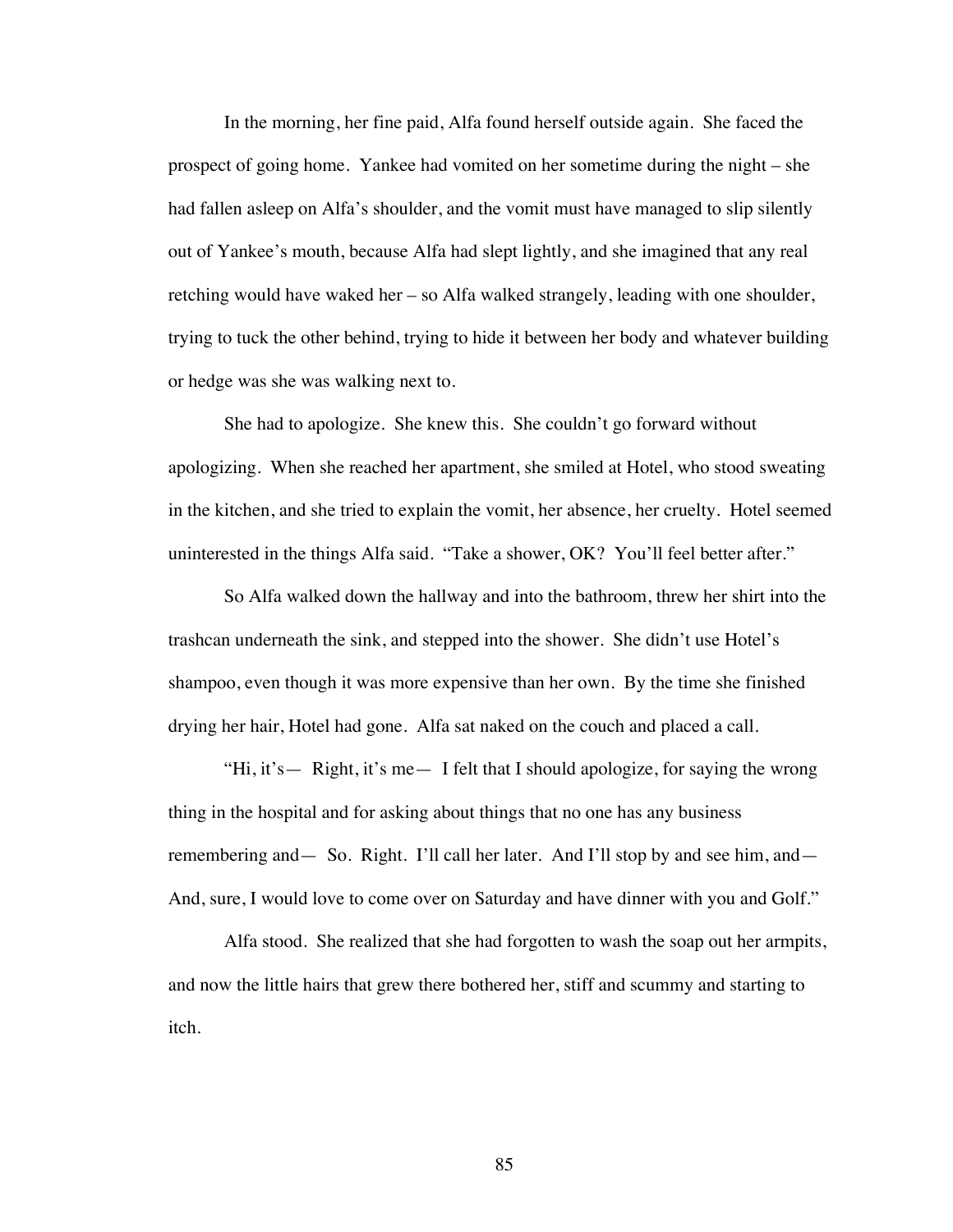Alfa hated herself, or hated this version of herself. She wanted to be able to steal her roommate's beer and shampoo, to be able to lie, to think of Juliet as Oscar, to think of Papa as Echo, to be able to date herself without recognizing the pity in it, the pity of Romeo.

Alfa hated.

So.

Fuck Alfa, Zulu decided. Zulu would still introduce herself as Alfa. As Alfa, she would go on apologizing, and she would smile at people when she met them. She would give presents to her coworkers and remember nurses' names and thank telephone operators for their time whenever she spoke with them. As Alfa, she would be sure to ask Bravo about Juliet's progress, would remind herself to invite Papa whenever she organized a night out at a Filipino restaurant or at the Elks Club bowling alley everyone liked. But Zulu knew. Zulu knew that Alfa was the mask. Beneath the mask, Zulu would hate and lie and steal and feel miserable, and Zulu would live with Oscar and Echo and Romeo, and, for all of this, Zulu would be the happiest woman in the world.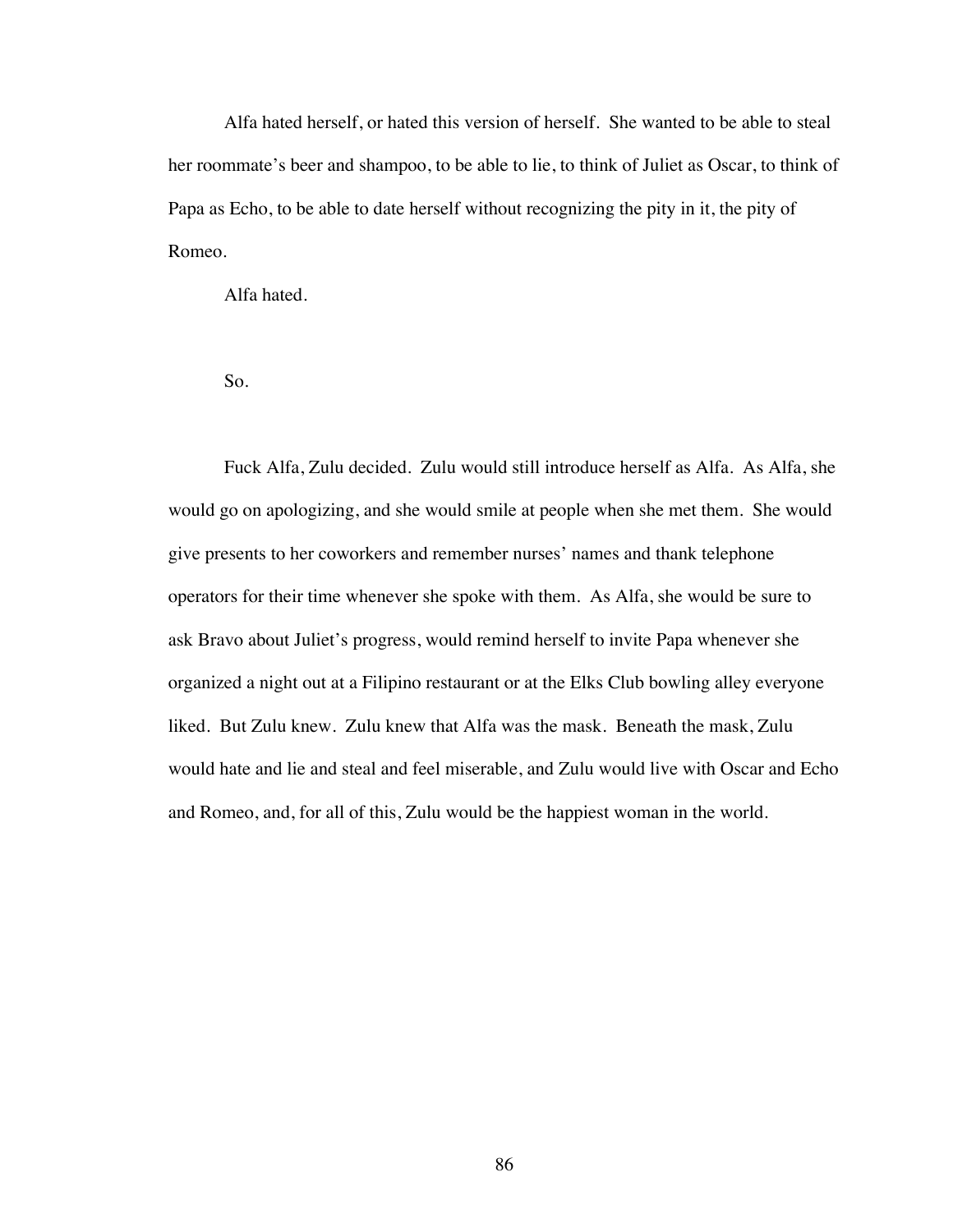## IN THE PALACE OF THE MOON SULTAN

When I was twenty-five years old, my brother and I spent a day on the beach near our house. Our parents had died two years before – our father killed himself during a course of chemotherapy he'd been undergoing to combat a case of pancreatic cancer, and our mother died in a skiing accident a month and a half later – and though neither my brother nor I had ever planned to live in the town where we'd grown up, after the deaths we chanced into a sort of life there. He did most of the work of executing our parents' estate and befriended one of the county clerks at the tax office, who'd recommended him for a job assessing property tax bills. I chose to stay for a week or two following my mother's funeral, tidying, remembering, but the tidying took longer than I expected it to, and I fell into some work with a friend of the county clerk's, a guy who bred tropical fish and sold them online.

My brother liked his job. He'd always loved maps, and his work let him build a more and more thorough map of our county in his mind, a map made of gradations of value and beauty. He remembered everything, conceits for naming streets in the fishing towns down the coast, the variations in different developers' approaches to amenity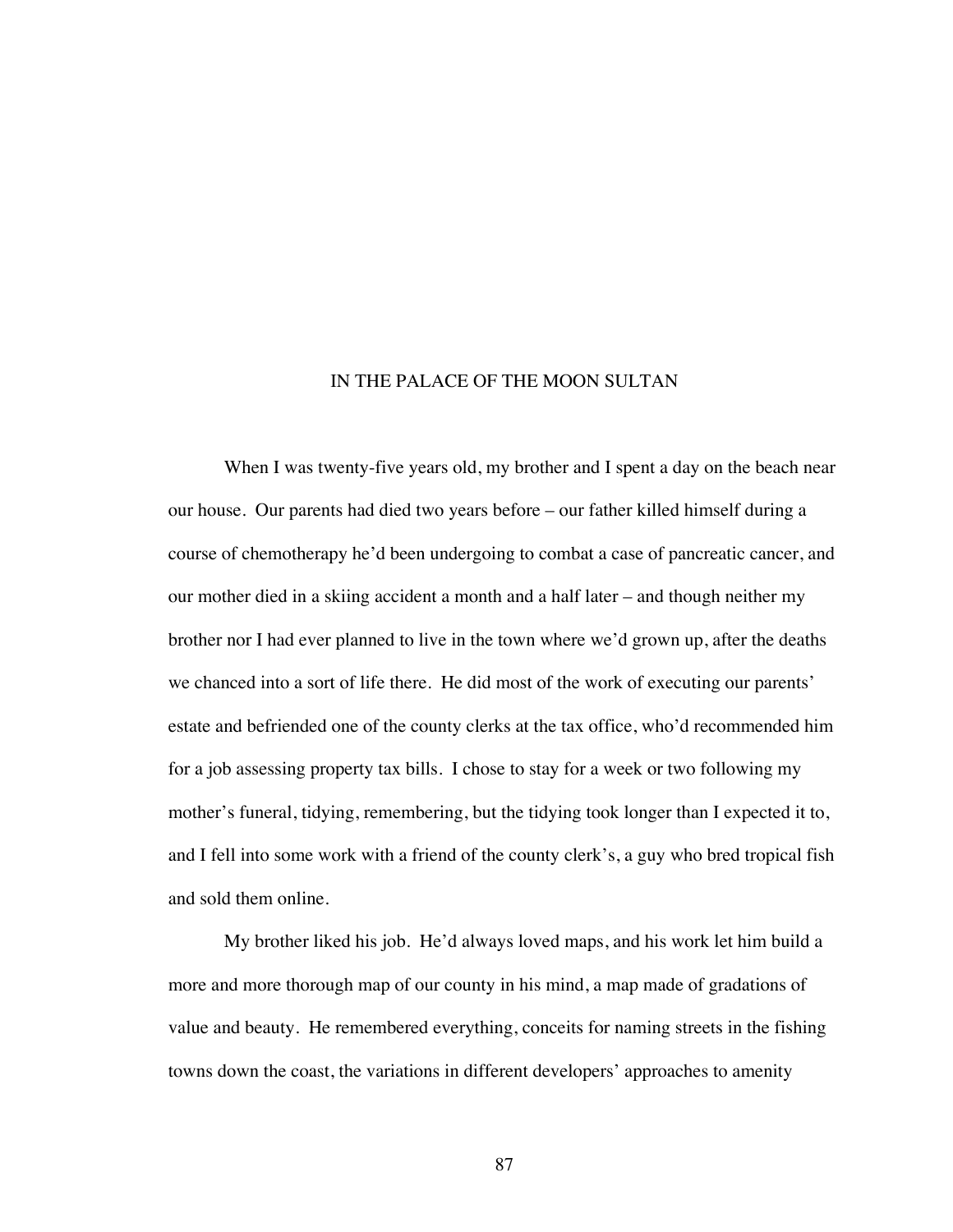horticulture in the subdivisions up in the hills, which companies planted verbena and red plums, which planted dusty miller and olive trees. I liked my job, too. Winter on the coast measured itself in lengths of gray, and my hours at work were made bright and warm by metal halide lamps and heaters, were given color by the fish themselves, the yellows of the tangs, the reds of the flame angels, the blues and greens and purples of the parrotfish. Time slipped along for both of us. Sometimes we hardly saw each other, and sometimes we spent days in the company of no one else. One day – the house stripped of the last of our parents' belongings, a pile of my brother's tax paperwork next to the little fish tank I kept in the dining room, where two clownfish circled a sea fan – we happened across each other in our kitchen. We decided to spend a day on the beach together.

It was April, and the air was cool enough to keep most people off the beach, but the season wasn't so cold that it made time outside uncomfortable. We walked from the beach access path near our house up the shore to the pier in town, where we bought a couple of cups of coffee. Our pantlegs rolled up, we sat in the sand, looking at the barnacles on the pier's foundations, talking, but not really talking about anything in particular. We stood again and walked past the pier to the headland beyond, jumped from rock to rock along the headland's base, maneuvered our way through low tide to the bit of coast beyond. There, we pulled sea urchins from tidepools and rolled them between our palms, watched crabs picking at the body of a flatfish that had been caught in the shallows, hoped to see the spouts of whales on the horizon. From some beachgrass and the wood of a shipping pallet, we made a little fire. We kneeled and stared. My brother smoked a cigarette. When the fire had burned out, when afternoon began chasing morning into the past, we stood and wandered homewards, climbing the scrub oak flanks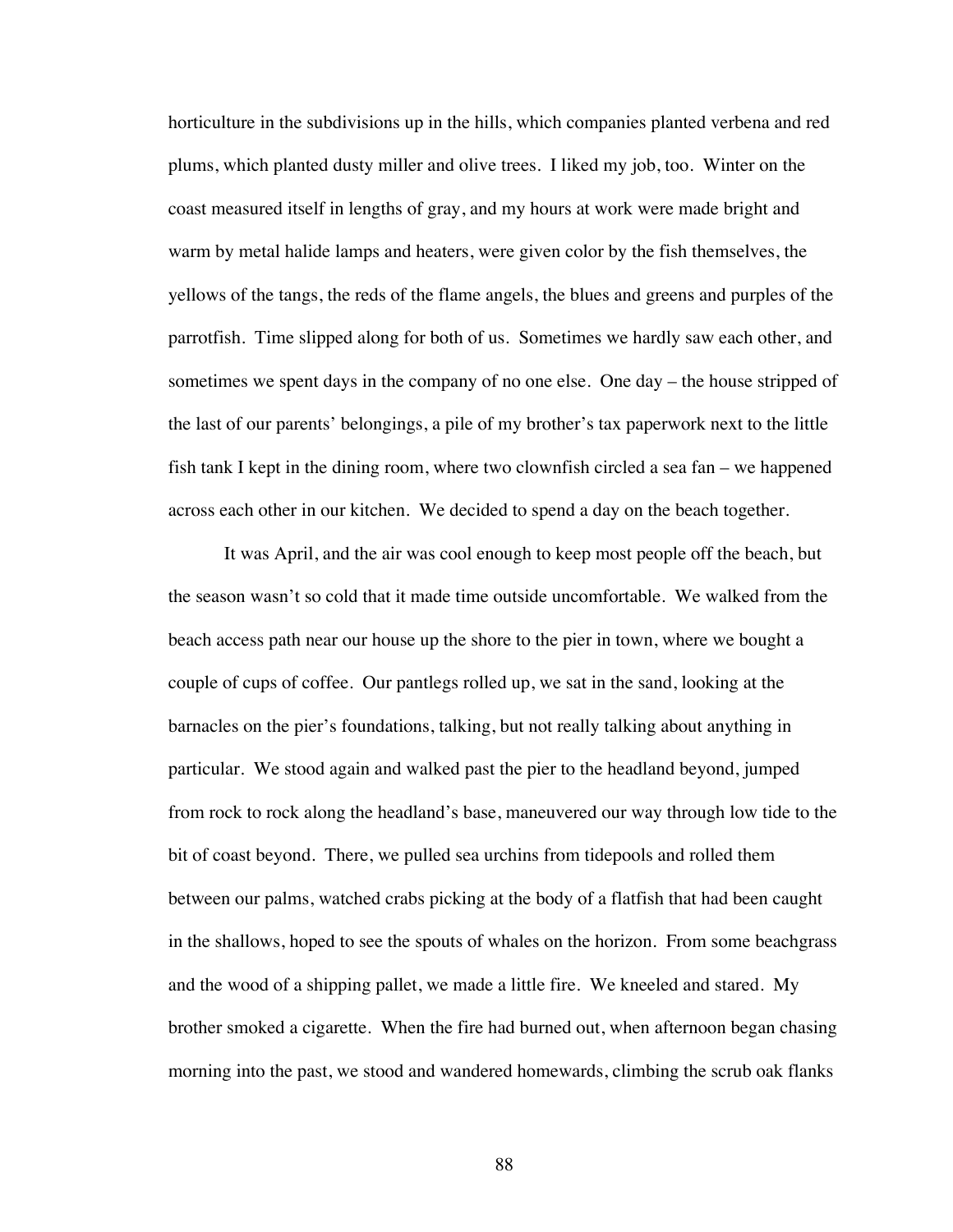of the headland, because that was the way to make it back, at high tide. On the saddle behind the headland's crest, we paused a moment to catch our breath, and I motioned towards the sea with my chin. My brother nodded, and we struggled up to the lip of the cliff, where poor soil made it impossible for trees to grow. On either side of a runty agave, we sat. My brother finally spoke, or, I suppose, finally said something worth recording, something that didn't deal with local politics or television or the weather or the scenery.

"It's okay, here," my brother said.

"It's okay," I said.

It was. It was okay. A house, taxes, fish, the shore, a car we shared, drinking habits that had resolved themselves with time into a couple of beers a couple of nights a week, a hobby or two each. There was nothing worth minding.

"Do you wonder, though, about—?"

"I guess so."

"What would it be, then?"

"I mean, I guess I'd be in the city, and you'd—"

"No. I meant *could*. What *could* it be?"

"You mean, if none of this, if none of this was—"

"Right, right, if we weren't sitting on this cliff, if this town weren't this town, if our county weren't our county—"

"If there was no ocean, if fire didn't burn—"

"If we weren't down here. If we were up there."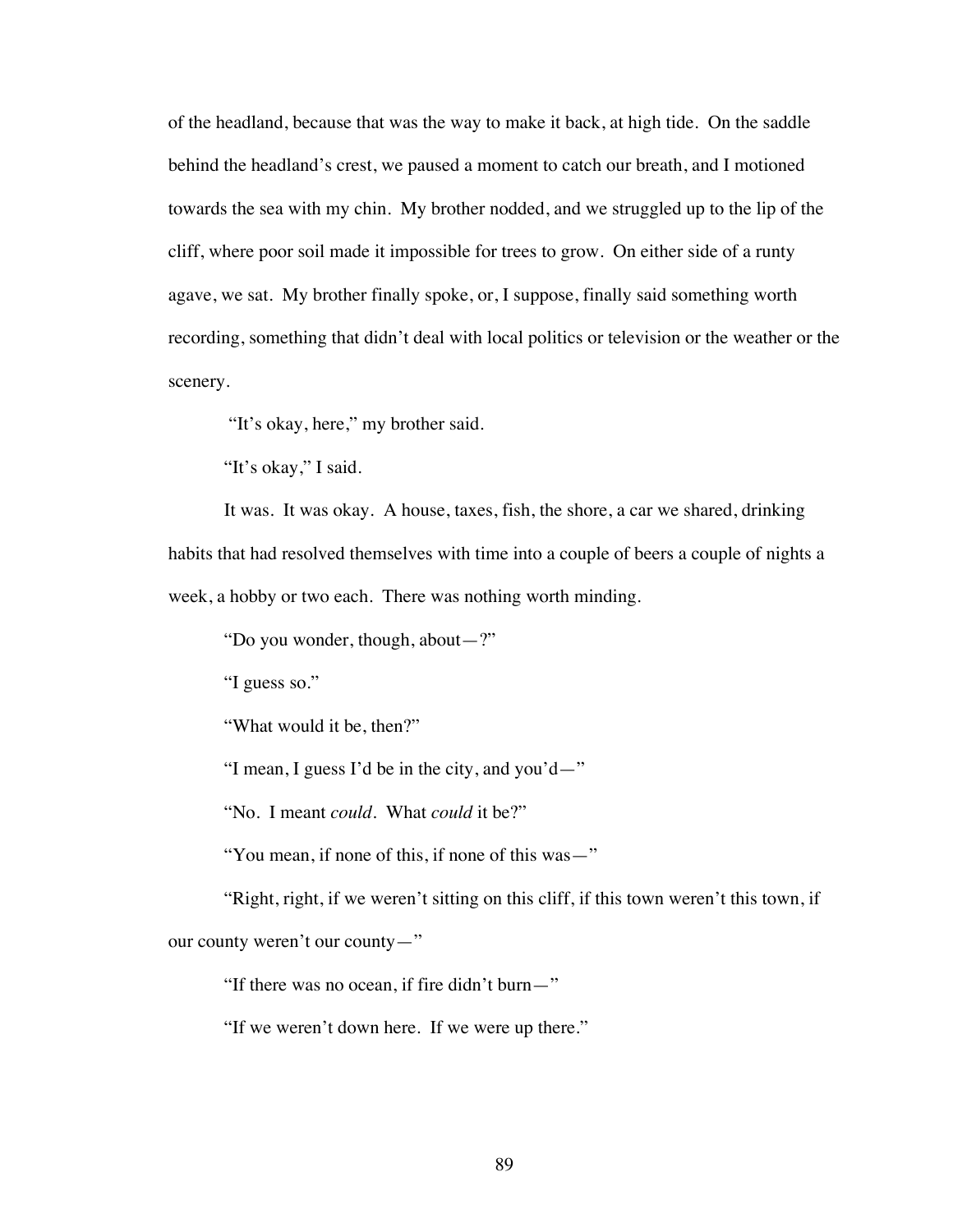"I guess that nothing we know now would be true. I'd guess we'd obey someone else's laws."

"Right, exactly. We'd be elsewhere, we'd be controlled by someone else."

"We'd be on the moon. We'd be controlled by the Moon Sultan."

"So—"

" $\text{So}$ "

"Maybe," my brother said, "we'd be the only three people on the moon, you, me, the Moon Sultan, and you and I—"

"No," I said. "Sorry. We shouldn't talk about ourselves. Maybe there should be someone else."

"There should be someone else," my brother said.

"Right. The Moon Sultan would share the moon with a traveler, just one traveler, who would find himself traveling across the moon, traveling and traveling, and—"

"He would be lost in the monotony of the moon, jumping across crater after crater, unable to orient himself in the flatness and ceaselessness of the moon's gray. He would be disoriented among so many craters, each formed in the same way that the craters surrounding it were formed—"

"But he'd see the palace of the Moon Sultan miles out, a mark on the lunar horizon so tall he'd imagine that it must be some natural feature of the landscape, because nothing artificial could be so impressive. Maybe, at first, he'd imagine that the palace of the Moon Sultan was just one of those natural curiosities, the haystack butte, the elephant's-trunk sandstone arch, the palace-shaped moonmountain. As he approached, though, he'd notice that some of the mountain's features could not have formed by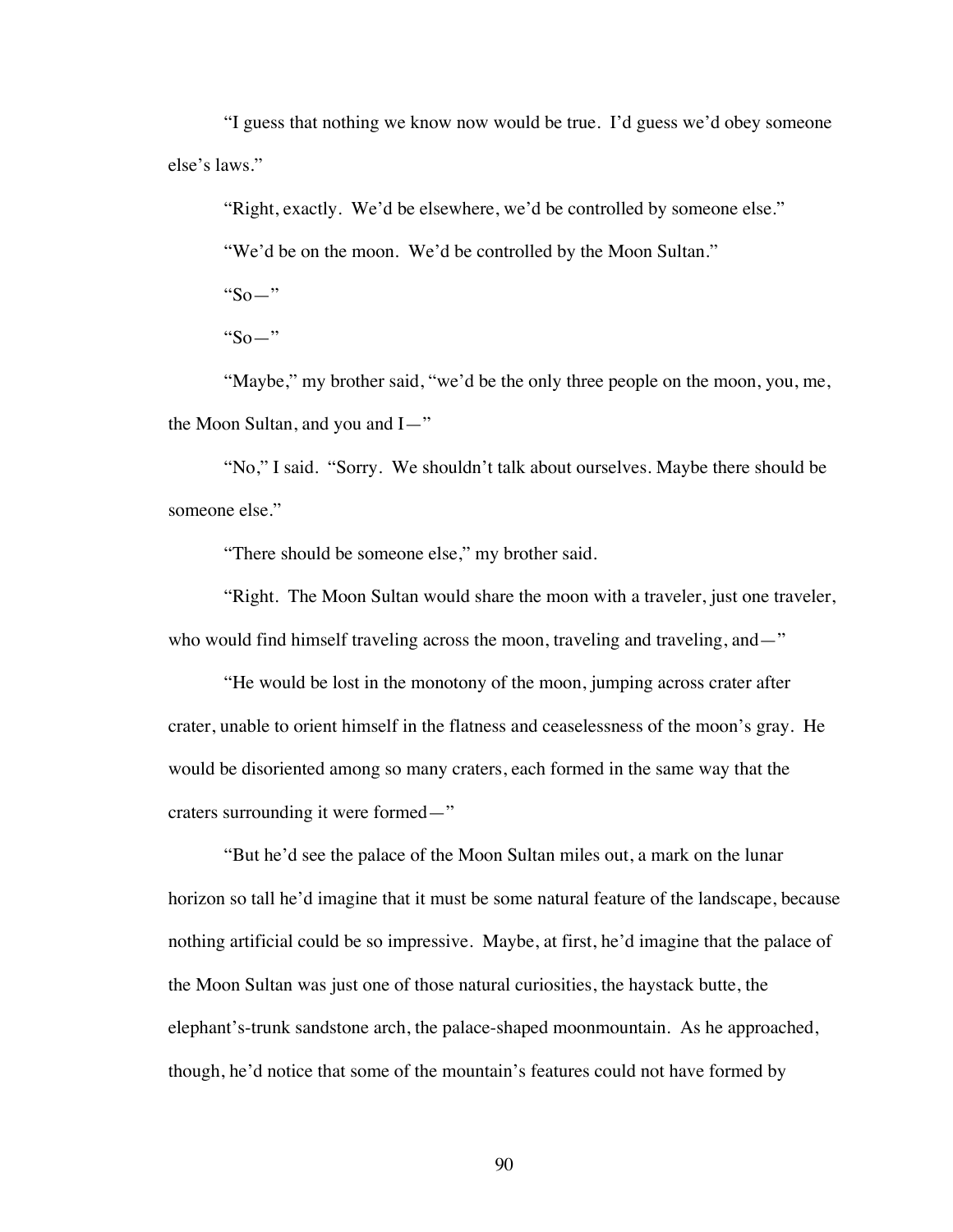chance, and as soon as he saw the palace's buttresses and crenellations and turrets, he would push himself to move faster, because inside—"

"Before he went inside, though, he would stop. He would stare up the palace of the Moon Sultan, and he would see that its walls were built from basalt so porous that, in places, he could see starlight and faint sunlight shining through the walls. He would see that the things about the palace he had noticed earlier, the buttresses, the turrets, were used only a single architectural unit of form, that the whole palace was made from cylindrical vaults, some wide, some narrow, some climbing vertically, some flat with the ground. The palace was hardly some classically-ordered structure. It was just a jumble of cylinders, concentrated chaos, unplanned in everything but its monumentality."

"The traveler would be thinking already about the Moon Sultan. He would be speculating already about the nature of the palace. Already he would be filling his mind with imagined histories, genealogies, stories passed down through generations about the maniacs and idiots who built the palace so haphazardly. Looking at the palace's furthestflung passageways, he would imagine the nicknames that the centuries had given to corridors, to ballrooms—"

 "But he'd hear a voice, yeah? The Moon Sultan's voice, telling him that he shouldn't stand so long outside, that he should come in, that he shouldn't be afraid about the solidity of palace's construction, because in the palace the force that made walls out of rock was not mortar, was not concrete, was instead the moon's relative lack of gravity. On the moon, the Moon Sultan would say, mortar would be nothing other than ornament. So the traveler would wander into the palace, climbing over the ledge of a window because he wouldn't be able to find an open door. There, stepping deeper into the vault,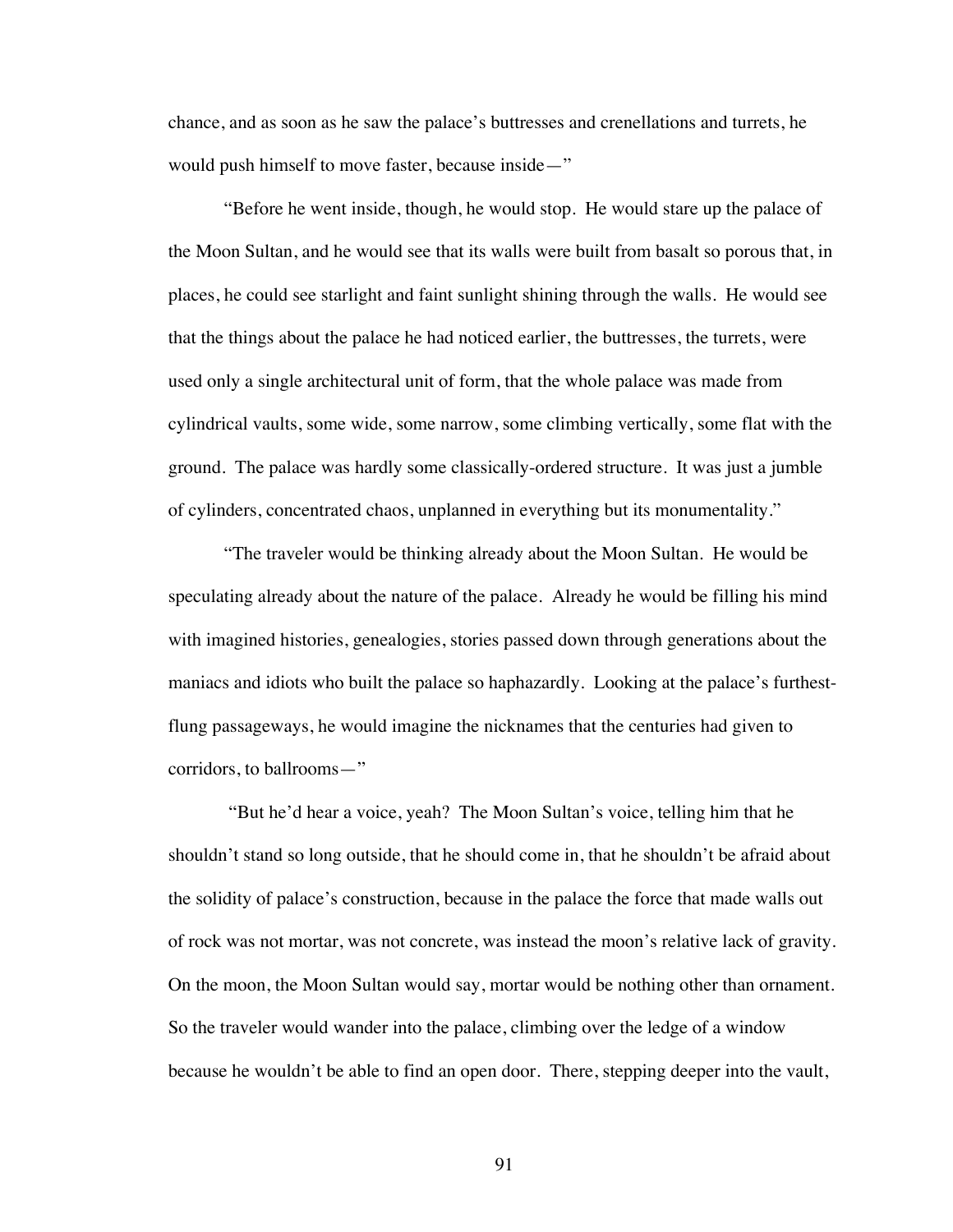he'd see the Moon Sultan, an old man with a stringy beard that spread itself in the thin gravity and hovered around the level of the Moon Sultan's eyes."

"Through the confusion of his beard, the Moon Sultan would speak again, inviting the traveler to tour his palace. They would begin walking, following crooked hallways, taking turns that didn't seem to have any meaning, and the traveler would see that the interior of the palace of the Moon Sultan was not, as he had hoped, decorated with furniture and tapestries and boars' heads, of the accretions of centuries in materials and space. The Moon Sultan would share no family anecdotes, relate no tales of great halls and bedrooms. He simply would simply walk along, a few paces ahead of the traveler, and the traveler would simply follow, through barren hallway after barren hallway, black stone, light filtering through the pores of the palace's basalt."

"And when the Moon Sultan and the traveler had reached the centermost point of the palace, they would come to a closed door, the only door that the traveler had seen. The Moon Sultan would open the door and invite the traveler into the room beyond, a square room, with a low ceiling. The traveler would follow the Moon Sultan in. As soon as the traveler stepped past the threshold, though, the Moon Sultan would step backwards, into the hall, swinging the door shut and locking it in place. The Moon Sultan would let the traveler know that the traveler was his prisoner, now, that there, in the palace of the Moon Sultan, he would live the rest of his life. The traveler would listen to the steps of the Moon Sultan receding down the long hallway, and he would sit and stare upwards and try to identify the stars he could see through the cracks in the ceiling."

"A day would pass, right? And the traveler would hear nothing, no noise made by the Moon Sultan, nothing. And then a week would pass, and the traveler would grow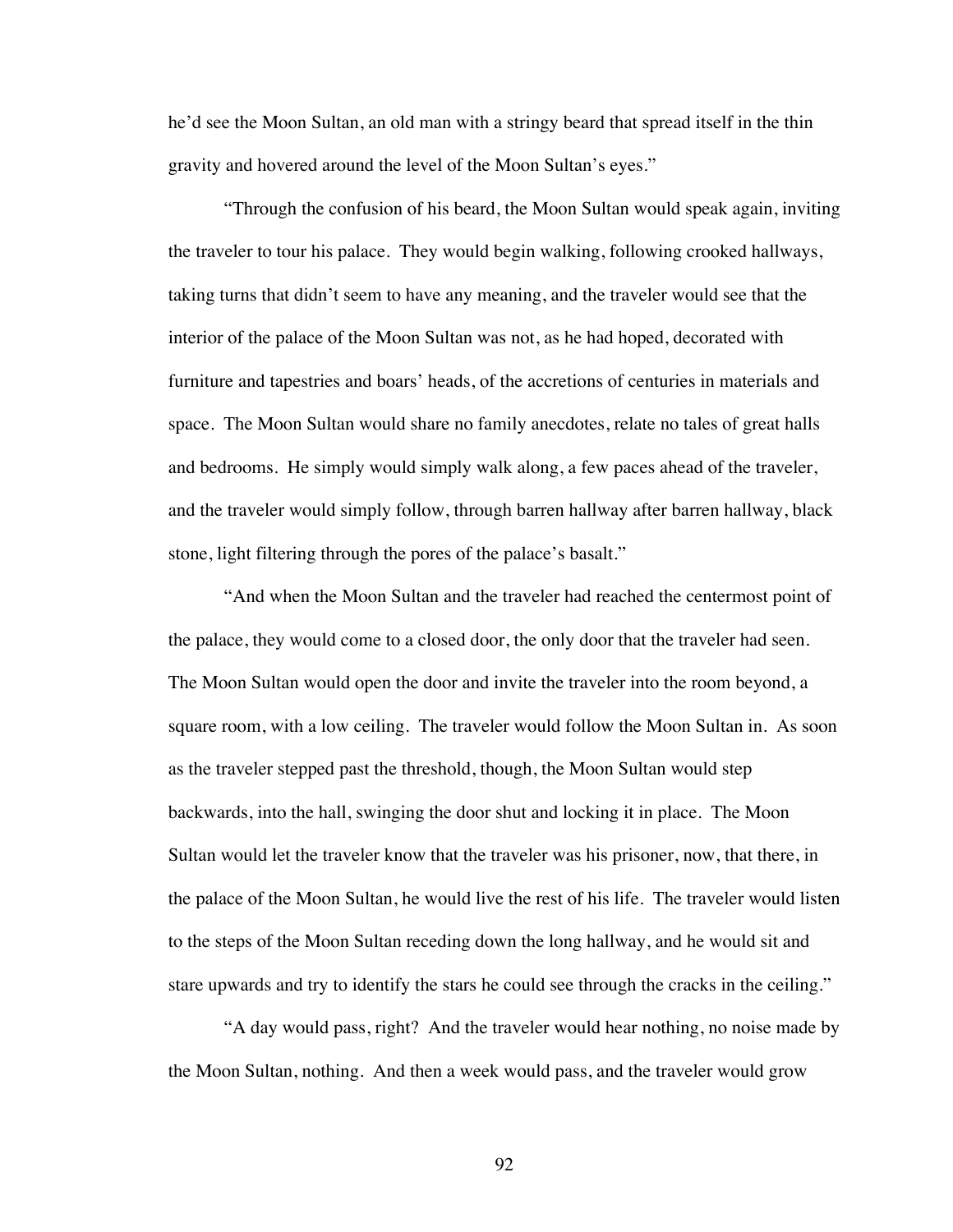bored with pacing around the perimeter of his little cell. After a month, the traveler would grow so tired of the darkness, of four walls, of basalt that, even though the walls and ceiling and floor of his cell would seem to admit no exit, he would begin to trace the mortarless joints of the basalt blocks with his fingers, hoping to find some way to escape. The painstaking methodicality of this work would remind him of his time outside, of the infinite path he'd traced across the moon's surface before his arrival at the palace. The traveler would finish testing the joints of the floor, he would finish testing the joints of a first wall, of a second wall, and finally his fingers would come to a block that seemed a little less tightly-wedged than the others. Excited, now, as excited as he'd been when he saw the palace appear on the horizon, he would push. The block would give way a little, and he would push harder, and finally the block would come free from the wall. It would float in the lunar demigravity, hovering at knee-level in a little room beyond—"

 "Fuck! Yes! The traveler would climb through the space in the wall that he'd made, and he'd find himself crouching in a little interstice, a sliver of space between the corridors formed by the cylindrical vaults outside. When he looked up, he would see that the ceiling of the space was formed not by keystone and arch but was instead made of jumbled rubble. He would realize that, if he kept burrowing through walls, he might escape the Moon Sultan's palace, might return to the moon's open places. So he would kick blocks from walls and redistribute rubble overhead until he could stand, and then he would push through a next wall until he could squeeze himself into the palace's next little interstitial space—"

"But sometimes, maybe, he would fill hallways and close them off in his efforts, because he would not want the Moon Sultan to discover him during the act of flight from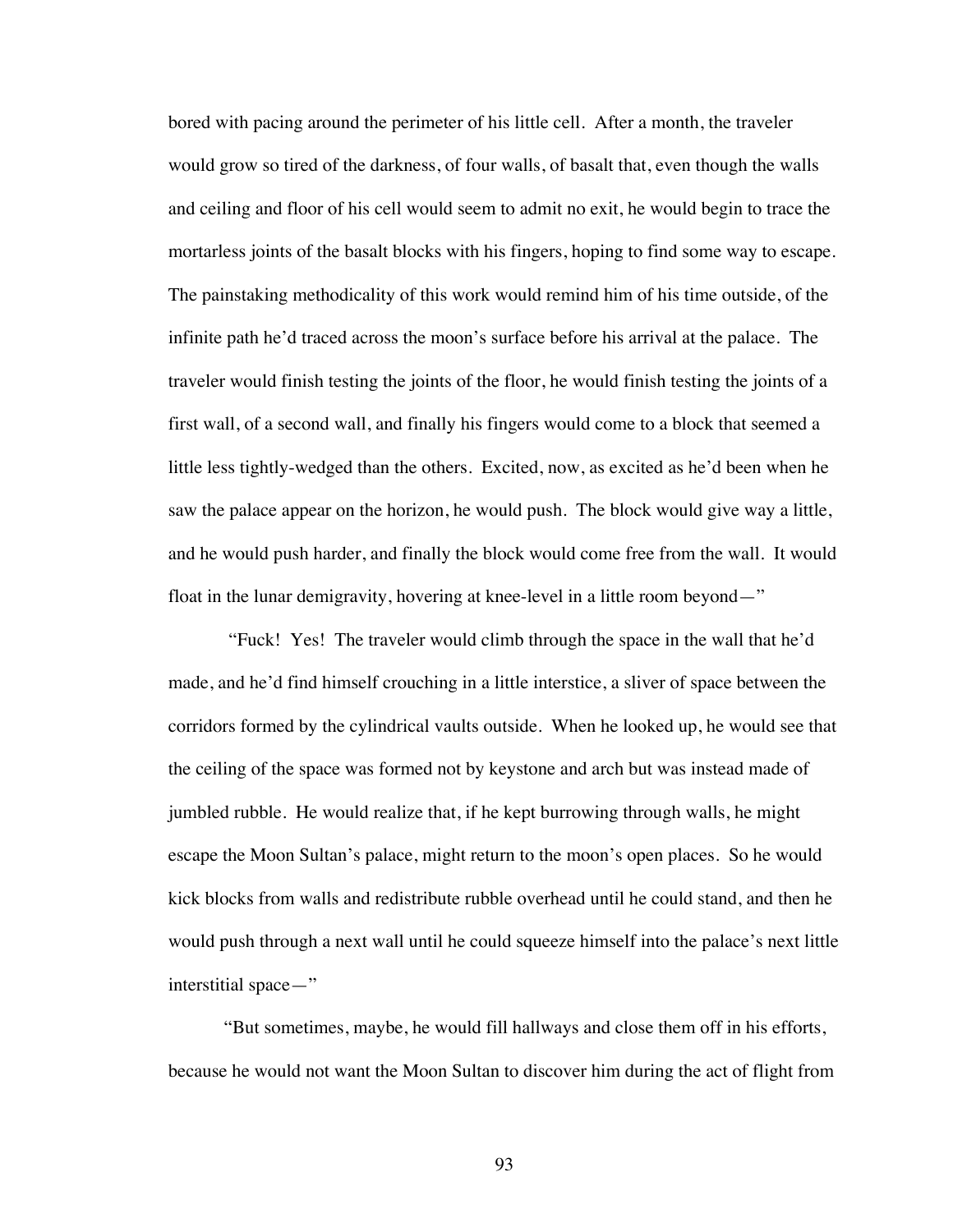the palace. He would realize that he needed to rearrange the palace as he escaped it. So he would make hallways of his own, and he would join vaults to one another at steep angles, and he would leave spare rubble floating in corridors. He would never see any sign of the Moon Sultan, though, and he would never hear the Moon Sultan's voice. By the time he abandoned his fear of encountering the Moon Sultan, he would realize that he had lost himself in the palace again, that he could no longer identify the direction he had supposed, earlier, might lead him outside most easily. Now he would change his behaviors, would surrender himself the chance that the Moon Sultan would appear to reimprison him. He would burrow through walls in one direction only, but here he would stumble into another monotony. The tedium of pushing from one little space to the next without concern for the arrangement of other walls, without the diversion of making little traps to catch the Moon Sultan— these things would raise in the traveler a more desperate need than ever to break through the palace's final wall and bound off into the endlessness of the moon again."

"After days, then, after weeks spent tugging stones from walls and pushing himself through gaps, the traveler would come to a wall he was certain was near the outermost limit of the palace of the Moon Sultan. He would force a stone from the wall and look through the opening he'd made, and he would see the Moon Sultan there, alone, in a cylindrical vault, which stood on one end, reaching upwards towards the Earth, which sat high in the sky. There was no doubt that this was the edge of the palace. The light slipping through the pores of this last vault's stones came brighter than it had in rooms deeper inside. The Moon Sultan would stand with his back to the traveler, and the traveler would decide to resist hesitation. He would try to surprise the Moon Sultan with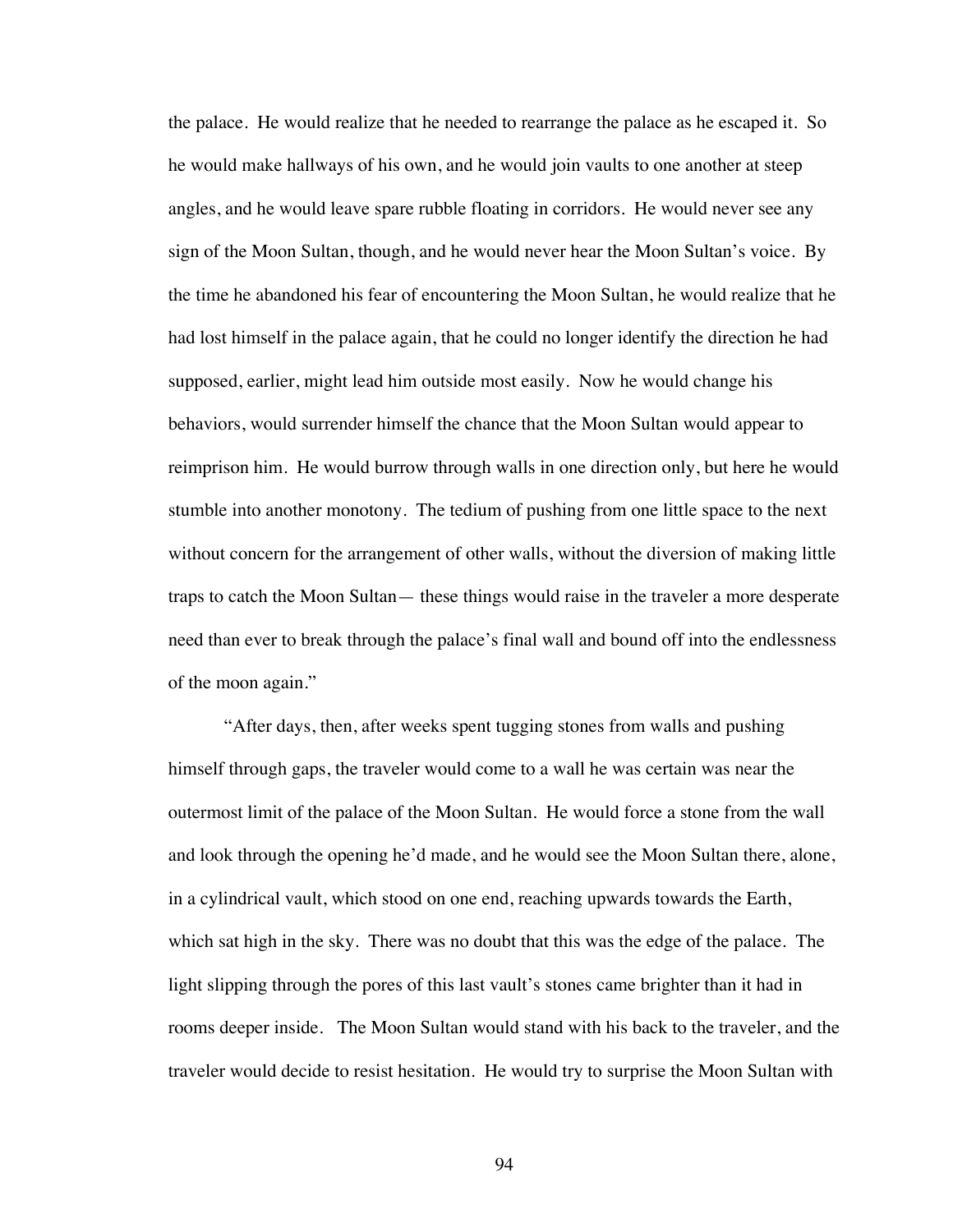the speed of his actions, with the force of his determination. So the traveler would begin tugging at the other stones in the wall he faced, making as big a gap as he could, so that he could bolt around the Moon Sultan without obstacle, so that he could reach the terrain beyond. As the traveler created more and more space, the Moon Sultan would do nothing, would merely stand—"

"And then the traveler would pull a stone from near the top of the wall, and as he did this, he would watch as the walls of the vault in which the Moon Sultan stood crumbled, leaving the traveler inside the palace, staring out through a window of his creation, leaving the Moon Sultan outside, surrounded by the suspended rubble of the walls, beard caught in silhouette, a madness of tentacles and shadow caught against the light of the horizonline beyond.

" $So -$ "

"So the Moon Sultan would look at the traveler. The Moon Sultan would turn. The Moon Sultan would begin leaping away across the lunar landscape, jumping across crater after crater. The traveler would understand that the palace was his. He could do the things he chose to, and so he would choose to linger, dreaming already of basaltic boars' heads mounted on walls, of tapestries made from unusually-shaped blocks of basalt sliced thin and hung from ceilings, of a jumble of construction all his own. Though the traveler would be a little heartened by the prospect of turning the palace of the Moon Sultan into a proper palace, he would be more heartened by this fact: he would know that the Moon Sultan would make his way around and around the moon, that, eventually, the Moon Sultan would stumble across the palace again. The Moon Sultan would climb in through a window. The traveler would welcome him. Already, the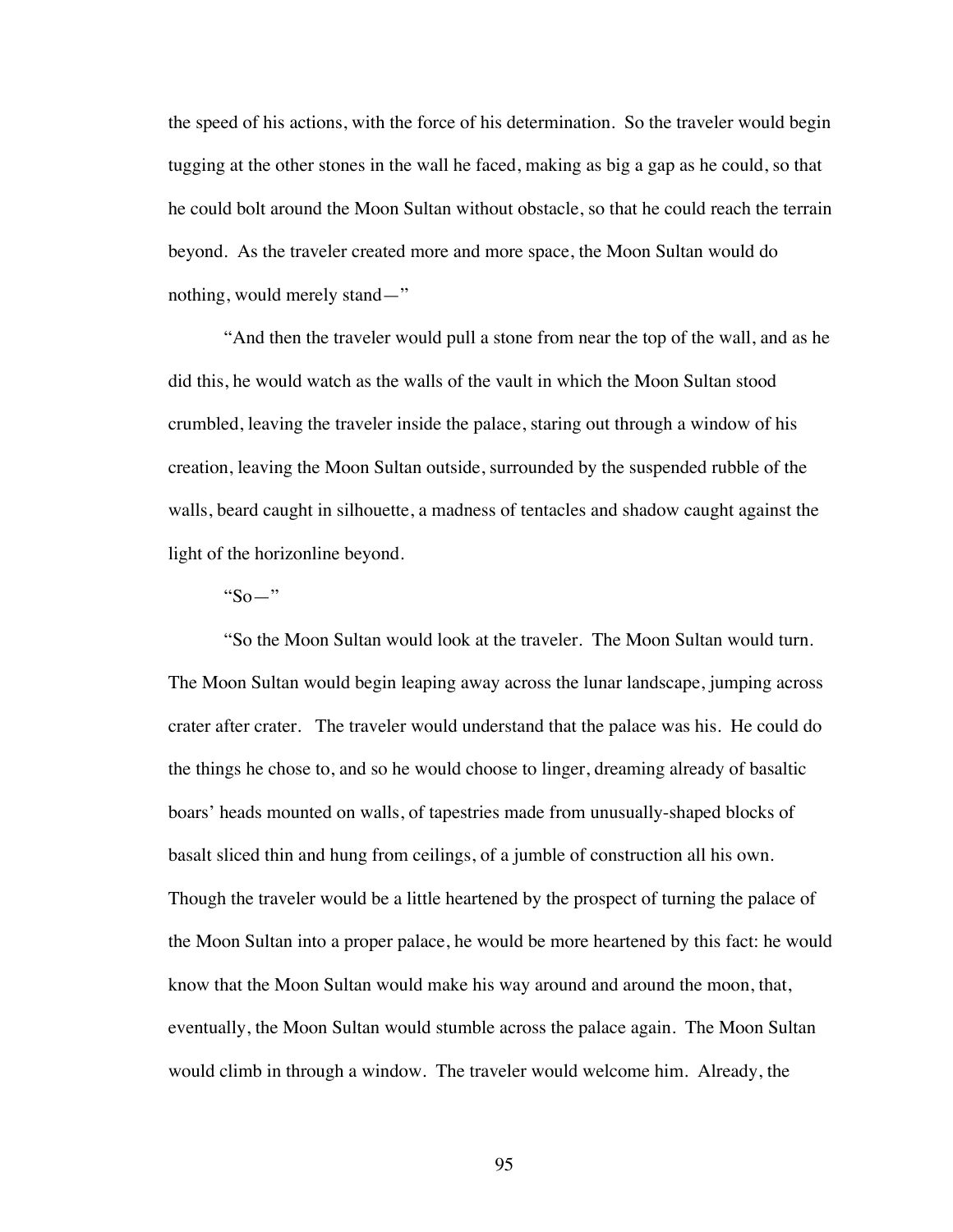traveler could imagine the Moon Sultan's reactions to the changes he would make, and already, the traveler was excited to see the Moon Sultan made prisoner in the way that prisoners should be made, trapped in a lightless cell with no prospect for escape whatsoever. So the traveler would set himself to work, certain he could avoid lunar monotony, now."

My brother and I sat, staring at the ocean. A fragment of cloud in the sky held the last light of sunset like the filament of an incandescent light bulb just turned off. The awful cheesy gas lamps built along the pier had come on, and on the beach below, an old woman walked two dogs, which fought each other for control of a cloth Frisbee.

" $And$ "

" $And$ -"

"That's it," my brother said.

"That's how it could be," I said.

We stood, and we felt our way through the dusk, picking our way past agaves and around patches of iceplant until we'd dropped to sea level again. As we followed the oceanfront promenade along the beach to our house, we saw that two harbor seals hauling out onshore. The town was quiet. An ice cream shop and a Thai restaurant stood open but empty, waiting for customers who wouldn't arrive for another month. When we reached our neighborhood, we washed our feet and hands with the garden hose in our front yard, and then we walked through the house, adjusting rheostats until the house glowed the way we wanted it to. I fed my clownfish their daily pinch of dried mysis shrimp. My brother looked through the fridge. We decided to order a pizza, and we ate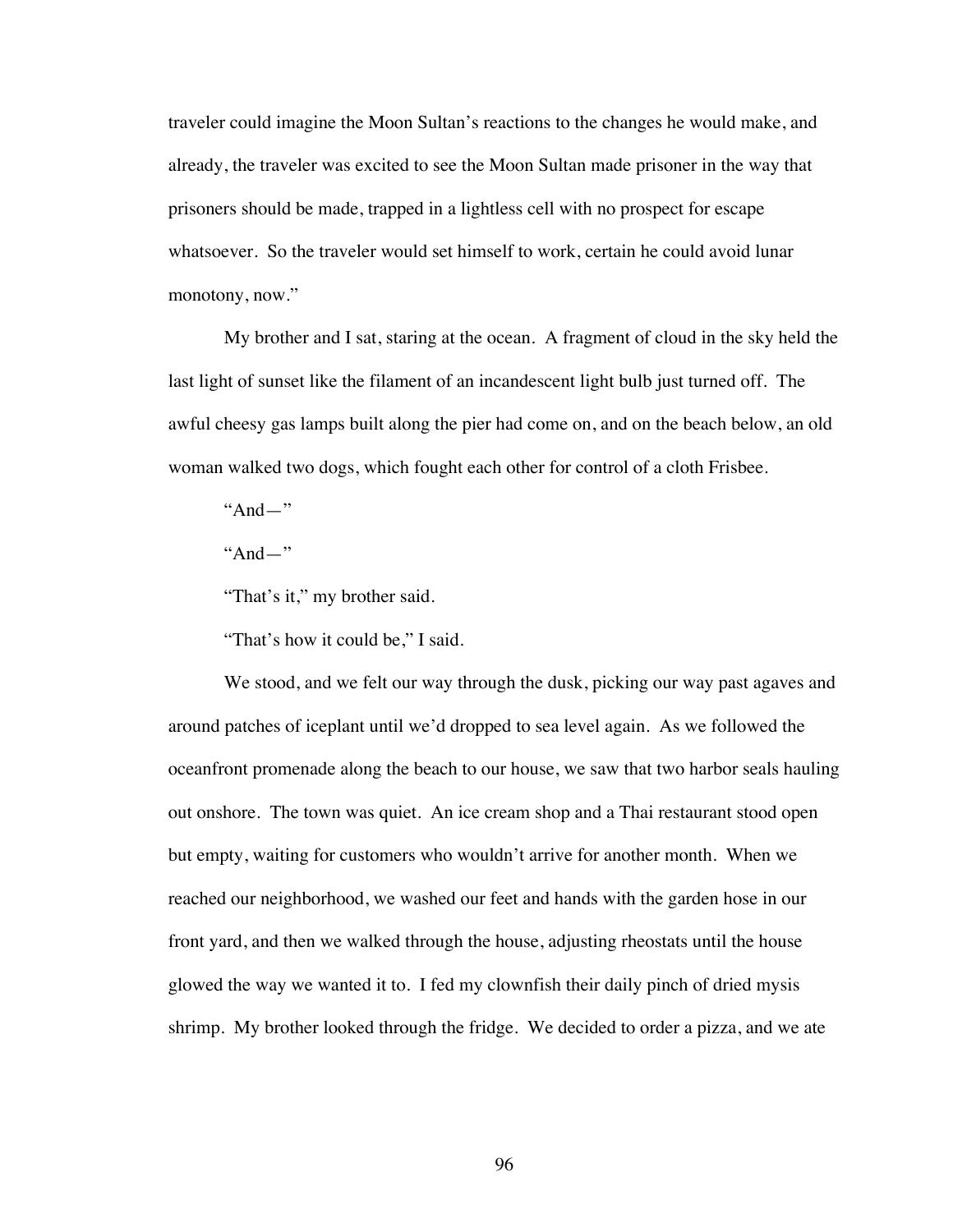two thirds of it before we went upstairs and forgot to floss and climbed into our beds and fell asleep.

The next morning, my brother woke up before I did, was out of the house before I was out of the shower. When I finally made it to the fish operation, I left my bicycle on the ground outside the door to the Quonset hut where we kept most of our aquaria. I checked my boss's email account found that there was an order waiting for me that required in-person delivery. Two lionfish and eight leafy sea dragons, the most expensive animals in our inventory, needed to be transported to a city six hours inland. I called our customer and made arrangements, and I rode my bicycle home and took my father's old car, a station wagon I rarely drove, back to work. When I'd finished preparing the fish for transit and delivery, I drove out of my town, the fishes' Styrofoam cooler seatbelted into the seat next to mine. By the time I made it home, past eleven, I'd learned the lyrics to six or ten of Top 40 songs that were receiving the heaviest radio play, that month. The next weekend, I asked my brother whether he thought I'd ever forget those choruses, those hooks. He supposed I wouldn't.

A couple of months later, most of our stock sold, my boss at the fish operation decided he wanted to shut his business down for a year so that he could go diving in Indonesia. My brother started dating a girl he liked, and I started taking respiratory therapy classes at the community college. By the time I finished my associate's degree, my brother's girlfriend had moved into the house. I moved away to take a job at a hospital in another town, a town at the foot of the mountains, a town I liked a little better than the one where I had grown up, than the town on the coast, with its pier, with its beaches and headlands, with its gas lamps and seals and charcoal-studded sand.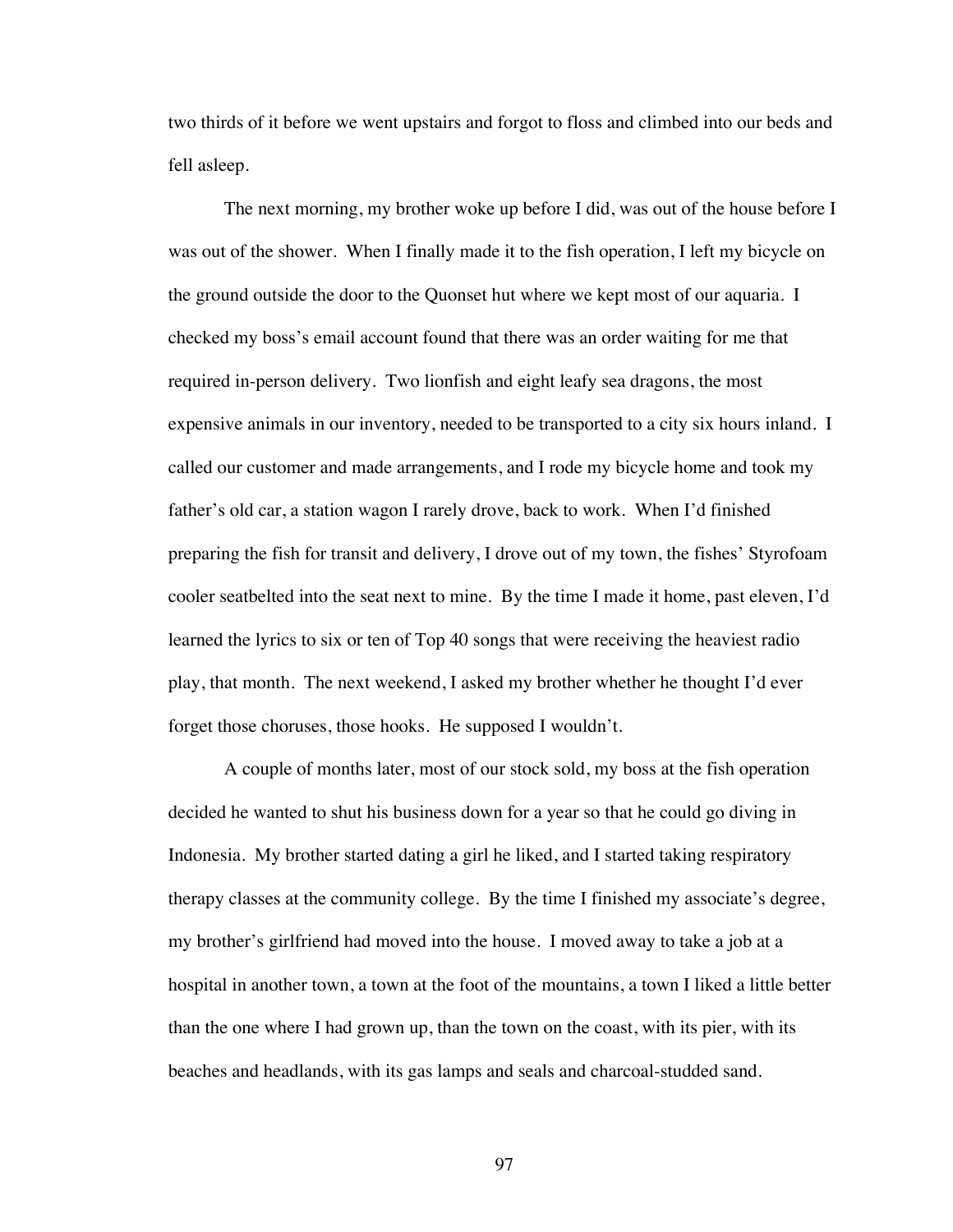## HAREM GIRLS

I am here because I am broken, and the other girls in the harem are here because they are broken, but I am not like them. They are retarded, or they have lost their ability to move, or they never stop speaking in languages the rest of us cannot understand, or they never speak at all. The world broke them before they were born, or it broke them during childhood with war and misery. The world left them as they are, stranded in brokenness, unable to escape it because for them nothing other than brokenness exists. The world did not break me. I broke myself. I left myself blind in one eye and deaf in one ear. I knotted the skin of my stomach with scar. I colored my legs and arms with the red and glassy white of healed burn. I chose to do these things to myself because our sultan cares only for brokenness, for girls whose incapacity and disfiguration comment on his own abilities, on his own perfection of form.

The harem's servant women look at me and they see that I am not like the other girls here, and they whisper, "We will help you. We will help you escape."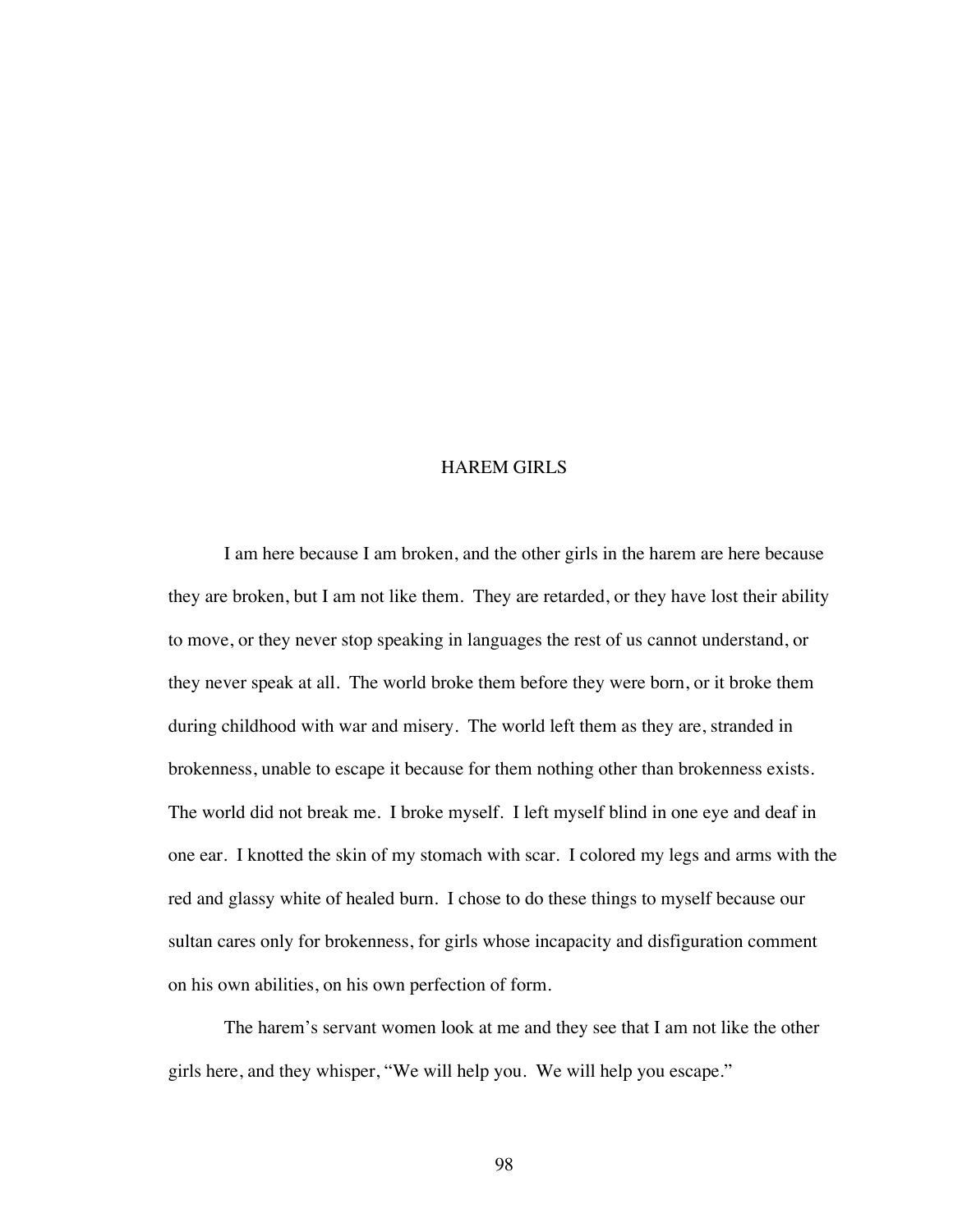When they say these things to me, I never respond.

The other girls came here because someone – a field marshal, a kidnapper, a sister, a child who wished for nothing more fervently than to escape a mother and be passed into the care of an aunt – sold them to one of our sultan's agents. When they were sold, their sellers took their profits – money, land, two barrels of pitch for a boat in need of time spent in dry-dock – and squandered them on aniseed liquor and lazy years. I came here because I sold myself, to a man whose tongue was white with thrush. When I sold myself, I took my profits – our sultan's agent agreed to give me his hunting dog, and an old goose he'd bought that day, and ten last minutes of freedom – and I squandered them, too. I released the dog, which killed the goose and dragged its body into dry brush. Then I spent my minutes sitting, listening to the dog enjoying its meal. I wondered whether I would recognize, by sound alone, the moment when the dog tore into the fat of the goose's liver and discovered an even-more-intense species of delight. When I stood, I'd recognized nothing – no yelp of joy, no protective growl – and still I do not know whether the dog had made no sound or whether it had not yet found the liver, tangled as it must have been in so much feather and gristle. I chose not to strain my ears when the agent and I rode away on his donkey.

When we began our journey towards the capital, we rode through the territory I had been forced to accept as *home*. Late summer breathed dust onto undersized melons, and tangles of grapevines choked each other at the bottoms of streambeds. Boulders charred by old cropfires cluttered rectangular fields and left the rows of soupweed and barley crooked. Skinny roosters and blind cats slept in the branches of dead poplars, too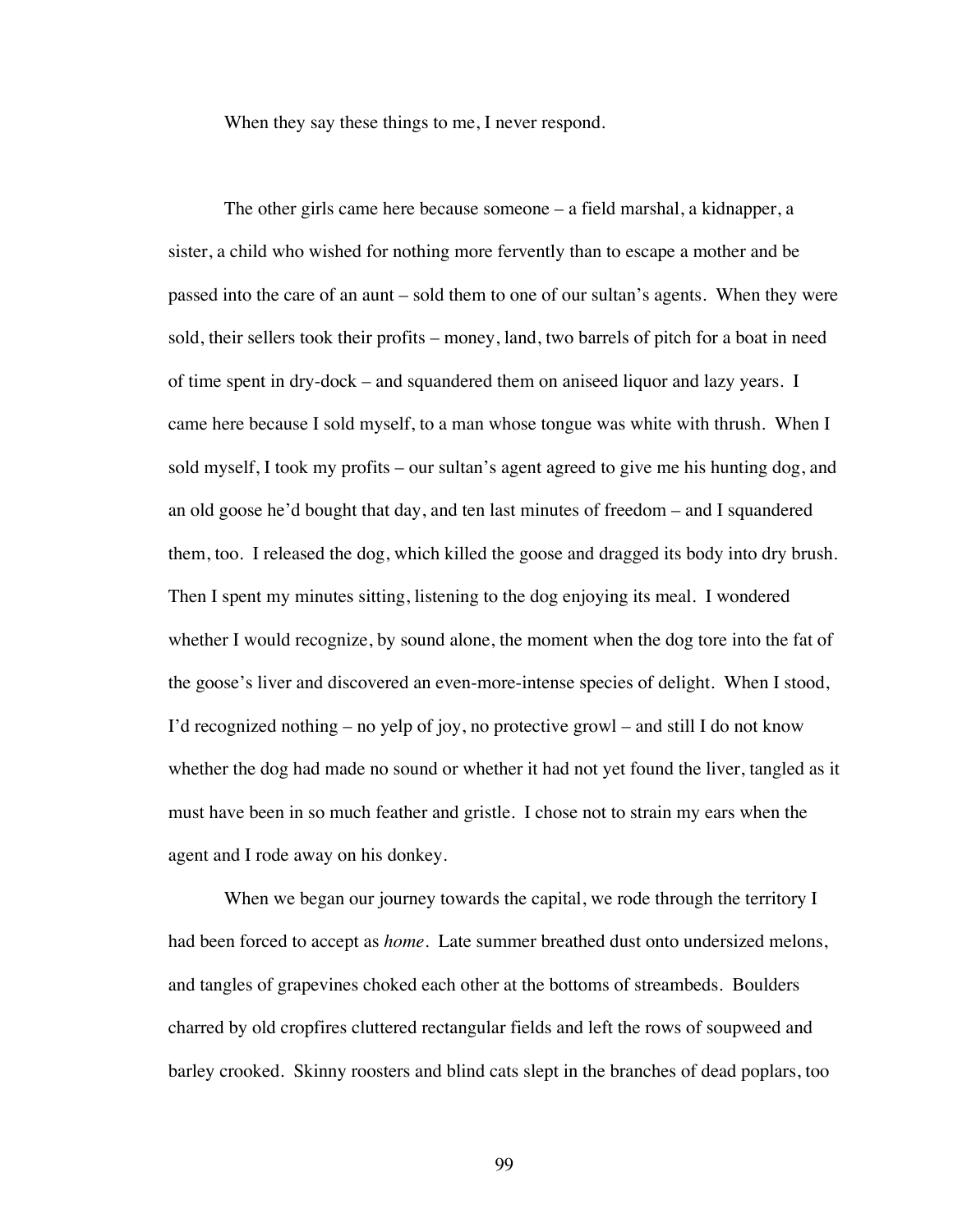weak to fight one another for space or food. Families lived at the bottoms of wells, in abandoned granaries, in ravines carved by winter floods, in places where at least some moisture lingered, where at least the air was cool. From some hole in the ground came screams of childbirth.

The agent and I did not speak. Whenever he lifted his gaze from the stretch of road just in front of the donkey's hoofs, he stared at the sky. Everything around us – the stars that stained the air with light after sunset, the clean scent of so much dust, the yipping and barking of kit foxes – was coarse in the way that pure things are coarse, so the agent must have been dreaming instead of the finery of corrupt things: the bite of bad liquor in one of the capital's bars, the cloying sweetness of the almost-rotten peach served after the bottle has been drained, the scratch of an instrument played with a frayed bow or chipped fingernails, the huge disgusting belly and terrifying strength of an old prostitute. I stared at neither road nor sky. I kept my eyes fixed on the landmarks I recognized.

Once, in a village, there, a village with enough money to light two lamps at night, I touched the corner of a piece of shattered tile, traced its glazing with dirty thumbtips, heard a merchant's story. In the capital, the merchant said, whole rooms were paved with tiles like that one, iznik majolica azulejo, and in those rooms, the ugly things I knew – marsh flowers, frog-eating birds, ruined buildings, brushfires – were transformed by paint and kiln and architect into beautiful things. Later, near the base of that hillside, there, I followed a soldier and my father's still-unmarried cousin to the edge of the basement of a collapsed house. The soldier told my father's cousin about the harem that our sultan kept in the capital, about our sultan's love for hairy foreigners and for girls without eyelids.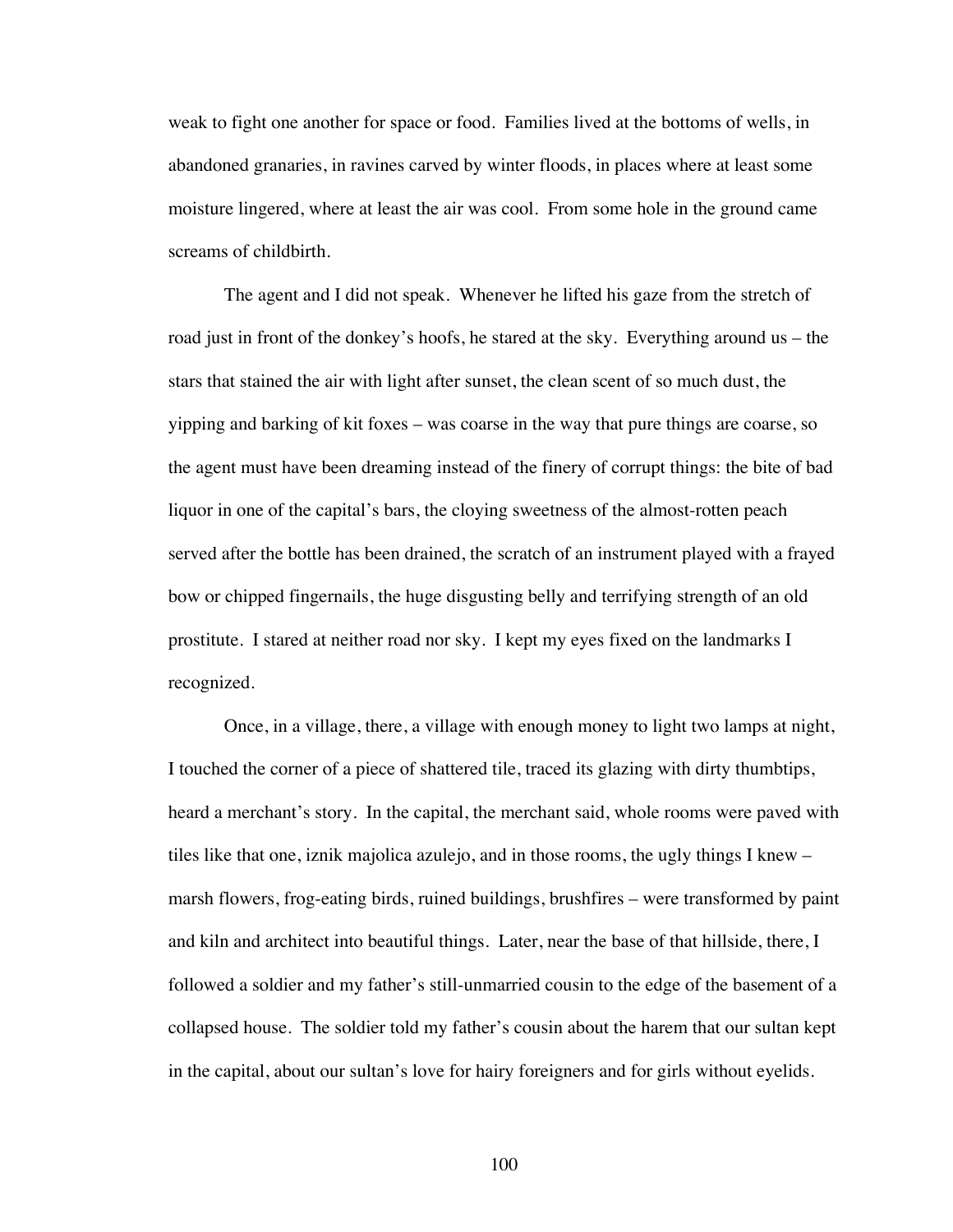The soldier told her about the sound of the harem fountains, audible through high windows, and about the daily deliveries of cornelian cherries and greengage plums, imported from countries better than ours. The soldier spoke of my father's cousin's unsuitability for the harem, told her that her body, the perfect body, two eyes, four limbs, would be imperfect there. The solider said that, in his world, perfection came in only one form – soft black hair as lustrous as snakeskin, a shy smile, sweat that smelled like dew on pinebark – but in the harem, perfection came in any form that showed too much of something, or too little. In the soldier's world, perfection existed at only a single point, only at the center of things, but in the harem, perfection existed at the edges of everything, along the line that traced the furthermost extremities of the world, the line that marked the end of the finite and the beginning of the infinite. The soldier said that he wanted my father's cousin more than he wanted the harem girls and the life-foreverdeath-forever they straddled.

A month later, later still, I watched from the branches of an apricot tree. My father's cousin had been discovered with the soldier by my father and his brothers, and during the fit of familial rage that followed, just at the moment my father took out his knife, my father's cousin, barred from escaping through our house's doors by the men of my family, squeezed herself through a window in the kitchen and ran away into the scrub. For two days, for three days, none of us saw her, but when she snuck from wherever she'd been hiding, I noticed, and I followed her up the slope of a hill to the old orchard. She stuffed pieces of broken glass into the flesh of tiny apricots. She swallowed the fruits whole. The next day, she came home, and when she coughed up blood our family took pity on her, lamented her sudden illness, so terrible, so strange. The next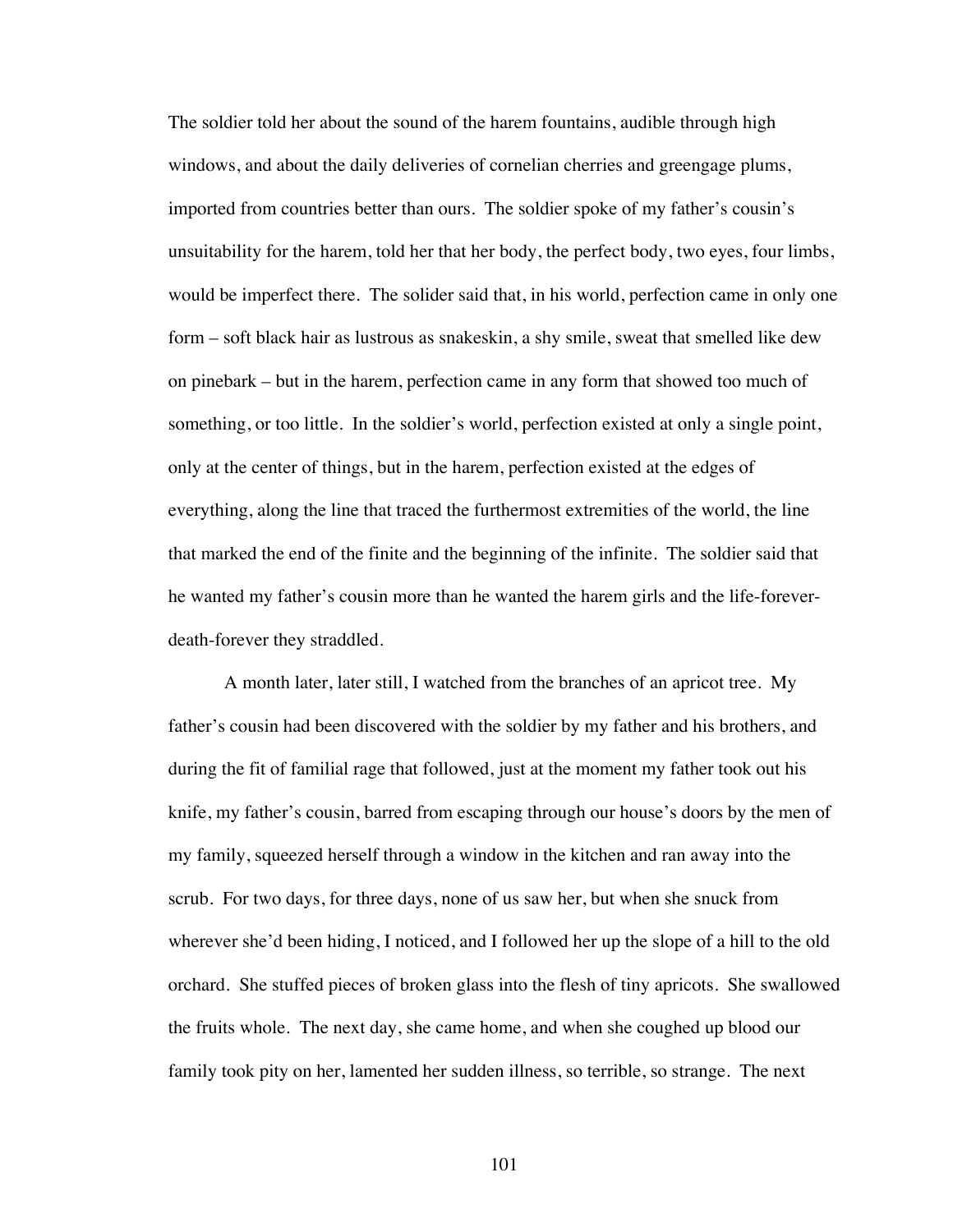week, when she died, stomach bloated, we forgave her. Joy at our forgiveness must have shattered her, wherever she was, shattered her like no other joy ever had, ever could.

I decided then. Violence and the pleasure that follows— those were the things I believed in, though I knew that between the violent act and the moment of pleasure came waiting, waiting, sometimes an eternity of waiting.

In the harem, our sultan prefers that we wait. This is what we are meant for, waiting. We wait to eat, days between meals. We waited a week, once. We wait for the servant women to come in to clean the harem. The weeks gather in dirt and odor around our ankles and in our noses. We wait for our sultan, too, and we wait for him longer than we wait for anything else. He is conducting business of state, he is hunting in a nearby forest, he is away at war, countries distant, and we wait for him, for months, for years. After we have waited for so long, for all of these things, our sultan supposes that we will find delight in everything that comes to us. In this, he is correct. The girls scream when food arrives, and they savor the first days of a recently-emptied latrine with a pleasure whose intensity can hardly be measured, and when our sultan enters the harem or dispatches a secretary to fetch one of the girls to be brought to him, they break themselves with their desire for him. If they are retarded, they try to recite verse composed by the poets of love, and end up confused and crying. If they cannot move, they shudder involuntarily, and they feel the hurt that shuddering brings them. If they speak continuously and unintelligibly, they yell themselves hoarse. If they never speak, they close their eyes and are taken up and away from themselves by their anticipation. Sometimes, if our sultan or his secretary chooses one of the retarded girls, or one of the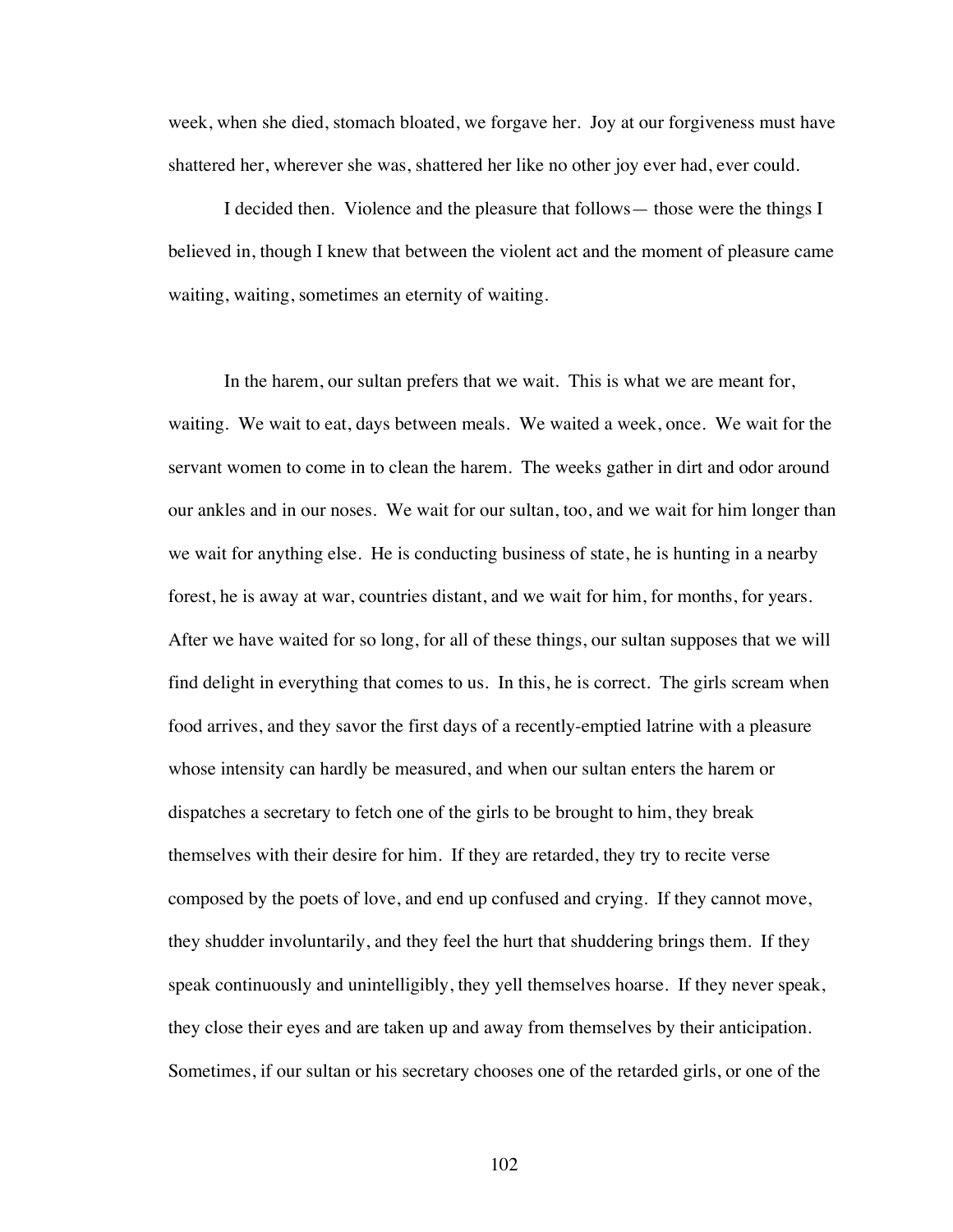foreigners, or me, these quiet girls never find themselves again, and they stand for days, for weeks, and they grow thinner and weaker, and finally their bodies follows them into absence.

I was asleep when the agent and I arrived in the capital. He woke me and I found myself in a rented room. Our sultan had traveled to one of the frontiers of our country, the agent said, to encourage the people of another country to rebel against their sultan. We would have to wait until our sultan returned before I could be inspected, before the agent could complete his sale of me. We might wait weeks, the agent said. We might wait months. We begin waiting now, he said.

The agent counted his days in bottles of brandy, and when he was drunk, he would mutter things to me. He muttered about his donkey, hoofs eaten by fungus in the piss-soaked sawdust of the courtyard outside, or about his first wife, dead, whose hands had been as big as his, or about his second wife, alive, whose name he sometimes forgot, or about his third wife, alive, who'd been kicked in face by the donkey when its hoofs were still hard, whose nose had been broken, who brayed when she sneezed, as though she had become part donkey when the donkey made itself master of her. I listened, but I never spoke. I had nothing to say about myself. I had only questions about the harem, but I could not ask any of them because I knew that I could not seem too eager, knew that I could do nothing but act *discovered*, act *dragged*.

We had arrived in dry weather, but during our second month in the room it began to rain. The dampness in the air coaxed the scent of ash from the room's bedspread. The voices of children chasing each other through the mud and screaming happily slipped through the wall that abutted the courtyard. My hands never seemed dry. The walls of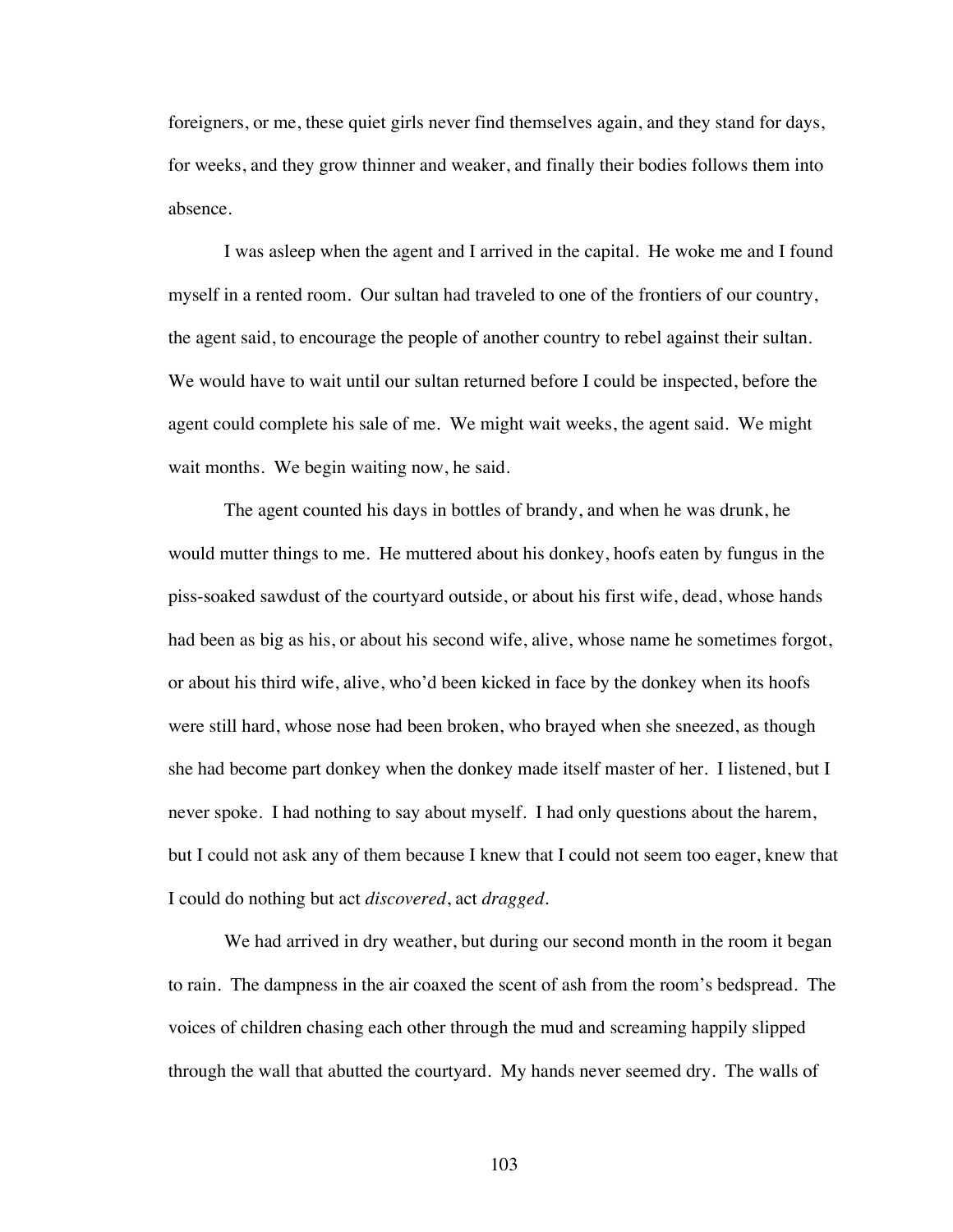the room, the room's floor, all of its furnishings had been painted with some thin brown dye, and everything I touched left my skin the weak color of bloodstained muslin washed and washed again. Though I tried to fix a picture of the capital in my head, I could not assemble the fragments I was able to collect with my senses into any whole that made sense. Everything was cacophony, old smoke, new moss, rumor of gunpowder fires in abandoned factories, rumor of flood, the fear of famine, and always always the expectation of wealth. The agent chose to spend the money he still had on liquor. By our third month in the room, he fed me only lentil stew thickened with sawdust. I grew so thin that the scar on my stomach shrank until it was no bigger than the size of my hand. I grew so pale that the echo of burn in the skin of my legs and arms lost its color, no longer looked red, looked pitiful, not violent. Dry days, I supposed I could hear the sound of rain in my deaf ear. I worried that our sultan would not find me appealing. I worried that he would recognize in me the depth of my desperation. My worrying left me unable to eat, unable to walk.

When our sultan returned to the capital, then, when the agent came in through the door with a bottle of wine half undrunk because our need to move was so urgent, the agent loaded me onto the back of a borrowed donkey for the journey to our sultan's palace. Though I was awake, I felt so ill that I had little chance to perceive much of the capital. I caught a little – the impossibly bitter scent of overcharred eggplant, the whining of spring mosquitoes, the grime coating the tiles ornamenting the portico arches of domed buildings – but my stomach hurt and my throat was dry and I spent most of my attention trying not to vomit with the donkey's swaying. Once we reached the palace, we were ushered to the harem's first room. I was tired, and my vision slipped in and out of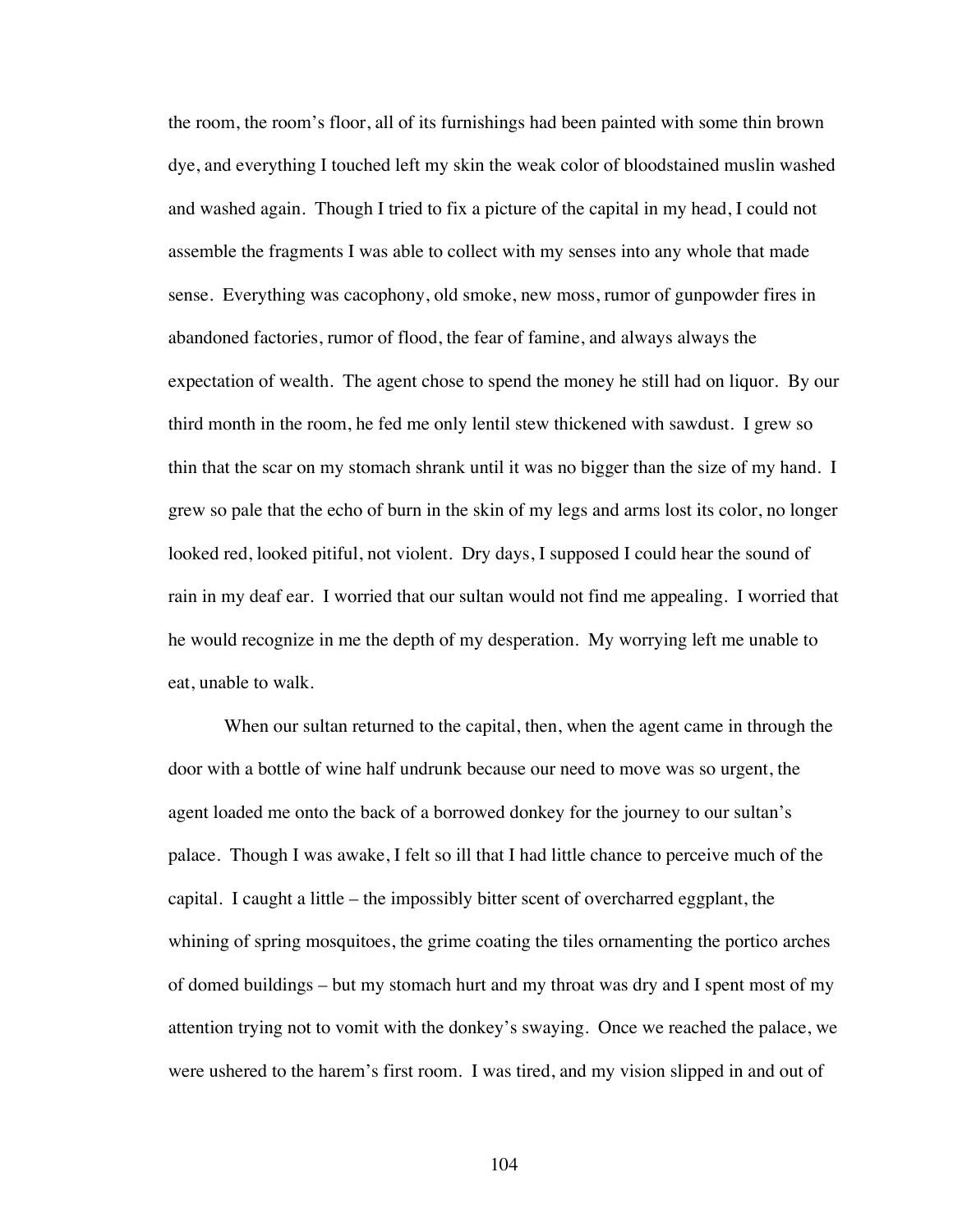focus, and all I could sense was color: the poor blue of the light that came through the windows' old stained glass, the clean red of freshly-swept terra cotta tile on the floor, the green and orange of the iznik tile on the walls, which looked sick whenever a cloud passed across the sun and dimmed the room, the amber of a cut topaz, fallen from a ring or from a necklace, hiding in a crack in the floor's grout. Did I moan a little? Did my blind eye weep? I don't know, I can't remember, but I must have seemed broken enough, shriveled, marred in the ways that I am, because when I could see again, when I could focus again, the agent had been paid, and the servant women were feeding me scraps of the squab that our sultan had served the night before, at a feast celebrating his victorious campaign on the frontier. I was surrounded, now, by women more broken than I was. When I regained the ability to walk, I moved from one room of the harem to the next room concentrating on the sensation of the tile under my bare feet, and I recognized that I deserved the silk clothing I had been given, the copper rings that turned my fingers green. I recognized that I had waited long enough.

During my first months in the harem, for the whole span of my first year here, I could hardly understand the things I saw around me. I knew about tiles. I knew about paint. But I could not comprehend the immensity of the air kept captive by the domes of our sultan's palace, could not look up at frescoed ceilings without at least a little fear. When I ran my fingers across the flat surfaces of the pictures of the capital made from fragments of differently-colored marble pieced together on the floor of one of the harem's rooms, I could not believe that stone could be cut so precisely, arranged so marvelously. I wandered through the harem, and I ate until I was satisfied with the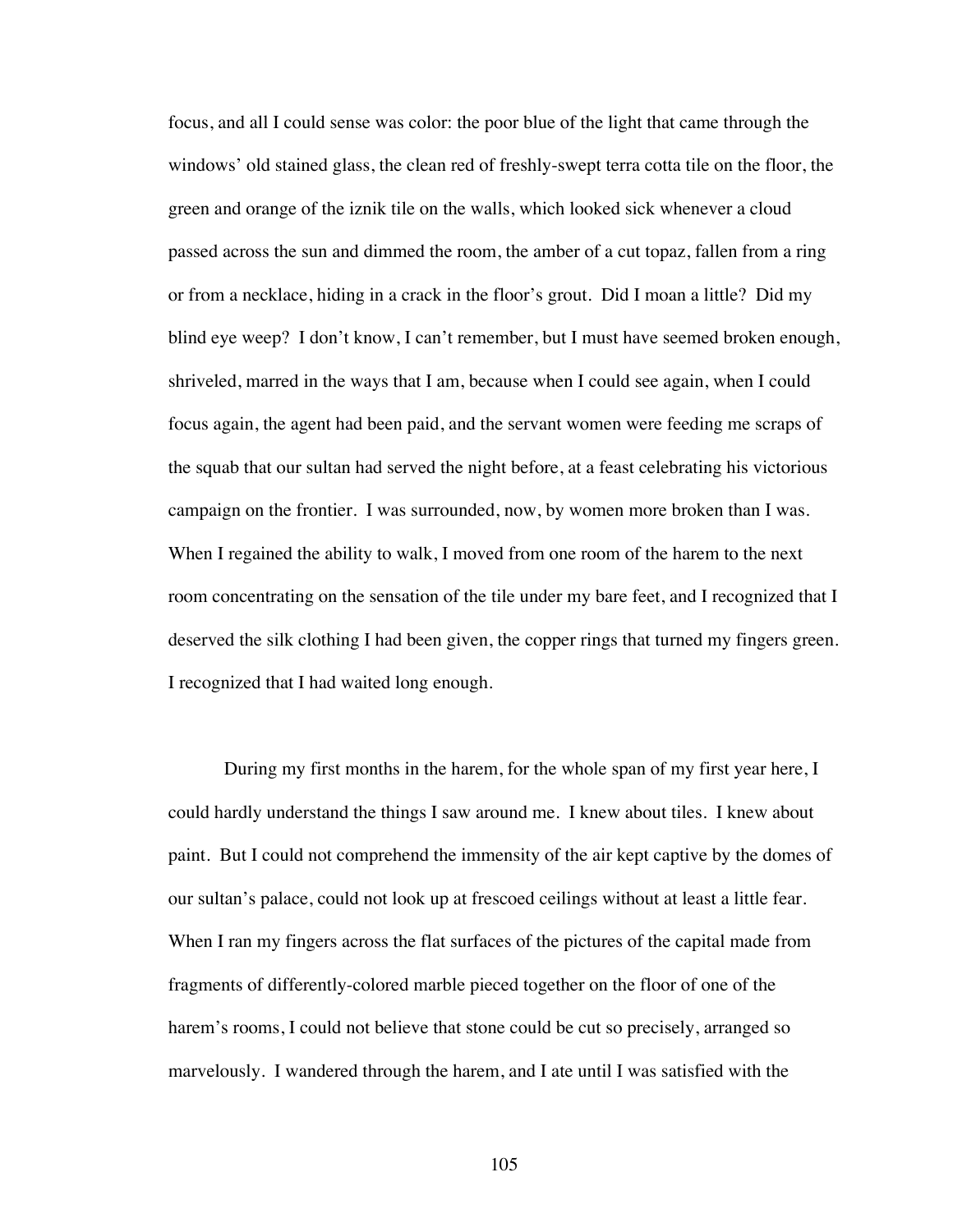stretch and fit of the scars around my body. I lay still for days, concentrating on the sensation of the silk bunched around my waist and at my shoulders, which hissed its softness so easily I felt almost menaced by the richness of the fabric. When I was too full to eat any more food, when my muscles ached from so much time lying still, I listened to our sultan's secretaries talking at the harem's threshold. They spoke of wives and mistresses, of sons dead in war, of virtueless daughters. They spoke of our sultan's horses, of the progress of the construction of a new pleasure pavilion near the capital's harbor. They spoke of money and lust. I came to learn the names of the things I had wondered about, the names of the palace's architectural features, its decorative techniques, its craftsmen's skills long since lost. Soon, I could utter those words. Pendentives, gesso, pietre dure. Even before I was able to say those things, though, I had realized this. Those domes, those pictures, that marble— they were mine even if I could not name them. Understanding did not matter at all.

During those years, I thought, sometimes, about all of the things I used to understand, things which I used to know how to do. I could husk barley and grind the berries into meal. I could plant soupweed from seed and I could graft the branches of apple trees onto the trunks of mulberries. I could dig frogs from the winter mud where they slept in colder months. I could speak about all of these things, could have told my sisters, my nephews, how to do them. After my first years in the harem, though, I realized that speech no longer served any purpose for me.

In the harem, I can speak but I can hardly talk. I can say things that would have been intelligible to my parents or to our sultan's agent, that our sultan or one of his secretaries would understand, but the harem girls are unable to understand me, and the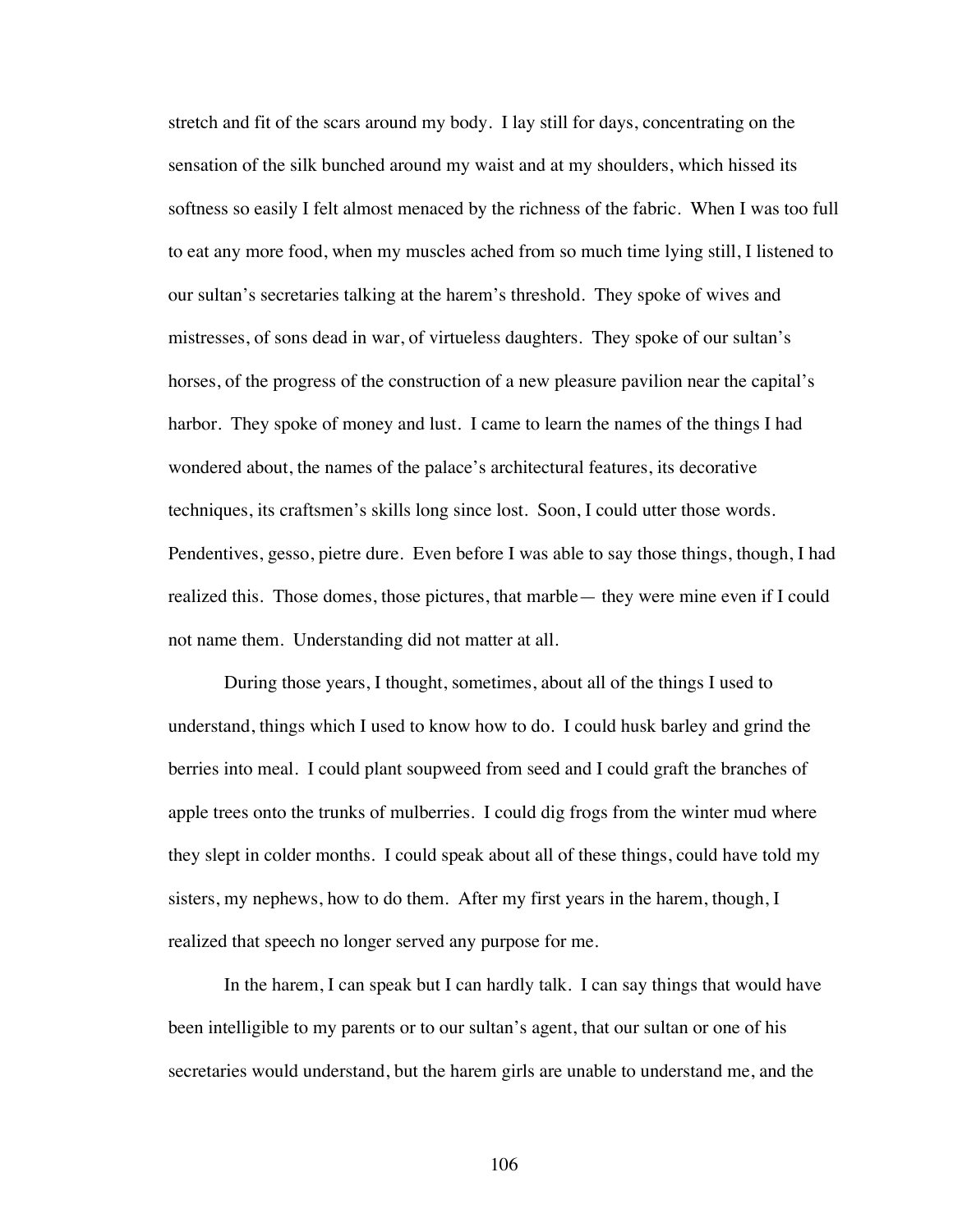rooms and luxuries have never been anything other than mute. If the servant women bring in remnants of some particularly delicious meal, if one of the other girls steals one of my pieces of clothing, I might whisper a word or two to myself, of happiness, of anger, but usually I stay silent, wandering through the harem along a path that has become as familiar to me as my body is. I walk from the room of the low cabinets decorated with intarsia designs of tulips and hummingbirds to the room of the pillows beaded in patterns taken from our sultan's father's astronomers' records of the processions of the stars, and I look at these things. In the room with the seven-tiered marble fountain, where we are fed, I wash my hands and swallow grapes that have gone soft in the heat. I am thankful for the grapes and for the water and for the music of the guitar filtering through the harem's windows from some other part of our sultan's palace, but because there is no point in doing so, I do not express my thanks. I remain silent.

The first time our sultan arranged for me to visit him, one of his secretaries stood near the gilded gate at the harem's entrance and grabbed my sleeve when I walked past. He blindfolded me and led me past the harem's threshold, and he locked the gate behind us. I followed him, stumbling up and down sets of stairs, shuffling my feet through the dirt of gardens, until we reached the part of the palace where our sultan had established his quarters. In an antechamber so small that the two of us barely fit standing, the secretary slipped the blindfold from my face and pressed the palm of his hand against my mouth. Don't talk, he said. One of the secretary's ears was missing, and the hair that grew around the patch of scar on that side of his head looked thin and brittle. Don't talk.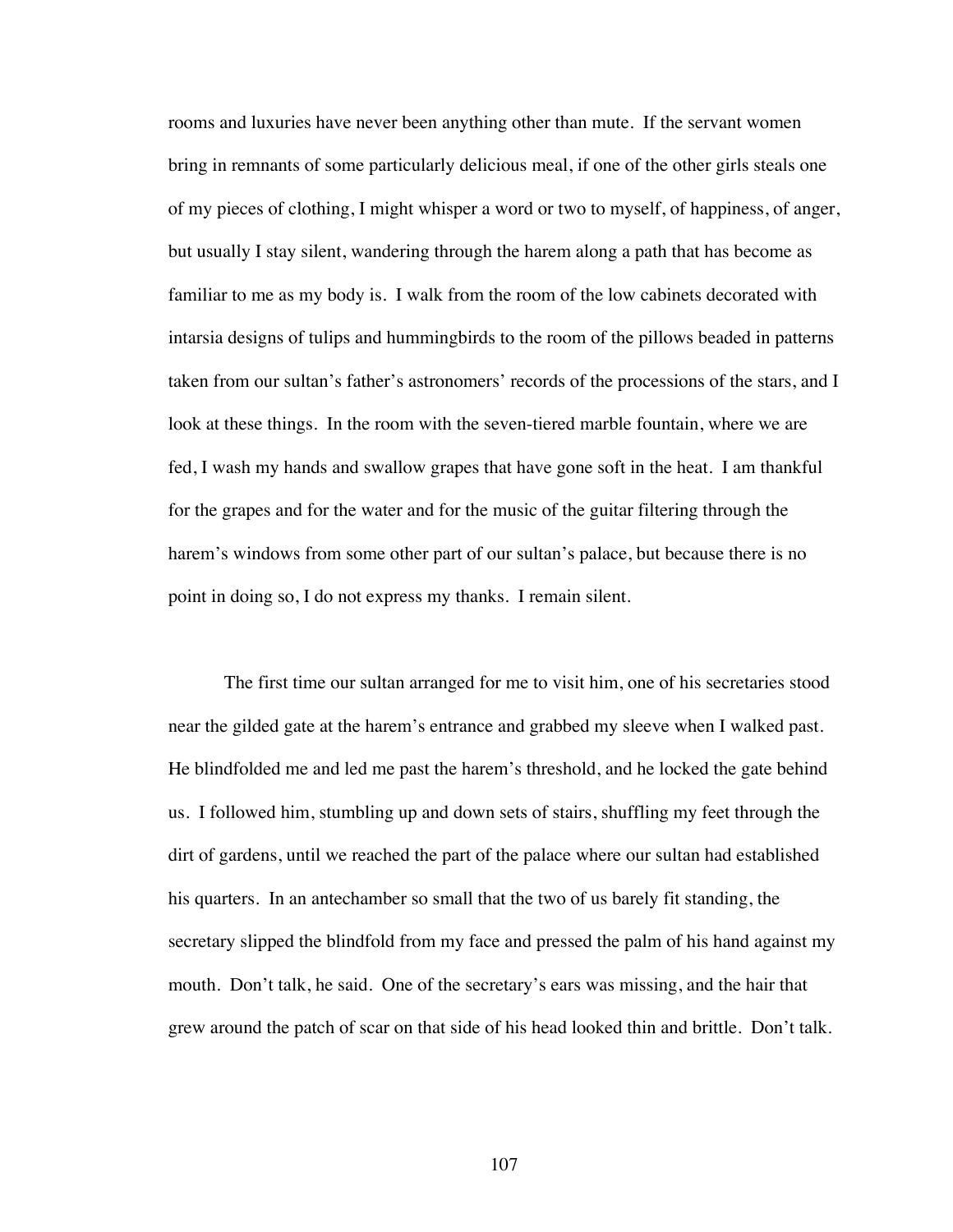The secretary pushed me through a narrow door on one side of the antechamber, and I stumbled a little before catching my footing. I looked up and saw our sultan, whose face was not the handsome face I'd heard described in song, whose body was not the strong body I'd heard the poets celebrate. Our sultan's skin sagged around his chin, and yellow had broken into the whites of his eyes. His thick fingers bulged around his rings, and he had chewed his bottom lip so badly that half of it was scab. But he had both of his eyes and all of his fingers, both of his arms and all of his toes, and the skin of his body was unstained by scar, unlike my body, unlike the secretary's. I stayed standing, and our sultan looked at me, and when he motioned to me, I sat next to him. His hands traveled across my body, unwrapping the length of silk I wore. When I was naked, he stared at the parts of me that I had marred with fire, with knives, with the tip of an awl. I did not know what was expected of me. I hardly cared. Our sultan reached out again and traced with his fingertips the hard smoothness of the burn up my legs, followed the path of blade through the labyrinth of scar on my stomach, pressed a little against the tiny fist of tissue in the socket of my blind eye.

How it must have hurt, he said. What pain you must have known.

I did not respond. Our sultan was wrong, but I would not have let him know that, even if I had been permitted to speak. The fire had hurt, and the knife and the awl had, too, but I couldn't feel that pain any longer, because pain is something that men and women are built to forget. Now I could feel nothing, only a little pressure where our sultan touched me.

Our sultan supposed that I had been transported by my pain, transported into a world of intense feeling he could know only in death, that he could only come close to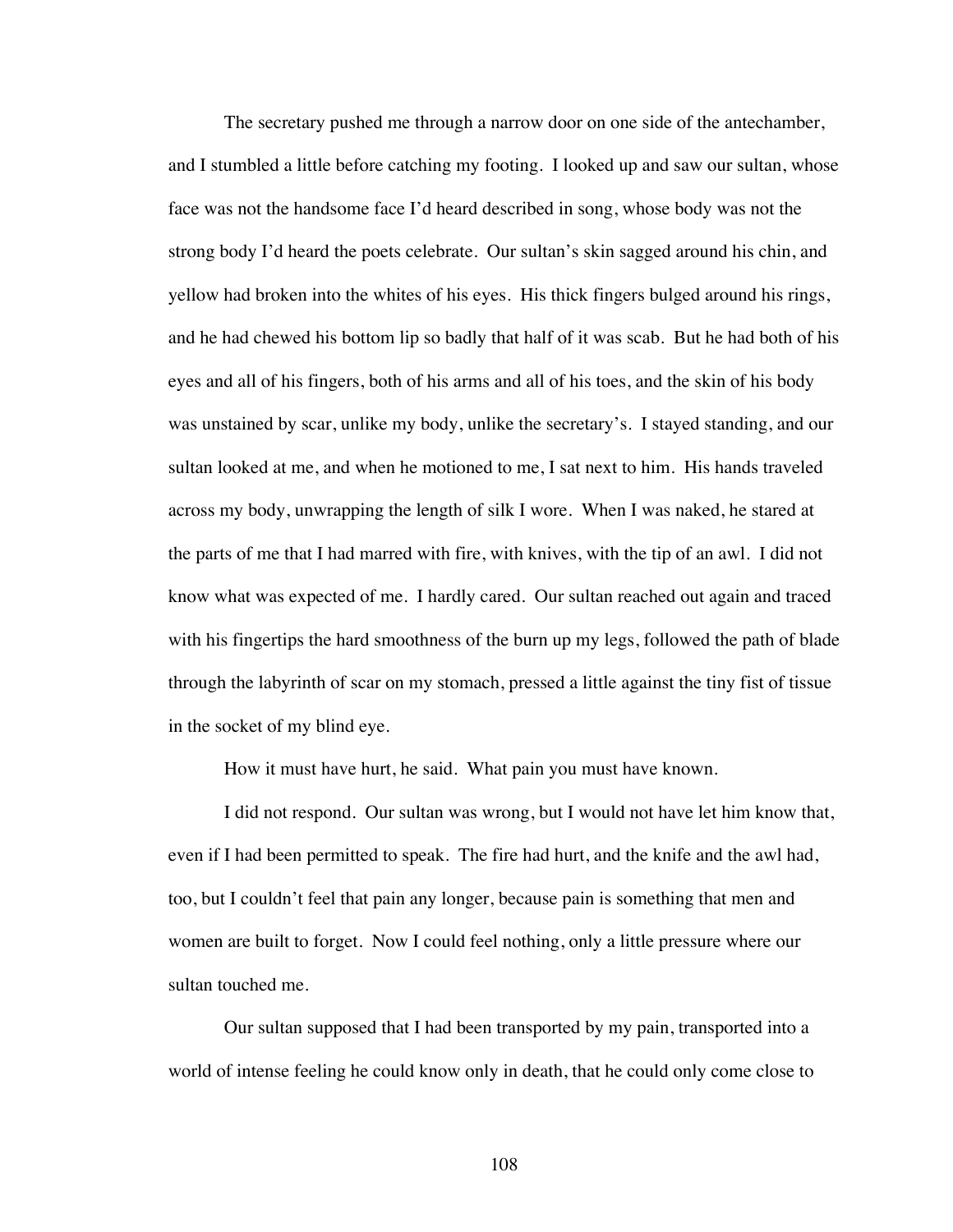knowing, now, by coming close to his harem girls, but he was wrong. I had been transported, but I had not been transported far, away from the countryside, out of misery, into a state of satisfaction that was exceptional only in its plainness, in its tolerability.

Whenever our sultan returns to the capital from one of his expeditions abroad, he brings with him oddities and wonders common in foreign lands but uncommon in our country. These he gives to his secretaries, who leave them in the harem for the harem girls to claim. When I walk through the harem, I stare. A fingerless girl clutches a piece of turquoise the size of a cannonball between her palms. A blue-haired mumbler who comes from a country on the shores of a sea few of our sultan's navymen have ever reached feeds celery leaves to her crimson pheasant through the bars of its spherical cage. A four-foot-tall beast with a forked tongue keeps herself wrapped in the skin of a white bear. The animal must have been ferociously strong. I count the bullet holes ripped into the thing, six or eight through the flanks, one or two through the neck— in those spots, where the pelt is torn, it's impossible not to notice the color of the forked-tongued beast's skin, yellow like rotten butter. I keep the trophy I picked from the pile, seven seeds shaped like little moons, strung on a length of silk around my neck.

When I see these gifts, I wonder about the world. The luxuries of the harem are real luxuries – guinea hens boiled alive in wine, silks colored with powdered lapis lazuli – but I know now that the world outside is a world where canyons are filled with uncut turquoise, where birds the color of undiluted pigment roost in forests, where bears the size of water buffaloes snap men's necks with their jaws. The harem girls around me wander and mumble and roll back and forth across the floor, try to hide their jewels and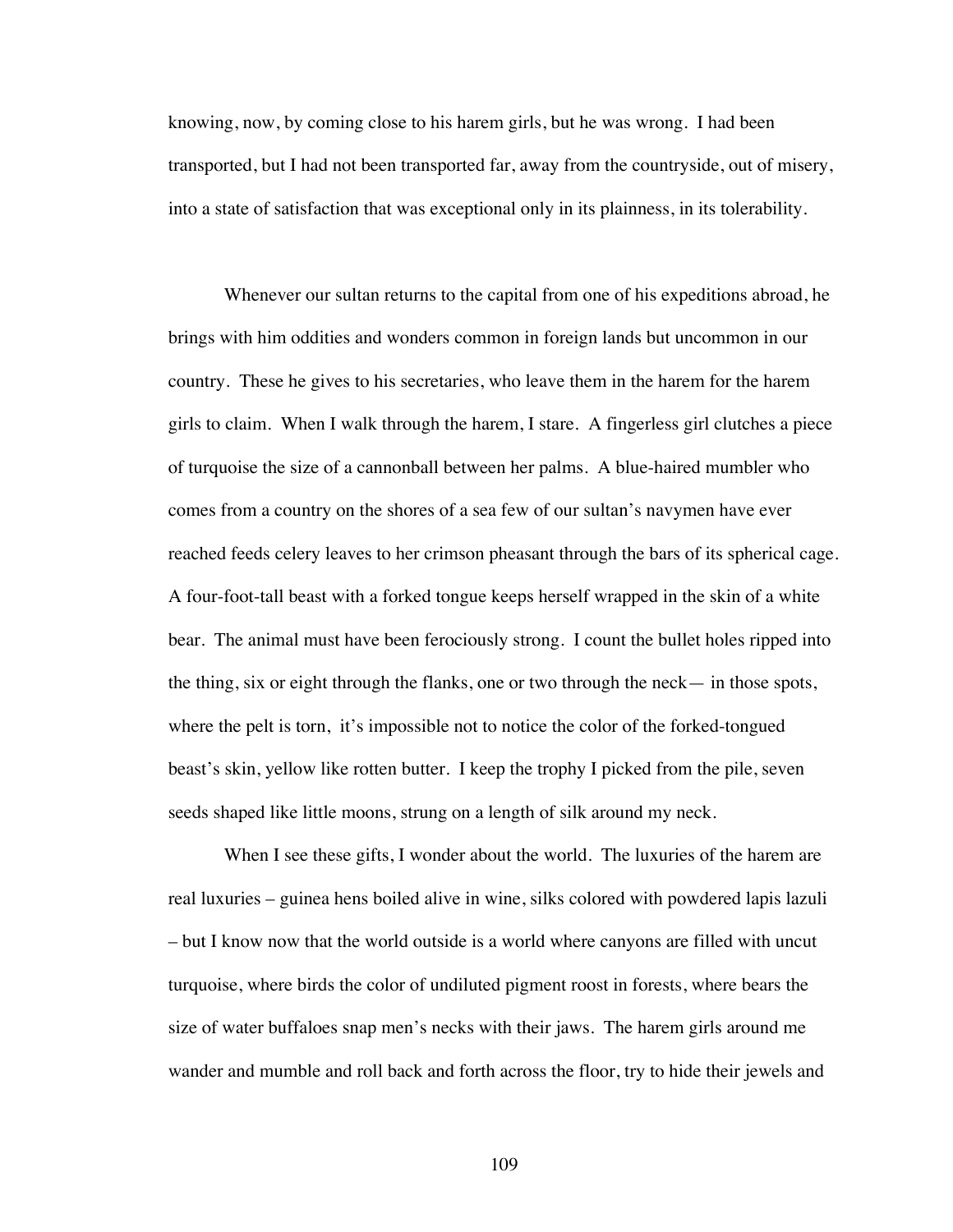curiosities in the corners of cabinets, on high window ledges. They cannot understand the things they own. They cannot imagine that all of these things are fragments of a world that surely contains wonders even more wondrous, curiosities even more curious. I understand. So I pace through the halls of the harem, and I stare. I have been caught by desire again, caught for the first time since I touched a piece of cracked tile, since I held a blade and started a fire.

The servant women bring us our scraps and leave us in our filth, and when they come in, they whisper to me the same thing they always whisper. "We will help you. We will help you escape."

Now I whisper back.

They pull me into a corner and name a price for me.

So I begin waiting again, but now when I wait, my time is so busy that hours pass like minutes and days pass like hours. When hot weather sets the harem girls drifting into sleep, I creep through the harem and pry loose precious gems from rings. When harem girls complain of toothache, when I notice them wincing when they chew, I tilt their mouths open and take the gold teeth from their mouths, promising them an end to their pain. I hide gold and stones in my pockets and under my tongue, and when my pockets are full, when I am transformed into a mumbler, I continue to turn the harem into payment. I collect swatches of spare silk large enough to be sold at market and hide them in the folds of my own clothing, I beg the sultan's secretaries for spare coins and hide these in the thick braids of my hair. I make from the parts of the harem a little harem of my own, a harem kept on my body. When I have collected enough, I hiss at a servant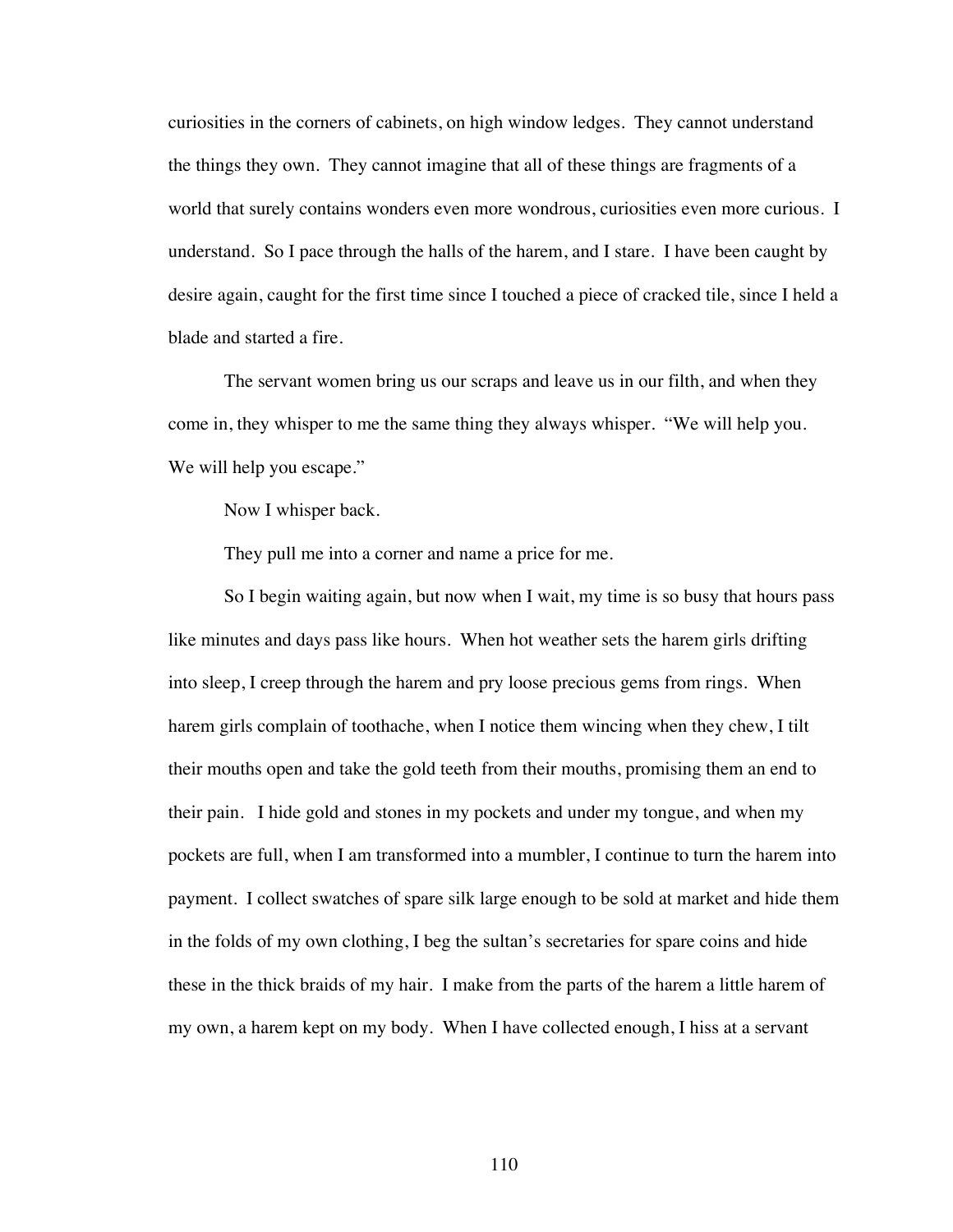woman, my mouth full of chrysoprase and agate, and I sell myself again. The moment has come.

One of the servant women hides me, bundled in dirty linens. With a companion she drags me out of the harem on the sledge used to truck rotten scraps of food into the garden where our sultan's magpies wait to eat. I creep through doorways and come to a wall grown thick with vines. I clamber until I can stand, and I look out at capital, on my own, at last. Blind in one eye, deaf in one ear, skin knotted with scar, arms and legs burned and discolored, I know already that I am not like the residents of the capital, who are thin and vicious, lips stained brown by tobacco. I will not want to stay for long. I look at the capital's hills, and at its ravines, and my gaze settles on the harbor. I decide. I will walk down to the harbor, quiet at dawn, the sailors sleeping off the week's worth of wine they drank the night before. I will choose a ship. I will climb down into its hold. There, I will wait again, yet again, will wait longer still. When the ship arrives in some new country, I will slip out and make my way onto land again. I will discover whether the people in that country are like me or whether they, too, are unlike me. Whether they are or whether they aren't, I will find the best things there, monkeys, perfumes, and I will come to own those things. I will seduce for them, steal them, purchase them outright, murder for them. I will move again, on horseback, by sleigh, and I will find the best things in the next country I come to, fireworks, knives, and I will come to own those things, too. I will move again, and I will come to own more and more, and I will make from those things the best self a person could own, a self even a sultan would want to own.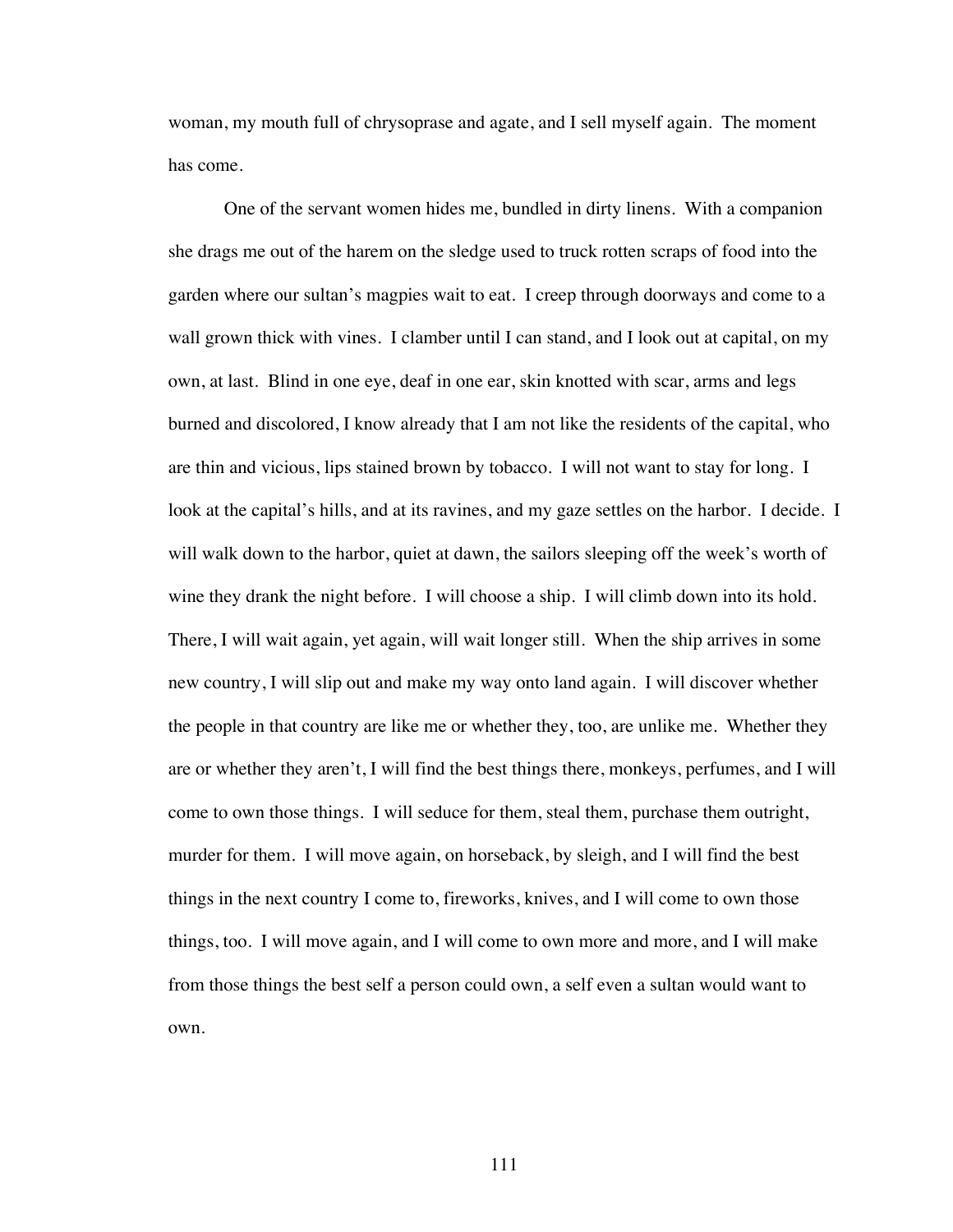Maybe our sultan will meet me, one day. Maybe he will feel content that he owned me, once, when I was one of his harem girls. If he felt content, if he did not want too terribly to own me again, I would know. I would be better than him. I would be sultan, and he would be nothing, a harem girl, happy with what he had, happy with just enough, broken and made oblivious by just a little luxury.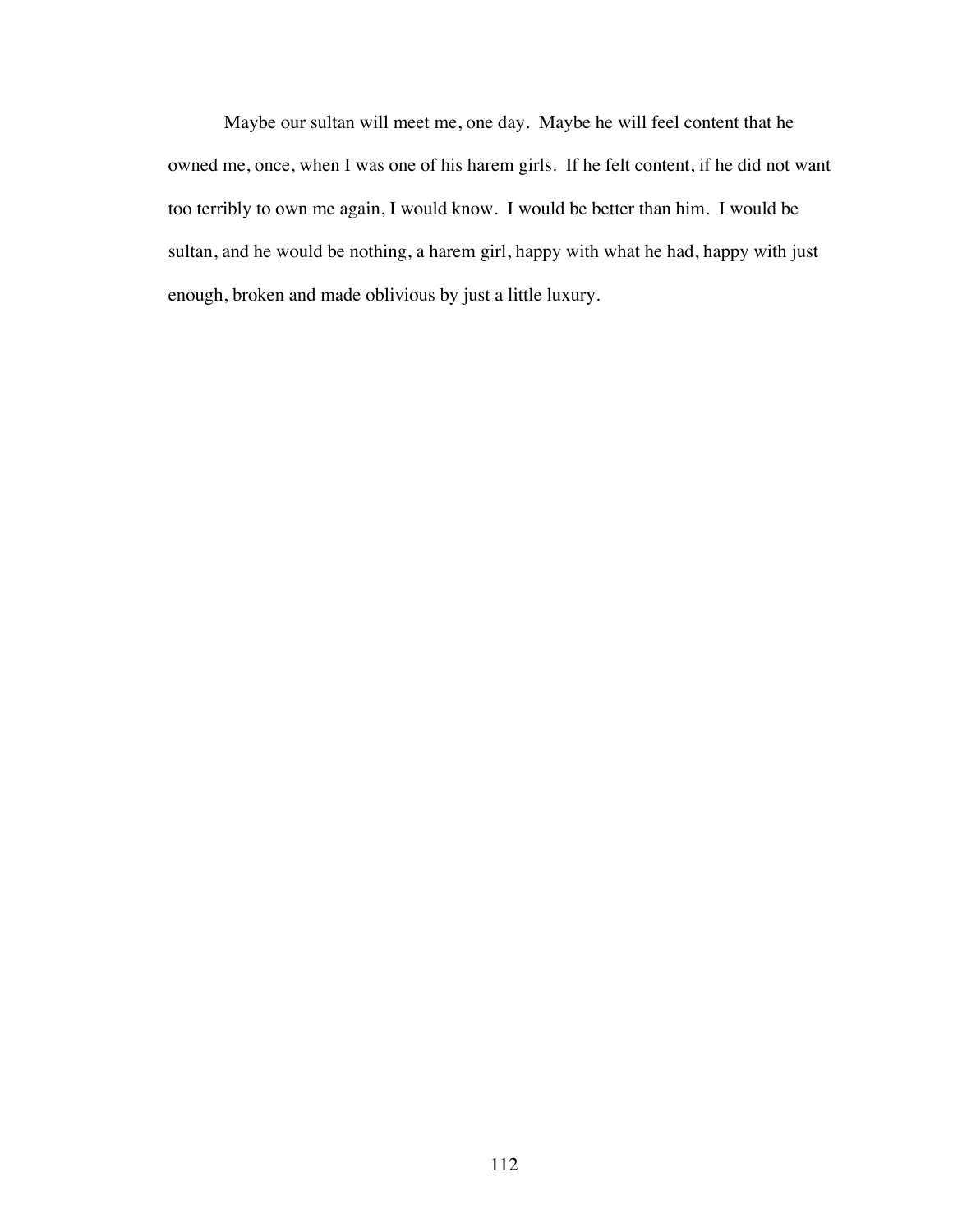### FOR A WALK

#### I.

Lease signed, furniture arranged, plates unpacked, dishwasher tested, half a dozen still-unopened boxes stacked in the bedroom closet, and at last there is the matter of the walk. I open the door – *my* door – and step out. The darkness holds enough warmth to raise a sweat. From somewhere, there comes the after-sunset smell that means spilled lighter fluid and settling ashes and the night's last beer, even though none of these scents are quite discernable on their own. In all of this I feel welcome. I feel the promise of this new neighborhood. I jog a few steps across the gravelscape that separates the door to the apartment – the door to *my* apartment – from the street, and I look left, and I look right, and neither direction beckons more than the other. I remember the joy of this moment. For a week, for a month, whenever I go out for a walk, I am nothing more than a discoverer. If my thoughts are interrupted by an unexpected cul-de-sac or by the crawling underskin chill of nerves raised by streets where shattered bottlescaping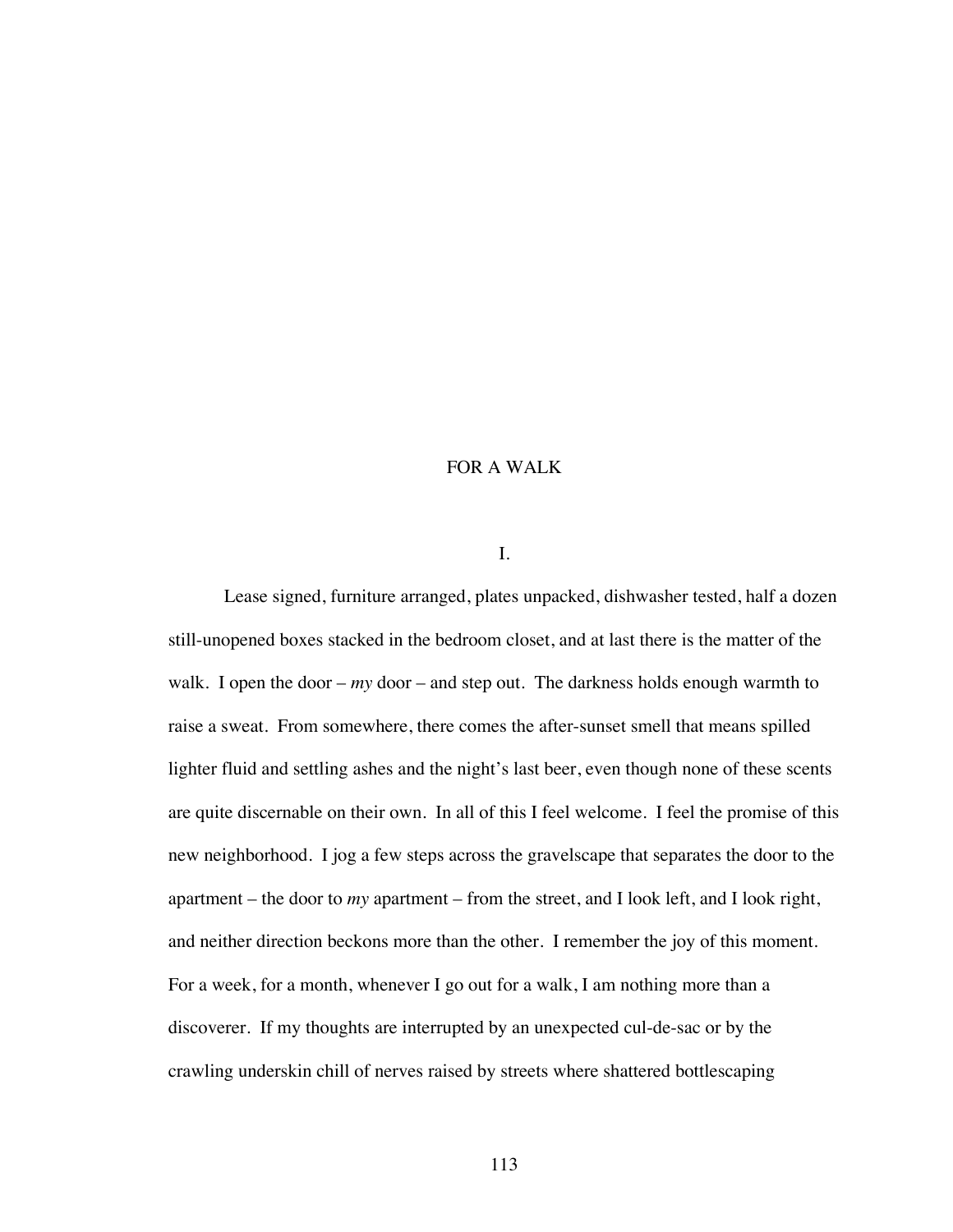replaces gravelscaping or lawn, then I have learned something still. There is pleasure, anyway, in abandoning oneself to the simple tracing of the contours on the map.

II.

Boxes collapsed and stored, postcards tacked to walls, stove dirtied enough to warrant a cleaning, a friend invited for a glass of wine, bathtub finally used on the one night cool enough for it, and summer has loaded its heat into asphalt and sidewalks. When I step out, the warmth is thick enough to swallow. The map has divided itself, now. From my door stretch walks which seem as distinct from one another as countries on different continents.

To the left: two blocks, and a right turn, and through the tunnel that crosses under the freeway. There, the zoning laws become freer. The asphalt breaks and gives way to a network of private roads, some once-paved, some never-paved, some less roads than absences-of-trash. This walk requires its walker to guide himself, past overgrown tamarisk and saltbush, through sagging chain-link fences, over old flood channels cut into open stretches of ground. Some houses, here, have been abandoned, and some are fuller than they've ever been, home to young Latin American men desperate to be in this city, home to young Eastern European women desperate to be anywhere else. A walker can duck through holes in fences and peek through the windows of sheds and outbuildings, and there he can find crowds of refrigerators, jumbles of scrap metal tangled floor-toceiling, well-kept horses sleeping in clean hay. If he wants to, a walker can connect the most beautiful places to one another, can look in on horses and follow a flagstone path around the property of the house with the butterfly garden and the wind chimes and end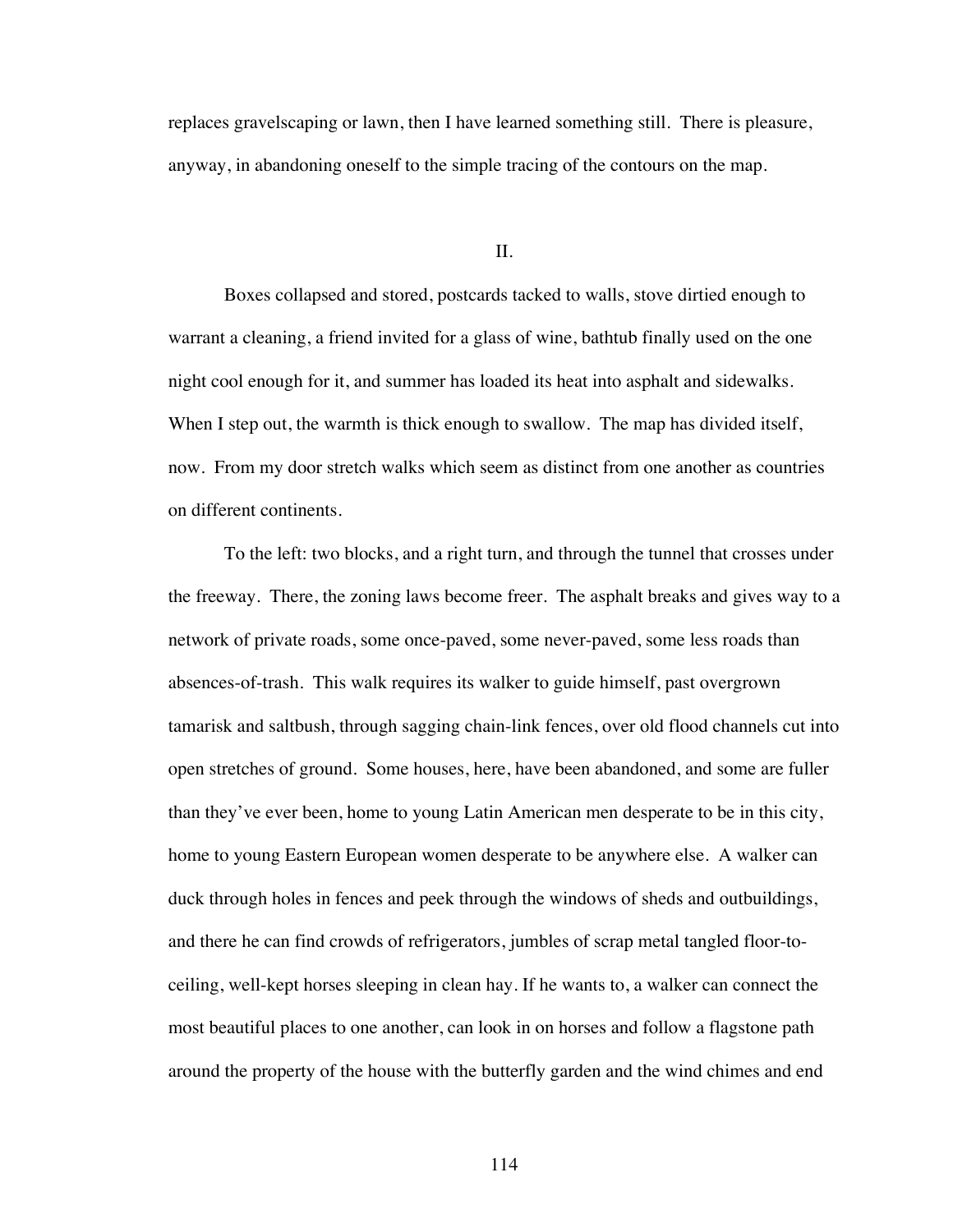his walk on the far side of the vacant lot at the top of the hill, the lot with the view of the mountains beyond. If he wants to, he can connect the ugliest places, can pick at the rust of the abandoned RV, can carve his name into the burnt wall of a house that caught fire, can dodge nails and screws on the grounds of construction sites, model houses left halfbuilt on spec that failed to fulfill its promises. This walk instructs its walker to choose a lesson from so much debris, but choosing is hardly difficult, there.

Or, to the left: ten blocks, past the cavernous glare of a strip-mall parking lot, and a second left turn, across a six-lane road. In the neighborhood there, sprinklers and lawn swallow the noise of the thoroughfare behind. All that is audible is the hum of money, cars purring, unmolested by the screeches and clicks that signal poor repair, hedgerows echoing hours afterwards with the buzz of electric trimmers. Old mulberries catch the wind, and the whisper of broad leaf rubbing against broad leaf makes the air feel cooler, somehow, makes the sound of shade, so that even at night a walker feels sheltered from everything above, everything outside. In that neighborhood, the streets meet each other at right angles, and the blocks, dozens of them, speak with the same vocabulary: the machined buzz of the lawns and hedges, the whisper of the mulberries, the driveways protected from the dripping-down of motor oil. Every block looks like every other block, and any turn could be any other turn. This order inspires the walk and frees it from itself, gives a walker a measure of space to think, to be safe in so much near-quiet, whatever the truth, whatever the noise, of the neighborhood's happiness or sadness, hidden behind garage doors, always closed, muffled by curtains, always drawn.

Or, to the right: four blocks, and a left turn, and at night a hop over a wall. In this stretch of space, the city council has developed an old watercourse into a public park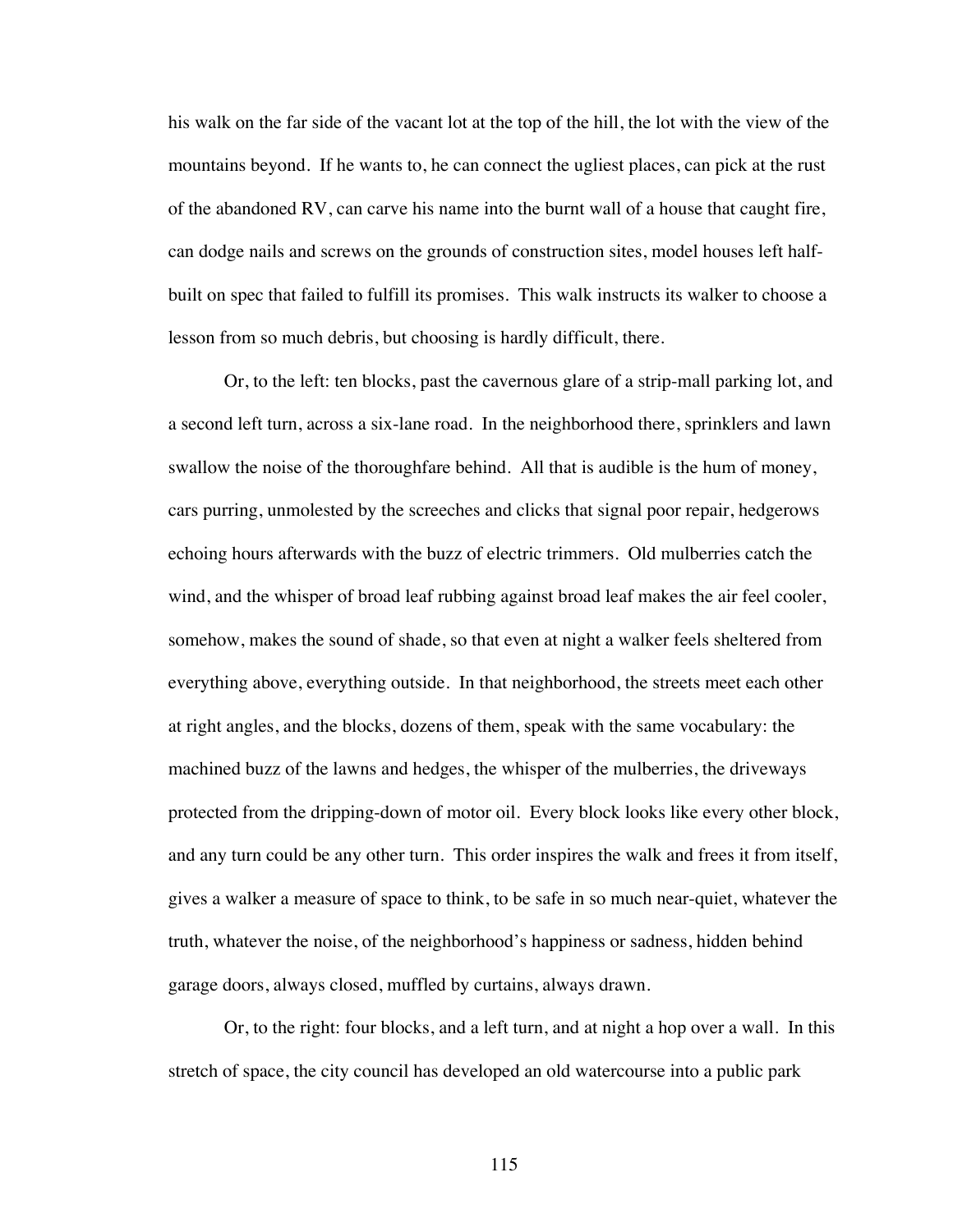where the acid scent of puke always rises from the remains of one-shot-too-many. Concrete paths wind through stands of bulrush. The turns come so frequently that they lose meaning, and the walk loses its direction and dissolves into time that proceeds not in seconds or minutes but instead in surprises, groups of greasy mallards startled awake, already-cracked plastic broken further underfoot, the shuddering horror that accompanies the resolution of what had been an inorganic form – some sod, a rock – into the shivering or yawning of a homeless man or a destitute woman. The panic of disorientation stretches seconds into minutes, minutes into hours, but the calm of not being afraid of being lost can squeeze hours into minutes, too. A walker might emerge after fifteen minutes convinced of the lateness of the hour, taken by an awareness of the need to sleep, or he might emerge after two hours, cognizant only then of the lateness of the hour, startled by the sight of the moon so far from the spot where he'd thought it should be, worried by the proximity of morning but thrilled at the evaporation of so much time, the dissolution of so much self into such welcoming oblivion.

Or, to the right: two blocks, and a right turn, and between always-open gates once kept closed by a guard paid by a homeowner's association, since dissolved. Here, the roads curve with leisurely sweep, and the houses sprawl but keep low to the ground. This is suburb consumed by city, suburb of Oldsmobiles with deflated tires abandoned in driveways, suburb of old men who have forgotten what this neighborhood used to be, of young mothers who have never known. Every house, here, was once identical to every other house— an ornamental well out front, a semicircular driveway, a porte-cochere shading the kitchen door, a front door with an oval-shaped window fitted with the same stained-glass, two gila woodpeckers nesting in the trunk of a saguaro, a row of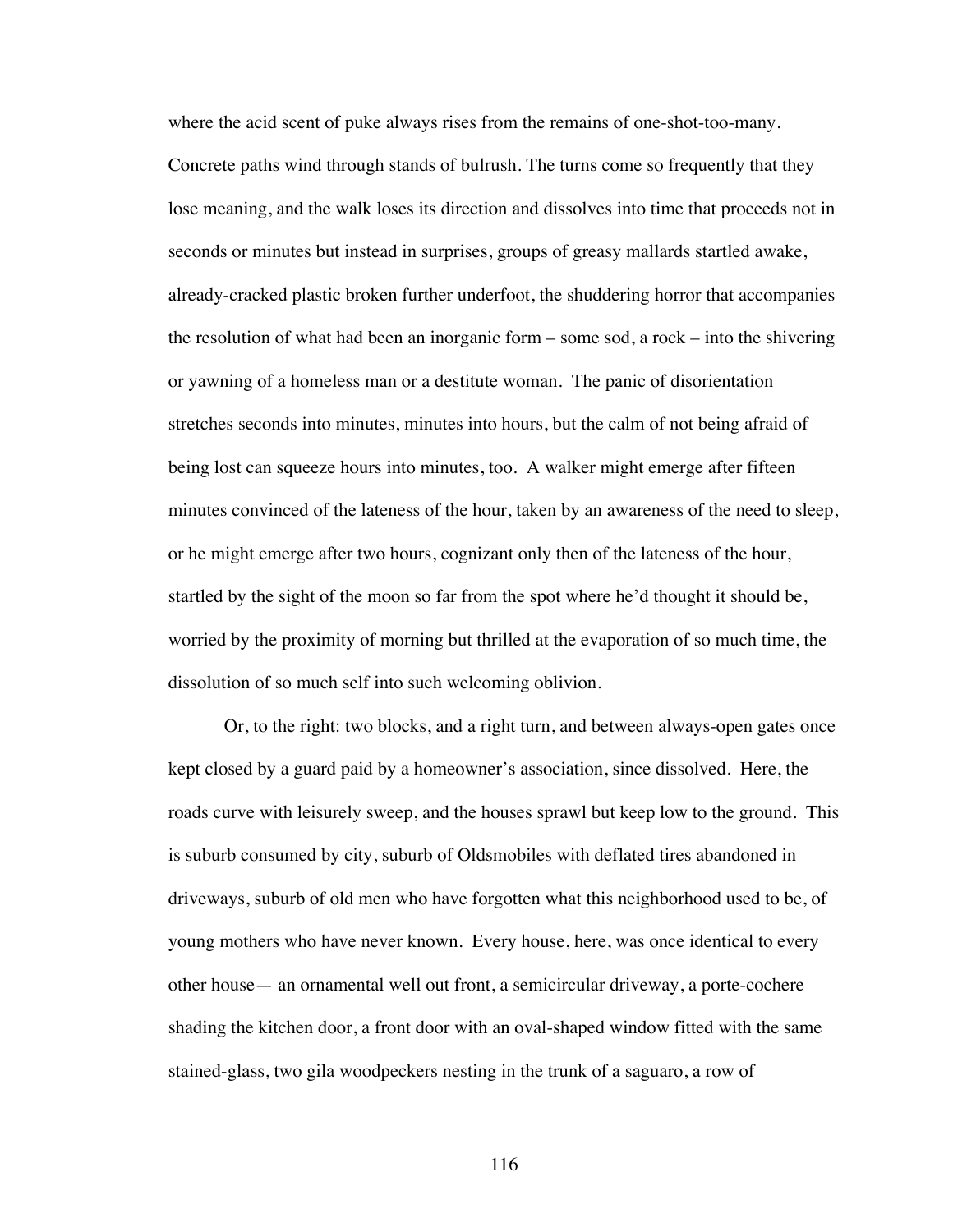ornamental sandstone boulders along the house's street frontage, an olive tree behind shading the backyard gate. But the houses are different, now. Porte-cocheres have been converted into garages, into spare bedrooms, have burned down, scorched beams unremoved from their concrete bases. Ornamental wells have been repaired, or they've been dismantled, bricks taken and reused to build mailbox-stands or ramps for skateboarders. Lawn has given way to gravelscaping, to Astroturf, to bare dirt. This walk cannot know whether its walker should dream of that time, then, when a developer's vision could be replicated again and again and again, when purity of vision was possible, or whether he should celebrate this time, now, the pieces of that vision scattered, their trajectories traced into good repair and bad repair, into health and worry. This walk cannot be certain, given the lazy meandering of roads that intersect without reason, whether it is a walk that has somewhere to take its walker, or whether it is a walk that exists only in delirious aimlessness, whether this neighborhood means something, or whether this neighborhood is nothing but a beautiful trap.

My sweat is up enough to hold the polyester tag of my t-shirt to the back of my neck. I close my door and lock it, and I step across the gravelscape. I turn right, and before I'm able to settle on my opinion of this evening's weather, comforting heat, aggravating heat, I turn right again. I'm facing the rusted-open gates of this neighborhood I can always imagine making mine, this neighborhood I can never understand.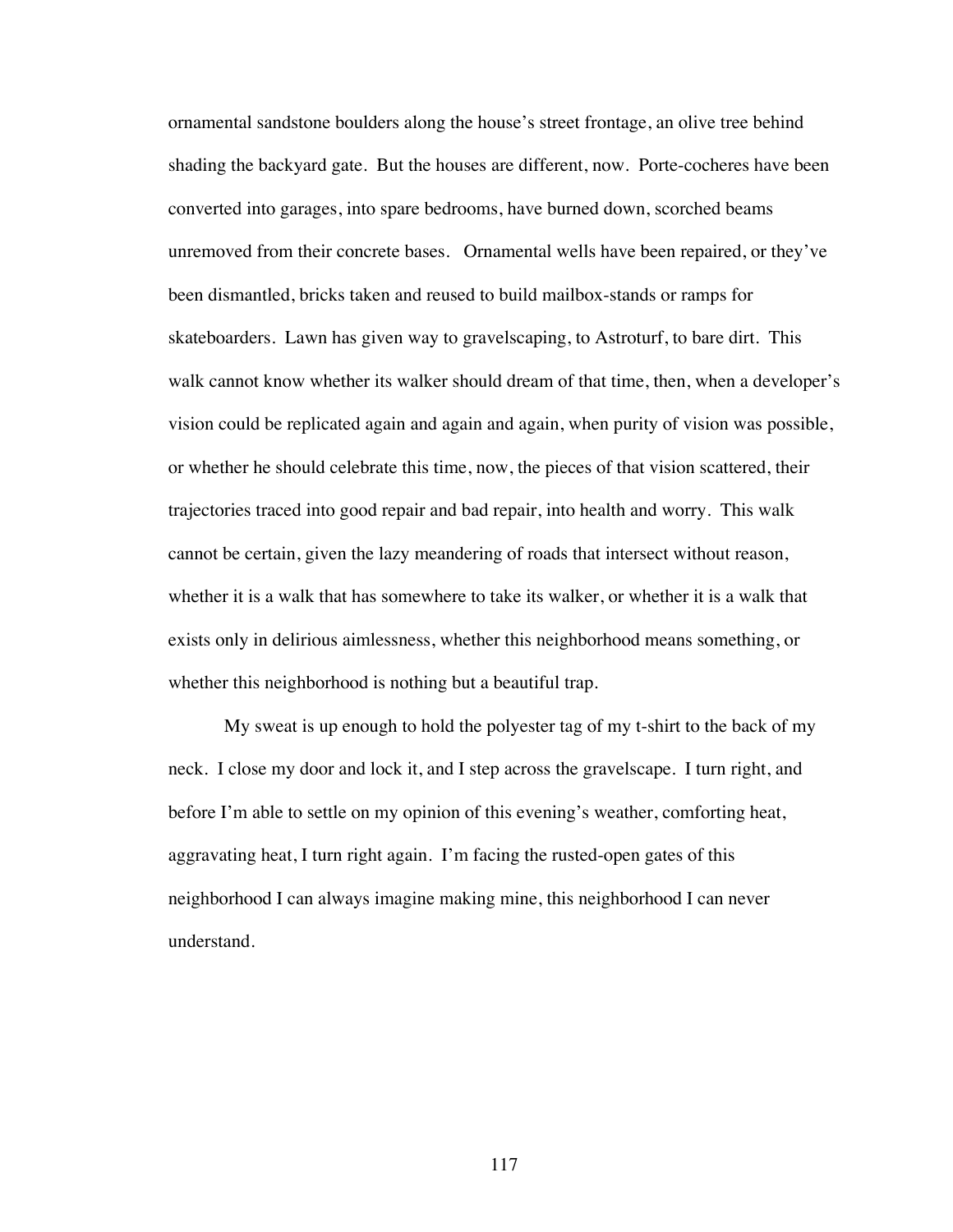Two coworkers invited over for dinner, the dishevelment and sweat-limpness of sheets gone too long unwashed, an overused air conditioner fixed by a landlord only after too many complaints, a four-a.m. stumble home from a night of celebration with a boss and three new clients, compact fluorescent light bulbs installed throughout, and summer tires of itself and wanders away southwards. I have lost the fear of scorched fingertips that made me approach my doorknob with hesitation, and the question of long pants is a question again. Jeans rolled twice at the ankles, shoelaces tightened and reknotted, I brush past the desert spoon blooming in the gravelscape and turn right, and turn right again.

This is the walk I always take, now, because the others I used to take – through the curtain of urine-stench hung across the entrance to the tunnel under the freeway, past the strip mall that still housed a Circuit City when I moved here, into the park where I once found a mouse whose desperation for sweetness had trapped it inside a mostlyempty two-liter bottle of Coke – were too easy to know. Freedom, order, madness. This neighborhood, though, ranch houses, *estates*, is sprawl and emptiness and authenticity and charm, and I can never predict precisely what I might come across, here. Two weeks ago, in weekend daylight, the streets lined with the trash left out for Monday dawn pickup, I found a metal garbage can filled with half-melted plastic toys, trikes, dollhouses, waterguns, shapes deformed and colors denatured. Three days ago, in weekday twilight, I tripped over a little plaque left at the edge of the street. I picked the thing up, not knowing whether it had been discarded or whether it had been lost or whether it had been placed on that spot with some sort of purpose. On the plaque were a

III.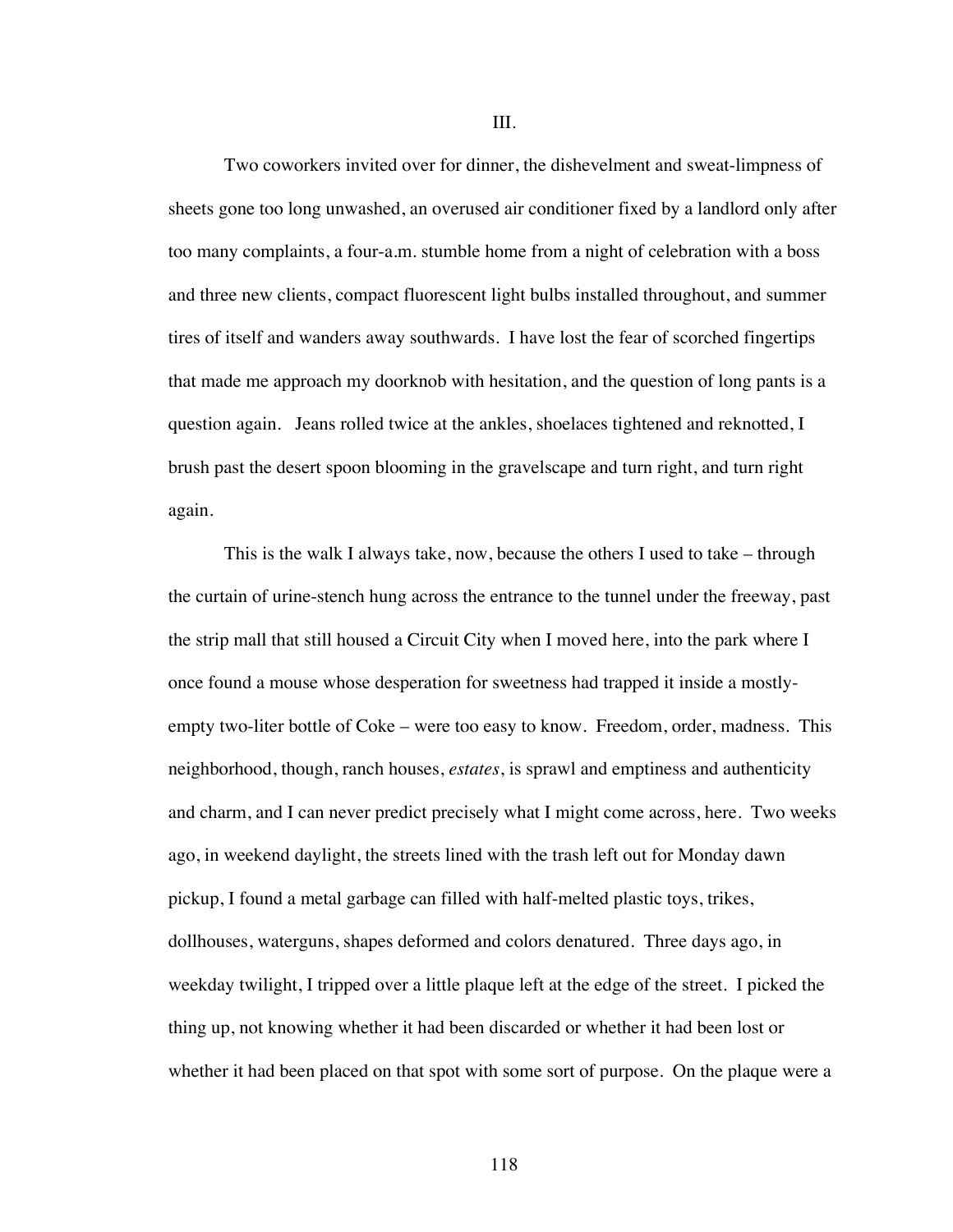picture of a dog and a sentimental poem about a dog's certainty of admittance to heaven and three little locks of fur cut from a just-euthanized body, seal gray, silk white, dull black. My speculations about these things are fruitless. These toys, this fur could say anything – were the toys burned intentionally? was the dog old when it died? – but they say, it says nothing. The muteness of the things I see leaves me mute, too. I am lost in specificity. So I return home and come back again a day later, three days later, at night, before sunrise, sometimes.

Tonight, the gates offer me a string of half-deflated balloons struggling against gravity, a Xeroxed sign pointing the way to a party that must have happened a night ago, or earlier, and I follow the curves of the streets until I reach the house. Another sagging balloon, held by its remaining helium halfway up the length of its tether, is tied to a mailbox. The recycling is out, and in the bins I see eighty or a hundred empty beer cans, ten or twelve drained wine bottles. Was this an engagement party, a wake, a twentyfirst birthday party, a fourteenth birthday party, the celebration of a promotion, the celebration of a divorce? Who sorted and carried so many cans, so many bottles, from kitchen garbage can to curbside bins? What might that person have thought about so much aftermath? Was he taken by morning-after melancholy, convinced by the trash that the best world is the world that has vanished, that the cans' emptiness was a symbol of the emptiness of everything else in the world, drained and cast-off, life transformed into artifact? Or might he have turned his attention from the trash to the pleasantness of the morning? Did he look at the primrose near the garage, and did his hangover give way, for half a minute, to a little thought about the continuously-renewed wonder of the world, about joy, the infinite trellis of the world, up which we cannot stop growing?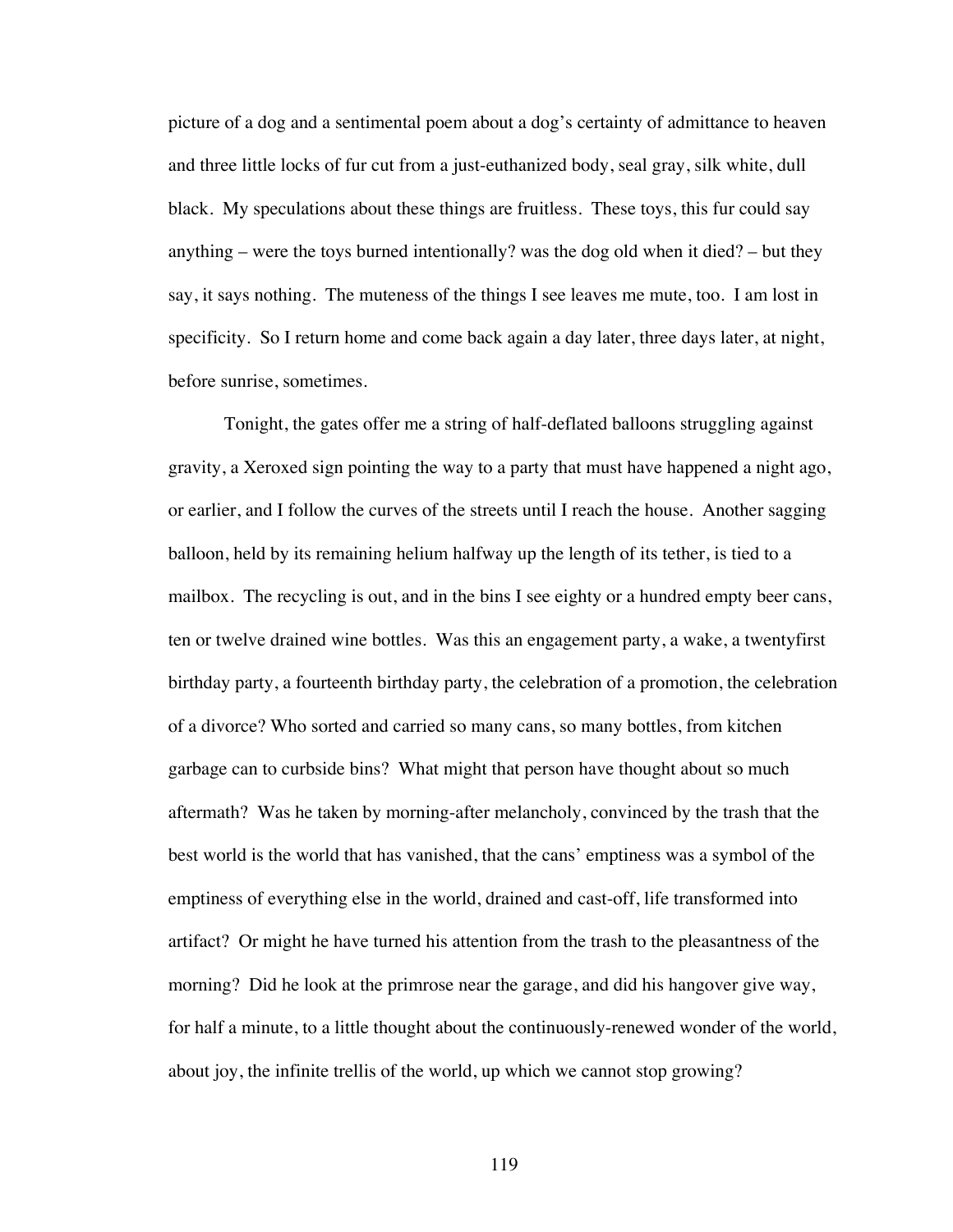I can guess the answers to these questions, and I can invent answers of my own, but I cannot be certain of those answers, cannot even be just-certain-enough to believe them. Other places, I am able to know, verb intransitive, even if I cannot know everything, verb transitive. Here, I am capable of neither.

#### IV.

A string of sixteen-hour days spent at the office, a stack of empty frozen-pizza boxes piled under the sink, vegetables gone bad in the refrigerator, houseplants dead for lack of water, carpets left unvacuumed for too long, and the scent of rot and dust is everywhere, but at least I can leave windows open to let in new air, now. Autumn has filed down the edges of the days, and I try to wander out-of-doors whenever I have the chance to. Keys in hand, door locked, I turn right, and I turn right. The sky – crowded elsewhere by the rooflines of apartment complexes, of two-story houses – opens and flattens, and again I find myself suspended in familiar confusion, of time, of detail. The sense is one of despair.

I pass an arsonist's dream of a palm tree, an intensely brushy thing, and I wonder whether the it's meant to look like that, a shaggy beast kneeling, or whether it's been abandoned, whether, somewhere a pair of hedge clippers sits forgotten, blades rusted together. I pass the spot in the road where I nearly stepped on a scorpion, once, where I stopped to stare, where I stood for minutes, waiting for the scorpion to move, wondering whether it would have stung me if I had stepped on it or whether it would have stayed still even as it died underfoot. I pass the house whose ornamental front-yard fountain is still dry, and I wonder whether the house's owners could still turn the thing on, if they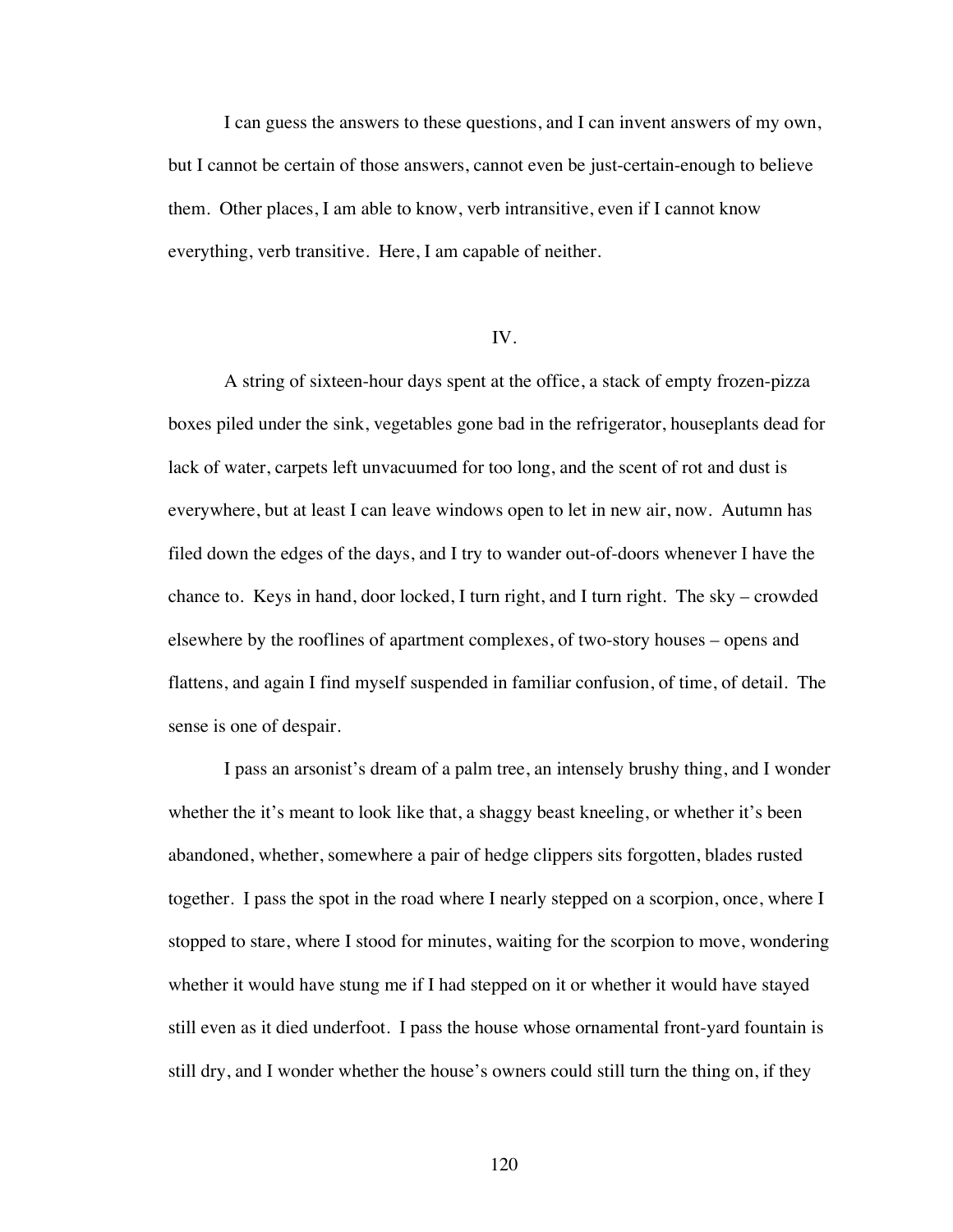wanted to. Lining every street are landmarks of my inability to do as much as suppose I know anything, and when I walk past them I am stuck asking myself the same set of questions. I follow the sweep of this road and turn into the next street I come to, and I see a man standing in his lawn.

"Hey," he says, pleasantly enough, as though he's been waiting for me. He's wearing scuffed black basketball sneakers and cutoff sweatpants that stop just above the knee, and his Super Bowl XXVI t-shirt is faded and stretched. He's thirty-five, maybe. "Why'd you come from that way?"

"Sorry?" I slow down, a little.

"Bus stop would've been closer if you came from that way." He points in the direction I'm walking.

"I don't think you— I'm not sure I—"

The guy starts laughing, and I start laughing. I'm relieved that he's relieved, that he's recognized that I'm not whomever he had supposed I was. I've passed his house, walked past the edge of his lawn, and now my shoes are raising dust from his neighbor's gravelscaping.

"Alright, then. Take care," I say.

"Fuck, man, come on, buddy. Come inside," he says, still laughing, a little.

I crane my neck so I can face him, but I keep moving. "I'm really not," I say.

"I'm really not whoever. But sorry." I turn again and already my eyes are fixed on the sky, cirrus clouds racing in ahead of the next front.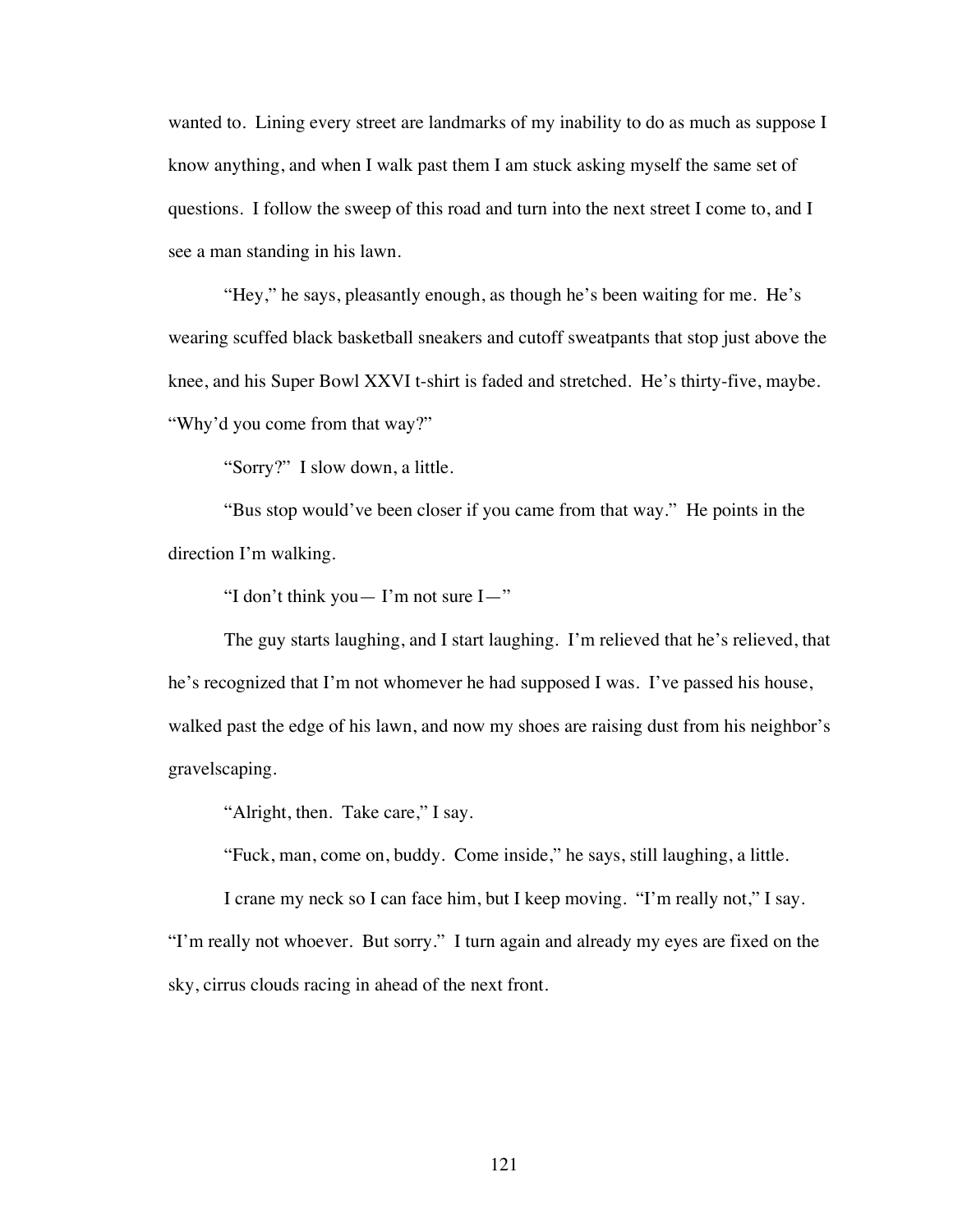I know that I could stop, could try to chat, I know that I could try to figure what was what, determine who I had been meant to be, but that isn't what I want to do. I want to be enough, on my own.

"Whatever," the guy shouts at me. "Faggot."

V.

An offer of promotion extended, the possibility of reassignment to a new city hinted at, a stuttered request for a little time to think, a day spent at home, and I wonder whether I need to begin cataloguing a set of objects and memories from my time here that will be able to generate nostalgic feeling three years from now, five years from now, that will be able to sustain the weight of deathbed reminiscence. But nostalgia is easy. A failed attempt at bonsai gardening, a season of overdrinking, a couple of nights out with an acquaintance who later died— from those things any person can build a world. I wrap an unneeded scarf around my neck – the trees have shed their leaves, though the air is hardly chilly – and I step out. I lock my door, and I turn right, and I turn right.

There are houses for sale, in this neighborhood, that I might be able to buy, foreclosures with moldy insulation I might squeeze meaning from for years. But there are houses in other cities, too, cities where my firm has offices, and I could live in one of those places, in a snowy city with brick sidewalks, in a city whose town council members are mad for flowers, where spring whispers in freesias and summer shouts in millionbells, where autumn and winter hide in greenhouses and orangeries. I keep walking. Someone's car has been broken into. A spray of green-tinted auto glass catches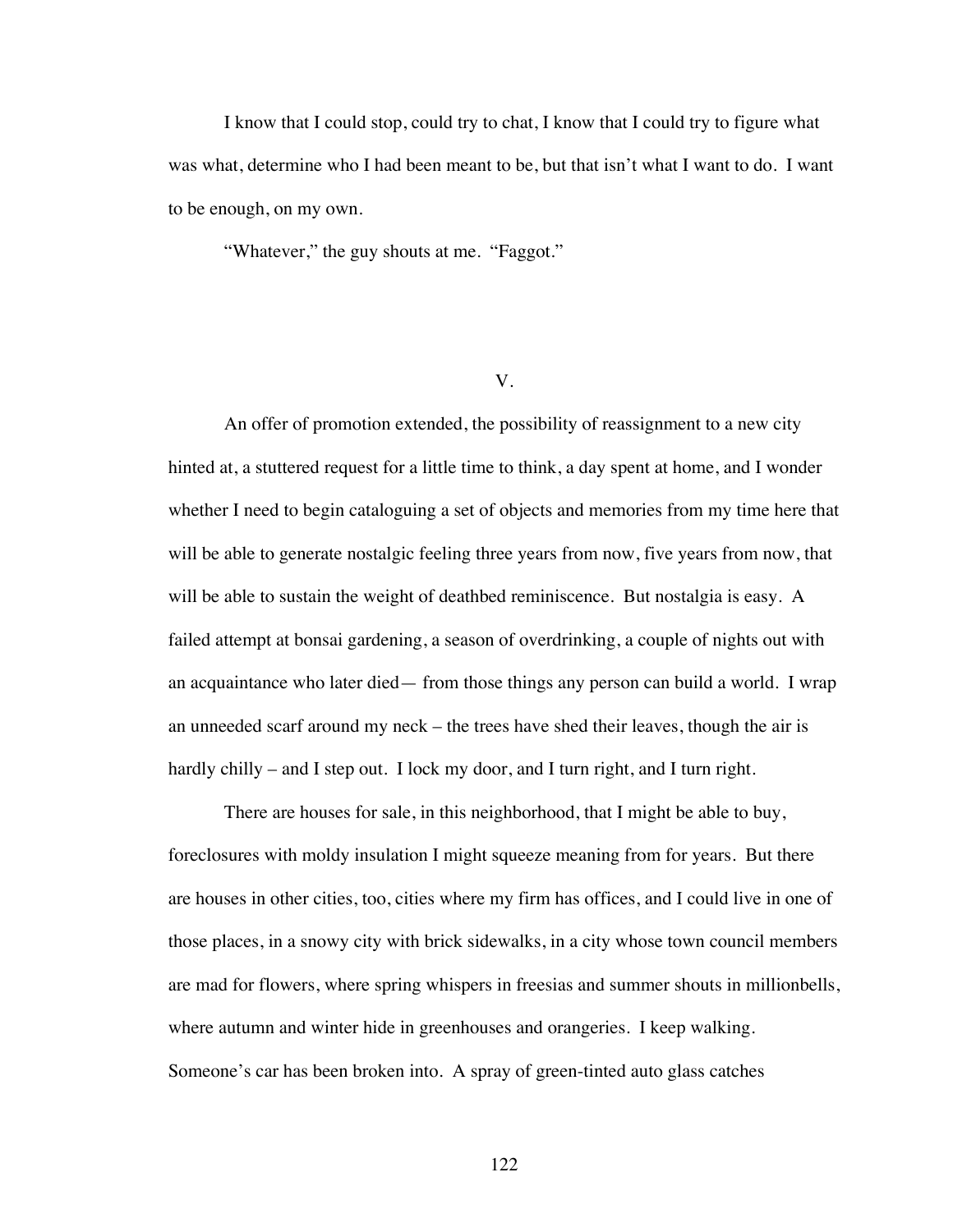afternoon light in a crack in the road. The street I'm walking on is Wagon Wheel Trail. The sky is empty. The houses are shingled. I can see a couple of pick-up trucks, a few coupes, a station wagon, a dirty RV parked in a driveway. Two dogs bark at me when I walk past their stretch of cinderblock wall, though I can't see them and am not certain how they know I am passing. I can continue seeing, continue noting. There is a bullet casing in the mouth of a culvert. Two mourning doves sit on a branch, a hand's width separating them from each other. I can see, but I cannot name anything here, cannot fix description to purpose, cannot remember. I don't understand why. Is this the world, this ununderstanding, or is it something alien, or is it just confusion? Should I give myself to this? Can I hope to understand, some day, or should I never hope to understand? Or should I run for magical elsewhere?

Two days later, I step out of my house and lock my door. I walk from my front step to my car, and I drive to work, and I knock on the window of my boss's office. I am honored to accept my promotion, I say. And might I take my new position in some other city, some other country, somewhere better than this?